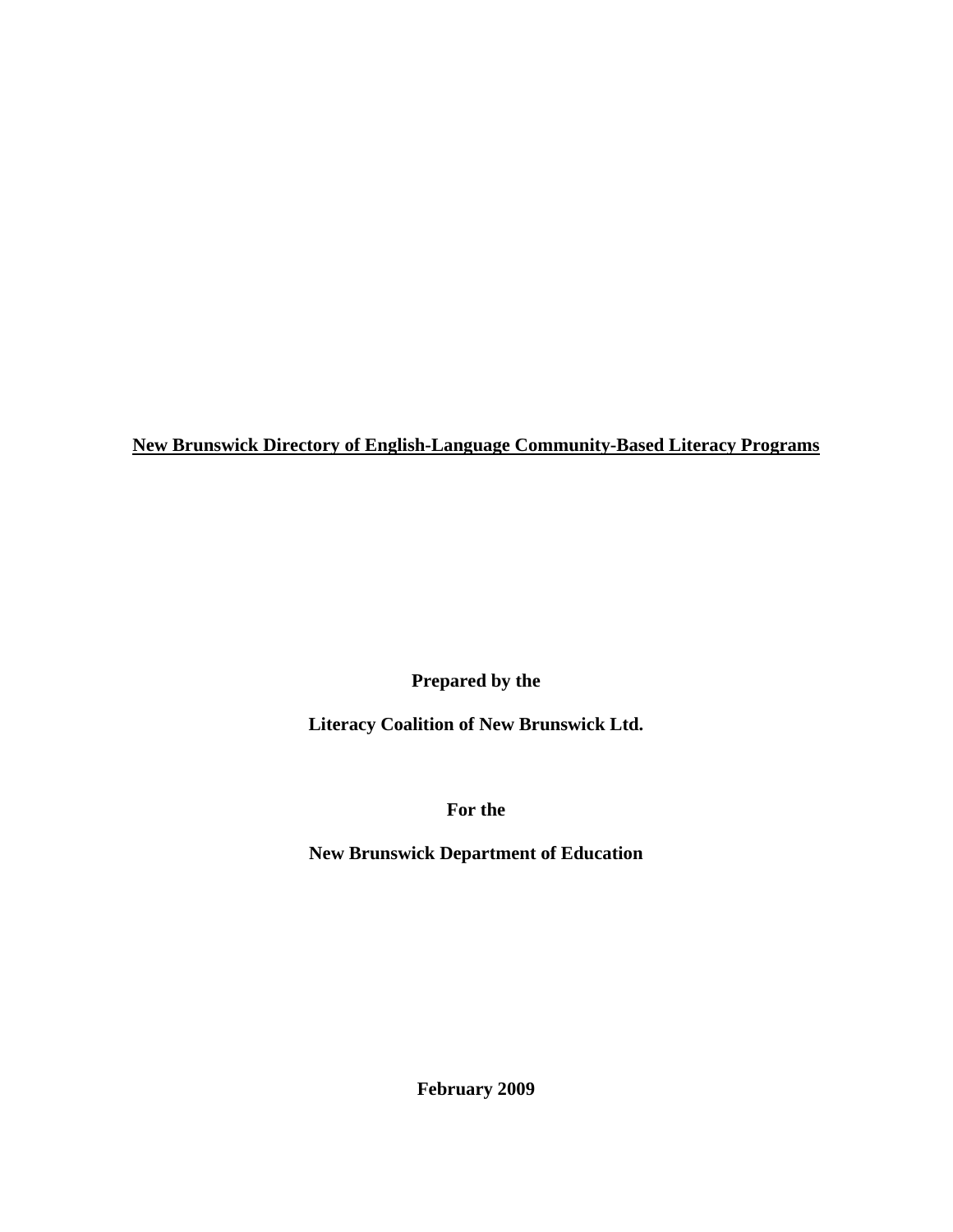February, 2009

Literacy Coalition of New Brunswick

Researcher – Kay Curtis Research Assistants – Kristina Nilsson, Lindsay Maxwell Project Coordinator – Cheryl Brown Executive Director& Editor – Penelope Pacey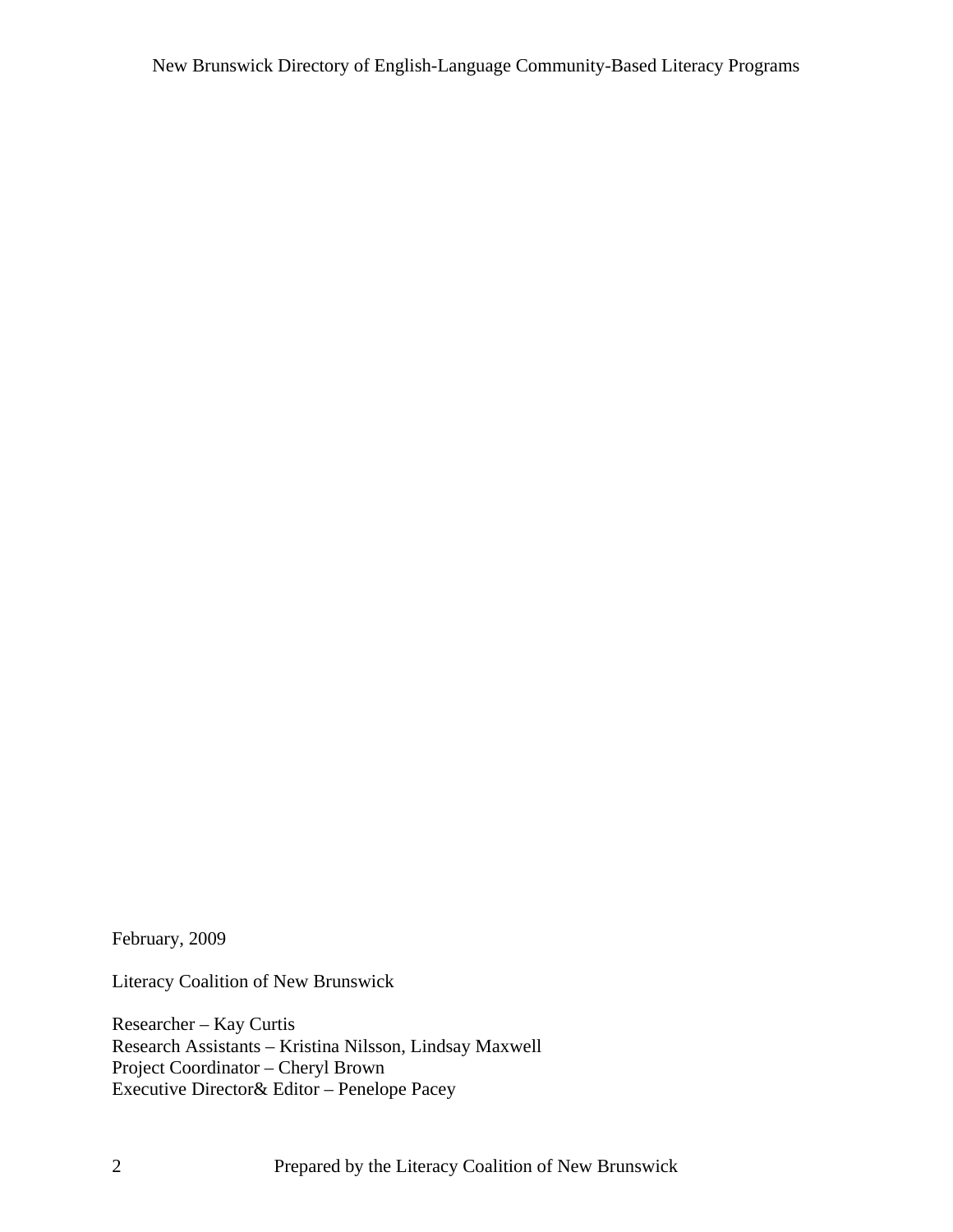Literacy Coalition of New Brunswick 944 Prospect Street, Suite 302, Fredericton, NB, Canada, E3B 9M6 Tel: 506-457-1227 Email: [nbcl@nbnet.nb.ca](mailto:nbcl@nbnet.nb.ca) [www.nb.literacy.ca](http://www.nb.literacy.ca) 

February, 2009

Funded by the Province of New Brunswick, Department of Education

Copyright © 2009 Literacy Coalition of New Brunswick Limited All Rights Reserved No reproduction, copy or transmission of the document may be made without written permission.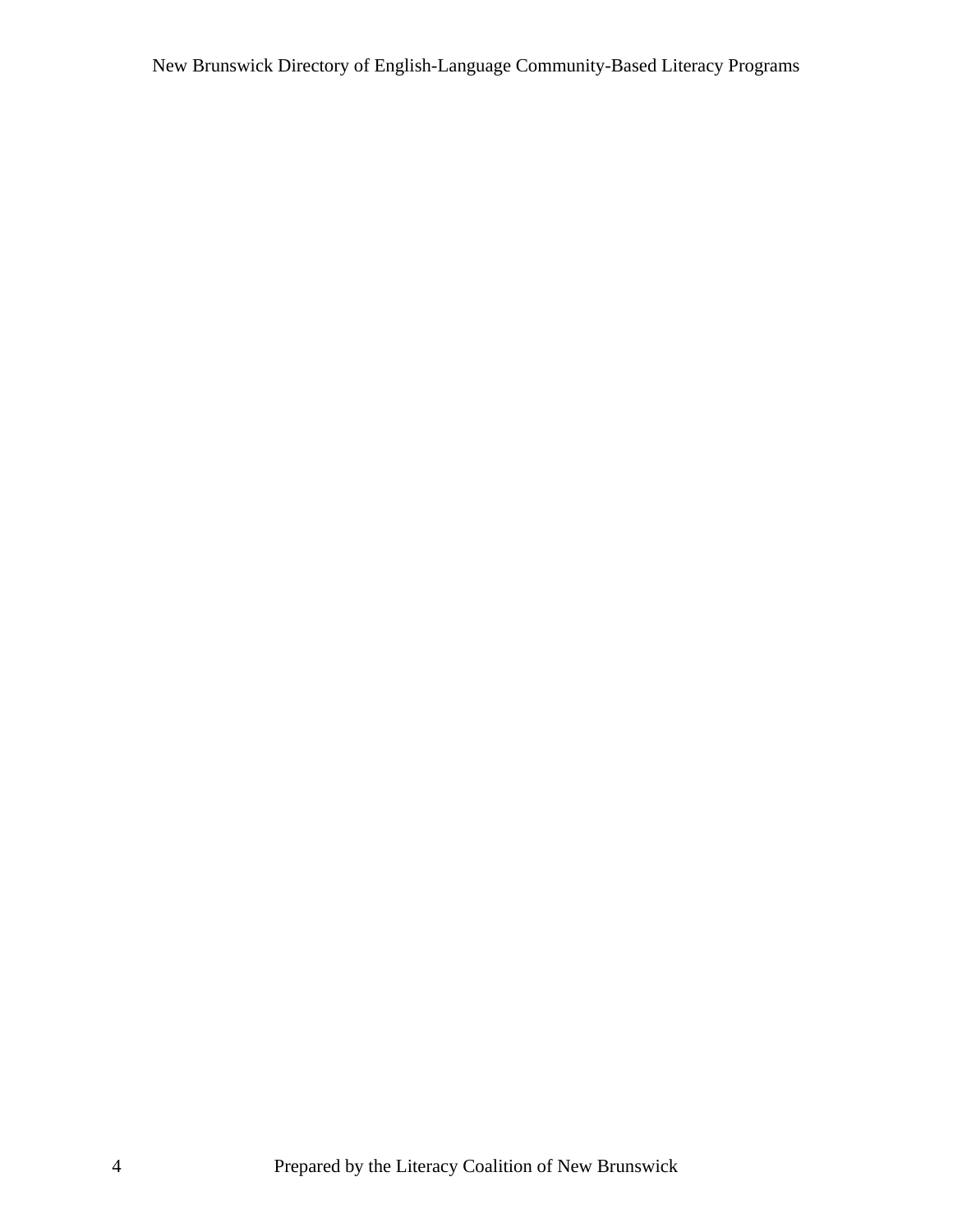# **Table of Contents**

| Acknowledgements                                        | 9  |
|---------------------------------------------------------|----|
| <b>Introduction</b>                                     | 11 |
| <b>Province-Wide Programs</b>                           | 13 |
| <b>Born to Read</b>                                     | 15 |
| <b>Community Adult Learning Program</b>                 | 15 |
| <b>Laubach Literacy Program</b>                         | 16 |
| Learning Disabilities Association of New Brunswick      | 16 |
| <b>Literacy Coalition of New Brunswick</b>              | 17 |
| <b>New Brunswick Public Library Service</b>             | 18 |
| <b>Literacy Programs by County</b>                      | 19 |
| <b>Albert County</b>                                    | 21 |
| Imagine – A Solution for Dyslexia                       | 23 |
| <b>Riverview Boys and Girls Club</b>                    | 23 |
| <b>South East Rural Early Intervention</b>              | 24 |
| <b>Carleton County</b>                                  | 27 |
| <b>Bath Adult Learning Center (CALP)</b>                | 29 |
| <b>Carleton Community Adult Learning Program (CALP)</b> | 29 |
| <b>Carleton Literacy Council (Laubach)</b>              | 29 |
| Talk With Me/Parle-moi Woodstock/Perth                  | 29 |
| <b>Valley Family Resource Center</b>                    | 30 |
| <b>Woodstock Adult Learning Center (CALP)</b>           | 30 |
| <b>Woodstock Early Intervention</b>                     | 31 |
| <b>Woodstock First Nation Aboriginal Headstart</b>      | 32 |
| <b>Charlotte County</b>                                 | 33 |
| <b>Fundy Reading Council (Laubach)</b>                  | 35 |
| <b>Literacy Grand Manan (CALP)</b>                      | 35 |
| <b>Charlotte County Early Intervention</b>              | 35 |
| <b>Charlotte County Family Resource Center</b>          | 36 |
| <b>Grand Manan Boys and Girls Club</b>                  | 38 |
| <b>Grand Manan Community Programming</b>                | 39 |
| St. Stephen Adult Learning Program (CALP)               | 39 |
| Talk With Me/Parle-moi St. Stephen                      | 40 |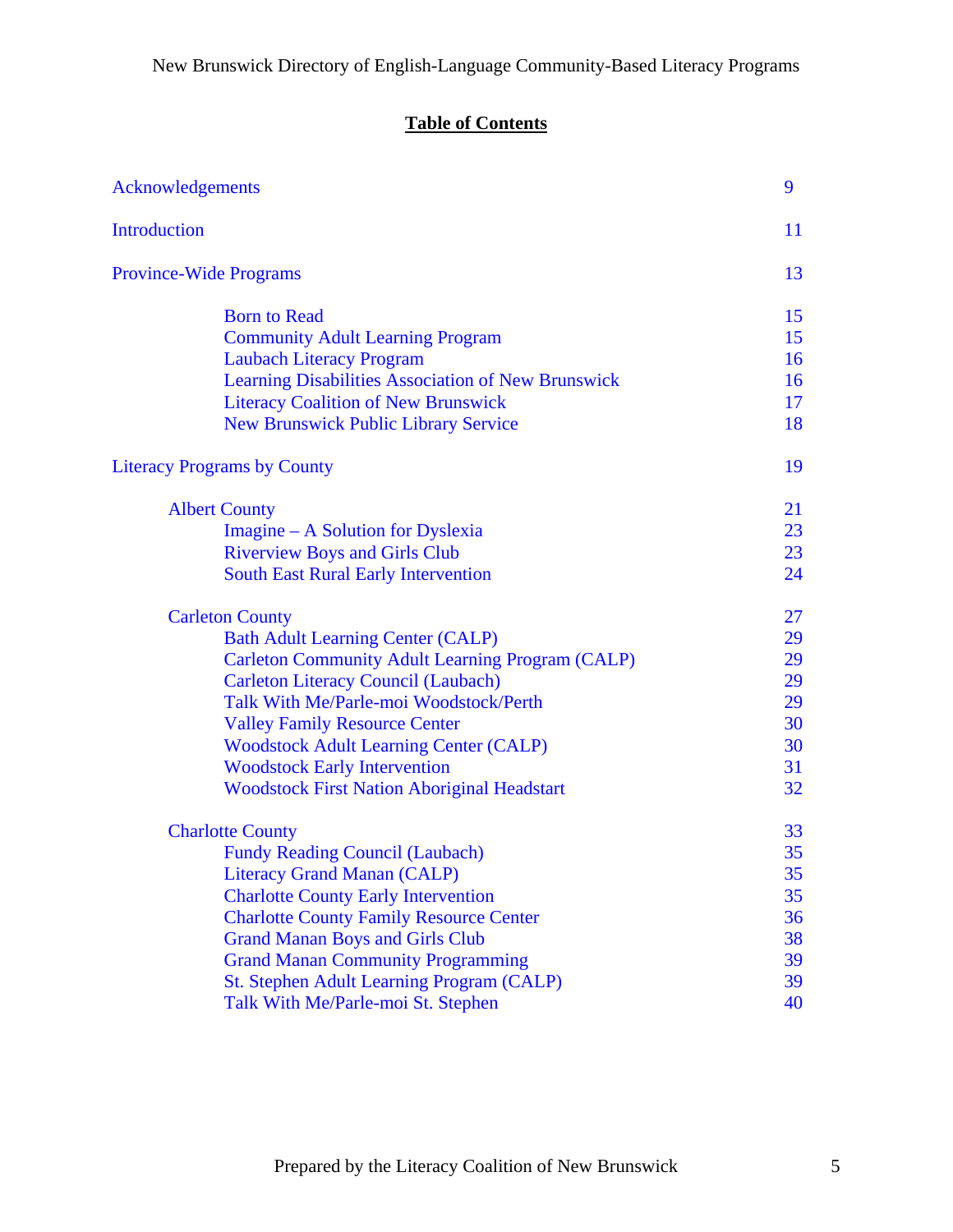| <b>Gloucester County</b>                                   | 41 |
|------------------------------------------------------------|----|
| <b>Bathurst Adult Learning Center (CALP)</b>               | 43 |
| <b>Bathurst Literacy Council (Laubach)</b>                 | 43 |
| <b>Belledune Community Adult Learning (CALP)</b>           | 43 |
| Gin a ma suti GED Prep Class (CALP)                        | 43 |
| Pabineau First Nation Aboriginal Headstart                 | 43 |
| <b>Kent County</b>                                         | 45 |
| <b>Bouctouche First Nation Aboriginal Headstart</b>        | 47 |
| Elsipogtog Adult Learning Program (CALP)                   | 47 |
| <b>Elsipogtog First Nation Aboriginal Headstart</b>        | 47 |
| <b>Indian Island First Nation Aboriginal Headstart</b>     | 47 |
| <b>Kent Family Resource Center</b>                         | 47 |
| Richibucto and Area Adult Learning Program (CALP)          | 48 |
| <b>Kings, Queens and Sudbury Counties</b>                  | 49 |
| Care 'N Share Family Resource Center Inc.                  | 51 |
| <b>Grand Lake Adult Learning Center (CALP)</b>             | 51 |
| <b>Havelock Boys and Girls Club</b>                        | 52 |
| <b>Hampton Alliance for Lifelong Learning</b>              | 52 |
| <b>Kings County Family Resource Center</b>                 | 53 |
| KV3C - Kennebacasis Valley - Community, Capacity, Children | 54 |
| <b>Oromocto Adult Learning Center (CALP)</b>               | 56 |
| <b>Oromocto First Nation Aboriginal Headstart</b>          | 56 |
| <b>READ Sussex (Laubach)</b>                               | 56 |
| <b>READ Sussex II (Laubach)</b>                            | 56 |
|                                                            | 56 |
| <b>Sussex Adult Learning Program (CALP)</b>                |    |
| <b>Sussex and Area Early Intervention</b>                  | 57 |
| <b>Talk With Me/Parle-moi Sussex</b>                       | 58 |
| <b>Madawaska County</b>                                    | 59 |
| Madawaska Maliseet First Nation Aboriginal Headstart       | 61 |
| Madawaska-Victoria Family Resource Center                  | 61 |
| Talk With Me/Parle-moi Edmundston                          | 62 |
| <b>Tobique First Nation Adult Learning Center</b>          | 62 |
| <b>Northumberland County</b>                               | 63 |
| <b>Blackville (CALP)</b>                                   | 65 |
| <b>Burnt Church A (CALP)</b>                               | 65 |
| <b>Burnt Church B (CALP)</b>                               | 65 |
| <b>Burnt Church First Nation Aboriginal Headstart</b>      | 65 |
| Chatham A (CALP)                                           | 65 |
| Chatham B (CALP)                                           | 65 |
| Eel Ground (CALP)                                          | 65 |
| <b>Eel Ground First Nation Aboriginal Headstart</b>        | 66 |
| Metapenagiag First Nation Aboriginal Headstart             | 66 |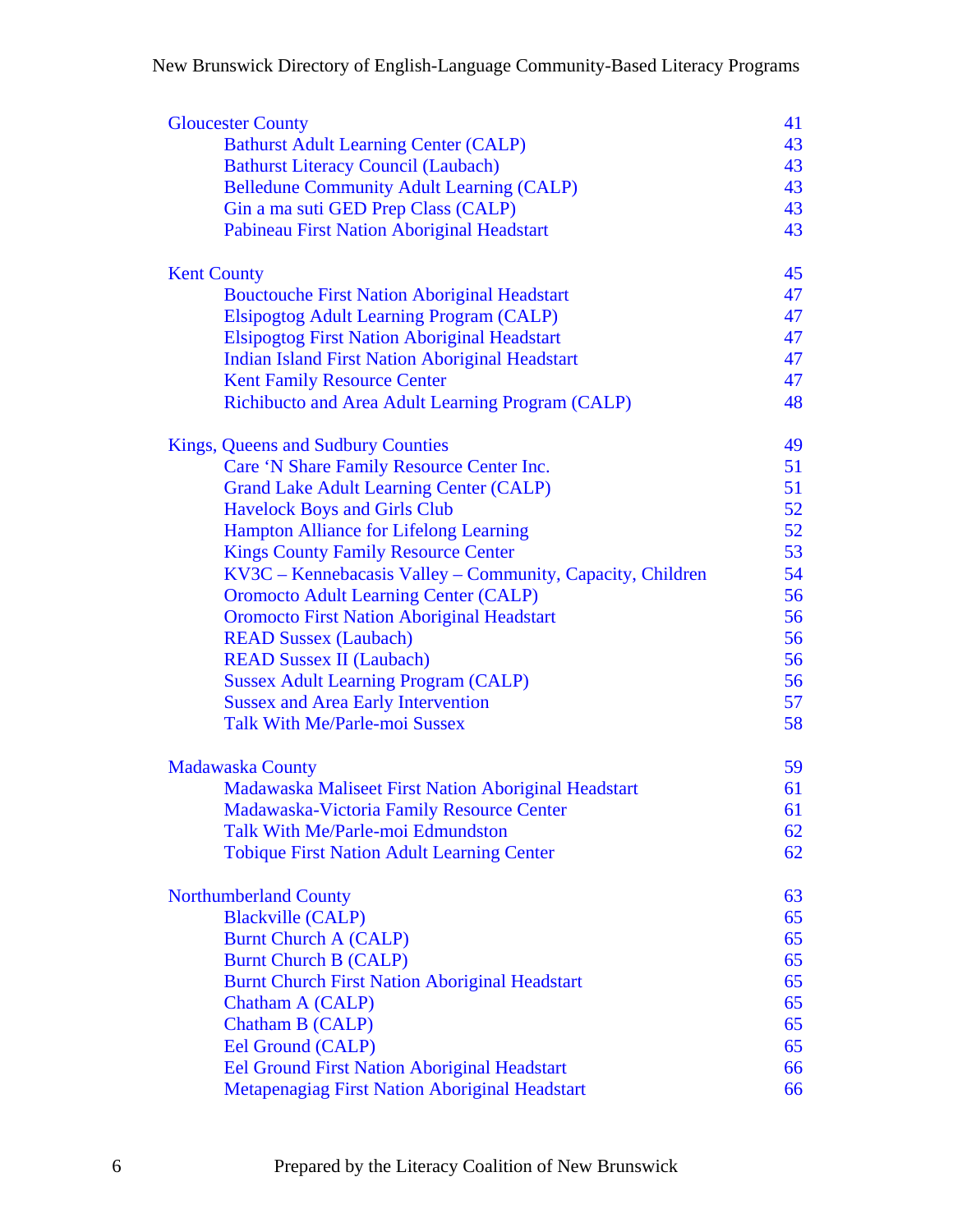| Miramichi Boys and Girls Club                                   | 66 |
|-----------------------------------------------------------------|----|
| Miramichi Literacy Council (Laubach)                            | 67 |
| <b>Newcastle A (CALP)</b>                                       | 67 |
| <b>Newcastle B (CALP)</b>                                       | 67 |
| Northumberland County Early Intervention Program                | 67 |
| <b>Northumberland Family Resource Center</b>                    | 68 |
| <b>Nova-Boiestown (CALP)</b>                                    | 69 |
| Tabusintac (CALP)                                               | 69 |
| <b>Restigouche County</b>                                       | 73 |
| <b>Campbellton CALP</b>                                         | 75 |
| Campbellton Literacy Council (Laubach)                          | 75 |
| <b>Eel River Bar Boys and Girls Club</b>                        | 75 |
| Eel River Bar (CALP)                                            | 76 |
| Eel River Bar First Nation Aboriginal Headstart                 | 76 |
| <b>Restigouche Resource Center for Parents</b>                  | 76 |
| Storytent/Lire en plein-air Program Partnership                 | 77 |
| Talk With Me/Parle-moi Campbellton/Dalhousie                    | 78 |
| <b>Saint John County</b>                                        | 79 |
| John Howard Society of Saint John Adult Learning Program (CALP) | 81 |
| <b>Quality Learning New Brunswick</b>                           | 81 |
| <b>READ Saint John (Laubach)</b>                                | 82 |
| Saint John Boys and Girls Club                                  | 82 |
| <b>Saint John Early Intervention</b>                            | 84 |
| <b>Saint John Family Resource Center</b>                        | 85 |
| Saint John Learning Exchange                                    | 86 |
| Saint John Learning Exchange Adult Learning Program #1 (CALP)   | 87 |
| Saint John Learning Exchange Adult Learning Program #2 (CALP)   | 87 |
| Saint John Learning Exchange – Evening Core #1 (CALP)           | 87 |
| Saint John Learning Exchange – Evening Core #2 (CALP)           | 88 |
| Saint John Learning Exchange – Evening GED (CALP)               | 88 |
| Talk With Me/Parle-moi Saint John                               | 88 |
| Youth Choices Adult Learning Program #1 (CALP)                  | 88 |
| Youth Choices Adult Learning Program #2 (CALP)                  | 88 |
| <b>Youth Choices Quispamsis Adult Learning Center (CALP)</b>    | 88 |
| <b>Victoria County</b>                                          | 91 |
| Madawaska-Victoria Family Resource Center                       | 93 |
| <b>Plaster Rock Adult Learning Center (CALP)</b>                | 94 |
| Perth-Andover Adult Literacy Center (CALP)                      | 94 |
| Perth-Andover Partners for Community Literacy                   | 94 |
| Talk With Me/Parle-moi Grand-Sault/Saint-Quentin/Kedgwick       | 96 |
| <b>Tobique First Nation Aboriginal Headstart</b>                | 96 |
|                                                                 |    |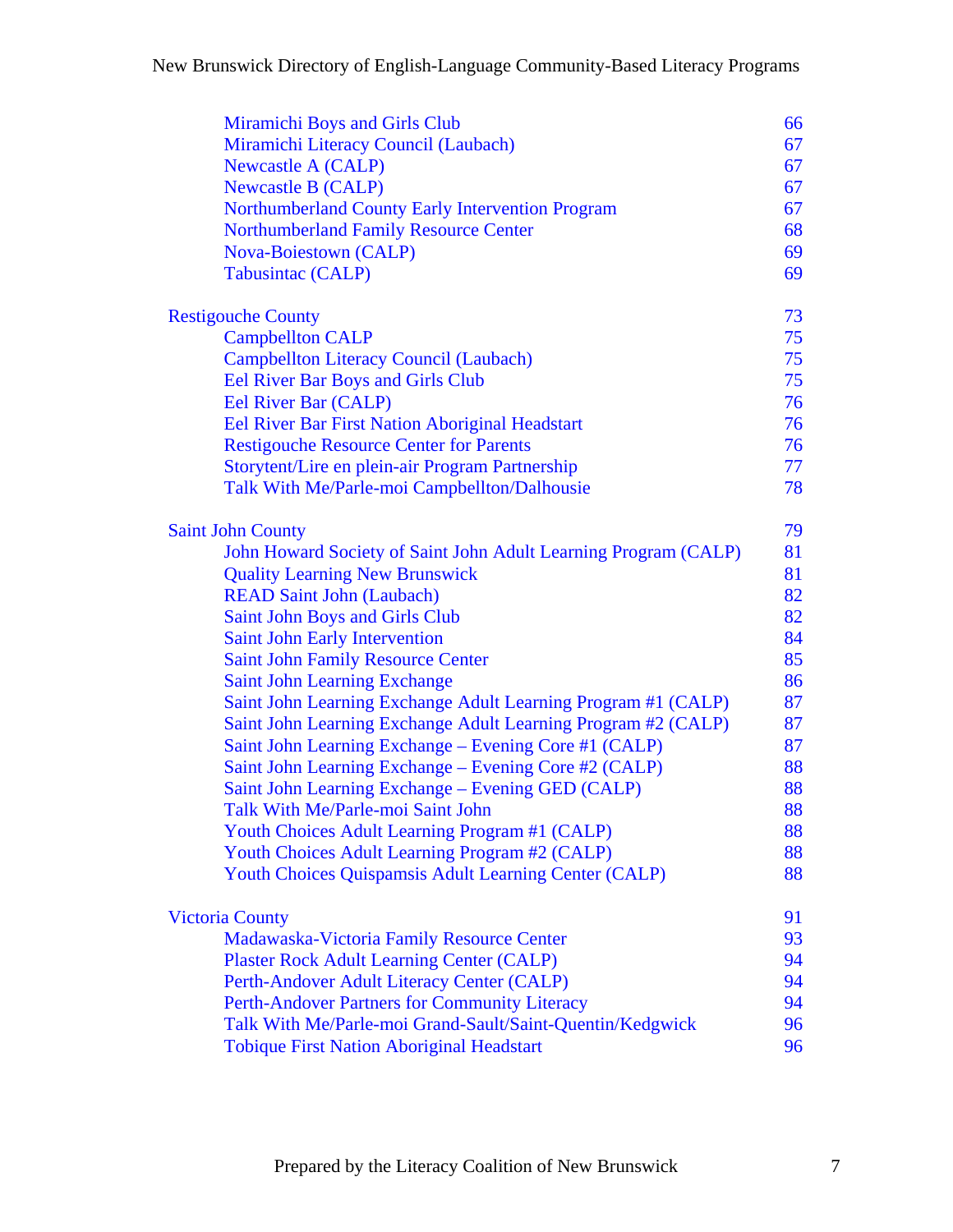| <b>Westmorland County</b>                                                | 97  |
|--------------------------------------------------------------------------|-----|
| Dorchester/Westmorland Literacy Council (Laubach)                        | 99  |
| <b>English Mission Adult Learning Program (CALP)</b>                     | 99  |
| Fort Folly First Nation Aboriginal Headstart                             | 99  |
| <b>Frontier College</b>                                                  | 99  |
| Greater Moncton Association for Community Living (CALP)                  | 100 |
| <b>Greater Moncton Family Resource Center</b>                            | 100 |
| John Howard Society of Greater Moncton (CALP)                            | 101 |
| <b>Moncton Boys and Girls Club</b>                                       | 101 |
| <b>Moncton Headstart Adult Learning Program</b>                          | 102 |
| <b>Moncton Headstart Early Intervention</b>                              | 102 |
| <b>Moncton Regional Learning Council (Laubach)</b>                       | 103 |
| Moncton Youth Residence Learning Center and Adult Learning Center (CALP) |     |
| <b>Neil Squires Adult Learning Center (CALP)</b>                         | 104 |
| Parkton Family Learning & Resource Center                                | 104 |
| <b>Petitcodiac Boys and Girls Club</b>                                   | 104 |
| Port Elgin Literacy Council (Laubach)                                    | 105 |
| Salisbury & Area Adult Learning Program (CALP)                           | 105 |
| <b>Salisbury Boys and Girls Club</b>                                     | 106 |
| Shediac & Area Adult Learning Program (CALP)                             | 106 |
| Talk With Me/Parle-moi South-East                                        | 107 |
| <b>Tantramar Adult Learning Program (CALP)</b>                           | 107 |
| <b>Tantramar Family Resource Center / Tantramar Interactive</b>          | 107 |
| <b>Tantramar Literacy Council (Laubach)</b>                              | 108 |
| Turning Points Youth Parent Adult Learning Program (CALP)                | 108 |
| <b>Wilson Reading Center</b>                                             | 108 |
| <b>YMCA Moncton Adult Learning Program (CALP)</b>                        | 108 |
| <b>YMCA Moncton Youth Tutor Program</b>                                  | 109 |
| <b>York County</b>                                                       | 111 |
| <b>Fredericton Boys and Girls Club</b>                                   | 113 |
| Fredericton Boys and Girls Club Adult Learning Center (CALP)             | 115 |
| <b>Fredericton Early Intervention Program</b>                            | 115 |
| Fredericton North Adult Literacy Center (CALP)                           | 116 |
| <b>Fredericton Regional Family Resource Center</b>                       | 116 |
| <b>Frontier College</b>                                                  | 117 |
| John Howard Society of Fredericton Adult Learning (CALP)                 | 119 |
| <b>Keswick Valley Literacy Council (Laubach)</b>                         | 119 |
| <b>Kingsclear First Nation</b>                                           | 119 |
| <b>Laubach Literacy Fredericton</b>                                      | 119 |
| <b>McAdam Adult Learning Center (CALP)</b>                               | 120 |
| <b>Saint Marys First Nation Aboriginal Headstart</b>                     | 120 |
| Saint Marys First Nation Adult Learning Center (CALP)                    | 120 |
| <b>Stanley Adult Learning Center (CALP)</b>                              | 120 |
| Talk With Me/Parle-moi Fredericton/Oromocto                              | 120 |
| <b>UNB Early Childhood Center</b>                                        | 121 |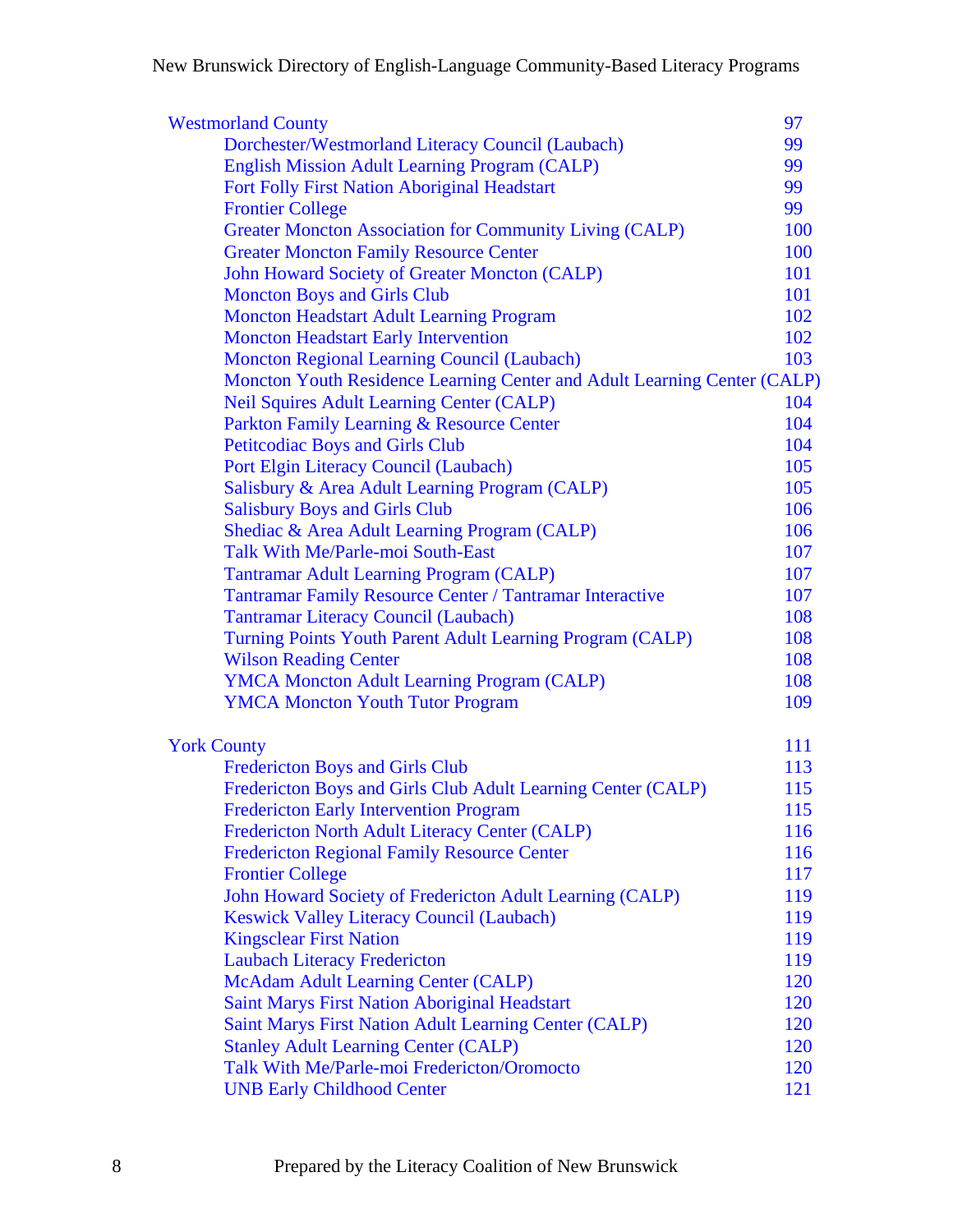## **Acknowledgements**

<span id="page-8-0"></span>The Literacy Coalition of New Brunswick Ltd. wishes to express sincere appreciation to the literacy practitioners and organizations who generously volunteered their time to participate in this survey. Thanks also to the volunteer Board of Directors of the Literacy Coalition of New Brunswick for their valued contribution to this project.

The Literacy Coalition of New Brunswick gratefully acknowledges the New Brunswick Department of Education for initiating and funding this project.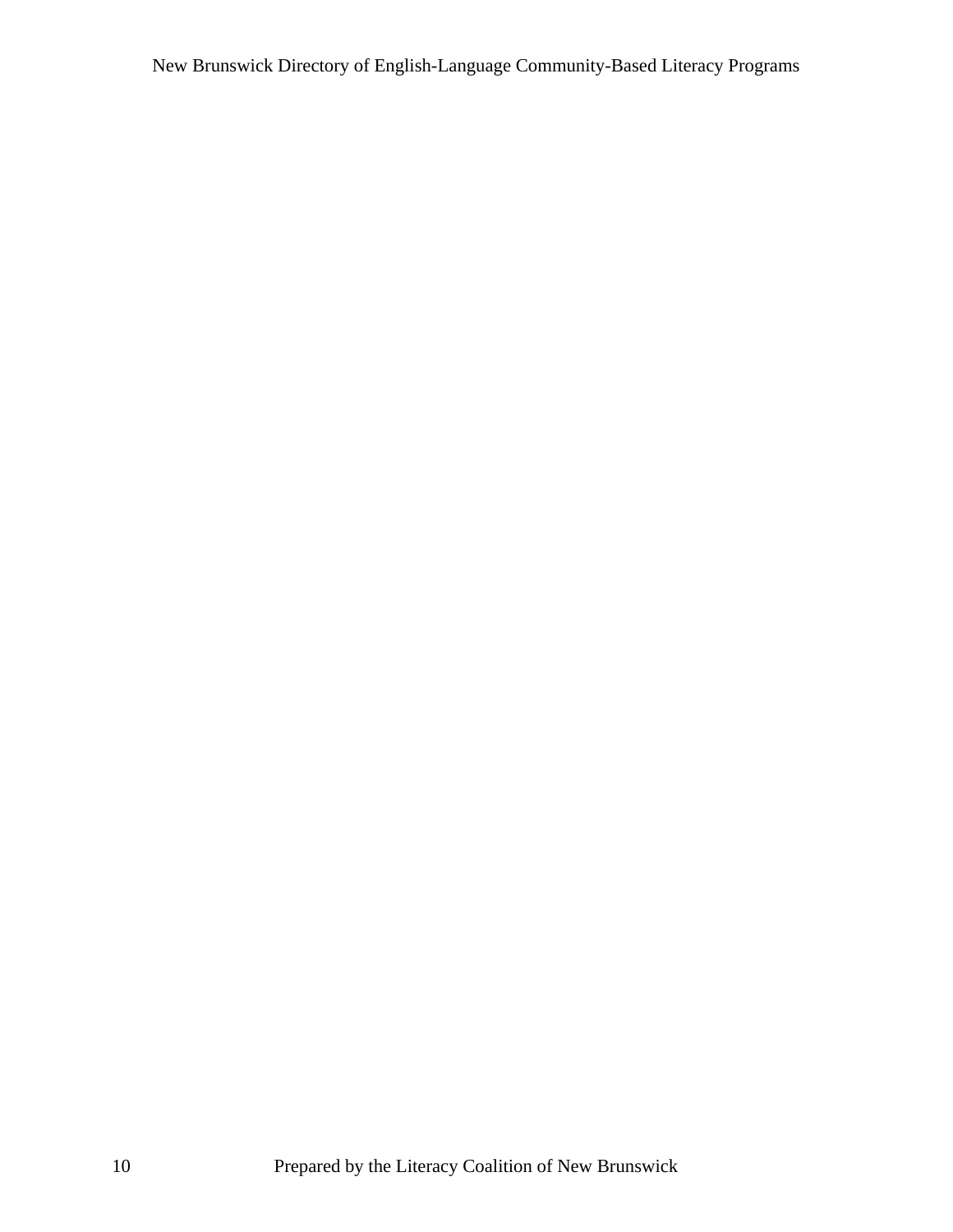## **Introduction**

<span id="page-10-0"></span>This directory lists community-based literacy programs for children, families, parents and other adults in New Brunswick. It provides helpful information for those wanting to access literacy programs in their localities, and for educators and others who refer people for literacy education and support. In addition, it will be useful to organizations wanting to build liaisons, and for communities seeking to create more coherent, comprehensive and connected provisions for literacy learning.

The creation of this directory takes place at a time when there is widespread public interest in and concern about literacy learning in New Brunswick. It is generally accepted that school alone cannot produce the knowledge, skills and dispositions that citizens need to lead literate lives in the 21st century. A great deal of literacy learning is deeply embedded in home, workplace, and community life, and is reflective of the diverse cultural backgrounds of New Brunswickers. Community-based literacy programs that recognize this social and cultural diversity tailor their teaching to participants' strengths and interests. They help participants to negotiate the literacy challenges of their daily lives and participate more fully in social dialogue and decision-making.

The directory is organized in two sections:

- Province-wide programs led provincially, they offer programs or services in many localities around the province.
- Local programs listed by county.

For each program or service, the directory provides information about when, where and for whom the program is offered, and who to contact for further information or to enroll. Many of the programs and services are free to the participants, but where a fee is involved, that is noted.

Like all directories, this one has gaps. We have tried to be accurate, but what is included here depended on the goodwill of survey participants to offer information on their programs, and the ability of researchers to capture it. As well, the field of community-based literacy education and support is continually changing, lacking, as it does, the necessary infrastructure and guaranteed funding required for program stability. Consequently, programs may disappear and pop up in your locality. If you know of any such, please forward that information to us, so that this directory can be updated on an ongoing basis.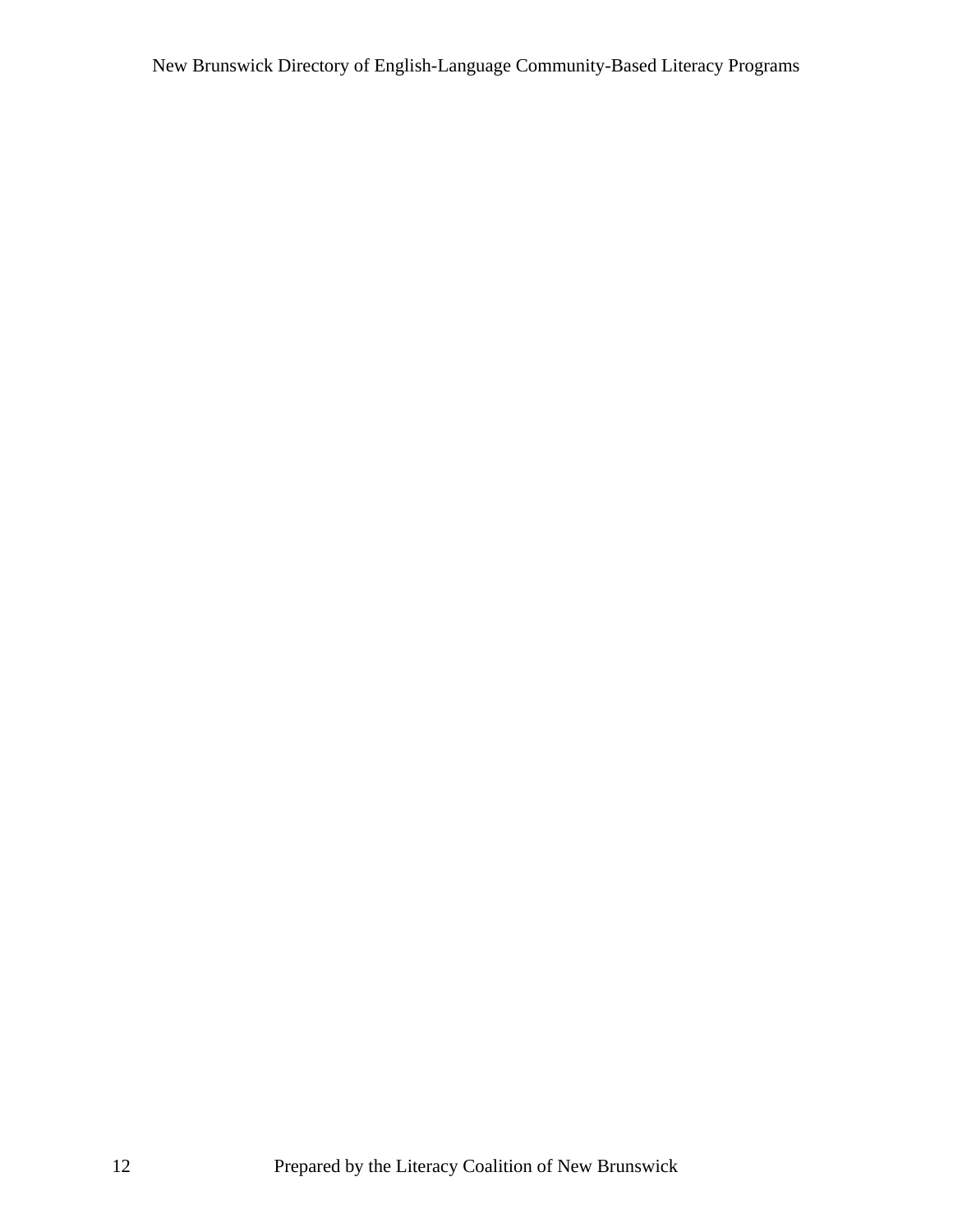# <span id="page-12-0"></span>**Province-Wide Programs**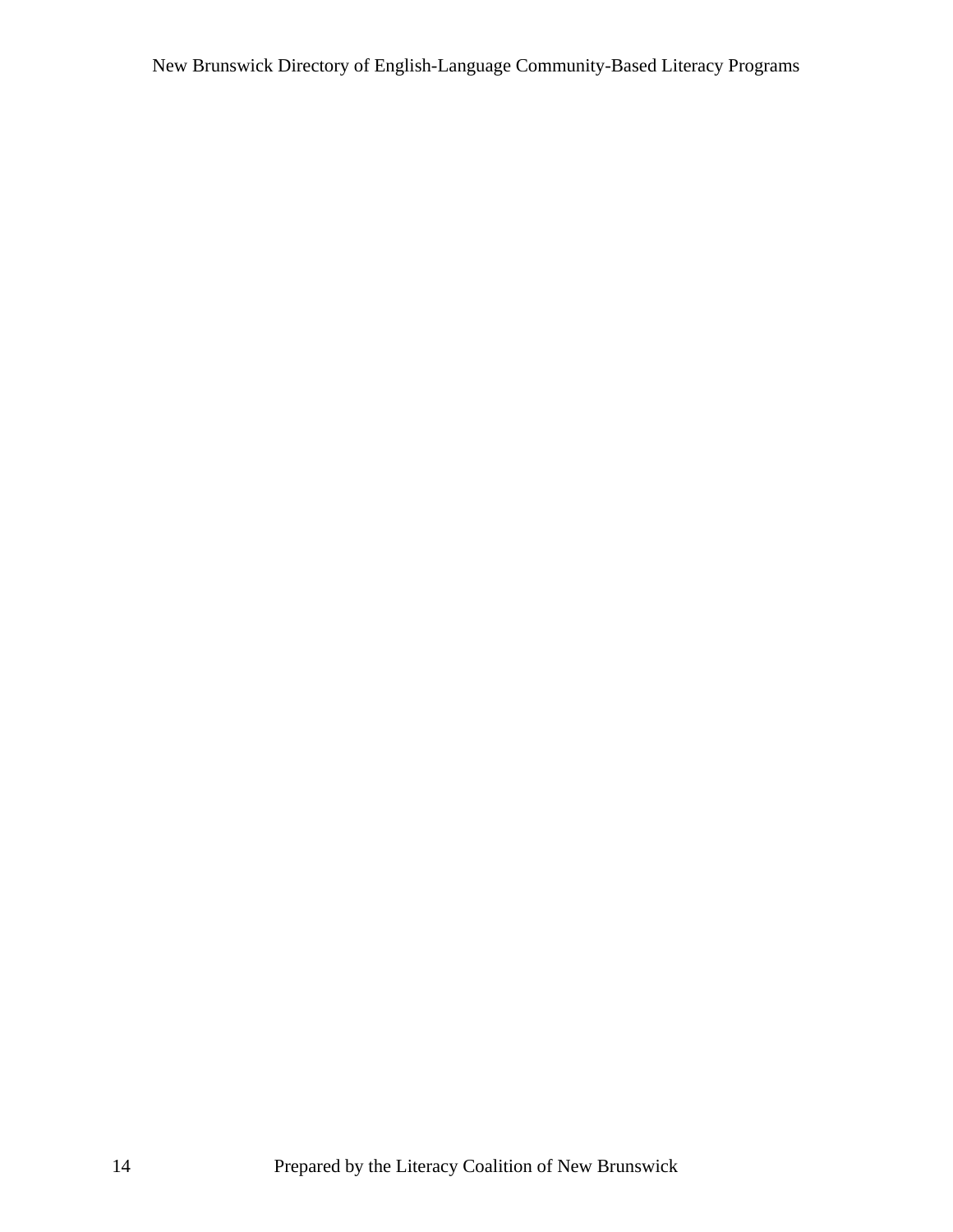#### <span id="page-14-0"></span>**Born to Read/Le gout de lire**

A book give-away program originated by the IODE (Shirley Downey) in 1991. The program works in partnership with libraries, the NB Department of Health, IODE, UNB Early Childhood Centre, and other community volunteers. By providing parents with guidance and books to begin the process from the first few months of life, it is hoped to establish the foundation for early and lifelong learning.

 40 Union Street St Stephen, NB E3L 1T5

 Tel: 506-446-1479 Email: [downeys@nbnet.nb.ca](mailto:downeys@nbnet.nb.ca) Website: <http://borntoread.net/>

Program: Provides a bag of children's books to every new mother giving birth in a New Brunswick hospital. The books are accompanied with a letter for parents, outlining the importance of reading to their child. Information is also included on early childhood development.

Program recipients: Babies born in hospitals. The program serves about 5,700 English speaking families per year.

Location: Bathurst, Campbellton, Edmundston, Fredericton, Miramichi, Moncton (City), Moncton (George Dumont), Saint John, Waterville.

Delivery: This is a one-time event for every child born in a hospital in the province.

### **Community Adult Learning Program**

 Beaverbrook Building, 4th floor 500 Beaverbrook Court PO Box 6000 Fredericton, NB E3B 5H1

 Tel: 506-453-2597 Fax: 506-453-3300 Website: [www.gnb.ca/0005/0001e.htm](http://www.gnb.ca/0005/0001e.htm)

Community Adult Learning Program (CALP): A program with the objective of improving literacy levels in the province by bringing literacy training opportunities to adults in their own community. The program is offered free of charge. Academic services for grade levels 1 through 9 and GED preparation is accessible in 70 communities throughout the province. Programs are customized for individual learners' needs. The program offers standardized curriculum and testing providing accreditation for further study. Learners who complete GED preparation, go on to challenge the GED exam. The program is delivered through a classroom setting, but learning plans are individualized.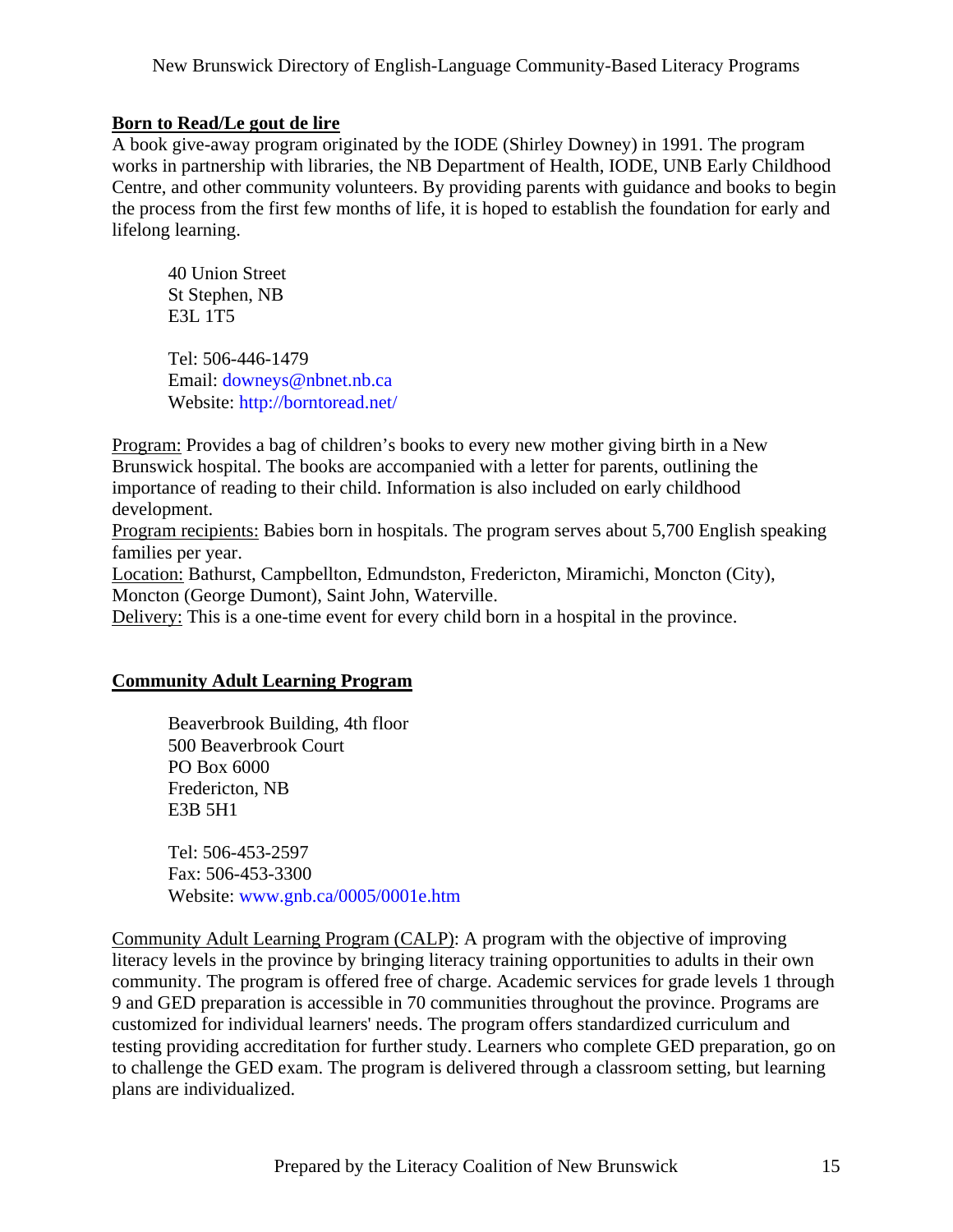<span id="page-15-0"></span>Program recipients: Clients are people age 18 and older.

Location: Specific CALP programs are listed by county on the following pages with coordinator addresses and contact info

#### **Laubach Literacy**

Laubach Literacy was founded in 1975 and offers free tutoring in basic literacy and numeracy skills to adult learners by trained and certified volunteers. A registered, non-profit charitable organization, Laubach reports that they operate 26 active councils across New Brunswick.

 Laubach Literacy New Brunswick 347 Mountain Road Moncton, NB E1C 2M7

 Tel: 506-384-6371 Email: [laubachliteracynb@nb.aibn.com](mailto:laubachliteracynb@nb.aibn.com)  Website: <http://www.nald.ca/llnb/index.htm>

Program: Laubach Tutoring Program recipients: Adult Learners Location: Currently accessible to 26 communities across the province

#### **Learning Disabilities Association of New Brunswick**

The Learning Disabilities Association of New Brunswick promotes the understanding and acceptance of the ability of persons with learning disabilities to lead meaningful and successful lives. Membership is open to all who are interested in the well being of those with learning disabilities. LDANB is affiliated with the Learning Disabilities Association of Canada.

 LDANB/TAANB Provincial Office 203 - 403 Regent Street Fredericton, NB E3B 3X6

 Tel: 506-459-7852 1-877-544-7852 Email: Idanb taanb@nb.aibn.com Website: <http://www.nald.ca/ldanb/> Contact person: Nila Christensen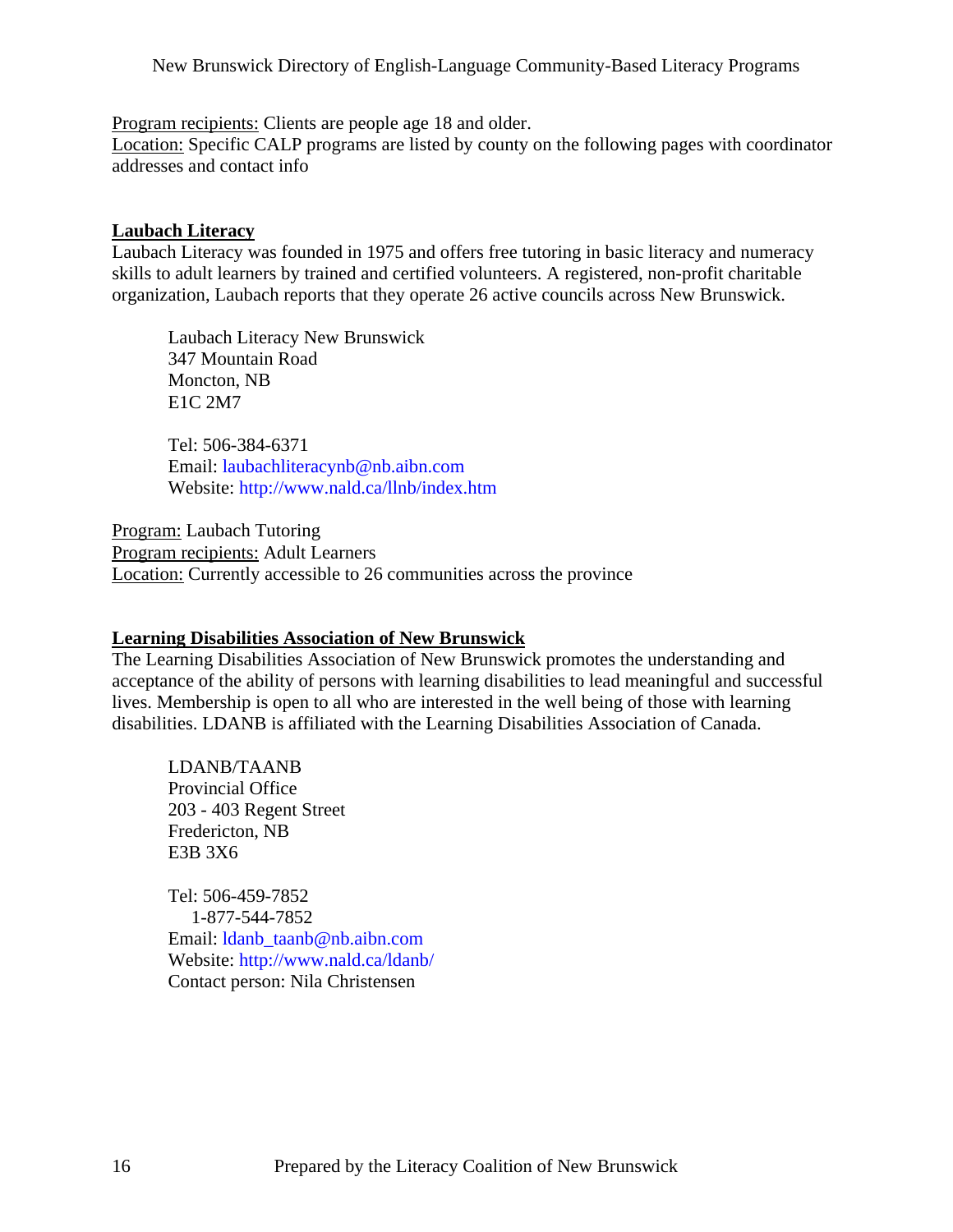<span id="page-16-0"></span>Program: LINKS Literacy Project (a pilot project offering one on one tutoring after school in reading and/or writing) Program recipients: Children from grades K-6 Location: Barker's Point

Workshops: Workshops are offered by the organization on a needs basis. The most commonly offered workshops are called 'Screening for Success', and sessions on general learning disabilities.

Program recipients: The workshops are offered to the general public, families, and people working in the field of learning disabilities. Locations: Upon request

**Literacy Coalition of New Brunswick**

The Literacy Coalition of New Brunswick is a registered non-profit charitable organization. It is an umbrella organization which acts as the voice for community Anglophone literacy in New Brunswick. Their aim is to increase the literacy rate in New Brunswick in partnership with others.

 Literacy Coalition of NB 944 Prospect Street Fredericton, NB E3B 9M6

 Tel: 506-457-1227 1-800-563-2211 Website: <http://www.nb.literacy.ca> Email: [nbliteracy@nb.aibn.com](mailto:nbliteracy@nb.aibn.com) Contact person: Penelope Pacey

Programs: The Coalition provides coordination and support for the literacy Anglophone community. Examples: Forums for information sharing, training and resource materials on Family Literacy (i.e. the Family Literacy Travelling Trunk, Practitioner's Guide to Family Literacy Sessions with Parents of Infants, Toddlers and Preschoolers), public awareness and engagement – keeping literacy and its impact in the public forum; literacy research studies and liaison with government, giving input into policy development on literacy . Program recipients: Anglophone literacy community and general public Location: Province wide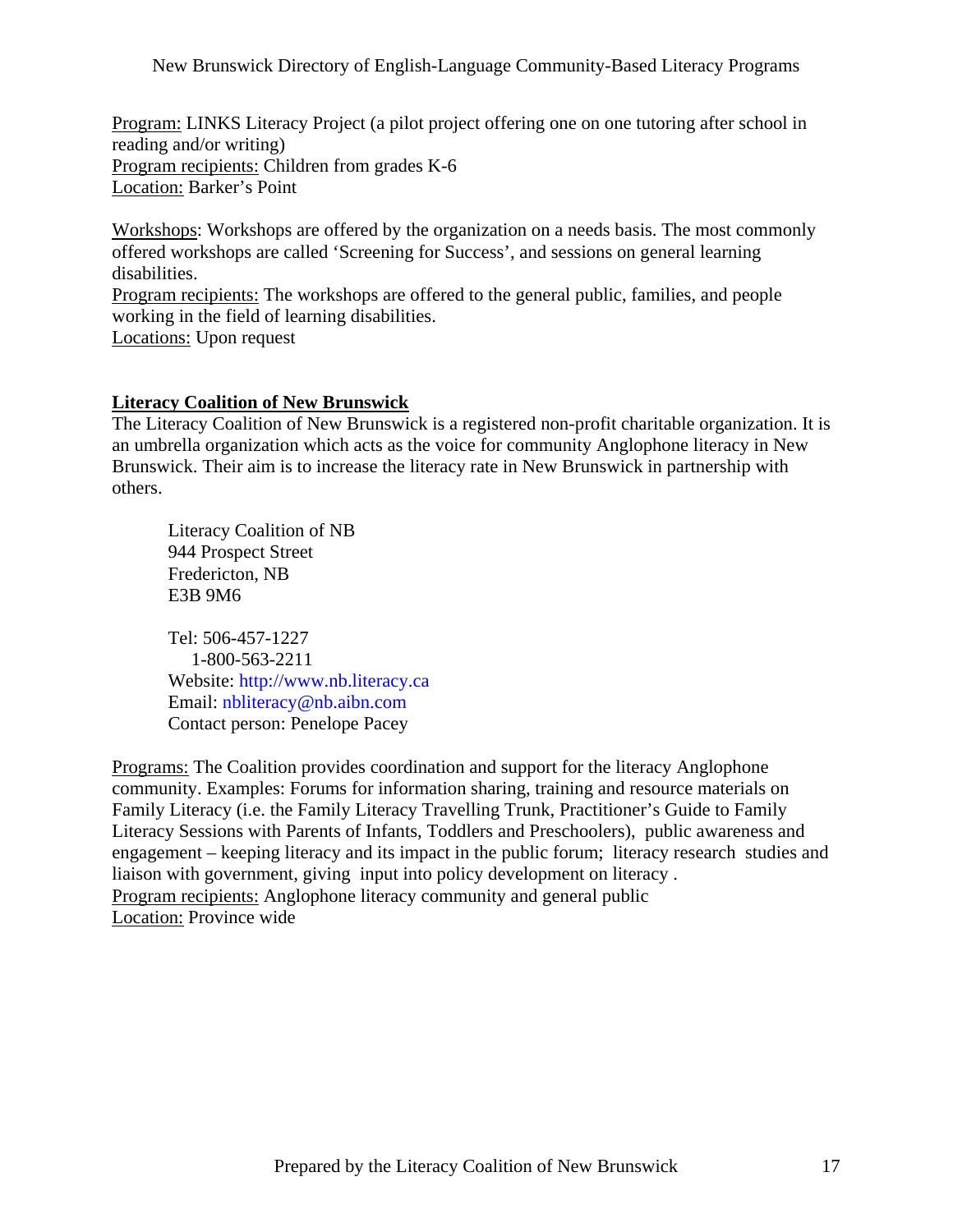### <span id="page-17-0"></span>**New Brunswick Public Library Service**

The New Brunswick Public Library System provides access to a provincial collection of more than 1.8 million items, as well as to programs and services ranging from story hour to public lectures to services such as reference, Inter-Library loan and public access workstations.

 Place 2000, P.O. Box 6000 Fredericton, NB E3B 5H1

 Tel: 506-453-3678 Website: <http://www.gnb.ca/0003/index-e.asp>

Programs:

Babies in the Library: Movement, songs, finger plays and rhymes for parents/caregivers and babies.

Book-based programs: Toddler Time, Preschool Story Hour (young children are exposed to reading and language-based activities in a group setting.

Step Into Reading (Kindergarten Library Card Invitation) Each September, colourful invitation cards resembling postcards are given to students entering kindergarten.

Summer Reading Club is a free, non-competitive reading program for children. Children commit to reading a certain amount over the course of the program, and use reading logs to keep track of the amount of time, number of books, read. A certificate of achievement is given at the end of the program.

Literacy for Kids Children (grades 1-3)who are experiencing reading difficulties build confidence by practicing reading in a fun, relaxed learning environment with games and activities.

Hackmatack Children's Choice Book Award for children grades 4 to 6. They are given the opportunity to read and vote for their favorite books. There is an award presentation each spring. General Book Clubs are programs through which participants are encouraged to read a book and then come together and discuss what they have taken from the books.

Workshops and Training for teens and adults on a variety of subjects.

Program recipients: Families and individuals of all ages

Location: Public libraries across the province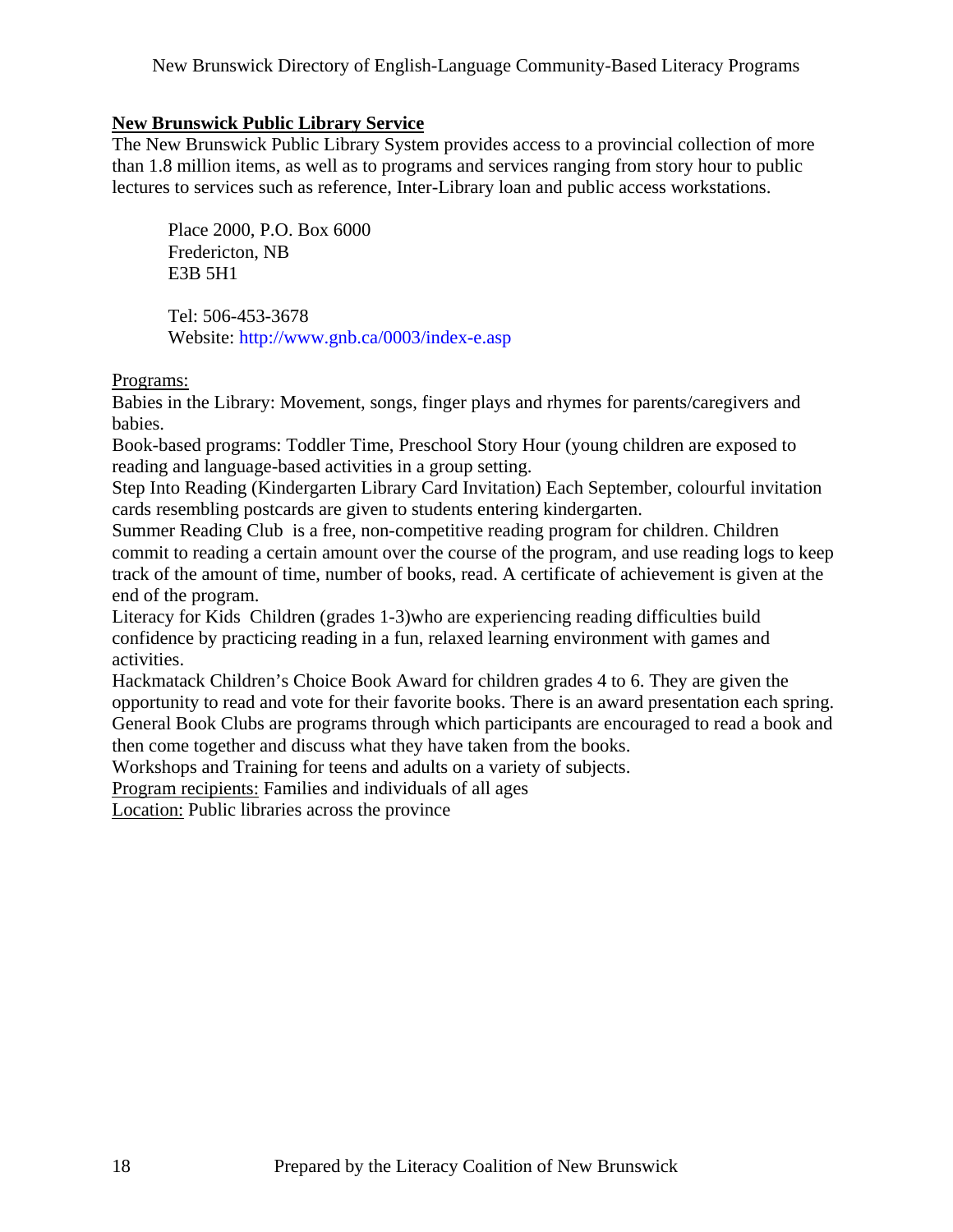# <span id="page-18-0"></span>**Literacy Programs by County**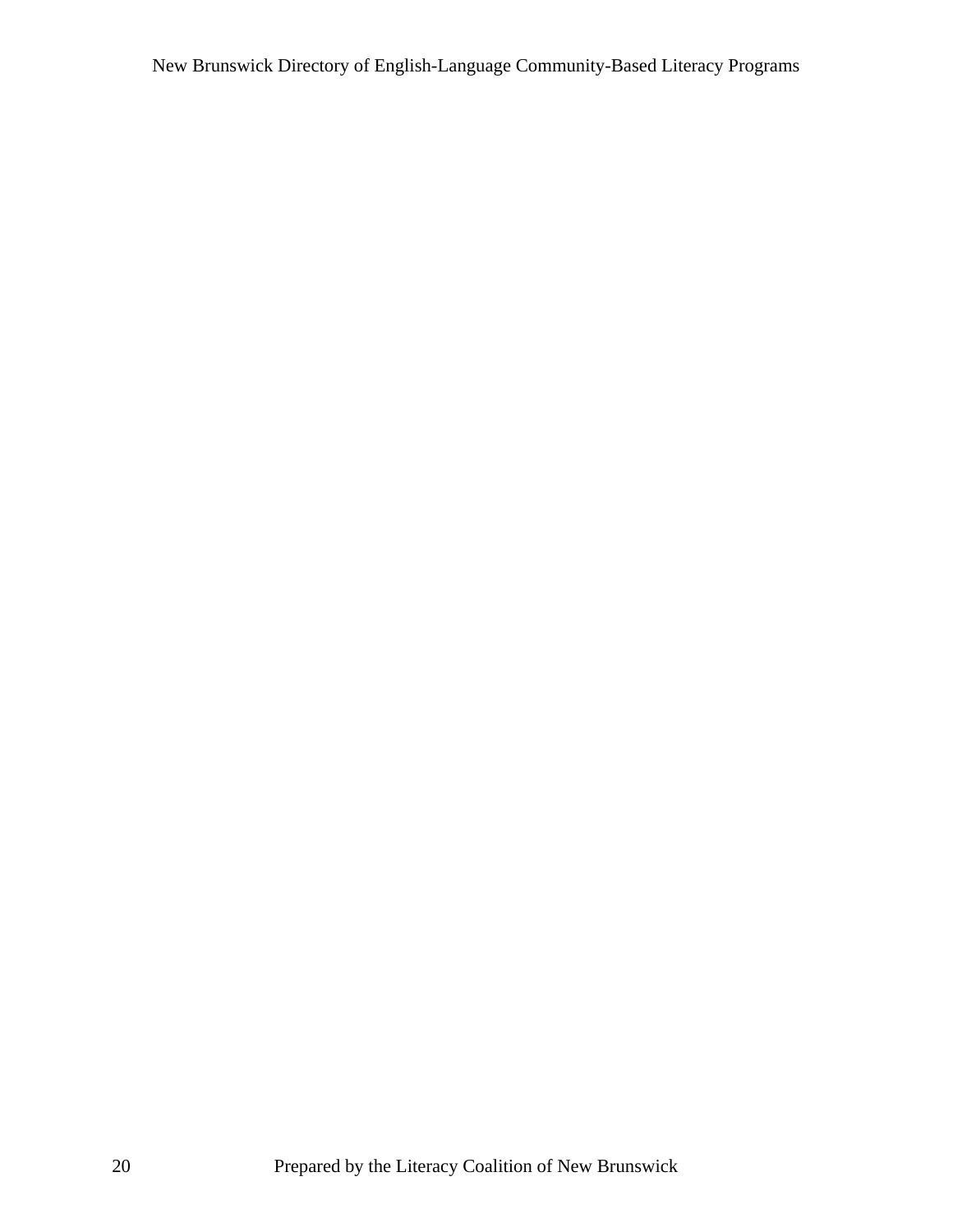# <span id="page-20-0"></span>Albert County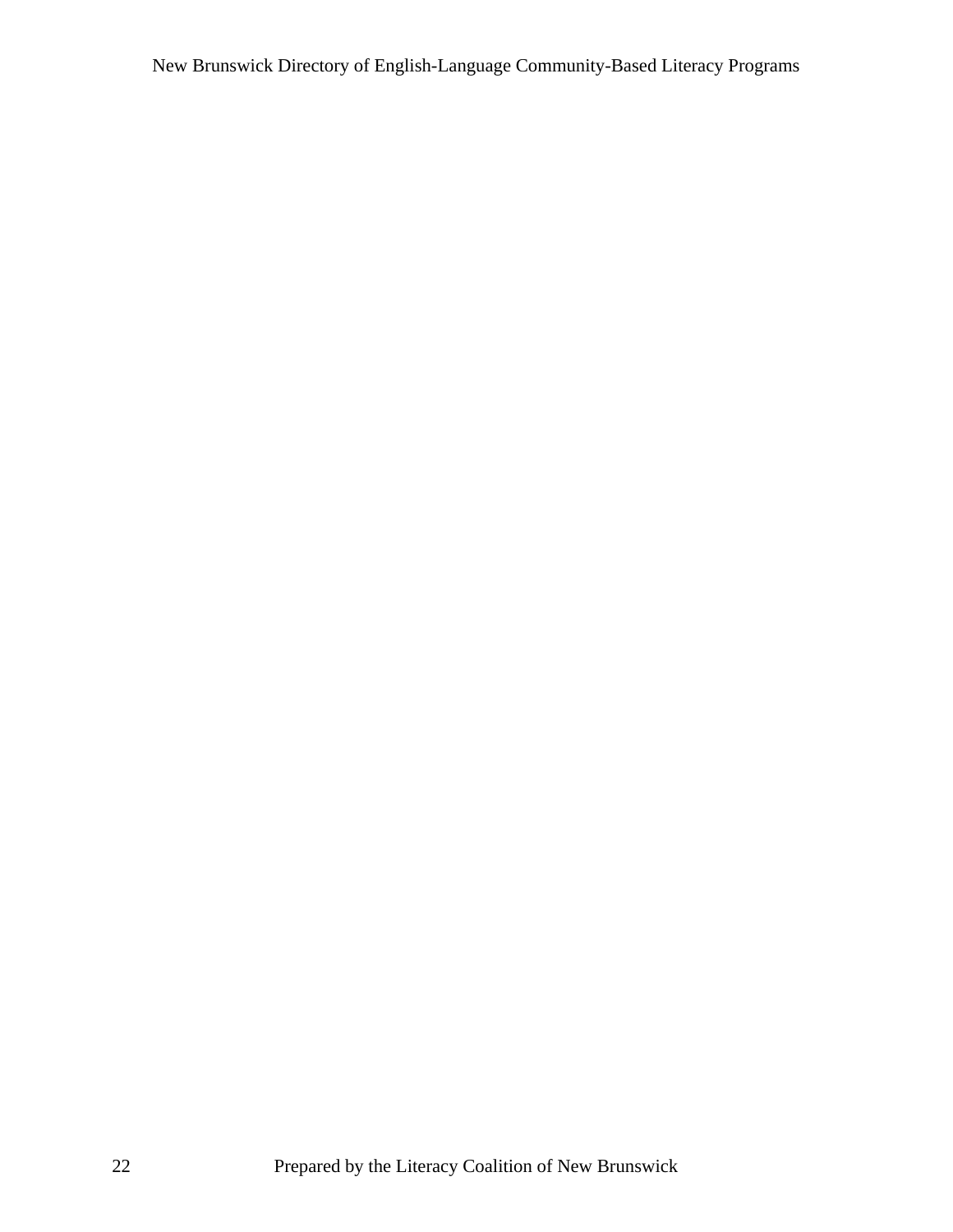### <span id="page-22-0"></span>**Imagine – A Solution for Dyslexia**

 202 Downey Ave, Suite 2 Riverview, NB E1B 1W7

 Tel: 506-871-5674 Website: [www.dyslexia-solution.com](http://www.dyslexia-solution.com)  Email: [bernice@dyslexia-solution.com](mailto:bernice@dyslexia-solution.com) Contact person: Bernice Taylor, Facilitator

David Program: A program to help people cope with various disorders in a learning setting. Disorders may include dyslexia, language-based learning disabilities, reading disabilities, attention deficit disorders, attention deficit hyperactivity disorders, dyspraxia, dyscalculia, dysgraphia, phonemic awareness disability, visual processing disorder, and auditory processing disorder. The program is individualized and delivered one-on-one. Participants are required to pre-register and pay a fee.

Program recipients: Clients are people of all ages.

Location: Riverview

Delivery: The program is delivered as a week-long intensive service, with some follow-up.

#### **Riverview Boys and Girls Club**

 50 Runnymeade Rd, Riverview, NB E1B 2M7

 Tel: 506-387-7070 Fax: 506-387-6997 Email: [greg.bgcr@rogers.com](mailto:greg.bgcr@rogers.com) Contact person: Greg Hickox, Program Coordinator

Afterschool Homework Program: A drop-in program run by both staff and volunteers, it offers a space for students to complete homework supervised and assisted by adults. Program recipients: Students from K-12 Location: Riverview Delivery: Mondays to Fridays from 4:00-4:45pm, from September to June.

Book Club: A drop-in program offering books for sign-out and a quiet place to read. Program recipients: Open to the public, it typically receives fifteen clients weekly. Location: Riverview Delivery: Wednesdays from 4:00-5:00pm, from September to June.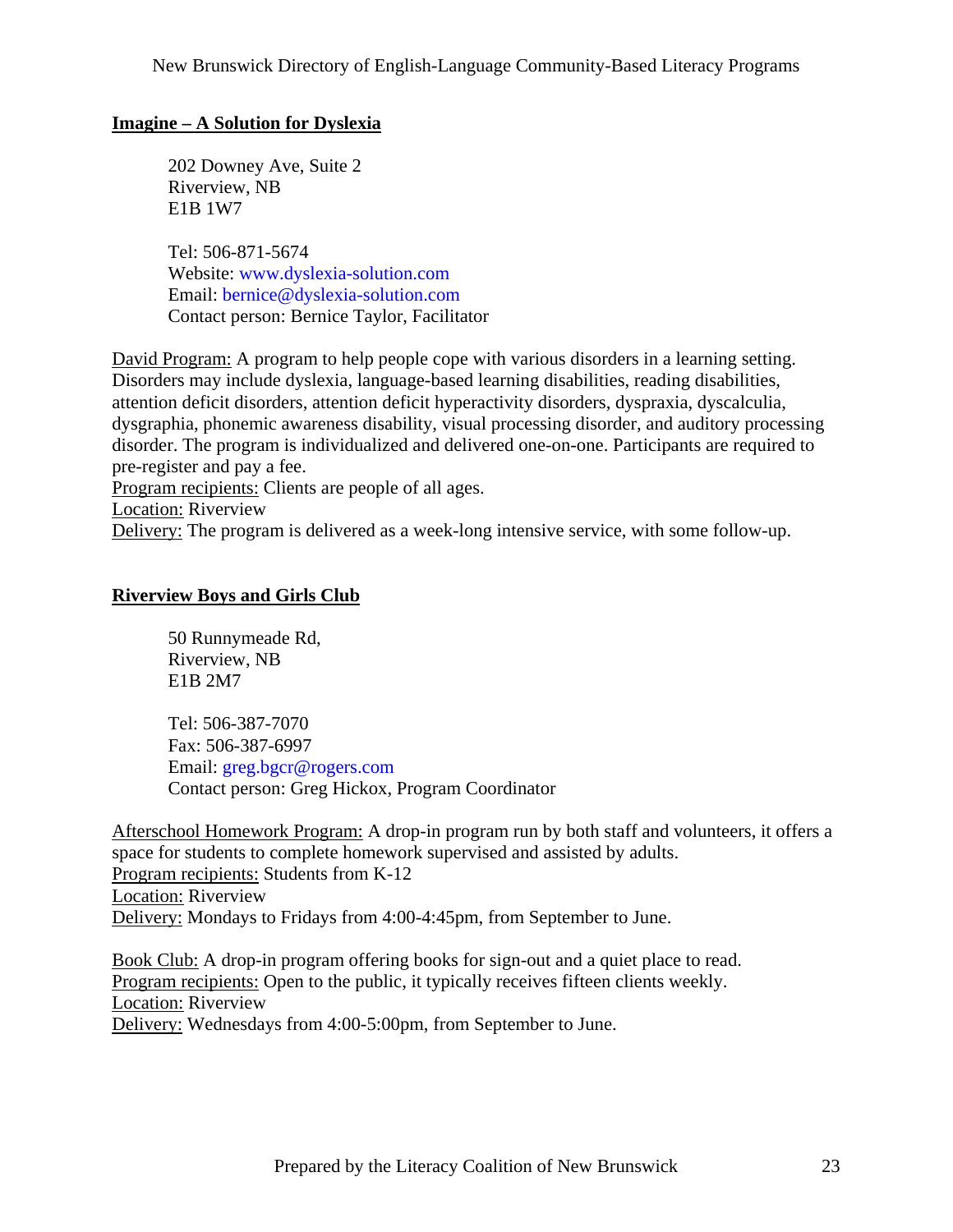<span id="page-23-0"></span>Comic Book Club: Encourages members to bring and share comic books with others. Program recipients: Open to the public, it typically receives fifteen members weekly. Location: Riverview Delivery: Wednesdays from 4:00-6:00pm, from September to June.

Cooking Club: A drop-in program that teaches basic cooking skills. Relevant literacy skills taught include reading recipes, and using and converting measurement. Program recipients: Open to the public, it typically receives thirty members weekly. Location: Riverview Delivery: Wednesdays from 4:00-6:00pm, from September to June.

## **South East Rural Early Intervention**

This is a home-based support and teaching program designed to give children a good start in life. Parents are offered guidance and information on child development and parenting skills. The program is designed to help children optimize their development and become school-ready. An extensive resource library is also available for families. This is a targeted program intended to promote attachment and child development.

 PO Box 24051 Riverview, NB E1B 4T6

 Tel: 506-386-4304 Fax: 506-386-4305 Email: [susanstuart@rogers.com](mailto:susanstuart@rogers.com) Contact person: Susan Stewart, Director

Attachment Program: A video program offered to children and parents. A 5 minute video is shown, followed by discussion on responses between the children and parents. The purpose is to monitor communication responses between parents and children.

Program recipients: Clients are children age 0 to 5 and their parents. Participants are referred through Public Health nurses as being priority clients.

Location: Petitcodiac, Elgin, Riverview, Hillsborough, Fundy Point, Salisbury, Sackville, Dorchester, Port Elgin, and Cape Tormentine.

Delivery: The program is delivered as part of home-visits, which are typically biweekly, and last about 1 hour.

Regular Intervention: A program of home-visits done with the purposes of: improving childhood outcomes; enhance child school readiness; enhance family self-sufficiency; assist families in understanding and accepting their child's conditions (learning or health –related) and their behaviors; encourage families to provide opportunities for their children to reach their optimal potential; develop individual plans for each child to enhance their strengths and their needs within the family; encourage and enrich learning in the child's home; facilitate the involvement of the child in family and communication; and assist families in getting any other needed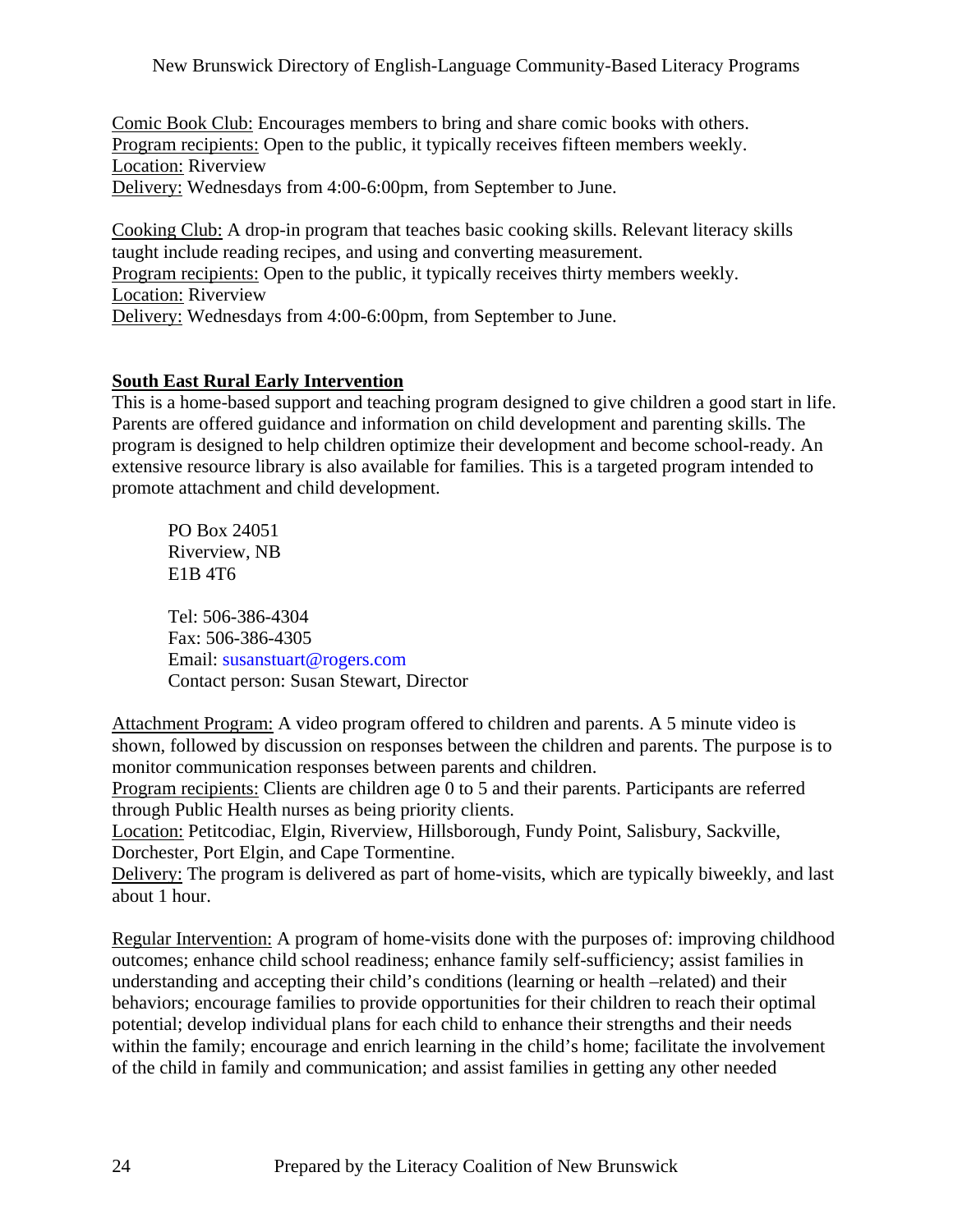assistance through referrals. The program also works on school readiness skills for children who will be starting school in the following year.

Program recipients: Clients are children age 0 to 5 and their parents. Participants are referred through Public Health nurses as being priority clients.

Location: Petitcodiac, Elgin, Riverview, Hillsborough, Fundy Point, Salisbury, Sackville, Dorchester, Port Elgin, and Cape Tormentine.

Delivery: The program is delivered as a series of home-visits, which are typically biweekly, and last about 1 hour.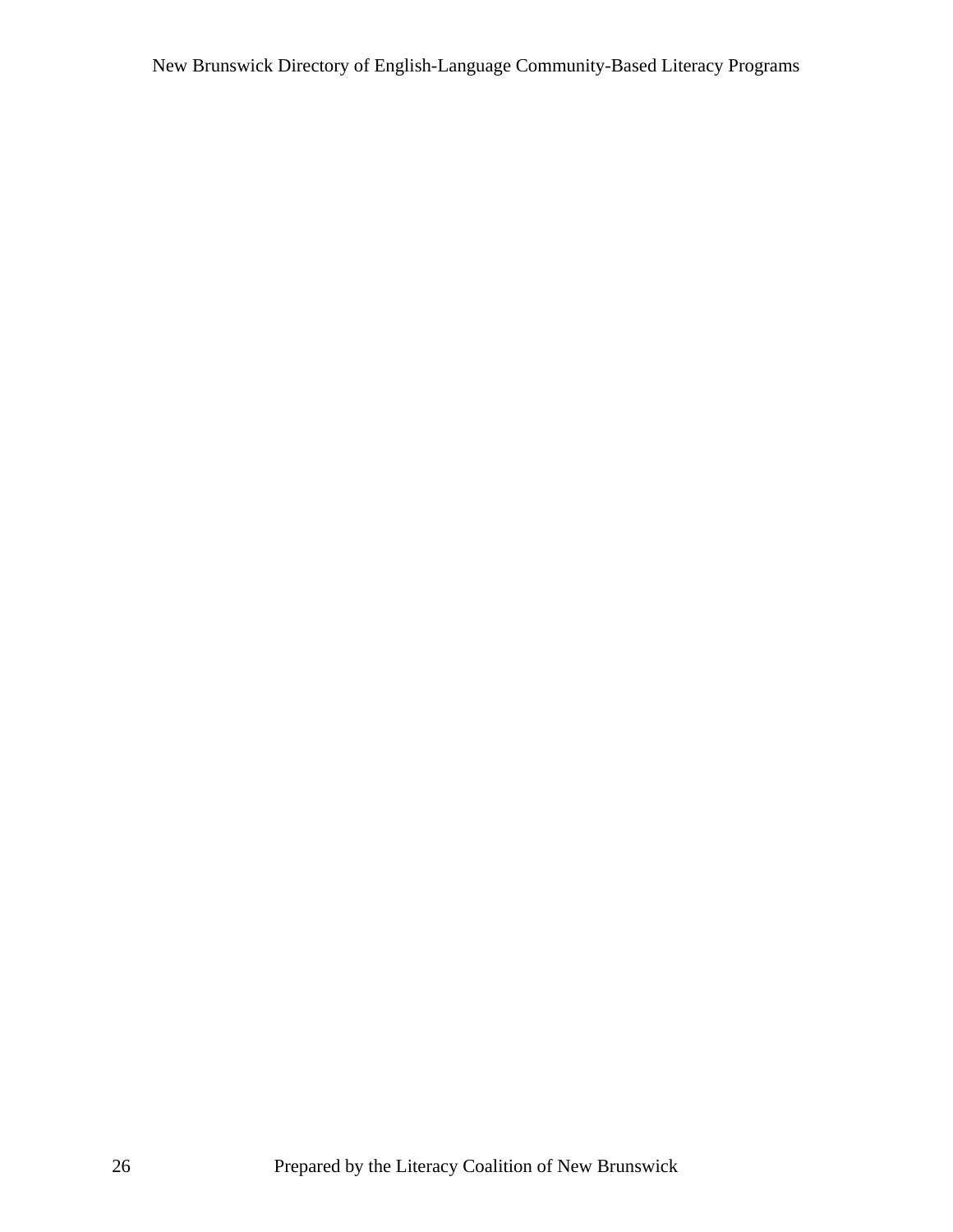# <span id="page-26-0"></span>Carleton County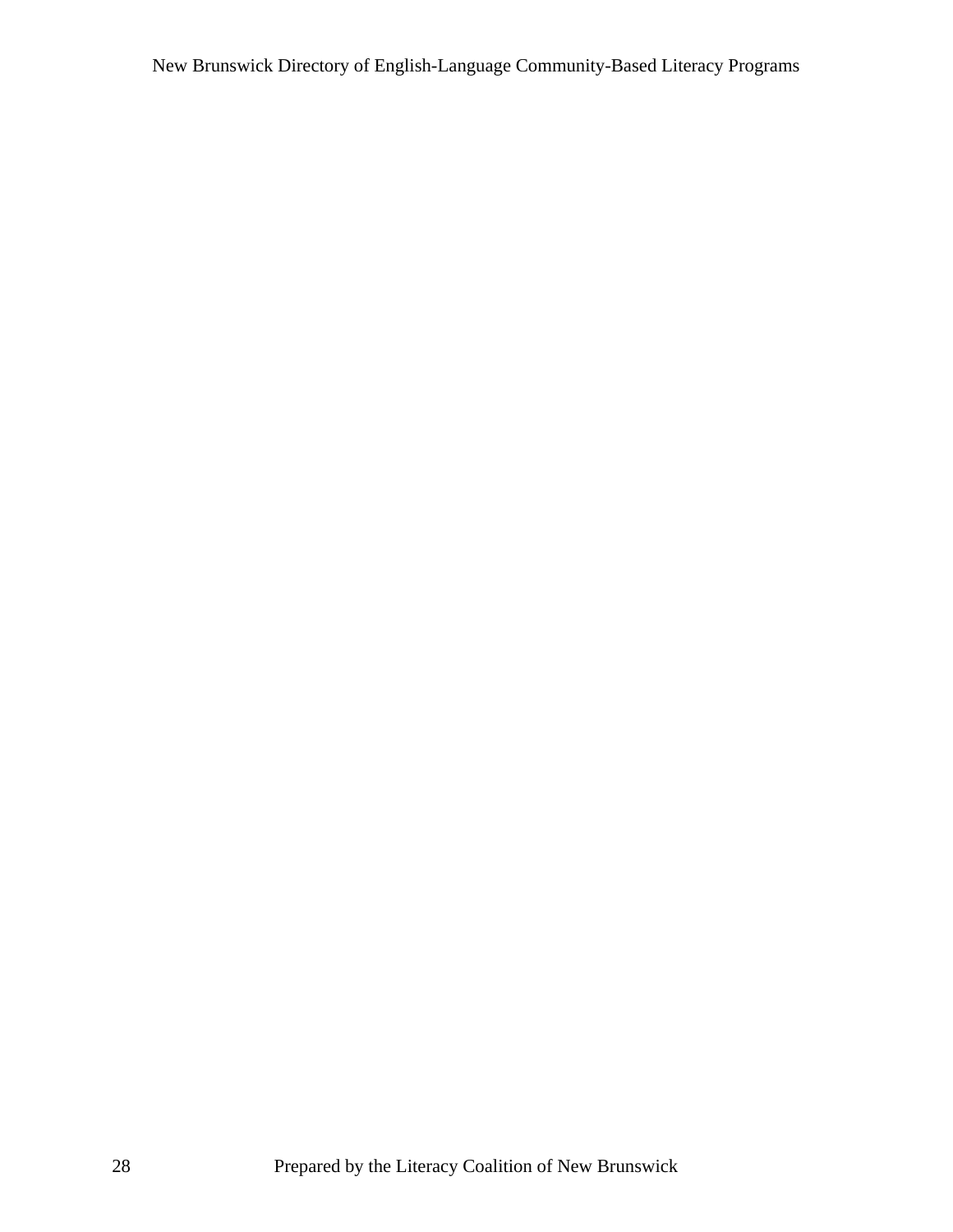### <span id="page-28-0"></span>**Bath Adult Learning Center (CALP)**

 Tel: 506-278-5710 Email: [cal.bathalc@gnb.ca](mailto:cal.bathalc@gnb.ca) Contact person: Beverley Haines

#### **Carleton Community Adult Learning Program (CALP)**

 Tel: 506-658-2815 Email: [cal.carletonalp@gnb.ca](mailto:cal.carletonalp@gnb.ca) Contact person: Jim Burns and Kevin Robertson

#### **Carleton Literacy Council (Laubach)**

 PO Box 4241 Woodstock, NB E7M 6B6

 Tel: 272-2108 Email: [skilbank@nbnet.nb.ca](mailto:skilbank@nbnet.nb.ca)

#### **Talk With Me/Parle-moi Woodstock/Perth**

Talk With Me/Parle-moi is a free program for the promotion and prevention of speech-language development difficulties in pre-school children. Open to the public, it provides information on speech and language development geared towards those who interact with pre-school children.

 c/o Woodstock Extra-Mural 787 Main St, Unit 310 Woodstock, NB E7M 2E9

 Tel: 1-866-423-8800 Fax: 506-643-7589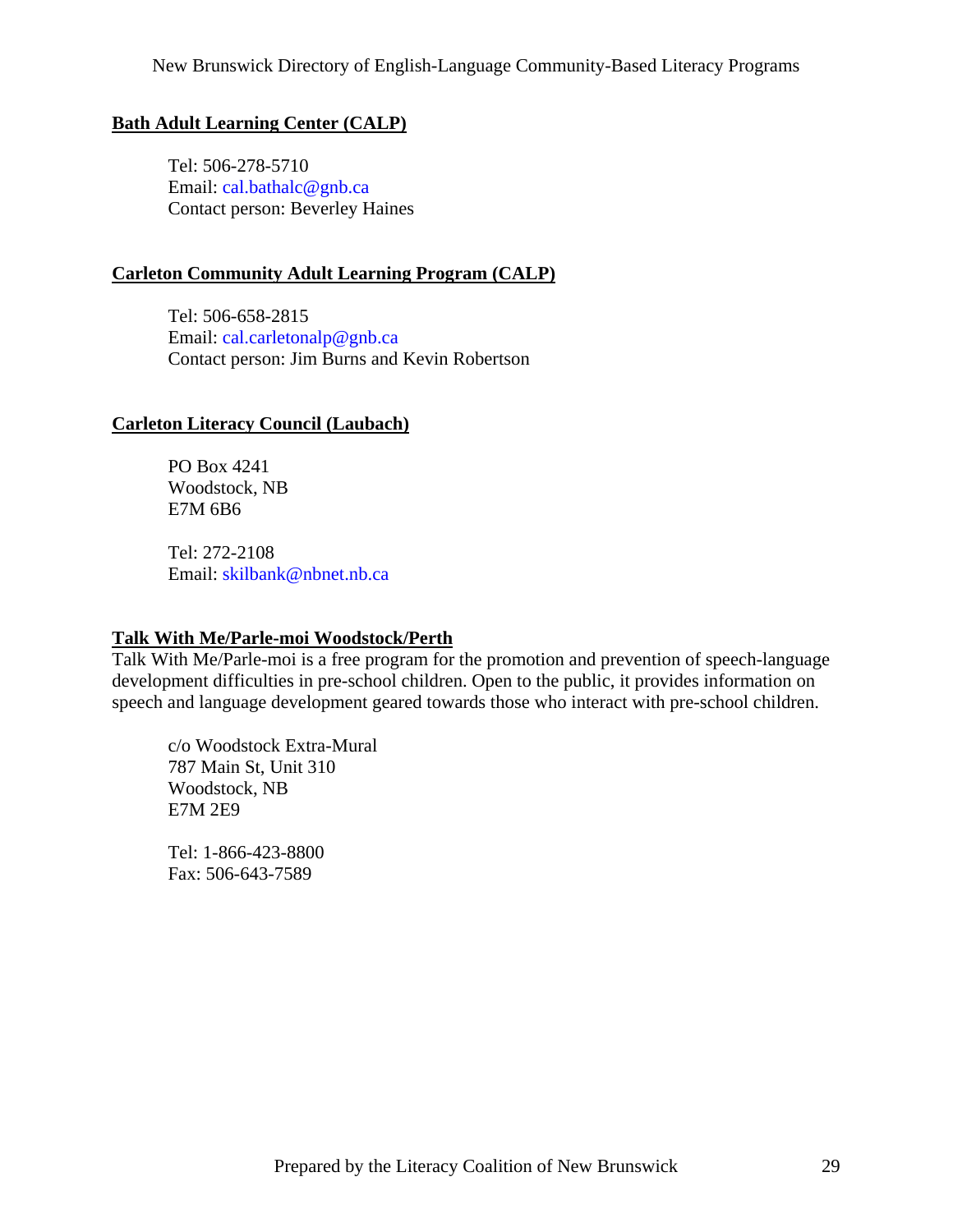## <span id="page-29-0"></span>**Valley Family Resource Center**

 110 Richmond St, Unit 1 Woodstock, NB E7M 2N9

 Tel: 506-325-2299 Fax: 506-328-8896 Website: frc-crf.com/woodstock Email: [woodstock@frc-crf.com](mailto:woodstock@frc-crf.com) Contact person: Anna Hayes, Executive Director

Mother Goose: Designed for children and their parents, it encourages fluency in oral language using nursery rhymes, songs, and reading. Participants are required to pre-register. Program recipients: Children ages 0 to 6 and their families. The program typically serves ten to fifteen children per site. Location: Woodstock, Nackawic, Bath, Centerville, Hartland Delivery: Fluctuates based on need.

School Readiness: Designed to teach school readiness skills which include learning about the alphabet, colours, numeracy, and stories. Program recipients: Four year old children, with a maximum of ten children per site. Location: Woodstock, Centerville, Nackawic Delivery: Offered weekly, from April to June.

Baby Chat: Created to foster reading between mothers and their infants, Baby Chat is delivered in a group setting.

Program recipients: Mothers and their infants. The program typically serves ten families per group.

Location: Varies between Woodstock, Nackawic, Bath, Centerville, and Hartland. Delivery: Offered weekly in the fall and spring.

Imagination Library / Dolly Parton Foundation: Parents of infants born in the Woodstock area can fill out an application form to receive one free children's book per month, until the child's fifth birthday. Parents can apply in the hospital, or at the Valley Family Resource Centre, after which the application is mailed to the Dolly Parton Foundation in Toronto.

Program recipients: Children ages 0 to 5 and their families.

Location: Woodstock area

Delivery: Books are mailed monthly to clients.

### **Woodstock Adult Learning Center (CALP)**

 Tel: 506-328-4779 Email: [cal.woodstockalc@gnb.ca](mailto:cal.woodstockalc@gnb.ca) Contact person: Joanne McIsaac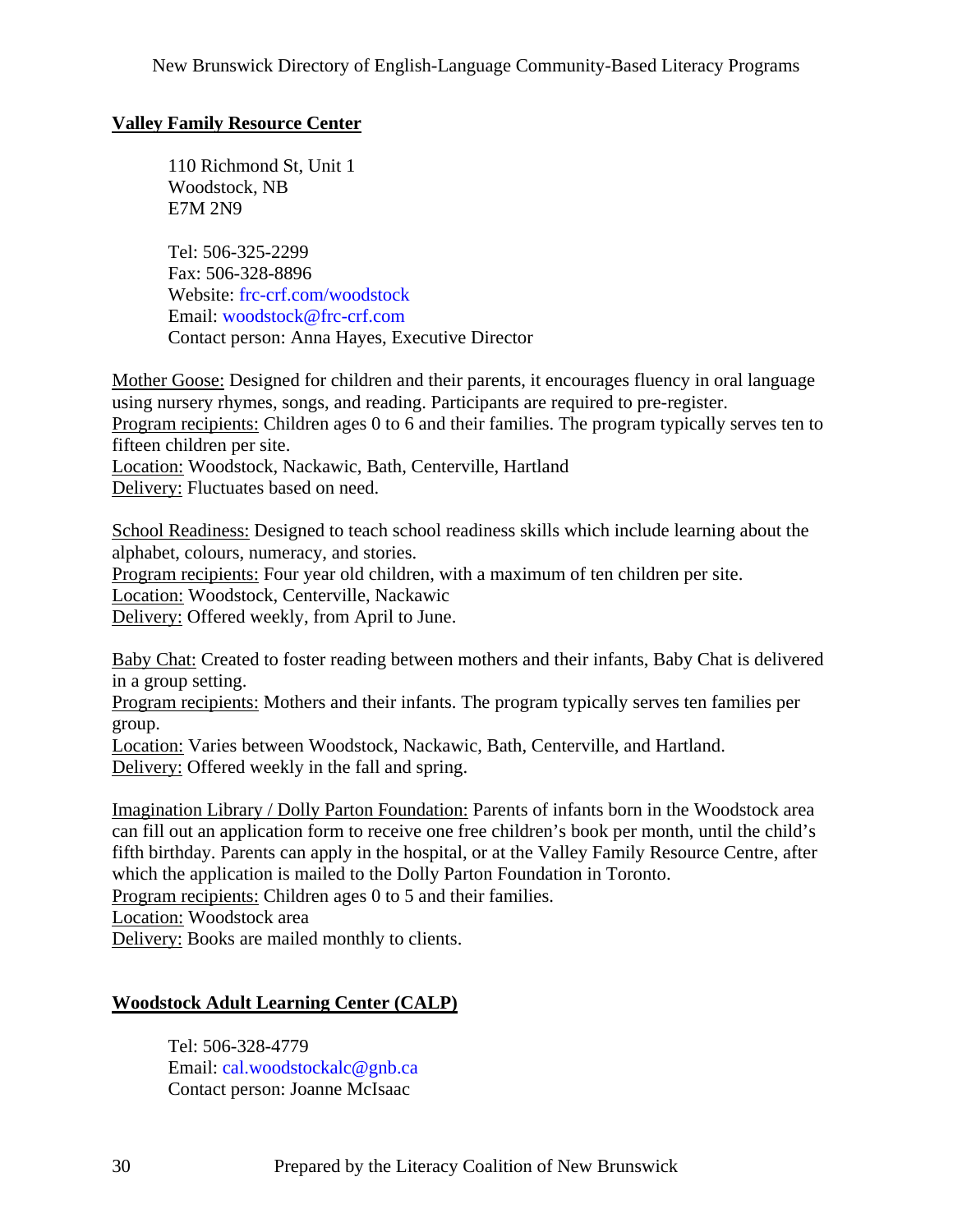### <span id="page-30-0"></span>**Woodstock Early Intervention Program**

 261 Connell St, Unit 7 Woodstock, NB E7M 1L2

 Tel: 506-325-4493 Fax: 506-325-4508 Email: [earlyint@nbnet.nb.ca](mailto:earlyint@nbnet.nb.ca) Contact person: Trish Harding Chase, Program Director

Attachment Program: A video program offered to children and parents. A 5 minute video is shown, followed by discussion on responses between the children and parents. The purpose is to monitor communication responses between parents and children.

Program recipients: Clients are children age 0 to 5 and their parents. Participants are referred through Public Health nurses as being priority clients.

Location: Nackawic, Woodstock, Hartland, Florenceville, Centerville, Perth-Andover, Plaster Rock, and Grand Falls.

Delivery: The program is delivered as part of home-visits, which are typically biweekly, and last about 1 hour.

Regular Intervention: A program of home-visits done with the purposes of: improving childhood outcomes; enhance child school readiness; enhance family self-sufficiency; assist families in understanding and accepting their child's conditions (learning or health –related) and their behaviors; encourage families to provide opportunities for their children to reach their optimal potential; develop individual plans for each child to enhance their strengths and their needs within the family; encourage and enrich learning in the child's home; facilitate the involvement of the child in family and communication; and assist families in getting any other needed assistance through referrals. The program also works on school readiness skills for children who will be starting school in the following year.

Program recipients: Clients are children age 0 to 5 and their parents. Participants are referred through Public Health nurses as being priority clients.

Location: Nackawic, Woodstock, Hartland, Florenceville, Centerville, Perth-Andover, Plaster Rock, and Grand Falls.

Delivery: The program is delivered as a series of home-visits, which are typically biweekly, and last about 1 hour.

1234 Parent: A program meant to encourage parent-child interactions involving language. It is based on the ages and stages of child development, and includes alphabet and numeracy learning. Program recipients: Clients are children age 0 to 5 and their parents. Participants are referred through Public Health nurses as being priority clients.

Location: Can be offered at Nackawic, Woodstock, Hartland, Florenceville, Centerville, Perth-Andover, Plaster Rock, and Grand Falls, based on need.

Delivery: The program is delivered one morning each week.

Note: The program is not currently operating.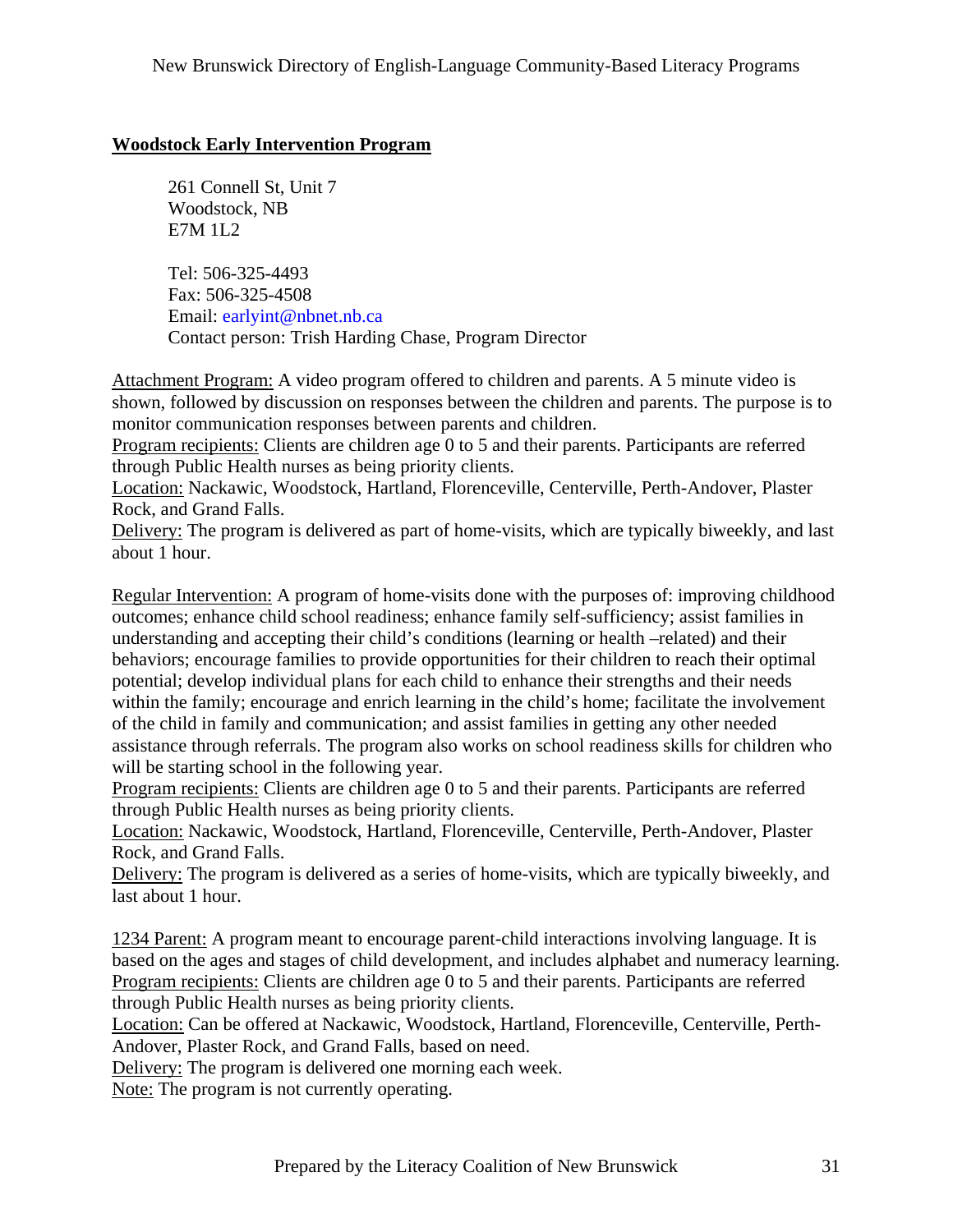## <span id="page-31-0"></span>**Woodstock First Nation Aboriginal Headstart**

 Tel: 506-328-4332 Contact person: Janet Paul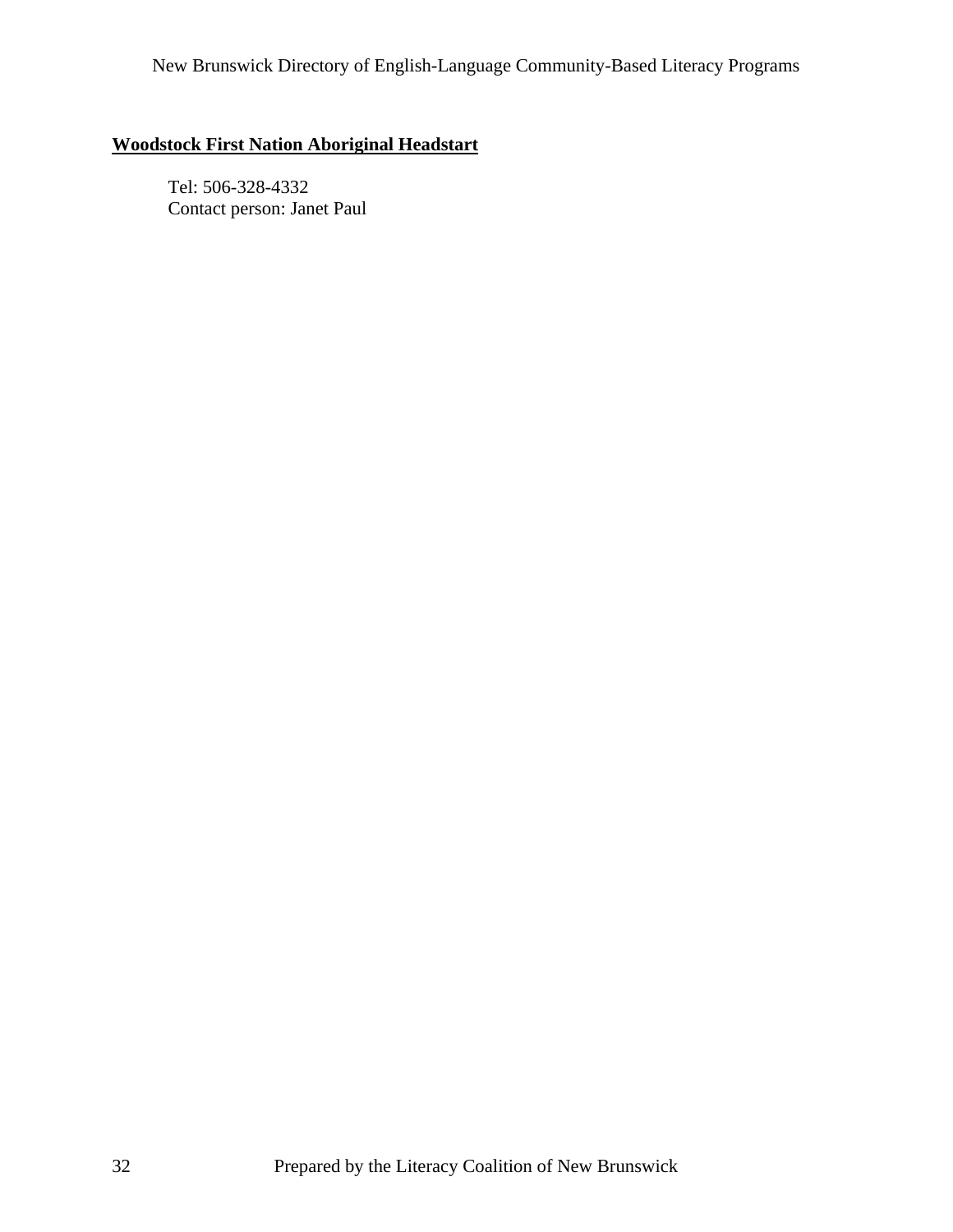# <span id="page-32-0"></span>Charlotte County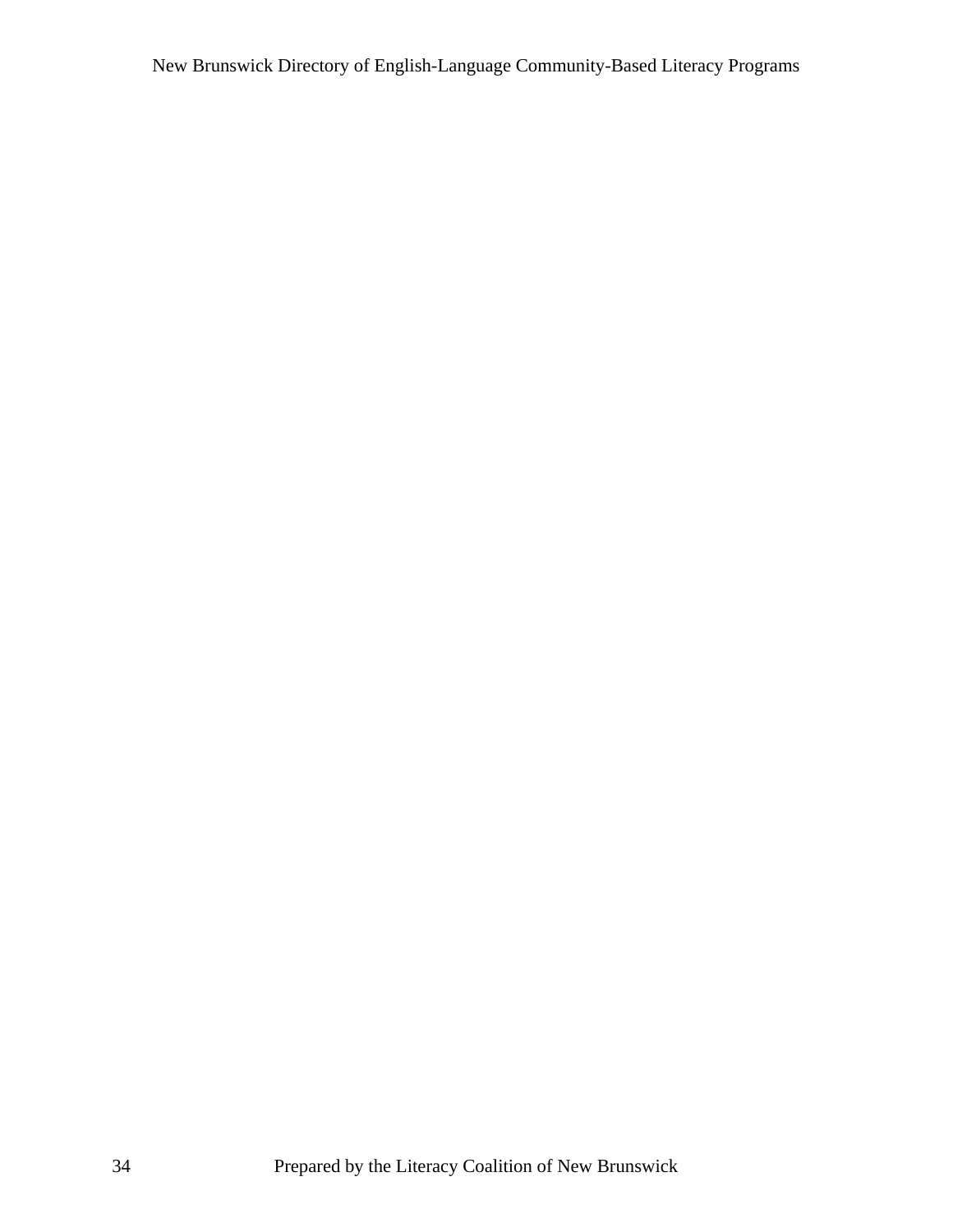## <span id="page-34-0"></span>**Fundy Reading Council (Laubach)**

 171 Mealey Rd PO Box 272 Pennfield, NB E5H 1M2

 Tel: 506-456-2377 Email: [lanny@nbnet.nb.ca](mailto:lanny@nbnet.nb.ca) Contact person: Lanny Justason

## **Literacy Grand Manan (CALP)**

 11 WC Breakwater Rd Grand Manan, NB E5G 2E8

 Tel: 506-662-9885 Email: [michael@nbnet.nb.ca](mailto:michael@nbnet.nb.ca) Contact person: Penny O'Neil

### **Charlotte County Early Intervention**

This is a home-based support and teaching program designed to give children a good start in life. Parents are offered guidance and information on child development and parenting skills. The program is designed to help children optimize their development and become school-ready. An extensive resource library is also available for families. This is a targeted program intended to promote attachment and child development.

 21 River St, Station F St Stephen, NB E3L 3H2

 Tel: 506-466-7575 Fax: 506-466-7595 Email: [cceiac@nb.aibn.com](mailto:cceiac@nb.aibn.com) Contact person: Angela Cooke, Executive Director

Attachment Program: A video program offered to children and parents. A 5 minute video is shown, followed by discussion on responses between the children and parents. The purpose is to monitor communication responses between parents and children.

Program recipients: Clients are children age 0 to 5 and their parents. Participants are referred through Public Health nurses as being priority clients.

Location: St. Stephen, St. Andrews, St. George, Grand Manan, Campobello, Deer Island, and Whitehead Island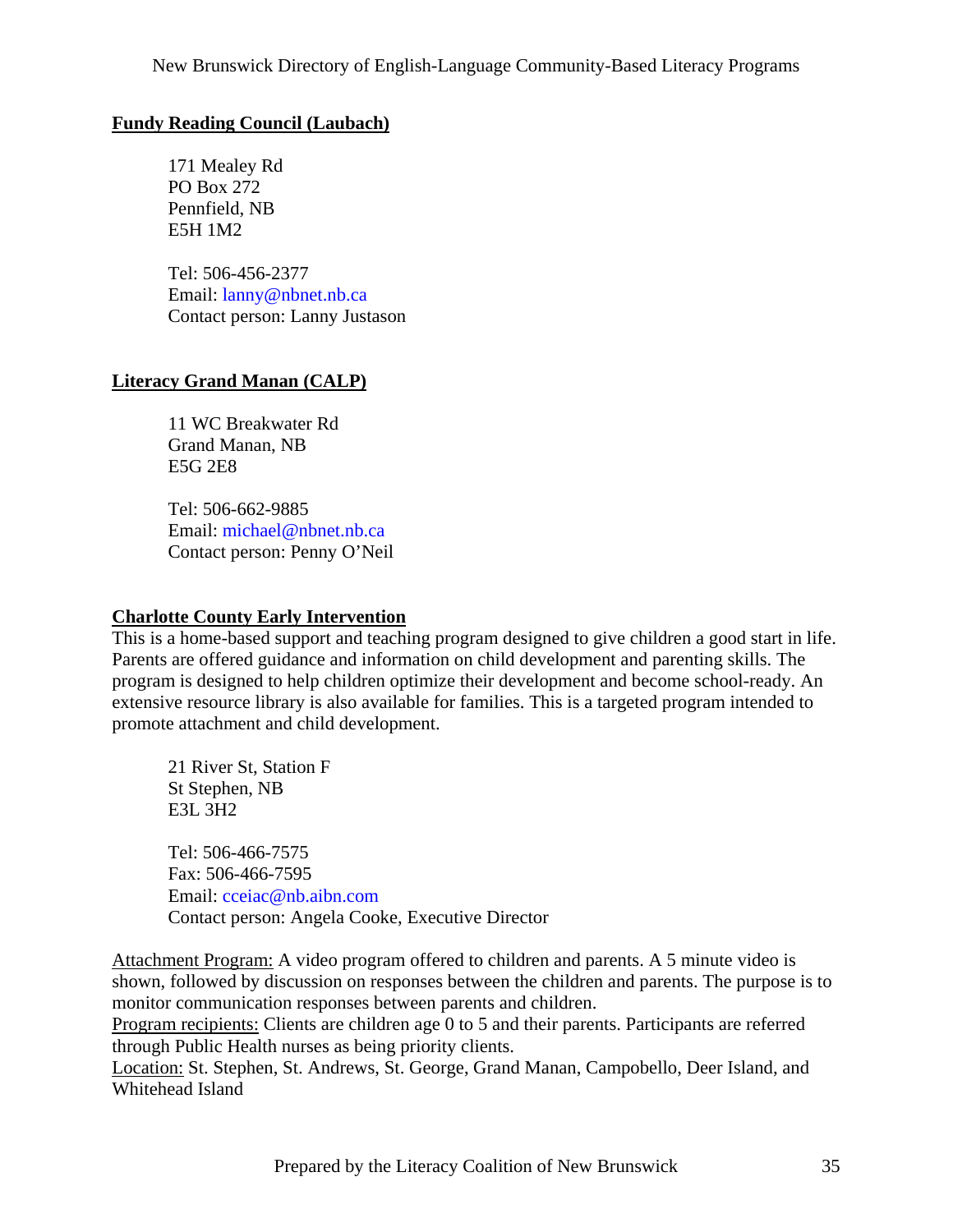<span id="page-35-0"></span>Delivery: The program is delivered as part of home-visits, which are typically biweekly, and last about 1 hour.

Regular Intervention: A program of home-visits done with the purposes of: improving childhood outcomes; enhance child school readiness; enhance family self-sufficiency; assist families in understanding and accepting their child's conditions (learning or health –related) and their behaviors; encourage families to provide opportunities for their children to reach their optimal potential; develop individual plans for each child to enhance their strengths and their needs within the family; encourage and enrich learning in the child's home; facilitate the involvement of the child in family and communication; and assist families in getting any other needed assistance through referrals. The program also works on school readiness skills for children who will be starting school in the following year.

Program recipients: Clients are children age 0 to 5 and their parents. Participants are referred through Public Health nurses as being priority clients.

Location: St. Stephen, St. Andrews, St. George, Grand Manan, Campobello, Deer Island, and Whitehead Island

Delivery: The program is delivered as a series of home-visits, which are typically biweekly, and last about 1 hour.

#### **Charlotte County Family Resource Center**

 126 Milltown Blvd, PO Box 3052 St Stephen, NB E3L 2X3

 Tel: 506-465-8181 Fax: 506-465-8196 Website: frc-crf.com/st-stephen Email: [ststephen@frc-crf.com](mailto:ststephen@frc-crf.com) Contact person: Sue Embleton, Executive Director

Play Group: Offers crafts, music, stories, and free play to children and their parents. Program recipients: Children ages 0 to 6 and their families. The program typically serves forty children in St. Stephen, thirty in St. George and St. Andrews, twelve in Deer Island and Campobello, and twenty in Grand Manan. Location: St. Stephen, St. George, St. Andrews, Deer Island, Campobello, and Grand Manan.

Delivery: Two hour sessions weekly, year-round.

Be a Reading Star: Affiliated with the Play Group program mentioned above, children are read to by their parents, and given a star for each completed book. When they have accumulated twenty stars, they may select a book to keep.

Program recipients: Children ages 0 to 6 and their families.

Location: St. Stephen, St. George, St. Andrews, Deer Island, Campobello, and Grand Manan. Delivery: Monday to Friday, in the morning.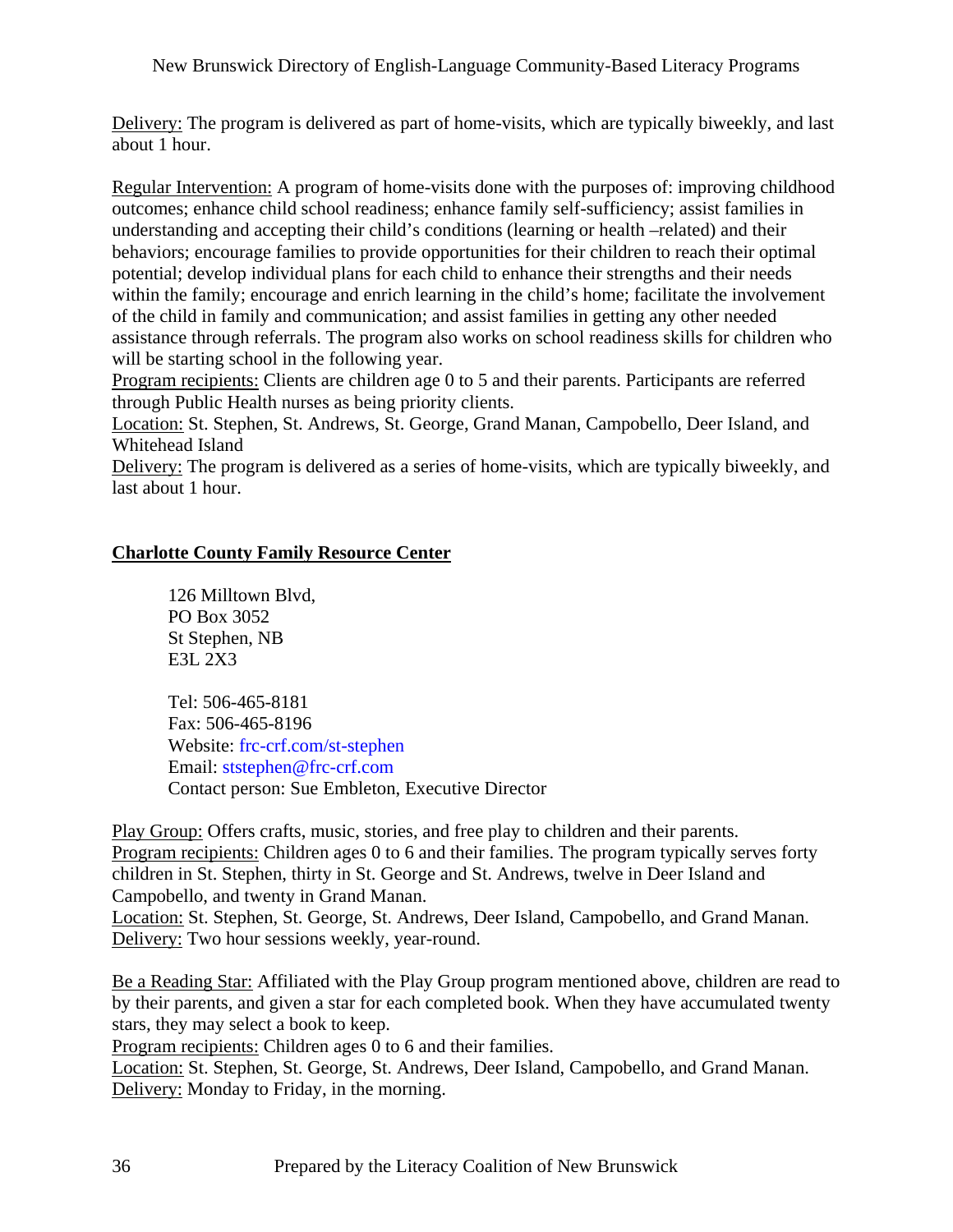The ABCs of Being 3: Available individually or in groups, the ABC's of Being 3 is designed to help parents realize their role as their child's first educator. Delivered by trained volunteers, the curriculum includes thinking, colours, textures, shapes, and the alphabet.

Program recipients: Three year old children and their families. There are typically serves thirtyfive families.

Location: Lawrence Station, Back Bay, St. Andrews, St. Stephen Delivery: Weekly, from 10:00-11:00am.

1234 Parent: Encourages positive parent-child interactions involving language. Based on the ages and stages of child development, it includes alphabet and numeracy literacy.

Program recipients: Children ages 0 to 6 and their families. The program typically serves fifteen children in St. Stephen and Grand Manan.

Location: St. Stephen, Grand Manan

Delivery: Over three consecutive evenings, with each session lasting approximately two hours.

Learning Begins: Is affiliated with both the 1234 Parent and Born to Read programs. Program recipients: Children ages 0 to 2 and their families. The program typically serves eight families per session.

Location: St. Stephen

Delivery: Monthly on Thursdays for three hours, from September to June.

Teddy Bears Picnic: Wherein children read and are read to, and are encouraged to write stories themselves.

Program recipients: Children ages 0 to 6 and their families. The program typically serves fifteen families.

Location: St. Stephen

Delivery: Daily during July and August.

Baby Talk: Created to foster reading between mothers and their infants, Baby Talk is delivered in a group setting.

Program recipients: Mothers and their infants. The program typically serves ten families per group.

Location: St. Stephen

Delivery: Weekly, from January to March.

Parent and Children's Library: A travelling library based in St. Stephen, it offers a wide selection of books for children and their families, including parenting literature.

Program recipients: Children ages 0 to 6 and their families.

Location: Based from St. Stephen, the program travels to Lawrence Station, Back Bay, St. Andrews, St. George, Deer Island, Campobello, and Grand Manan. Delivery: Weekly

Mother Goose: Built to encourage oral language, the Mother Goose curriculum includes nursery rhymes, songs, and reading.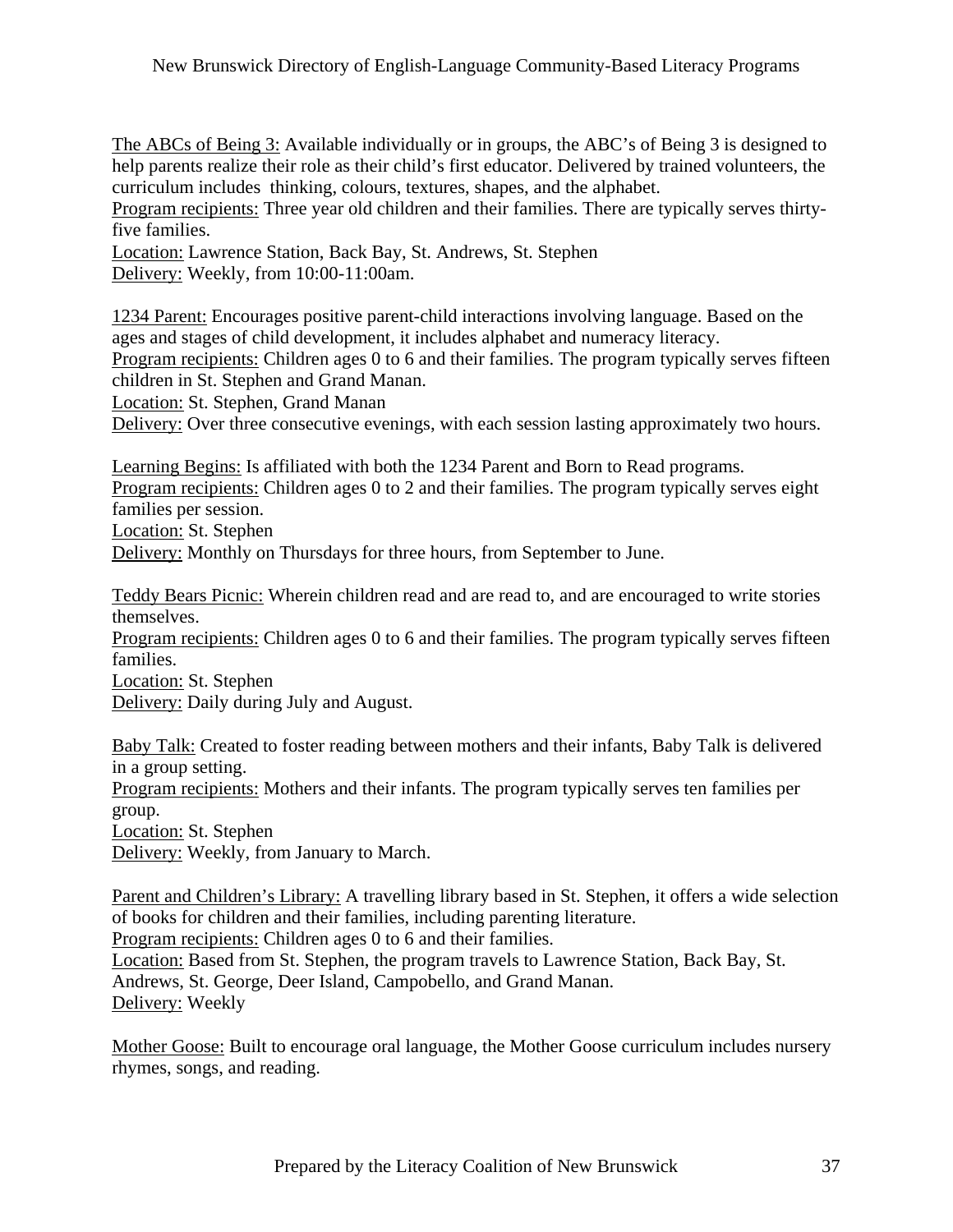Program recipients: Children ages 0 to 6, and their families. The program serves twelve families per session. Location: St. Stephen

Delivery: Weekly, for ten weeks.

Getting Ready for School: Designed to teach school readiness skills which include learning about the alphabet, colours, numeracy, and stories.

Program recipients: Four year old children, with a maximum of ten children per site.

Location: St. Stephen, Lawrence Station, Grand Manan. Occasionally offered from Deer Island and Blacks Harbour.

Delivery: Twice weekly in St. Stephen, and weekly in Lawrence Station and Grand Manan, from April to June.

Storytent: Facilitated by staff and volunteers, Storytent involves building 'tents' out of blankets and sheets under which children read and are read to.

Program recipients: Children of all ages and their families. The program typically has 8 families per session.

Location: St. Stephen, Middletown Heights, St. George.

Delivery: Tuesdays in St. Stephen, Mondays in Middletown Heights, and Thursdays in St. George, for eight weeks during the summer.

#### **Grand Manan Boys and Girls Club**

 1021 Route 776 Grand Manan, NB E5G 4E5

 Tel: 506-662-3653 Fax: 506-662-8479 Email: [bgclub@nbnet.nb.ca](mailto:bgclub@nbnet.nb.ca) Contact person: Tonia Leavitt, Executive Director

Preschool Readiness: A program helping children learn school readiness skills. The program includes learning about the alphabet, colours, numeracy, and story times. Participants must preregister.

Program recipients: Clients are 4-year-olds. The program services 22 people.

Location: Grand Harbour (Grand Manan)

Delivery: The program is delivered Mondays Wednesdays and Thursdays from 9:00-11:30am, from September to June.

Playschool: A program helping children learn about the alphabet, numeracy and story times. Participants must pre-register.

Program recipients: Clients are 2 and 3 year-olds. The program services 14 people. Location: Grand Harbour (Grand Manan)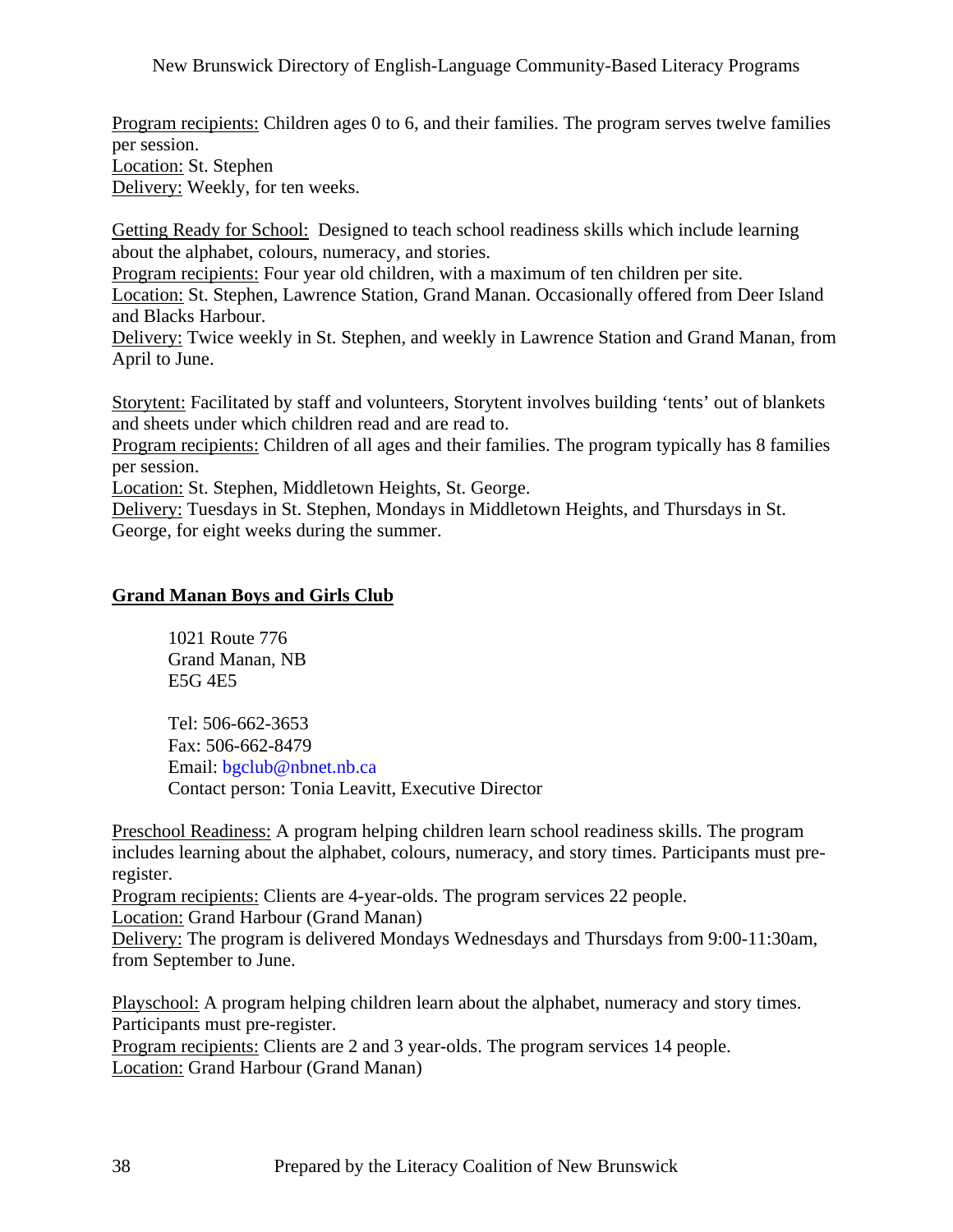Delivery: The program is delivered Tuesdays and Fridays from 9:00-11:30am, from September to June.

Afterschool Program: A drop-in center run by staff, offering homework help and reading time. Program recipients: Clients are people of all ages. The program services 20 to 25 people. Location: Grand Harbour (Grand Manan) Delivery: The program is offered Mondays to Fridays from 2:00-5:00pm, during the school year.

## **Grand Manan Community Programming**

 790 Route 776 Grand Manan, NB E5G 3C3 Tel: 506-662-8884 Fax: 506-662-8787 Email: [gmcommunityprog@nb.aibn.com](mailto:gmcommunityprog@nb.aibn.com) Contact person: Treena Mersereau, Executive Director

The ABCs of Being 3: A structured program dealing with cognitive skills, colours, textures, shapes, and the alphabet. The program is delivered one-on-one or in groups, by volunteers who are trained by a paid facilitator. It aims to assist parents in realizing the important role they play as the first educator in their child's life. Participants are required to pre-register. Program recipients: Clients are 3-year-olds and their parents. They hear about the program through word-of-mouth, community television, and occasional flyers mailed out by the organization. The program services about 15 families.

Location: Woodward Cove (Central Grand Manan)

Delivery: The program is delivered in weekly 1:30 sessions for 5 weeks. It is usually offered five times per year.

Play Group: A program including learning, crafts, music, stories, and free play for children and parents.

Note: This program is currently under development for January 2009.

Reading Star: A program encouraging parents to read to their children. When parents finish reading a book to their child, they are given a star. The aim is to accumulate these stars. Note: This program is currently under development for January 2009.

### **St. Stephen Adult Learning Program (CALP)**

 Tel: 506-46607529 Email: [cal.ststephenalp@gnb.ca](mailto:cal.ststephenalp@gnb.ca) Contact person: Mary Hill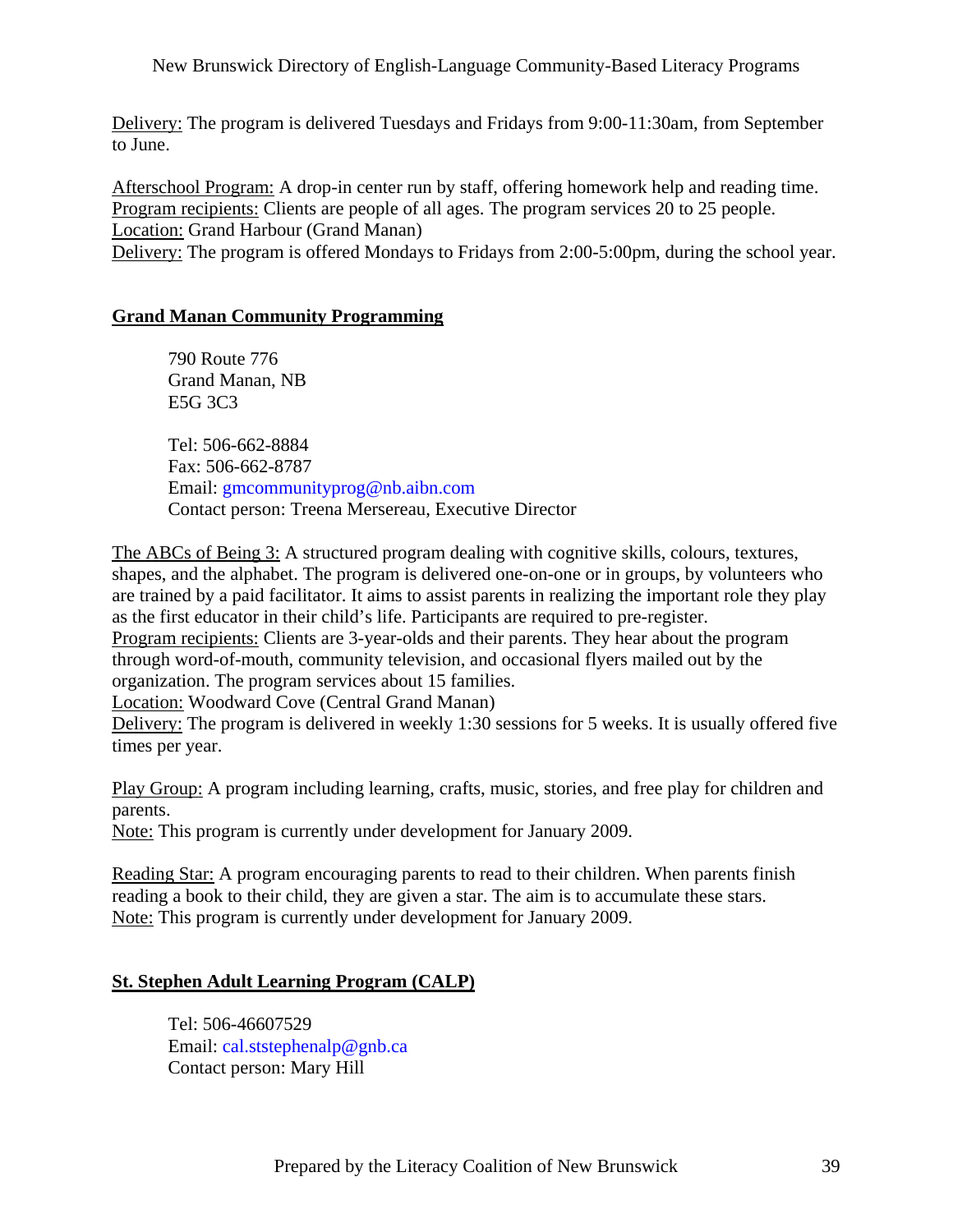## **Talk With Me/Parle-moi St. Stephen**

Talk With Me/Parle-moi is a free program for the promotion and prevention of speech-language development difficulties in pre-school children. Open to the public, it provides information on speech and language development geared towards those who interact with pre-school children.

 Charlotte County Hospital St. Stephen, NB

 Tel: 506-465-4465 Fax: 506-465-4429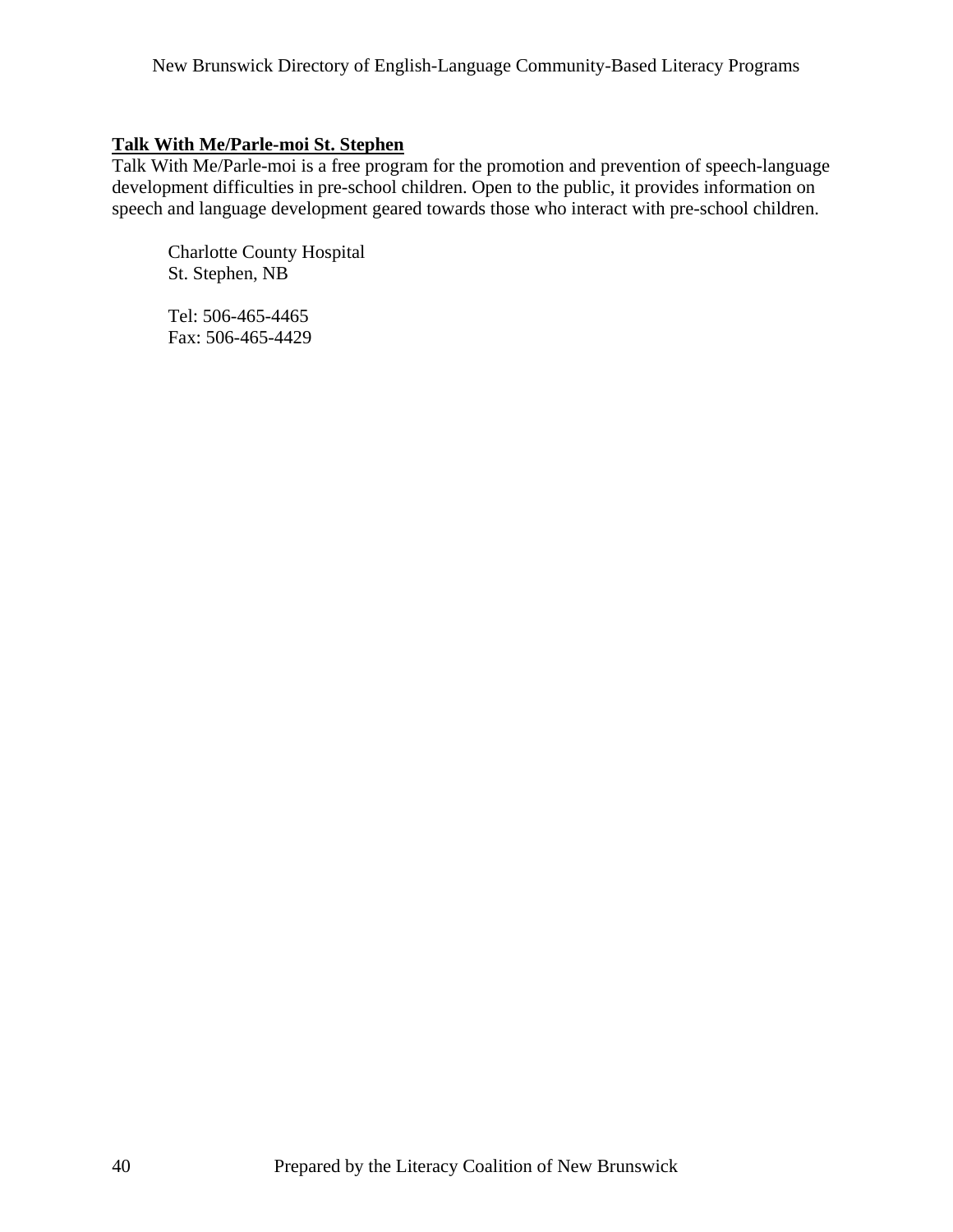# **Gloucester County**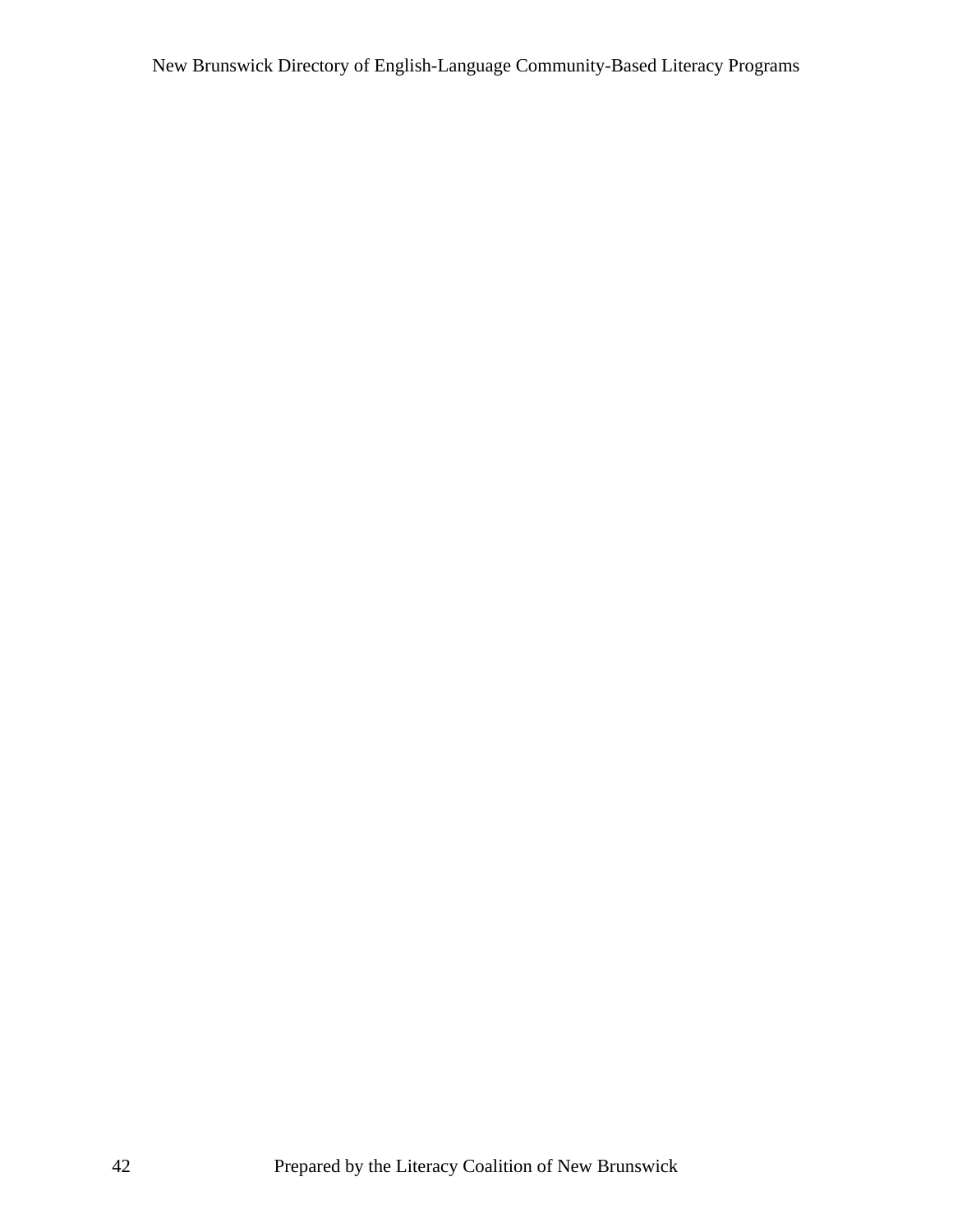#### **Bathurst Adult Learning Center (CALP)**

 Tel: 506-548-3503 Email: [cal.bathurstalc@gnb.ca](mailto:cal.bathurstalc@gnb.ca) Contact person: Holly McLean

#### **Bathurst Literacy Council (Laubach)**

 1180 Rockland Dr. Bathurst, NB E2A 3T9

 Tel: 506-548-8335 Email: [rboudro@nbnet.nb.ca](mailto:rboudro@nbnet.nb.ca) Contact person: Pat Stephenson-Boudreau

#### **Belledune Community Adult Learning (CALP)**

 Tel: 506-237-3216 Email: [cal.belledunecalp@gnb.ca](mailto:cal.belledunecalp@gnb.ca) Contact person: Debbie Blake

### **Gin a ma suti GED Prep Class (CALP)**

Pabineau First Nation

 Tel: 506-548-9211 Email: [cal.pabineau@gnb.ca](mailto:cal.pabineau@gnb.ca) Contact person: Shannon Dowe

#### **Pabineau First Nation Aboriginal Headstart**

 Tel: 506-548-9211 Contact person: Lisa Prisk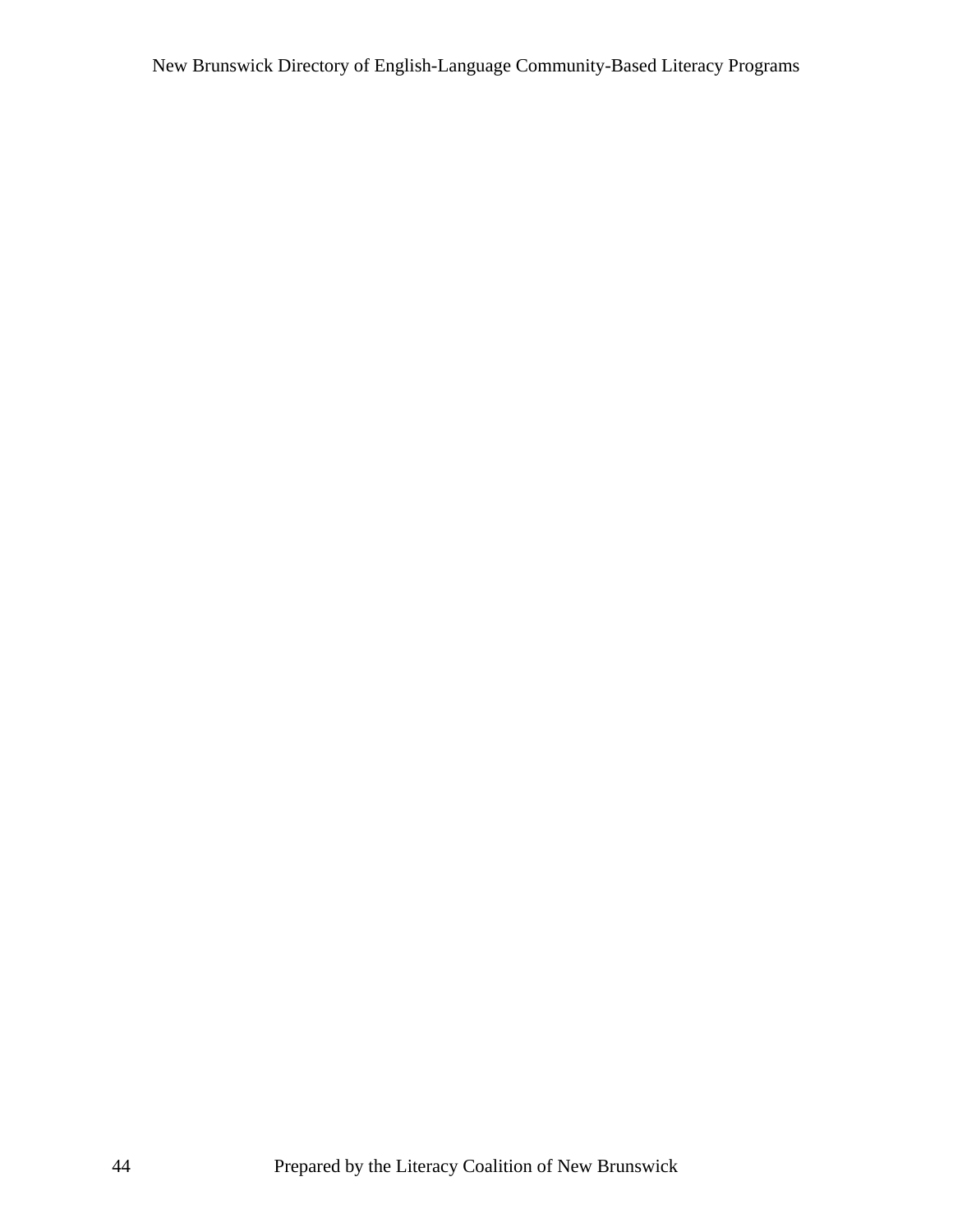# **Kent County**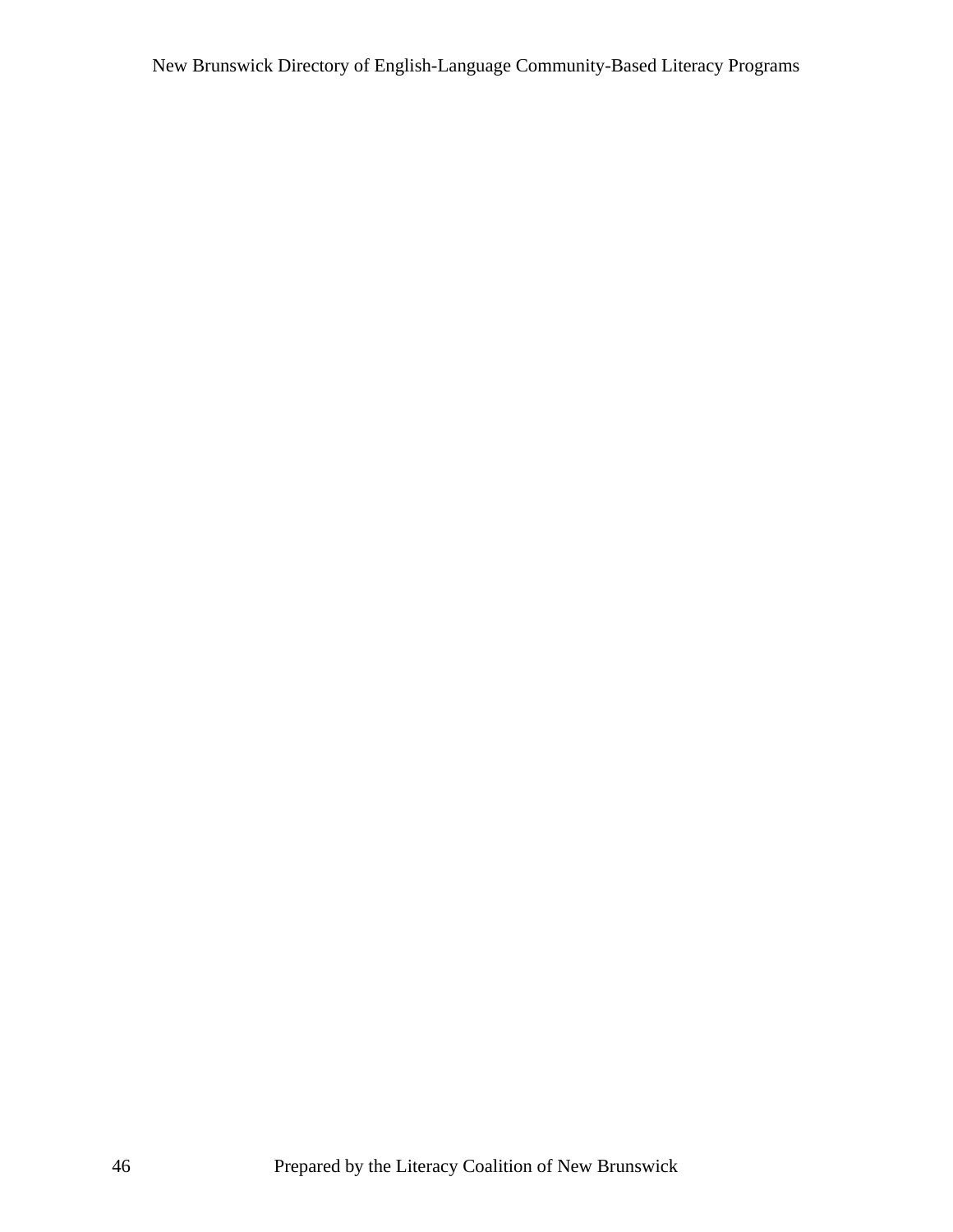#### **Bouctouche First Nation Aboriginal Headstart**

 Tel: 506-743-2173 Contact person: Lisa Steeves

### **Elsipogtog Adult Learning Program (CALP)**

 Tel: 506-523-8393 Email: [cal.elsipogtogalc@gnb.ca](mailto:cal.elsipogtogalc@gnb.ca)

#### **Elsipogtog First Nation Aboriginal Headstart**

 Tel: 506-523-8254 Contact person: Rena Simon

#### **Indian Island First Nation Aboriginal Headstart**

 Tel: 506-523-4875 Contact person: Gertrude Nicholas

#### **Kent Family Resource Center**

 21 Renaud Court Richibucto, NB E4W 4G8

 Tel: 506-524-9192 506-743-8444 Fax: 506-524-9915 Website: frc-crf.com/richibucto/ Email: [richibucto@frc-crf.com](mailto:richibucto@frc-crf.com) Contact person: Sylvie Lozier, Executive Director

Tunes for Tots: Offers free play, story time, educational games, singing, and crafts. Program recipients: Children ages 0 to 5 and their families. Location: Richibucto Delivery: Wednesdays from 9:00-11:00am, year round, on a drop-in basis.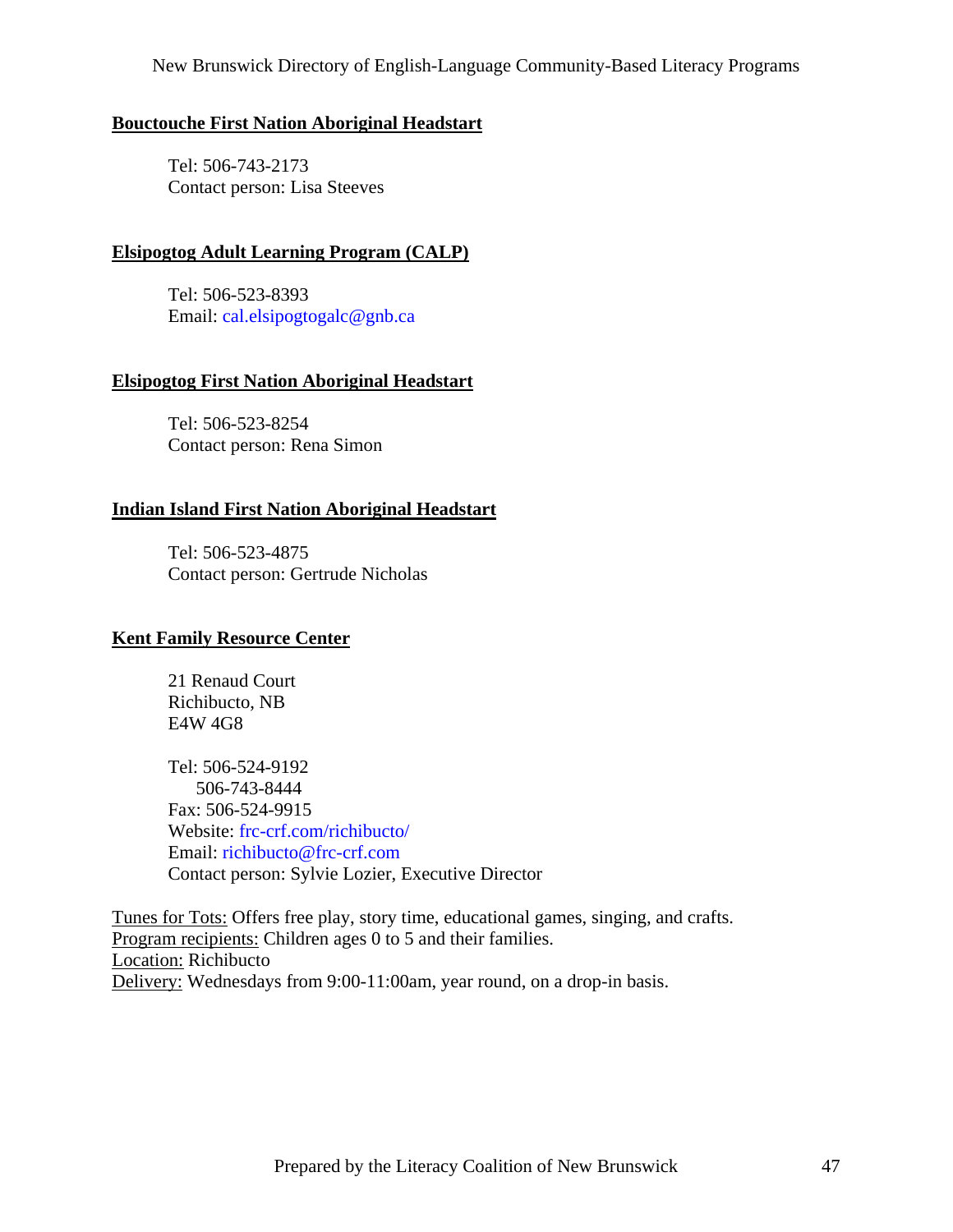Preschool: A program helping children learn school readiness skills which include learning about the alphabet, colours, numeracy, and story times. Program recipients: Four year old children. The program typically serves ten to fifteen children per group. Location: Richibucto

Delivery: One morning weekly, from September to June.

## **Richibucto and Area Adult Learning Program (CALP)**

 Tel: 506-523-9565 Email: [cal.rextonalc@gnb.ca](mailto:cal.rextonalc@gnb.ca) Contact person: Joanne Babineau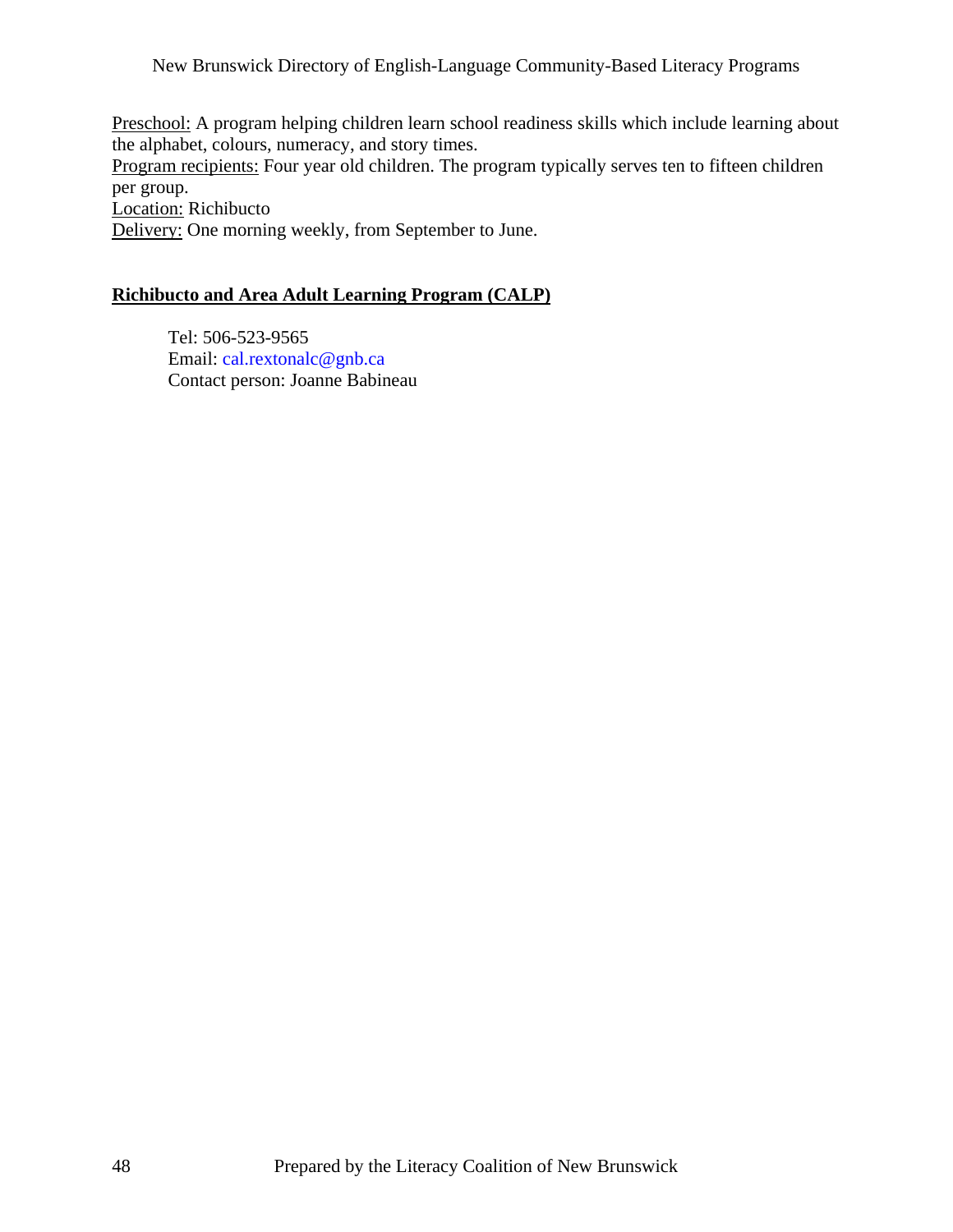# Kings, Queens & Sunbury Counties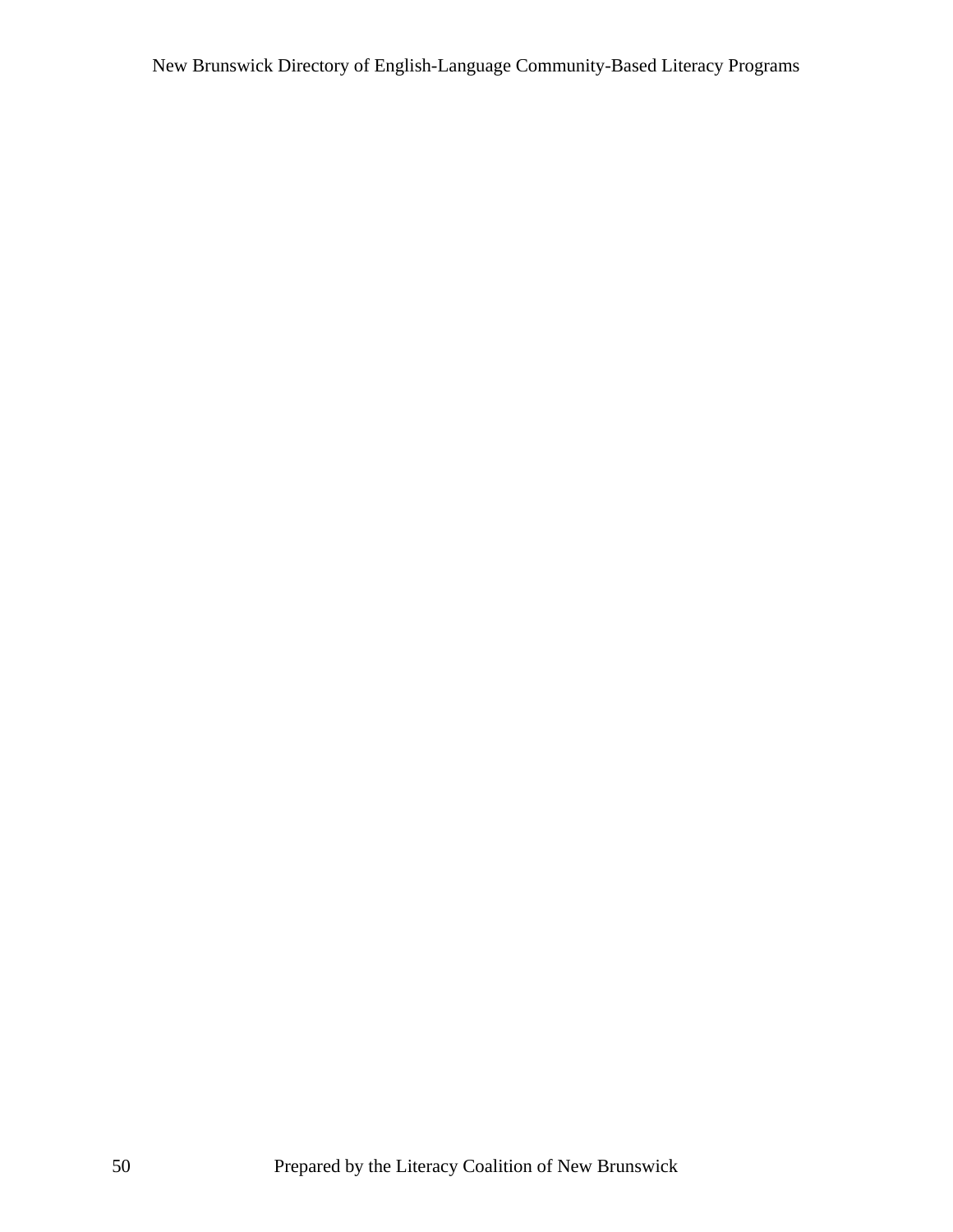## **Care 'N Share Family Resource Center Inc.**

 341 Main Street Chipman, NB E4A 2M8

 Tel: 506-339-6726 Fax: 506-339-6726 Website: frc-crf.com/chipman Email: [chipman@frc-crf.com](mailto:chipman@frc-crf.com) Contact person: Valerie Blyth, Executive Director

Read to Me Reading Club: Designed to foster a love of reading through stories, songs, and crafts. Children keep logs of their completed books, and their totals are graphed and displayed for the group to see. Program recipients: Children ages 0 to 6, and their families. The program typically serves seventy-five families.

Delivery: 10:00-10:30am, weekly.

School Readiness: A program helping children learn school readiness skills which include learning about the alphabet, colours, numeracy, and story times. Program recipients: Four year old children registered to start kindergarten the following year. Location: Boiestown, Doaktown, Minto, Chipman, and Cole Island. Delivery: Weekly, from 9:00am-12:00pm.

Parenting Program: A series of workshops for parents, including a library visit. Program recipients: Children ages 0 to 6 and their families. Location: Boiestown, Doaktown, Minto, Chipman, and Cole Island. Delivery: Fluctuates based on need, typically in the mornings.

## **Grand Lake Adult Learning Center (CALP)**

 Tel: 506-339-6933 Email: [cal.chipmanalc@gnb.ca](mailto:cal.chipmanalc@gnb.ca) Contact person: Jane Wasson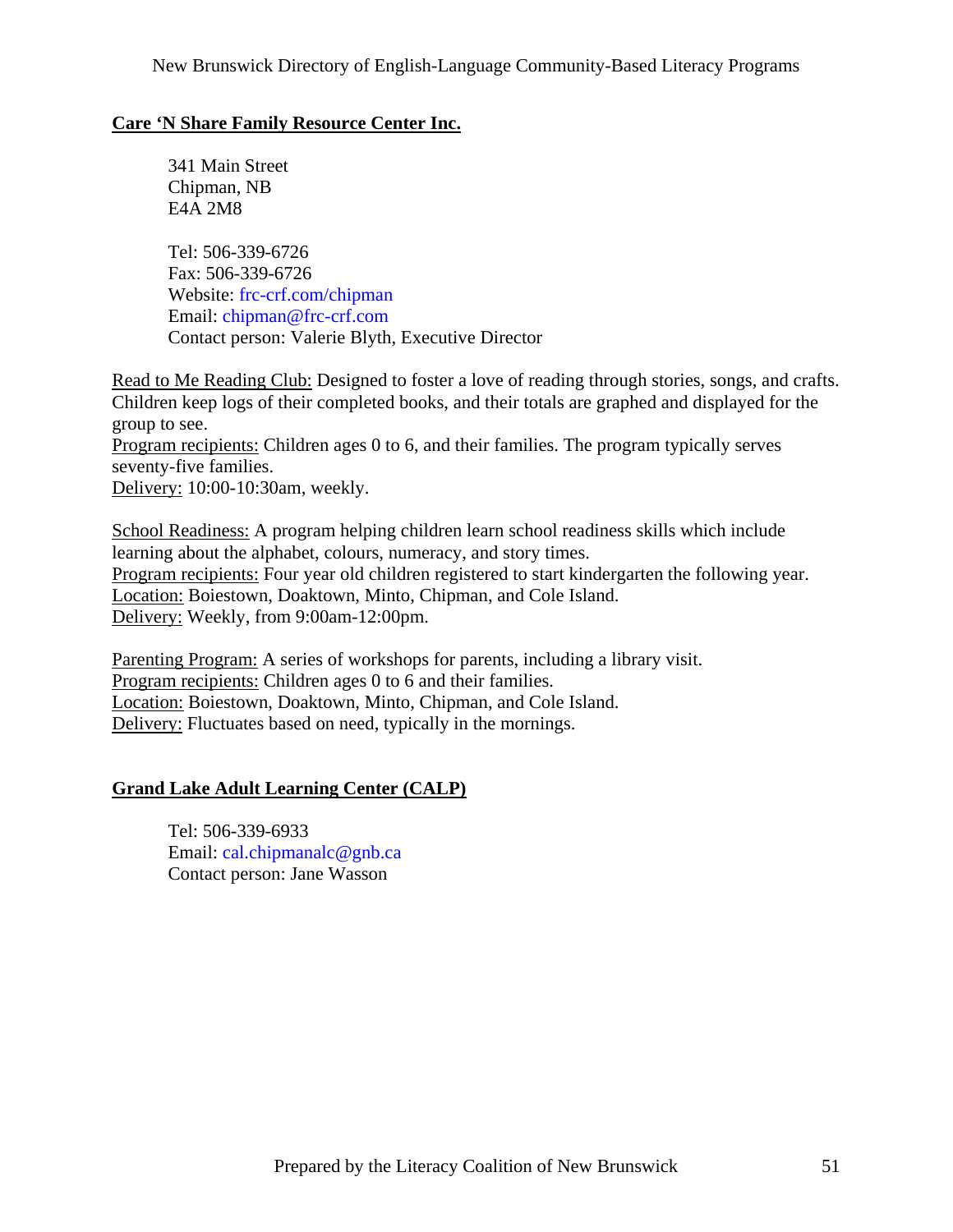## **Havelock Boys and Girls Club**

 13 Cross Street Havelock, NB E4Z 5E8

 Tel: 506-534-8298 Fax: 506-534-2879 Email: [havelockbg@yahoo.com](mailto:havelockbg@yahoo.com) Contact person: Amy Thorne, Executive Director

Preschool Playschool: The curriculum includes learning about the alphabet, numeracy, games and story times. Participants must pre-register and pay a fee. Program recipients: Three and four year old children. The program typically serves twenty families weekly. Location: Havelock Delivery: Monday to Thursday from 9:00-11:30am, from September to June.

Homework Club: Offers a place for elementary and middle school students to work on homework after school. Participants are picked up from their school if necessary. Program recipients: Children ages 5 to 13. The program typically serves fifteen children weekly. Location: Havelock Delivery: Mondays to Fridays from 3:30-4:30pm during the school year, on a drop-in basis.

### **Hampton Alliance for Lifelong Learning**

The Hampton Alliance for Lifelong Learning is a charitable community association dedicated to providing information and educational resources and supports to parents and caregivers of young children in Hampton and surrounding areas.

 27 Centennial Road, Unit 7 Hampton, NB E5N 6N3

 Tel: 506-832-5665 Website: <http://www.hamptonalliance.ca/> Email: [haforll@nbnet.nb.ca](mailto:haforll@nbnet.nb.ca)

Programs for Parents: Infant CPR and First Aid; Ready for School; Self Esteem-How I see Me; Learning Begins; Early Learning Canada; Secrets of Discipline Program recipients: Parents of young children ages 0 - 6 Location: Hampton and surrounding area Delivery: Fluctuates depending on need and availability.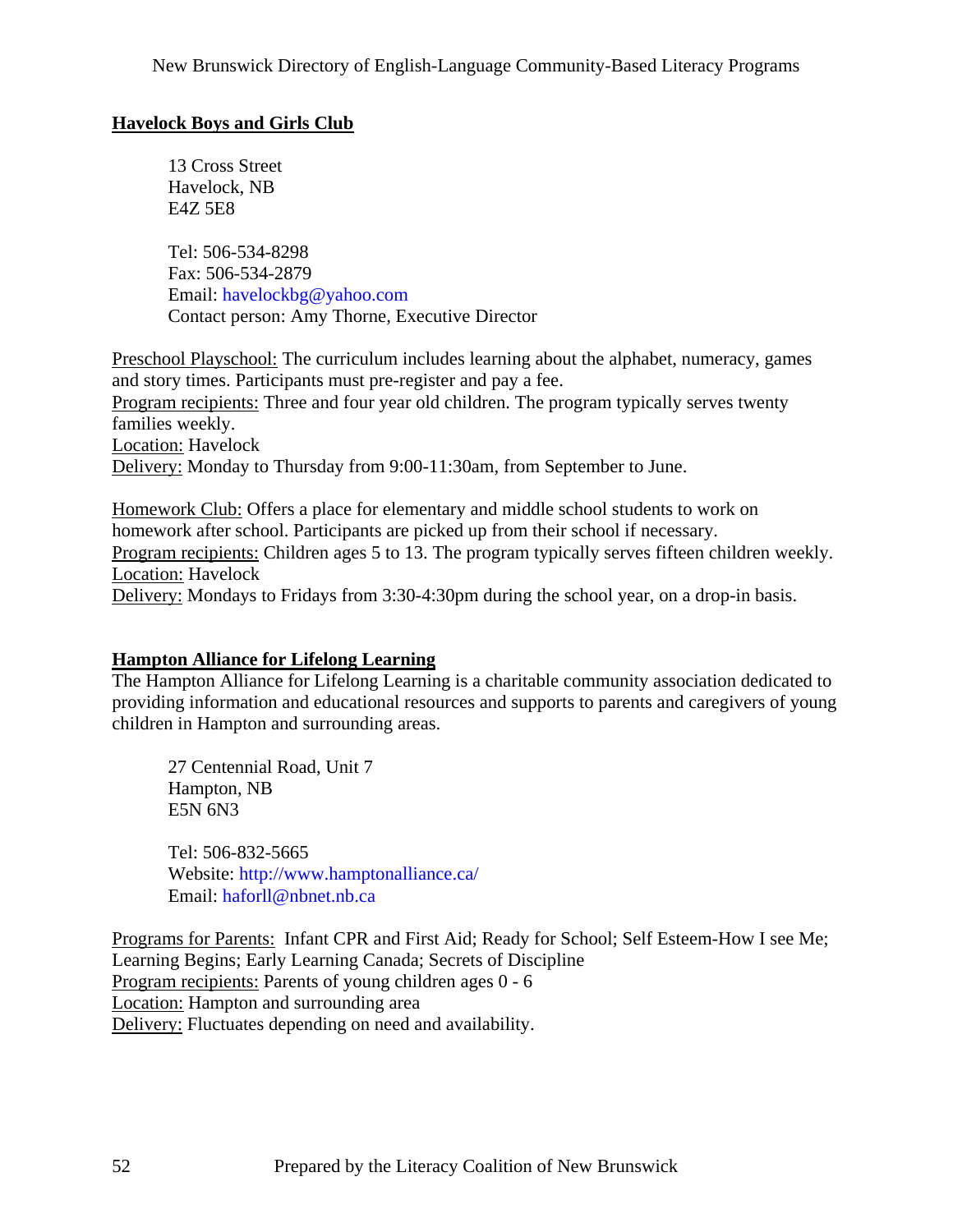Activities for Parents & Children: Family Resource Library; Celebrate Baby; Funshops; Program recipients: Children ages 0-6 and their families. Location: Hampton and surrounding area Delivery: Fluctuates depending on need and availability.

Preschool Summer Camp: A weekly summer program filled with fun and discovery just for preschoolers. Swimming, activity centers and weekly themes designed to encourage learning through play. Program recipients: Children ages 0-6 Location: Hampton and surrounding area Delivery: Fluctuates depending on need and availability.

## **Kings County Family Resource Center**

 625 Main St Sussex, NB E4E 7H5

 Tel: 506-433-2349 1-800-573-8800 Fax: 506-433-3463 Website: frc-crf.com/sussex Email: [sussex@frc-crf.com](mailto:sussex@frc-crf.com) Contact person: Linda Sadler, Executive Director

1234 Parent: Encourages positive parent-child interactions involving language. Based on the ages and stages of child development, it includes alphabet and numeracy literacy. Program recipients: Children ages 0 to 6 and their families. The program typically serves twenty families. Location: Sussex, Hampton

Delivery: Weekly, from 10:00-11:00am.

Mother Goose: Built to encourage oral language, the Mother Goose curriculum includes nursery rhymes, songs, and reading.

Program recipients: Children ages 0 to 6, and their families. The program typically serves twenty families.

Location: Sussex, Hampton, Belyea Cove, Bell Isle, Kingston. Delivery: Weekly, from 9:00am-12:00pm, for ten weeks.

Learning Begins: Is affiliated with both the 1234 Parent and Born to Read programs. Program recipients: Children ages 0 to 2 and their families. The program typically serves ten to fifteen families. Location: Sussex, Hampton, Kingston, Bell Isle, Belyea Cove Delivery: Weekly, from 9:00-10:00am.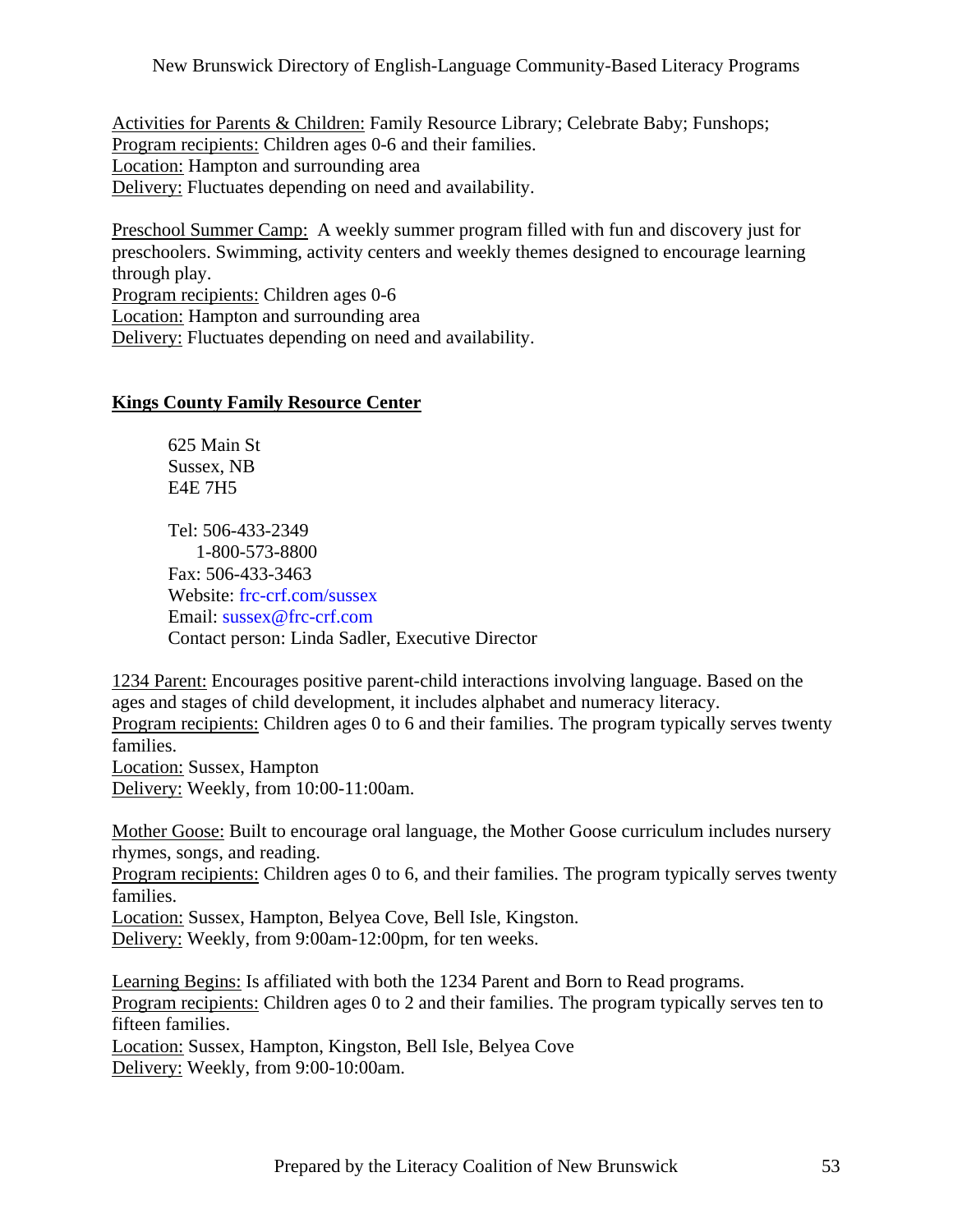Canadian Parenting Workshops "Preparing children for school success": Teaches parents methods for helping their children prepare for kindergarten. The curriculum includes teaching about colours and letters, discipline techniques, and healthy eating.

Program recipients: Families of children ages 3-5. The program typically serves six to twelve families.

Location: Sussex

Delivery: Two hours on Thursday mornings, for six to eight weeks.

Musical Moments: Teaches musical literacy, which includes listening to music and lyrics, and earning to read words and music.

Program recipients: Children ages 0 to 6 and their families. The program typically serves ten to fifteen families.

Location: Sussex, Hampton, Kingston, Bell Isle, Belyea Cove

Delivery: Monday and Wednesday from 10:00-11:00am, from September to June.

Family Arts and Crafts: Participants must read instructions to successfully create a craft. Program recipients: Children ages 0 to 6 and their families. The program typically serves fifteen families.

Location: Sussex, Hampton, Kingston, Bell Isle, Belyea Cove Delivery: Weekly from 10:00-11:00am.

Kids and Caregivers Lending Library: Offers free book loans, as well as a space for reading. Program recipients: Open to the public. Location: Sussex

Delivery: Available on a continual basis.

Cozy Corner Drop-in: Run by volunteers, who read with children. Program recipients: Children ages 0 to 6, and their families. The program typically serves twenty families. Location: Sussex Delivery: Tuesdays and Thursdays from 10:00-11:00am, from September to June.

### **KV3C – Kennebecasis Valley – Community, Capacity, Children**

 Bill McGuire Memorial Center 95 James Renforth Dr Rothesay, NB E2H 1K7

 Tel: 506-849-7266 Email: [kv3c@nb.aibn.com](mailto:kv3c@nb.aibn.com) Contact person: Kathy English, Coordinator

KV Kids Family Playgroup: A program of circle time, activities, snacks, crafts, and playtime with other families.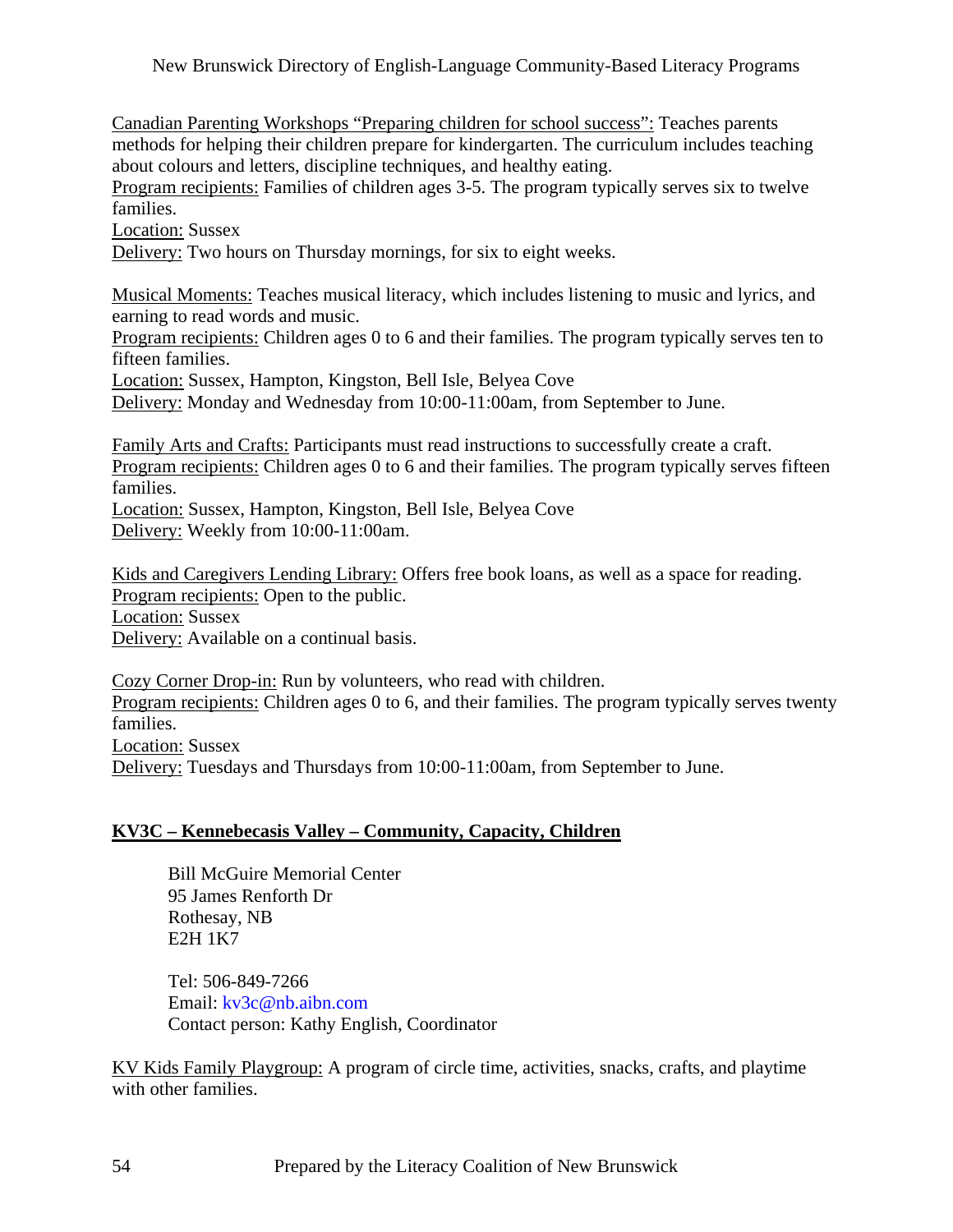Program recipients: Clients are children age 0 to 5 and their families. The program services 10 to 20 children.

Location: Rothesay, Quispamsis

Delivery: The program is offered Tuesday mornings from 9:45-11:30am at the Rothesay location, and Fridays from 9:45-11:30am at the Quispamsis location.

Babytime: An opportunity for parents to meet in a relaxed atmosphere and learn about the early parenting process. Guest speakers are invited to share their expertise on a variety of early childhood issues.

Program recipients: Clients are parents of children age 0 to 1. The program services 10 to 20 children.

Location: Rothesay

Delivery: The program is delivered Mondays from 10:30am-12:00pm, for 6 weeks, based on need.

Step-Up Parent Workshop Series: A series of short evening workshops with guest speakers to offer parents insights into a diverse selection of child development issues.

Program recipients: Clients are parents of children.

Location: Rothesay

Delivery: The program is delivered in evening sessions on demand.

Learning Begins: An interactive workshop program for parents, celebrating the role of the parent while exploring how children learn and develop essential skills through everyday activities and interaction. The workshop is free, and includes materials and refreshments.

Program recipients: Clients are parents of children age 0 to 2.

Location: Rothesay

Delivery: The program is delivered over 2 evenings, based on demand.

Early Learning Canada: A fun workshop for parents, celebrating parents and given them the skills to help their children be 'smarter for life' by using everyday activities and interactions. Topics include the 15 essential thinking skills, language development, learning styles, motivation, self esteem, health, and much more.

Program recipients: Clients are parents of children age 0 to 5. The program services 10 to 15 children.

Location: Rothesay

Delivery: The program is delivered over 8 short modules, based on demand.

Making Connections: A workshop for parents, focusing on reading, phonology, and information processing. The workshop outlines simple processes to help children achieve success in school and lifelong learning.

Program recipients: Clients are parents of school-age children. The program services 10 to 15 children.

Location: Rothesay

Delivery: The workshop is delivered based on demand.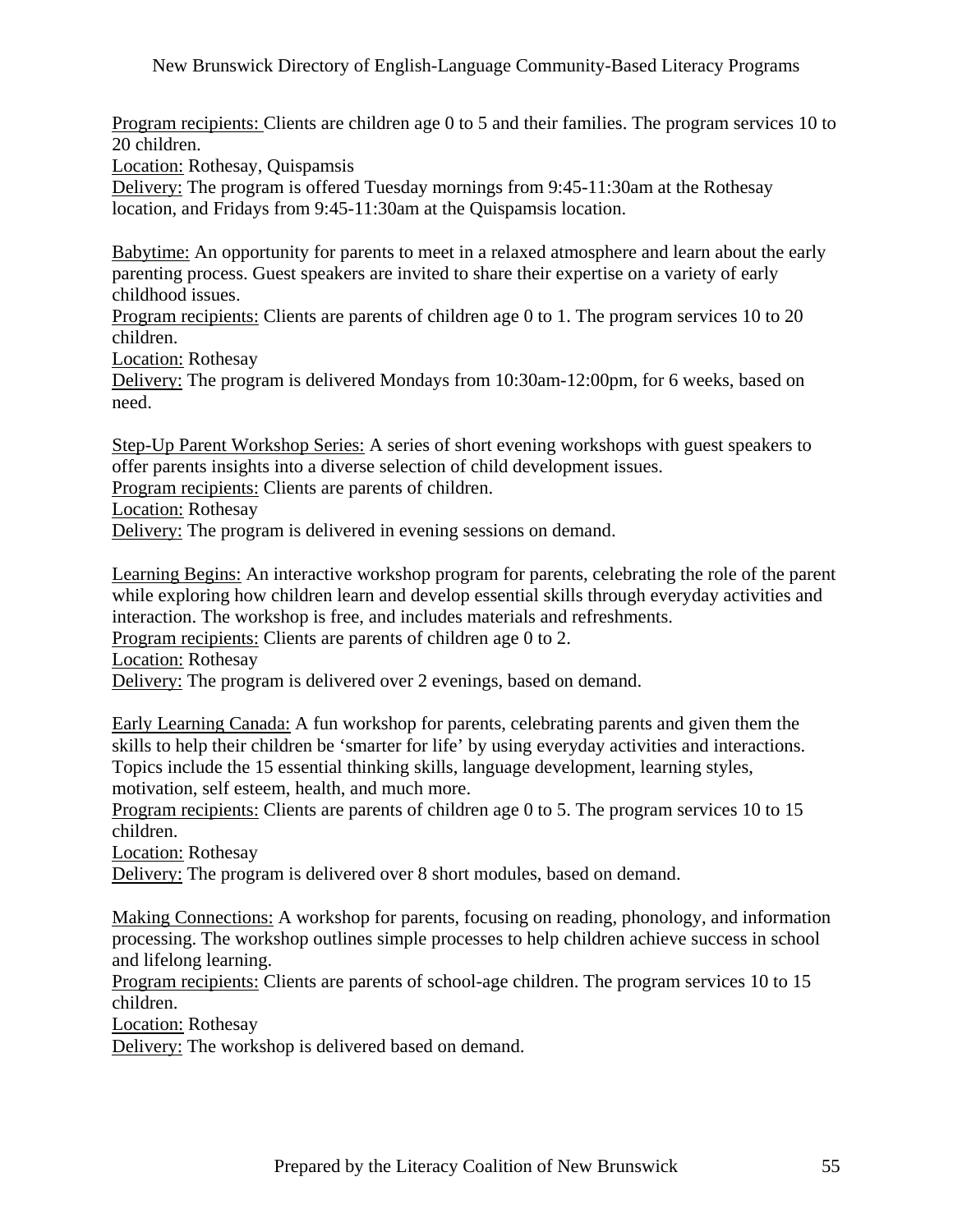#### **Oromocto Adult Learning Center (CALP)**

 Tel: 506-446-3850 Email: [cal.oromoctoalc@gnb.ca](mailto:cal.oromoctoalc@gnb.ca) Contact person: Marilyn Hastings

#### **Oromocto First Nation Aboriginal Headstart**

 Tel: 506-357-3570 Contact person: Starla MacDougal

#### **READ Sussex (Laubach)**

 14 Everett St New Line, NB E4E 4R5

 Tel: 506-433-2340 Email: [dmallory@nbnet.nb.ca](mailto:dmallory@nbnet.nb.ca) Contact: Joan Mallory

### **READ Sussex II (Laubach)**

 65 Essex St Sussex, NB E4E 1J8

 Tel: 506-433-1401 Contact: Donna Steeves

### **Sussex Adult Learning Program (CALP)**

 Tel: 506-433-6109 Email: [cal.sussexalp@gnb.ca](mailto:cal.sussexalp@gnb.ca) Contact person: Julie Kean Marks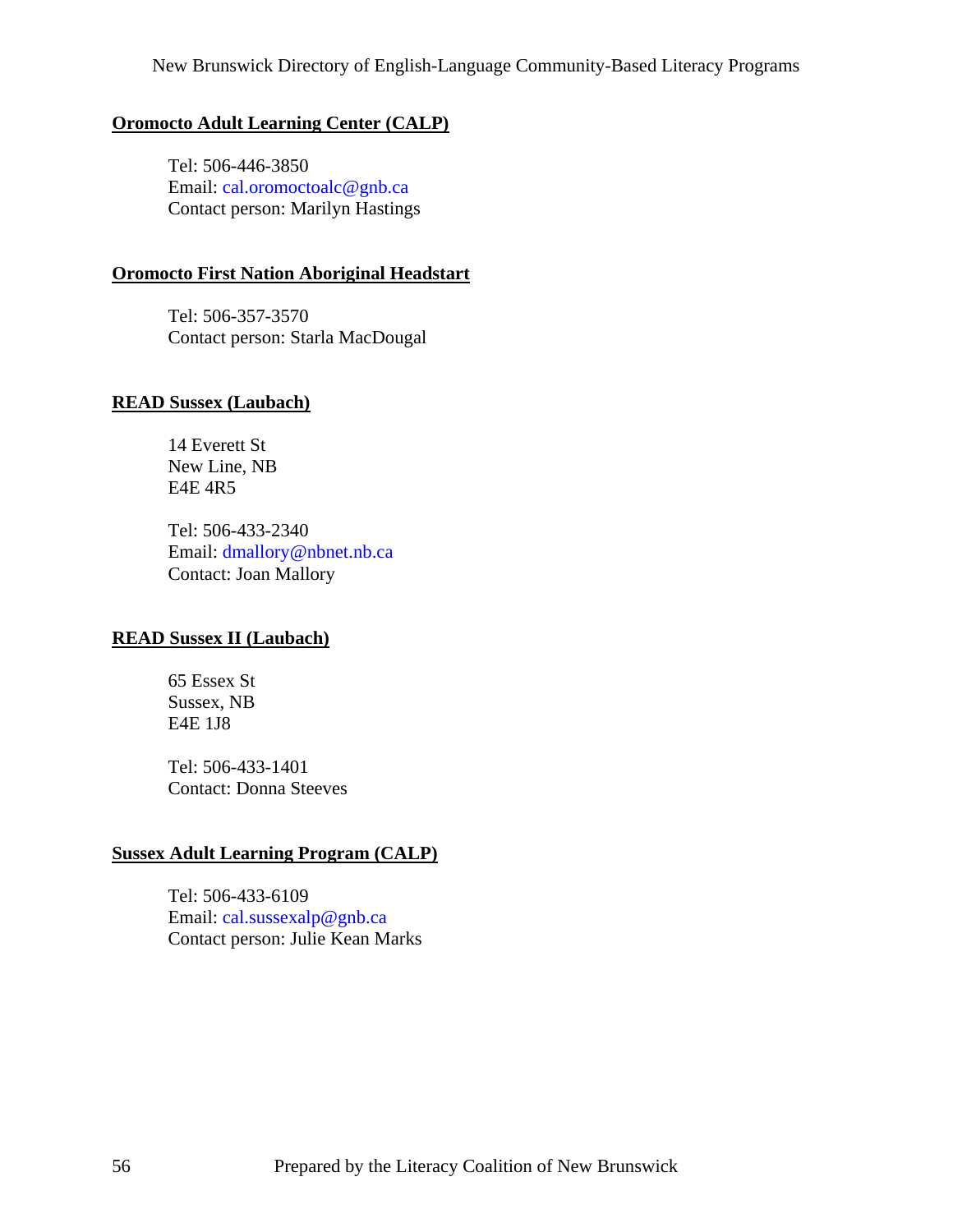## **Sussex and Area Early Intervention Inc**

 717 Main St, Unit 2 Sussex, NB E4E 7H7s

 Tel: 506-432-4590 Fax: 506-432-4591 Email: [saeii@nbnet.nb.ca](mailto:saeii@nbnet.nb.ca) Contact person: Charlena Keenan Borque, Director

Attachment Program: A video program offered to children and parents. A 5 minute video is shown, followed by discussion on responses between the children and parents. The purpose is to monitor communication responses between parents and children.

Program recipients: Clients are children age 0 to 5 and their parents. Participants are referred through Public Health nurses as being priority clients.

Location: Sussex area, Havelock, Hampton, and Cambridge Narrows.

Delivery: The program is delivered as part of home-visits, which are typically biweekly, and last about 1 hour.

Regular Intervention: A program of home-visits done with the purposes of: improving childhood outcomes; enhance child school readiness; enhance family self-sufficiency; assist families in understanding and accepting their child's conditions (learning or health –related) and their behaviors; encourage families to provide opportunities for their children to reach their optimal potential; develop individual plans for each child to enhance their strengths and their needs within the family; encourage and enrich learning in the child's home; facilitate the involvement of the child in family and communication; and assist families in getting any other needed assistance through referrals. The program also works on school readiness skills for children who will be starting school in the following year.

Program recipients: Clients are children age 0 to 5 and their parents. Participants are referred through Public Health nurses as being priority clients.

Location: Sussex area, Havelock, Hampton, and Cambridge Narrows.

Delivery: The program is delivered as a series of home-visits, which are typically biweekly, and last about 1 hour.

Mother Goose: An oral program for children and their parents, aimed at encouraging oral language time. It uses nursery rhymes, finger play, songs, and reading.

Program recipients: Clients are children age 0 to 5, and their parents.

Location: Can be run in Sussex area, Havelock, Hampton, and Cambridge Narrows, based on need.

Delivery: The program is delivered weekly for 10 weeks.

Note: The program is not currently operating.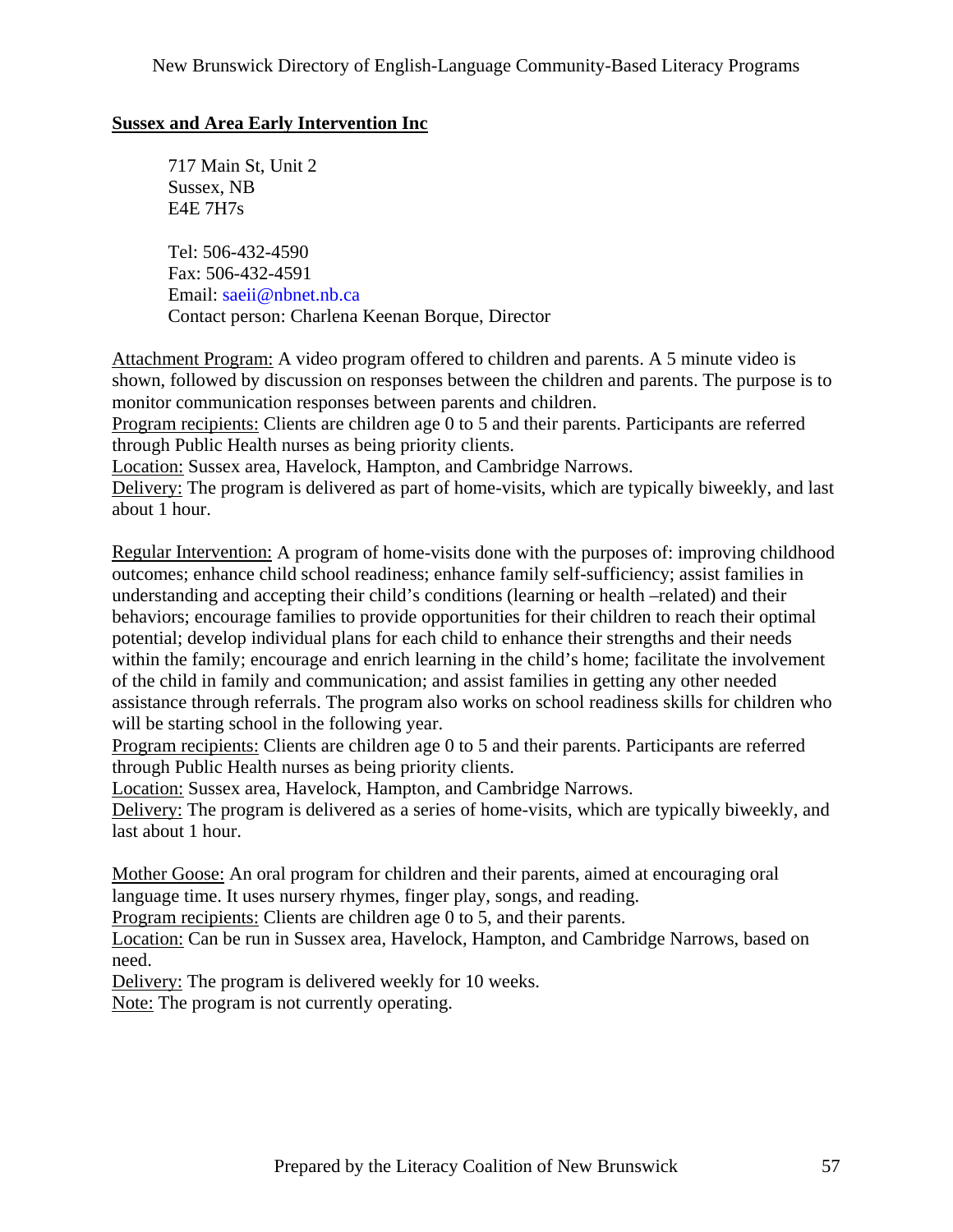Positive Parenting Program (PPP): A pilot program which offers training on positive discipline, structured family life, nurturing, healthy eating, and the value of learning. The program lasts 8 weeks, including 4 weeks of programming, 3 weeks of follow-up experience, and 1 final week of programming.

Program recipients: Clients are parents of children age 0 to 5.

Delivery: The program lasts 8 weeks.

Note: The program is not currently operating, the organization has applied for a grant to begin the program in 2009.

Preschool Readiness: A program helping children learn school readiness skills. The program includes learning about the alphabet, colours, numeracy, and story times. Participants must preregister.

Program recipients: Clients are 4-year-olds.

Location: Sussex

Delivery: The program is delivered one day each week.

Note: The program is not currently operating, the organization has applied for a grant to begin the program in 2009.

### **Talk With Me/Parle-moi Sussex**

Talk With Me/Parle-moi is a free program for the promotion and prevention of speech-language development difficulties in pre-school children. Open to the public, it provides information on speech and language development geared towards those who interact with pre-school children.

 717 Main St, Unit 2 Sussex, NB E4E 7H7

 Tel: 506-432-4514 Fax: 506-432-4591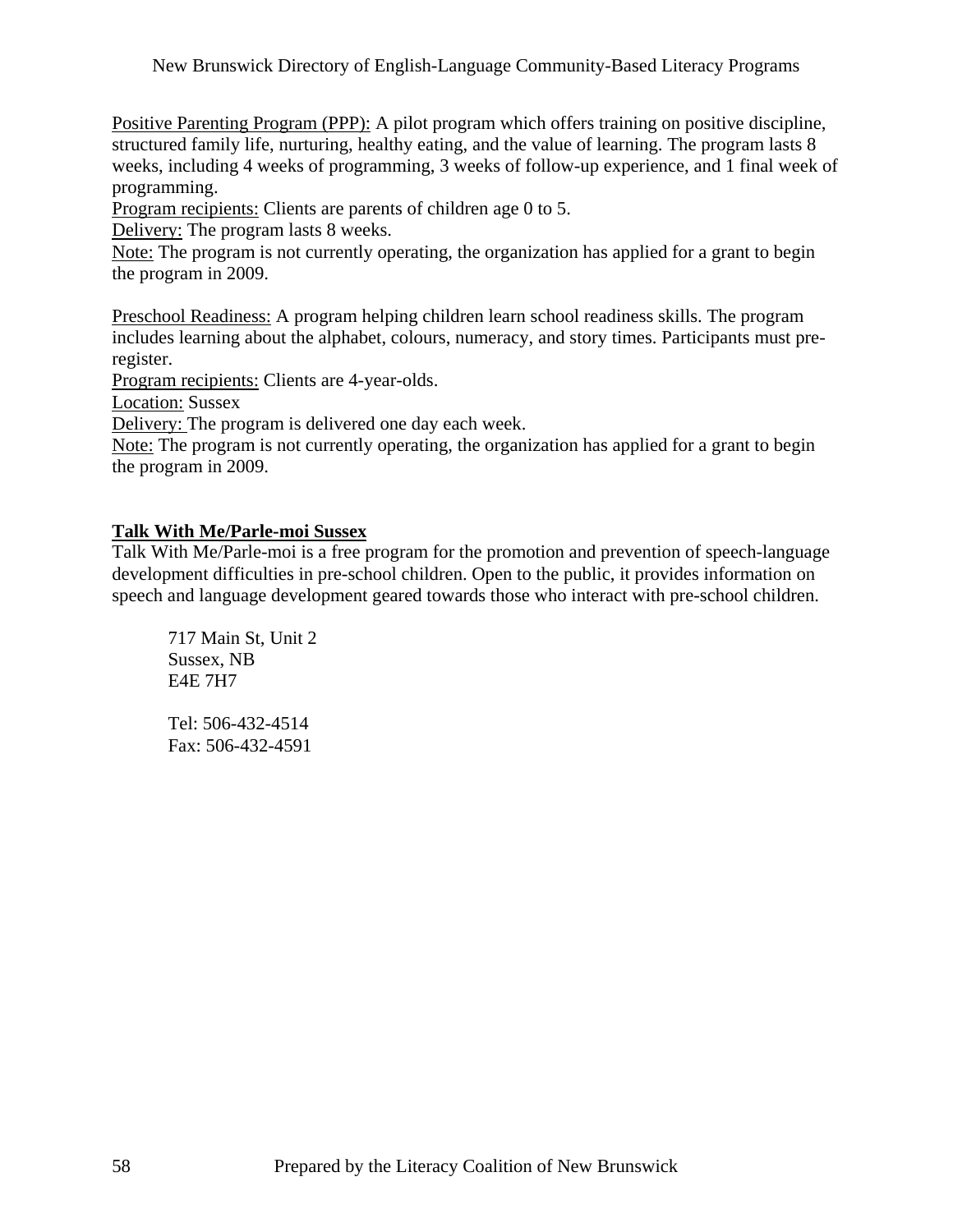# Madawaska County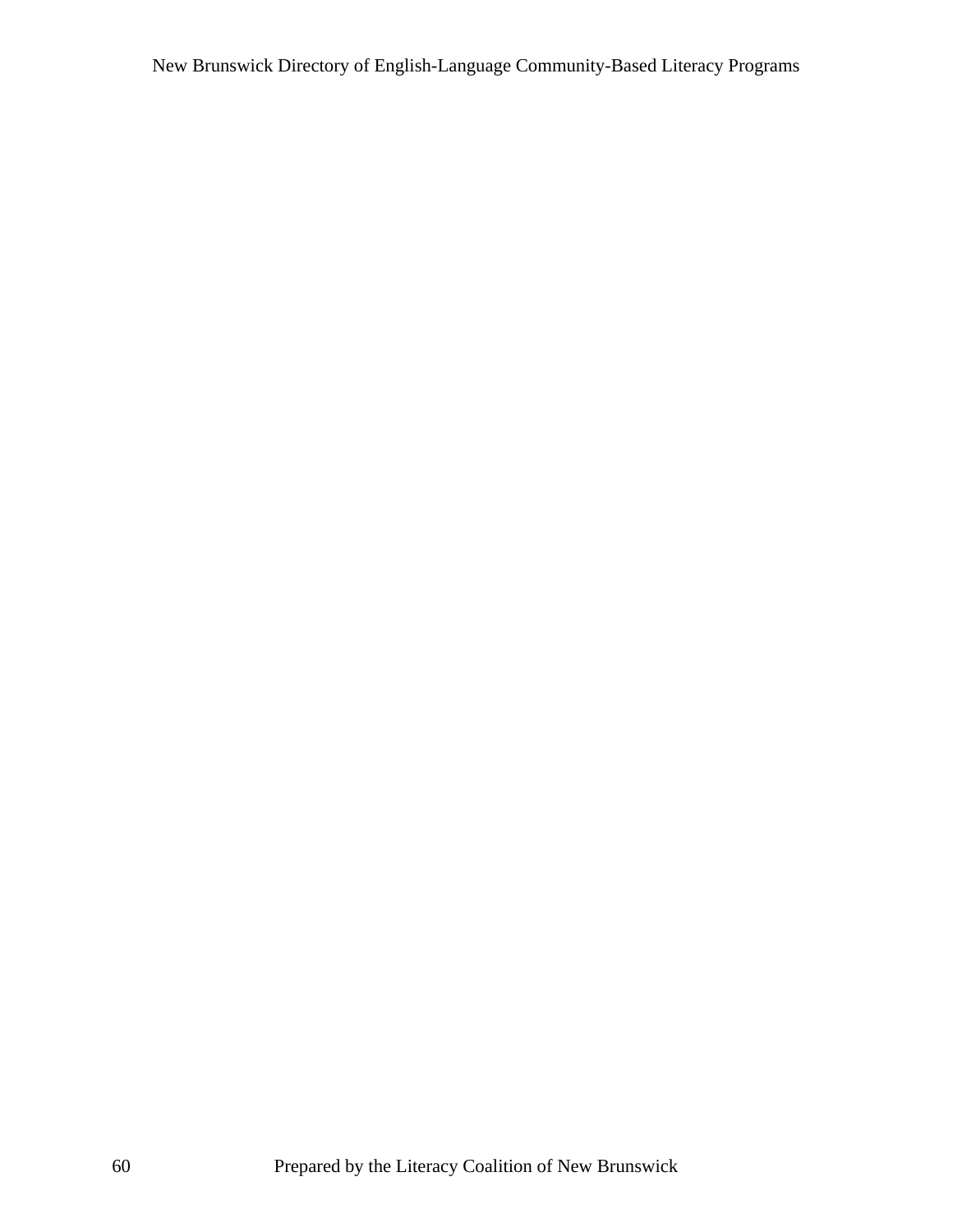## **Madawaska Maliseet First Nation Aboriginal Headstart**

 Tel: 506-739-7143 Contact person: Sue Belanger

## **Madawaska-Victoria Family Resource Center**

 475 Terrace St, Unit E Grand Falls, NB E3Z 1B3

 Tel: 506-473-6351 1-866-905-9900 Fax: 506-473-5211 Website: frc-crf.com/grand-sault Email: [amy.soucy@frc-crf.com](mailto:amy.soucy@frc-crf.com) Contact person: Amy Soucy, Executive Director

School Readiness Program: Teaches school readiness skills which include learning about the alphabet, colours, numeracy, story time, and social skills. Separate morning and afternoon groups are offered. Information sessions for parents are also offered. Program recipients: Four year old children and their families. The program serves one hundred and twenty families from three locations. Location: Grand Falls, Edmunston, and St. Francis.

Delivery: Weekly, from April to June.

Resource Library: A travelling library based in Grand Falls, it offers a wide selection of books for children and their families, including parenting literature.

Program recipients: Children ages 0 to 6 and their families.

Location: Based from Grand Falls, and travels to Plaster Rock, Edmunston, Baker Brook, St. Francis, and St. Leonard.

Delivery: The program travels to each site weekly.

Learning Begins: A two part program which teaches about brain development, particularly the capacity to learn from conception to age two.

Program recipients: Parents who are expecting, and parents with children ages 0-2 Location: Grand Falls, Plaster Rock, Edmunston, Baker Brook, St. Francis, and St. Leonard. Delivery: Fluctuates based on need.

Play Group: Offers crafts, music, stories, and free play. Program recipients: Children ages 0 to 5 and their families. The program typically serves fifteen to thirty families per site.

Location: Grand Falls, Plaster Rock, Edmunston, Baker Brook, St. Francis, and St. Leonard. Delivery: One morning weekly, per site. Available year round.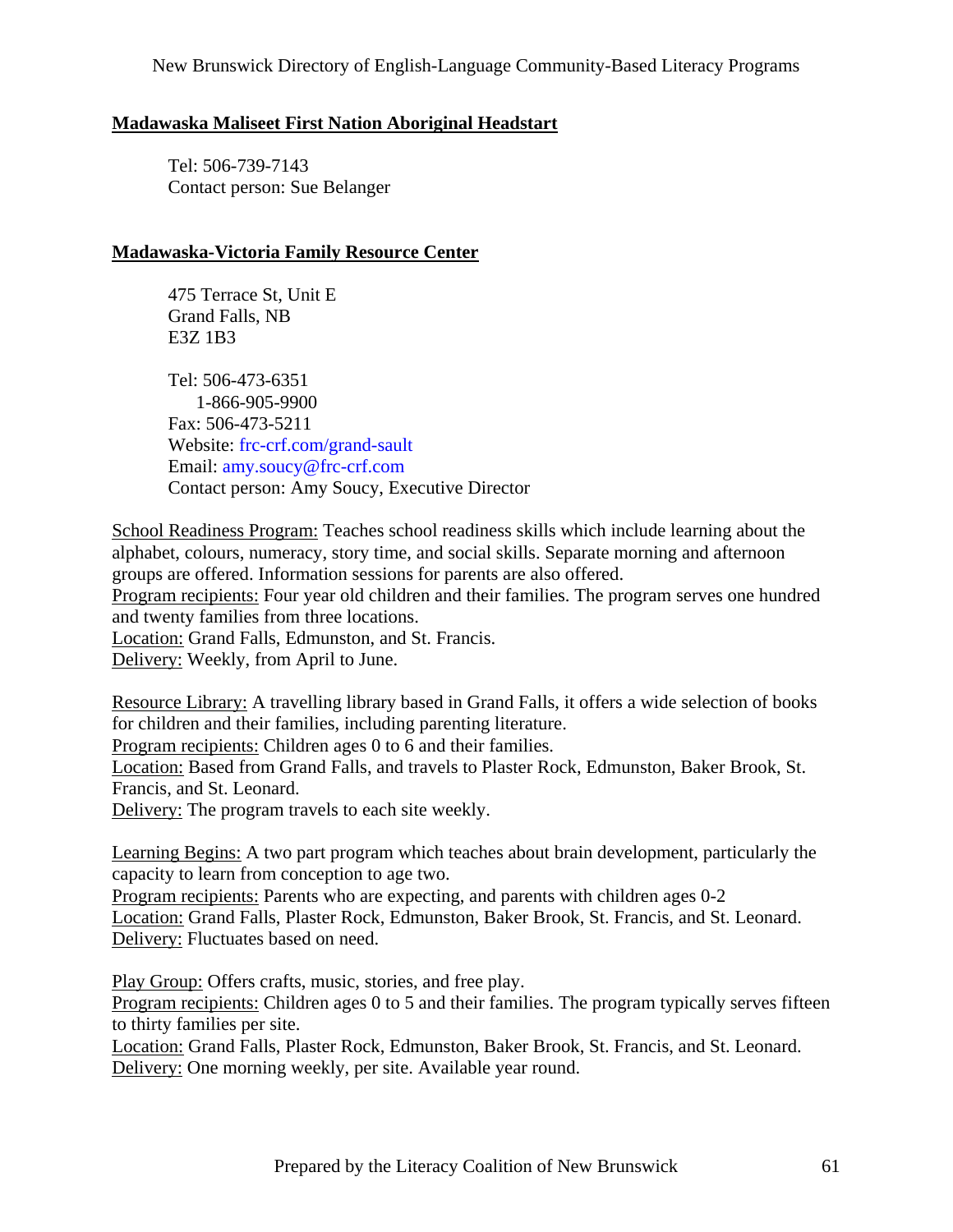MAGGIE- Milieu Activities Growing and Group Including Enfants: A program for the parents of children in Play Group. The program runs a series of workshops, based on needs and interest, about topics including, but not limited to: crafts, children and stress, reading and quiet time for children, teaching the alphabet, and how to foster a love of reading.

Program recipients: Families of children in Play Group. The program typically serves ten to fifteen parents per session.

Location: Grand Falls, Plaster Rock, Edmunston, Baker Brook, St. Francis, and St. Leonard. Delivery: Weekly in a ten week series in the fall and spring.

Starting Literacy: Fosters literacy with three year old children. Program recipients: Three year old children and their families. The program typically serves twelve families per session. Location: Grand Falls Delivery: Monthly, from 10:00am-12:00pm.

## **Talk With Me/Parle-moi Edmundston**

Talk With Me/Parle-moi is a free program for the promotion and prevention of speech-language development difficulties in pre-school children. Open to the public, it provides information on speech and language development geared towards those who interact with pre-school children.

 275 Hebert Blvd Edmundston, NB E3V 4E4

 Tel: 506-739-2863 Fax: 506-739-2163

## **Tobique First Nation Adult Learning Center**

 Tel: 506-273-5599 Email: [cal.tobiquealc@gnb.ca](mailto:cal.tobiquealc@gnb.ca) Contact person: Chris Allen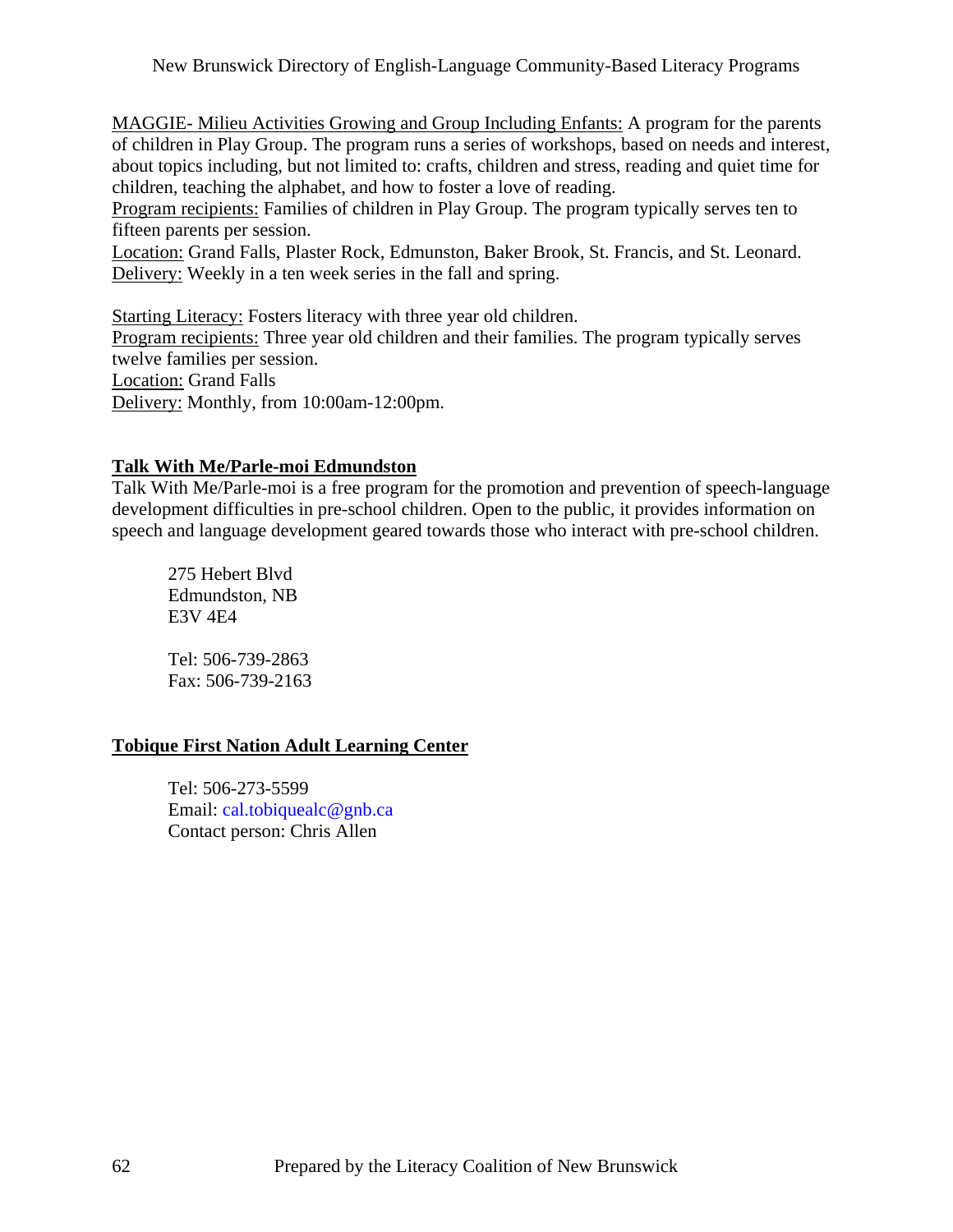# Northumberland County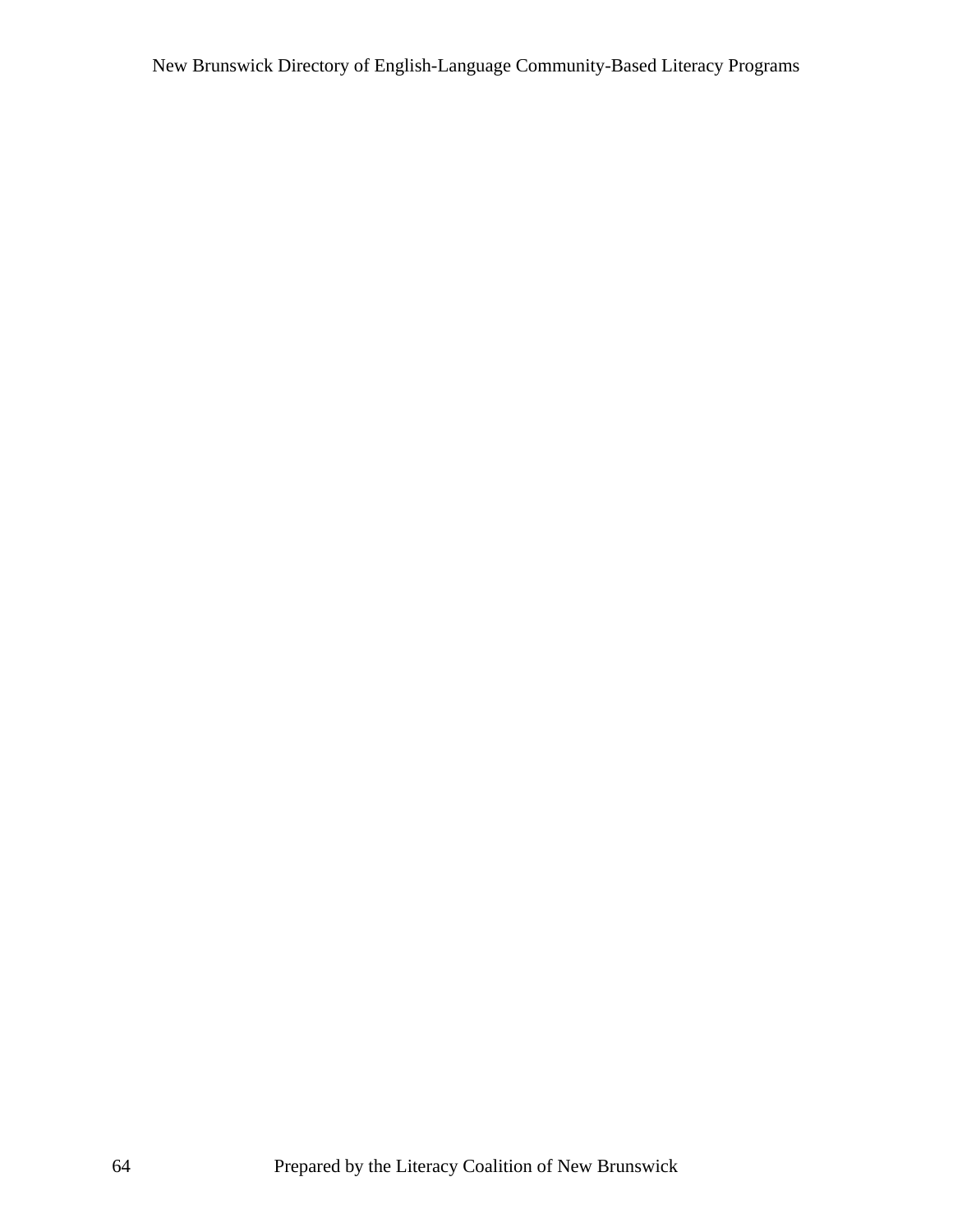#### **Blackville (CALP)**

 Tel: 506-843-2228 Email: [cal.blackvillecalp@gnb.ca](mailto:cal.blackvillecalp@gnb.ca) Contact person: Jennifer Underhill

#### **Burnt Church A (CALP)**

 Tel: 506-776-1237 Email: [cal.burntchurch@gnb.ca](mailto:cal.burntchurch@gnb.ca) Contact person: Karen Sommerville

#### **Burnt Church B (CALP)**

 Tel: 506-776-1237 Email: [cal.burntchurchb@gnb.ca](mailto:cal.burntchurchb@gnb.ca) Contact person: Sheila Francis

#### **Burnt Church First Nation Aboriginal Headstart**

 Tel : 506-776-1210 Contact person: Mavis Mitchell

#### **Chatham A (CALP)**

 Tel: 506-773-6767 Email: [cal.chathama@gnb.ca](mailto:cal.chathama@gnb.ca) Contact person: Mary Lou O'Reilley

### **Chatham B (CALP)**

 Tel: 506-773-6767 Email: [cal.chathamb@gnb.ca](mailto:cal.chathamb@gnb.ca) Contact person: Jennifer Carroll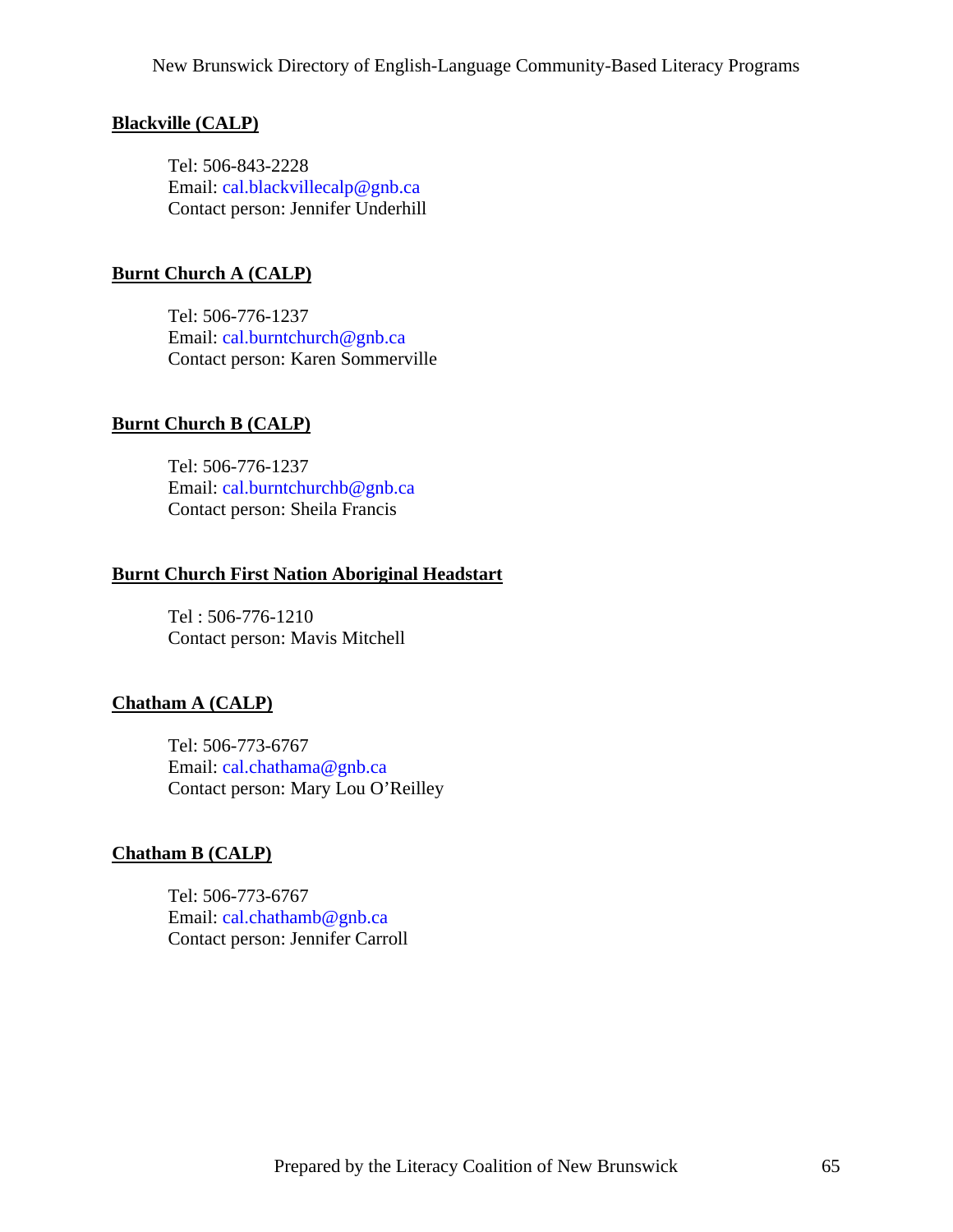# **Eel Ground (CALP)**

 Tel: 506-627-4604 506-622-8219 Email: [cal.eelground@gnb.ca](mailto:cal.eelground@gnb.ca) Contact person: Lisa Kinney

## **Eel Ground First Nation Aboriginal Headstart**

 Tel: 506-627-4612 Contact person: Wanda Ward

## **Metapenagiag First Nation Aboriginal Headstart**

 Tel: 506-836-6165 Contact person: Loretta Ward

## **Miramichi Boys and Girls Club**

 115 Maher St Miramichi, NB E1N 4B4

 Tel: 506-778-2444 Fax: 506-778-1855 Website: [www.bgcmiramichi.com](http://www.bgcmiramichi.com) Email: [yvillage@nbnet.nb.ca](mailto:yvillage@nbnet.nb.ca) Contact person: Janet Creighton, Program Director

Afterschool Program: A center run by staff, offering homework help and reading time. Participants are required to pre-register. The program picks-up children from Ian Bailey Elementary School and St. Andrews Elementary school and brings them to their site in Miramichi.

Program recipients: Clients are in grades Kindergarten to 12. The program is licensed by Big Brothers Big Sisters to service 45 people.

Location: Newcastle, Chatam, and Miramichi.

Delivery: The program is delivered Mondays to Fridays from 2:00-5:30pm during the school year.

Note: The program is offered in partnership with Big Brothers Big Sisters.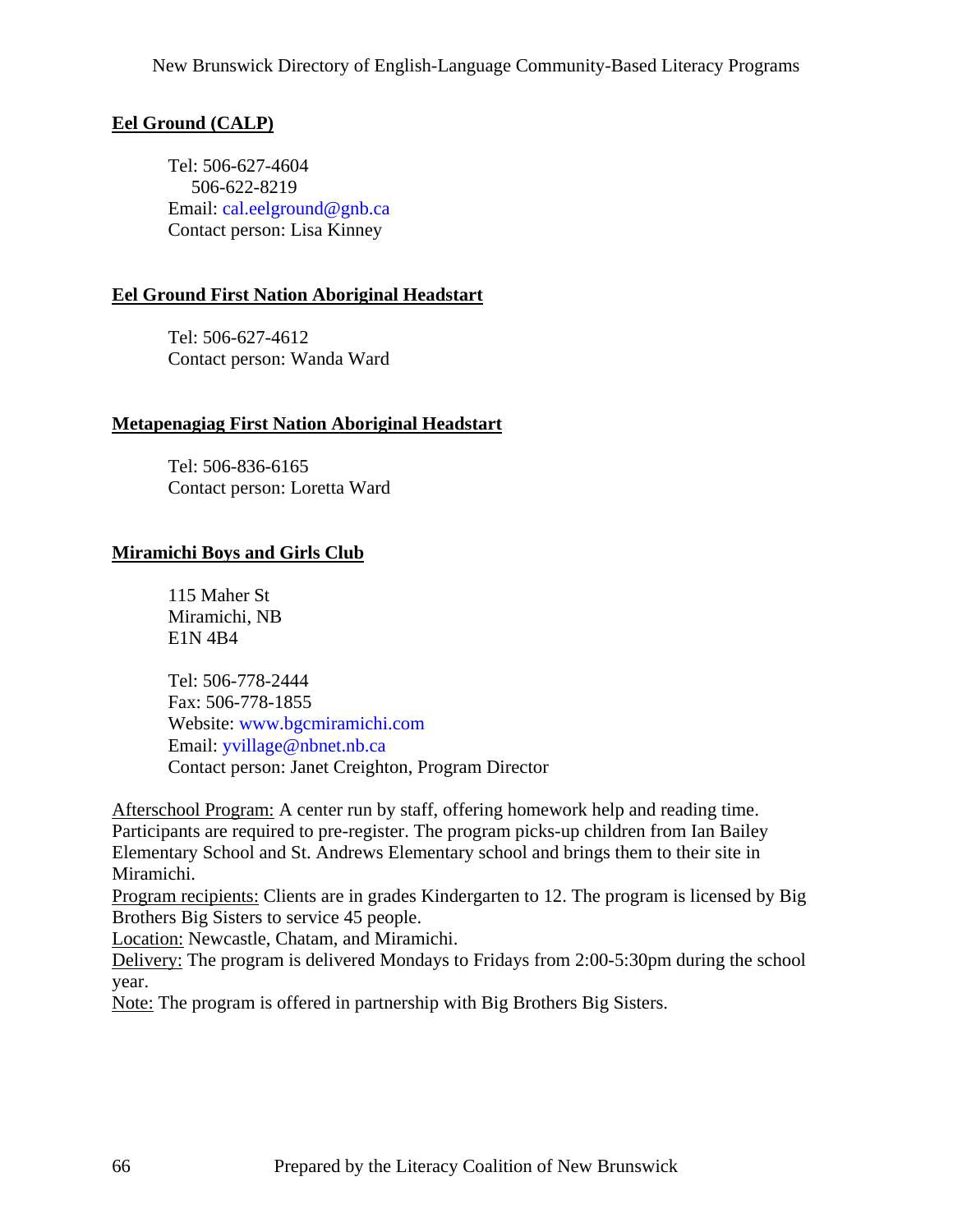## **Miramichi Literacy Council (Laubach)**

 960 Hwy 11 Rimmer's Lane Bartibog Bridge, NB E1V 7H9

 Email: [judyjp@nb.sympatico.ca](mailto:judyjp@nb.sympatico.ca) Contact person: Judy Arnold

## **Newcastle A (CALP)**

 Tel: 506-622-1220 Email: [cal.newcastlea@gnb.ca](mailto:cal.newcastlea@gnb.ca) Contact person: Darlene Travers

### **Newcastle B (CALP)**

 Tel: 506-622-1220 Email: [cal.newcastleb@gnb.ca](mailto:cal.newcastleb@gnb.ca) Contact person: Lisa Harris

### **Northumberland County Early Intervention Program**

The Early Intervention Program is a home-based support and teaching program designed to give children a good start in life. Parents are offered guidance and information on child development and parenting skills. The program is designed to help children optimize their development and become school-ready. An extensive resource library is also available for families. This is a targeted program intended to promote attachment and child development.

 1202 Water St Miramichi, NB E1N 1A2

 Tel: 506-778-6532 Fax: 506-778-6519 Email: [janewods@nbnet.nb.ca](mailto:janewods@nbnet.nb.ca) Contact person: Jane Wods, Director

Attachment Program: A video program offered to children and parents. A 5 minute video is shown, followed by discussion on responses between the children and parents. The purpose is to monitor communication responses between parents and children.

Program recipients: Clients are children age 0 to 5 and their parents. Participants are referred through Public Health nurses as being priority clients.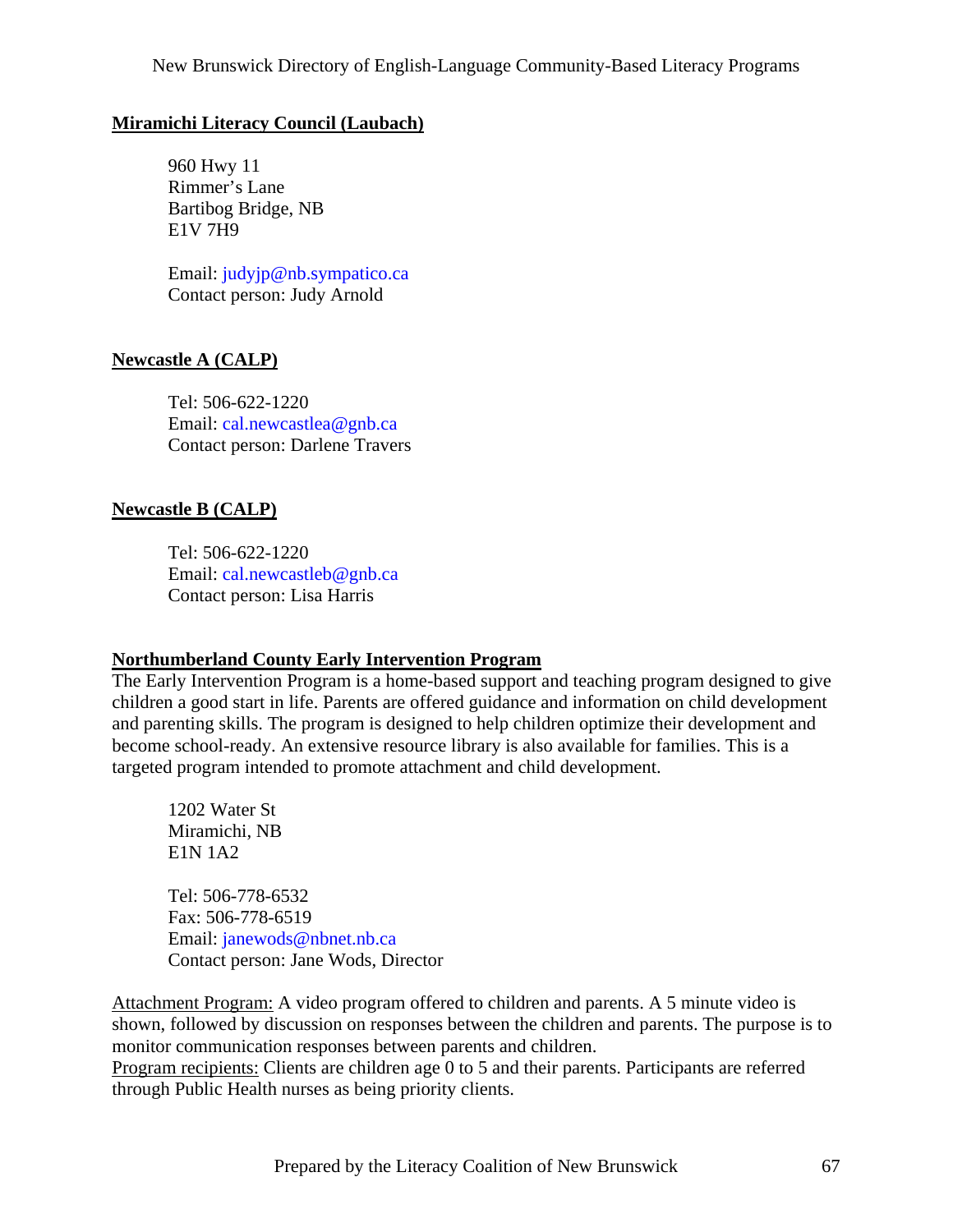Location: Northumberland County, Eel Ground First Nation, Burnt Church First Nation, Newcastle, Chatham, Douglastown, Blackville, Neguac, Rivière-du-Portage, Legacyville, Brantville, Rogersville, Baie-Sainte-Anne, Tabusintac, Barryville, and Lower Derby. Delivery: The program is delivered as part of home-visits, which are typically biweekly, and last about 1 hour.

Regular Intervention: A program of home-visits done with the purposes of: improving childhood outcomes; enhance child school readiness; enhance family self-sufficiency; assist families in understanding and accepting their child's conditions (learning or health –related) and their behaviors; encourage families to provide opportunities for their children to reach their optimal potential; develop individual plans for each child to enhance their strengths and their needs within the family; encourage and enrich learning in the child's home; facilitate the involvement of the child in family and communication; and assist families in getting any other needed assistance through referrals. The program also works on school readiness skills for children who will be starting school in the following year.

Program recipients: Clients are children age 0 to 5 and their parents. Participants are referred through Public Health nurses as being priority clients.

Location: Northumberland County, Eel Ground First Nation, Burnt Church First Nation, Newcastle, Chatham, Douglastown, Blackville, Neguac, Rivière-du-Portage, Legacyville, Brantville, Rogersville, Baie-Sainte-Anne, Tabusintac, Barryville, and Lower Derby. Delivery: The program is delivered as a series of home-visits, which are typically biweekly, and last about 1 hour.

## **Northumberland Family Resource Center**

 1204 Water St Miramichi, NB E1N 1A2

 Tel: 506-622-5103 Fax: 506-622-6879 Website: frc-crf.com/miramichi Email: [miramichi@frc-crf.com](mailto:miramichi@frc-crf.com) Contact person: Joan D'Arc Doucette, Executive Director

Preparation for School: Designed to teach school readiness skills which include learning about the alphabet, colours, numeracy, and stories.

Program recipients: Four year old children and their families. The program typically serves one hundred families between all locations.

Location: Chatham, Newcastle, Rogersville, Baie-Sainte-Anne, Blackville, Sunny Corner, Neguac, St.-Wilfrid, and Rivière-du-Portage. Delivery: Weekly, from January to June.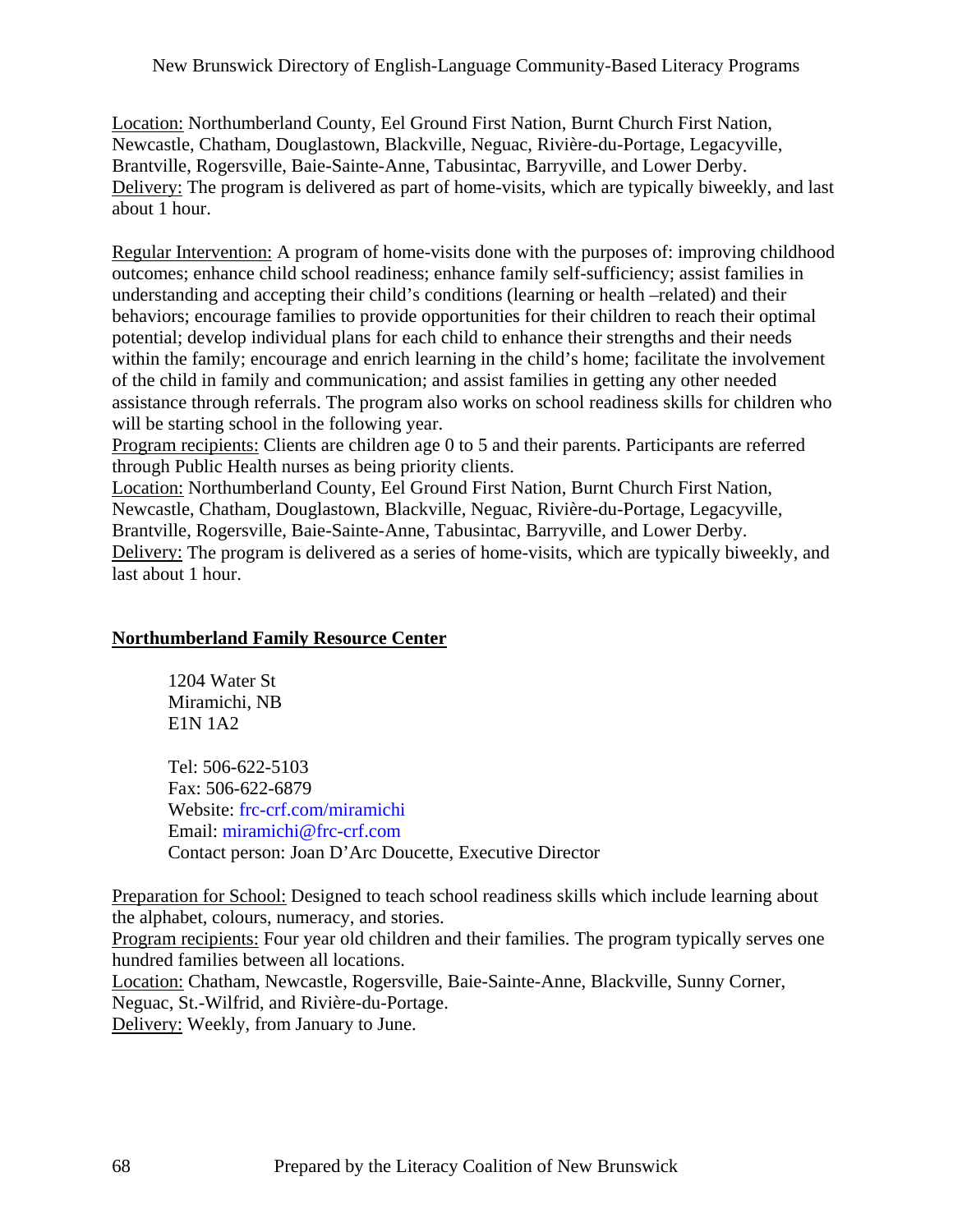The ABCs of Being 3: Available individually or in groups, the ABC's of Being 3 is designed to help parents realize their role as their child's first educator. Delivered by trained volunteers, the curriculum includes cognitive thinking, colours, textures, shapes, and the alphabet. Program recipients: Three year old children and their families. The program typically serves forty families between all locations.

Location: Chatham, Newcastle, Rogersville, Baie-Sainte-Anne, Blackville, Sunny Corner, Neguac, St.-Wilfrid, and Rivière-du-Portage.

Delivery: Weekly, from 10:00-11:00am, in groups of five to ten children.

Library Program: A travelling library.

Program recipients: Open to the public, it typically serves 50 clients weekly. Location: Chatham, Newcastle, Rogersville, Baie-Sainte-Anne, Blackville, Sunny Corner, Neguac, St.-Wilfrid, and Rivière-du-Portage. Delivery: Weekly.

Mother Goose: Designed for children and their parents, it encourages fluency in oral language using nursery rhymes, songs, and reading. Participants are required to pre-register. Program recipients: Children ages 0 to 5 and their families. Location: Chatham, Newcastle, Rogersville, Baie-Sainte-Anne, Blackville, Sunny Corner,

Neguac, St.-Wilfrid, and Rivière-du-Portage.

Delivery: Weekly for ten weeks, based on need.

#### **Nova-Boiestown (CALP)**

 Tel: 506-369-2169 Email: [cal.boiestownnova@gnb.ca](mailto:cal.boiestownnova@gnb.ca) Contact person: Rick Bruce

#### **Tabusintac (CALP)**

 Tel: 506-779-4103 Email: [cal.tabusintaccalp@gnb.ca](mailto:cal.tabusintaccalp@gnb.ca) Contact person: Kathleen Murray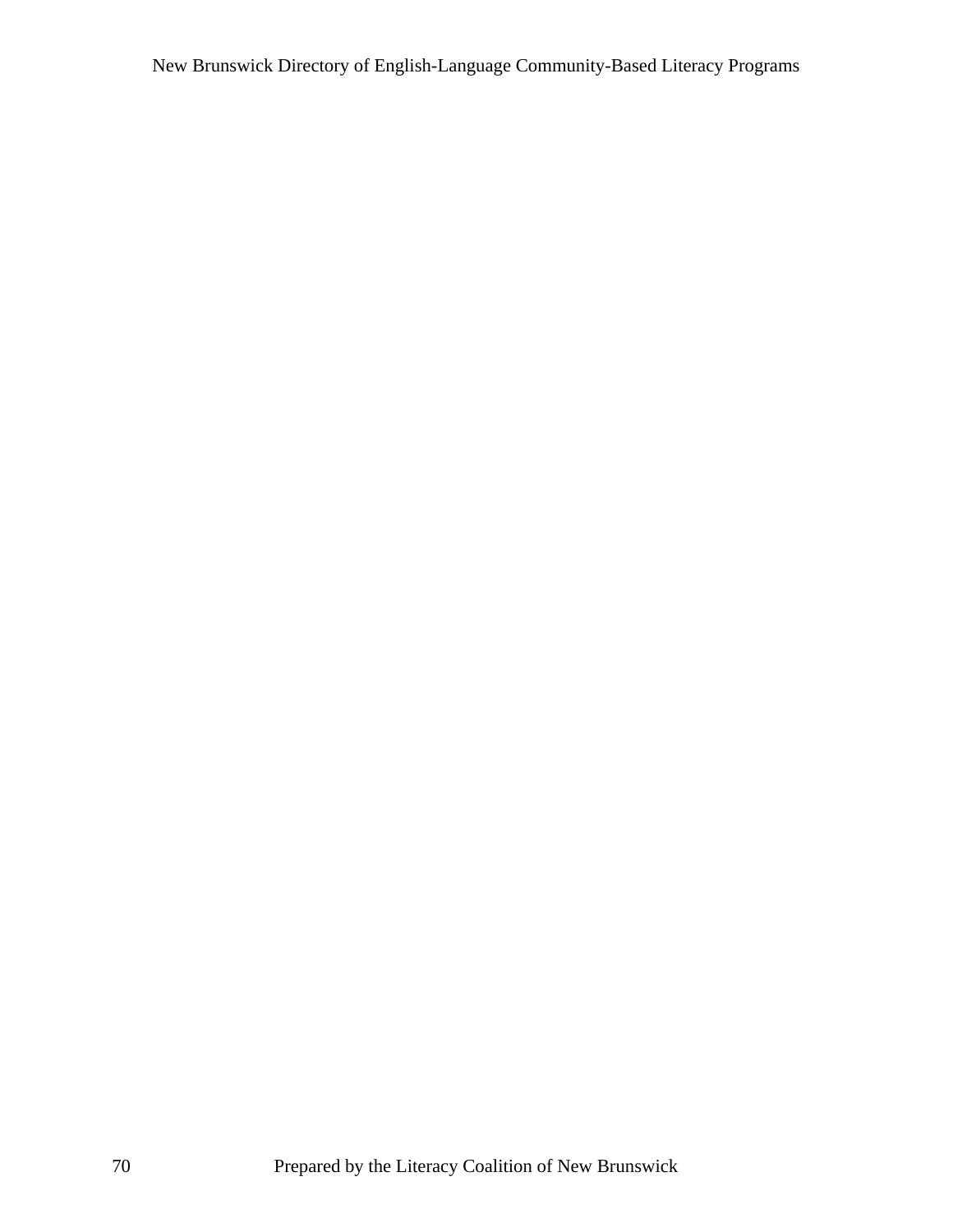# Queens County

See Kings, Queens & Sunbury Counties, page 49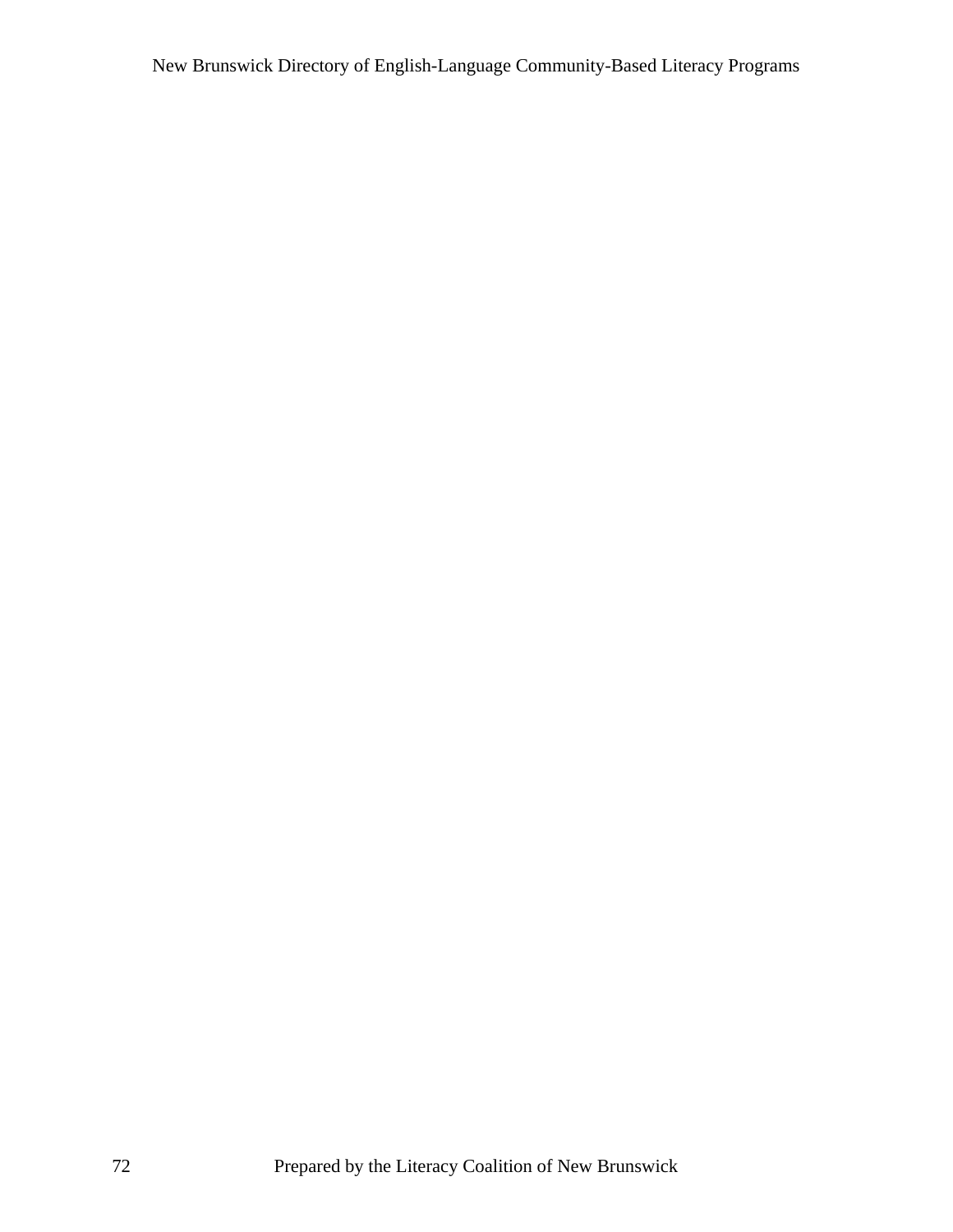# Restigouche County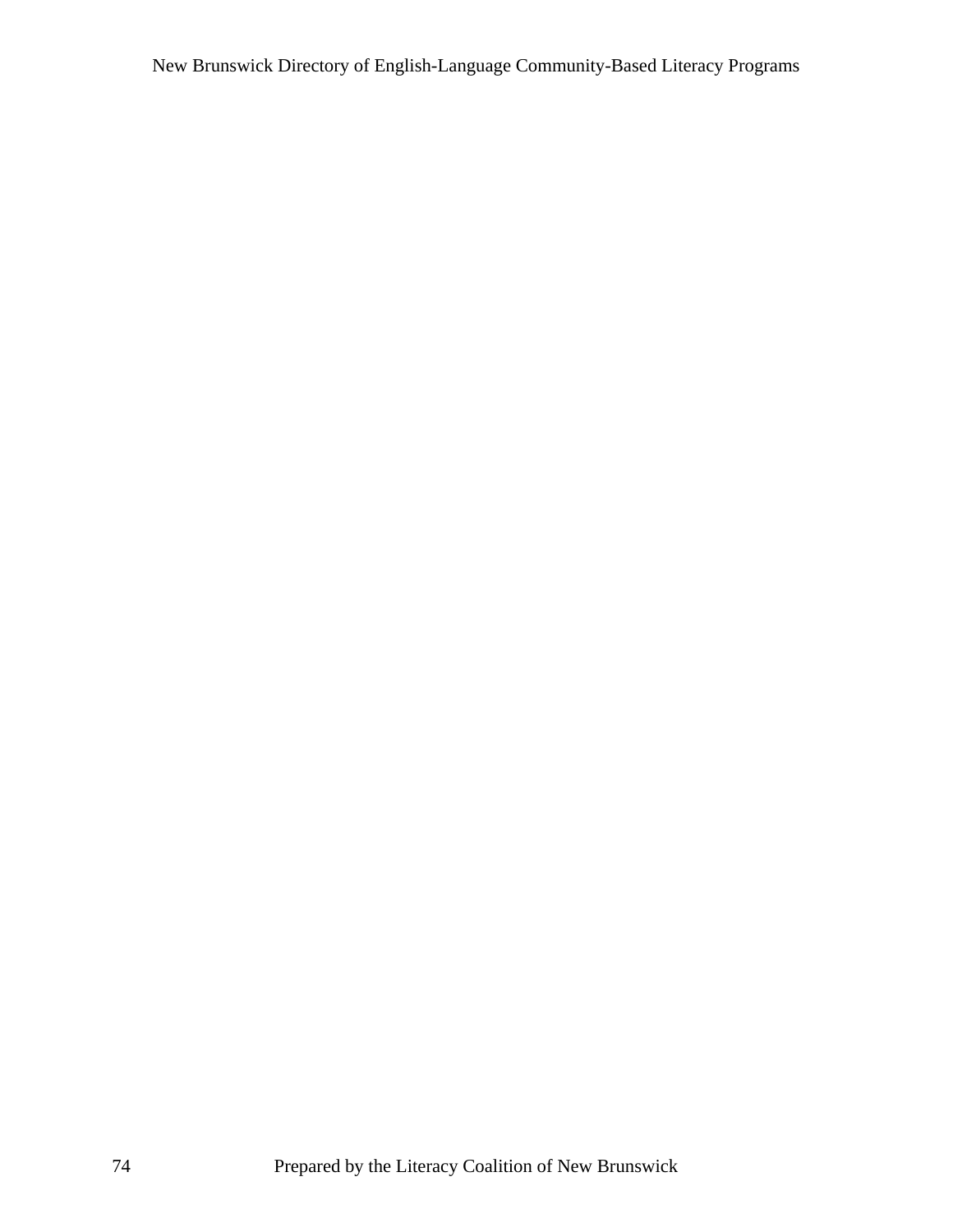# **Campbellton CALP**

 Tel: 506-753-2500 Email: [cal.campbelltoncalp@gnb.ca](mailto:cal.campbelltoncalp@gnb.ca) Contact person: Sheila Anderson

# **Campbellton Literacy Council (Laubach)**

 142 Babcock St. West Tide Head, NB E3N 4T5

 Tel: 506-753-2091 Email: [damather@nb.sympatico.ca](mailto:damather@nb.sympatico.ca) Contact person: Ruth Mather

# **Eel River Bar Boys and Girls Club**

 11 Main St, Unit 201 Eel River Bar, NB E8C 1A1

 Tel: 506-684-6277 Fax: 506-684-6283 Email: [caplin@nbnet.nb.ca](mailto:caplin@nbnet.nb.ca) Contact person: Glen Caplin, Program Director

Afterschool Program: A drop-in center offering homework help, quiet reading time, and activities.

Program recipients: Students from K to 12. The program typically serves fifteen to twenty students.

Location: Eel River Bar

Delivery: 4:00-8:00pm Mondays to Fridays, from September to June.

Preschool Readiness: Teaches school readiness skills which include learning about the alphabet, colours, numeracy, story time, and social skills. Separate morning and afternoon groups are offered.

Program recipients: Four year old children. The program typically serves ten children per session.

Location: Eel River Bar

Delivery: Mondays to Thursdays from 10:00am-12:00pm, and1:00-3:00pm.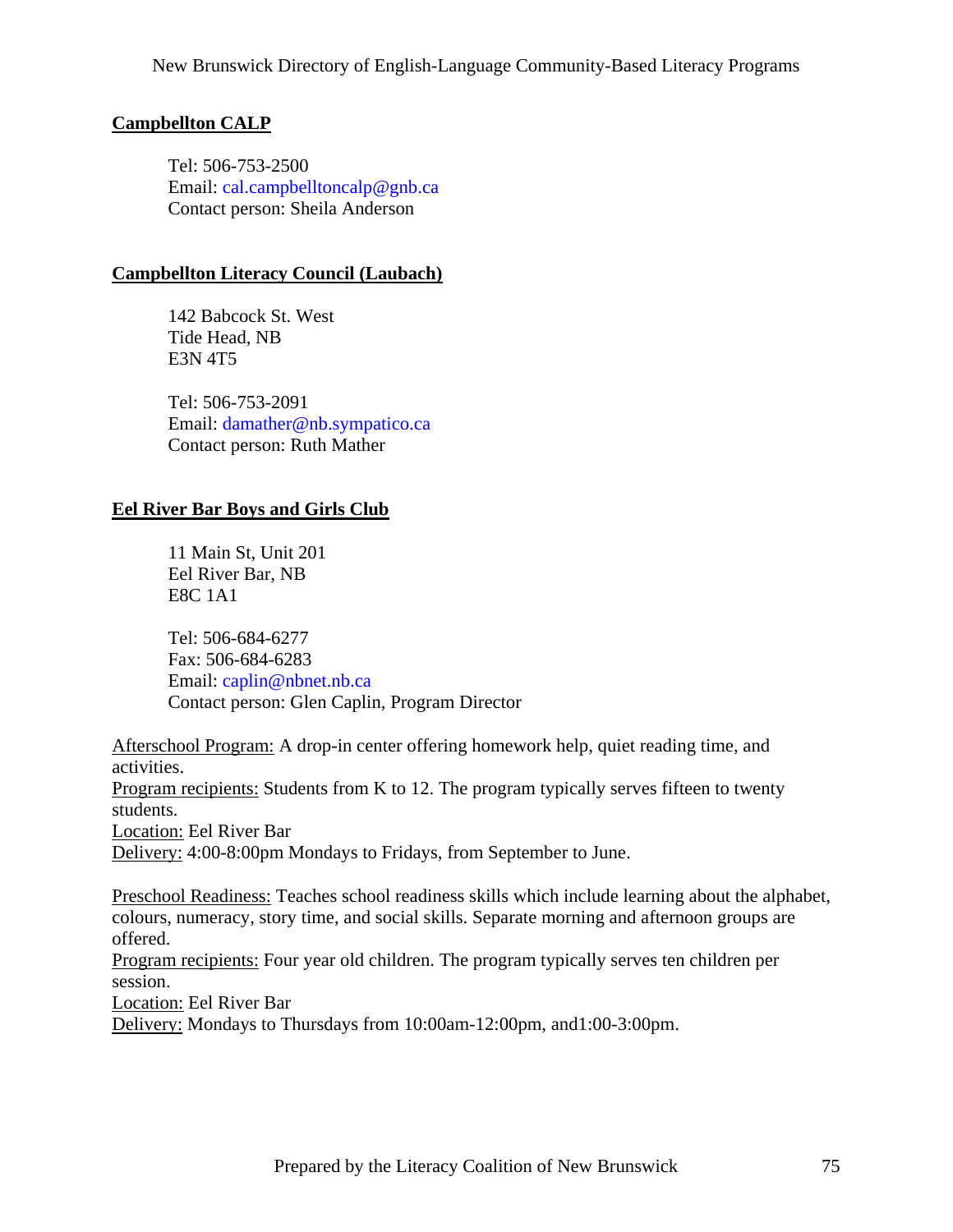Head Start: Pre-school program that includes learning about letters, social skills, and story time. Separate morning and afternoon groups are offered. Program recipients: Two and three year old children, with twelve children per group. Location: Eel River Bar Delivery: 9:00-10:00am, and from 1:00-3:00pm, Mondays to Thursdays.

## **Eel River Bar (CALP)**

 Tel: 506-684-6335 Email: [cal.eelriverbarcalp@gnb.ca](mailto:cal.eelriverbarcalp@gnb.ca) Contact person: Marina Guitard

## **Eel River Bar First Nation Aboriginal Headstart**

 Tel : 506-684-6305 Contact person: Louise Miller

## **Restigouche Resource Center for Parents**

 6 Prince William St, Campbellton, New Brunswick E3N 1X2

 Tel: 506-753-4172 Fax: 506-753-0007 Website: frc-crf.com/campbellton Email: [campbellton@frc-crf.com](mailto:campbellton@frc-crf.com) Contact person: Lisette Boudreau, Executive Director

Learning with My Parents: Designed to teach children school readiness skills, which include learning about the alphabet, colours, numeracy, and story times. Program recipients: Four year old children and their families. The program typically serves ten families per location. Location: Lorne and Jacket River, St. Quentin, Kedgwick, Atholville, and Campbellton. Delivery: Weekly, from 9:00-11:00am from September to May.

Storytime: A drop-in program offered in partnership with the library in Campbellton. Program recipients: Children ages 0 to 5 and their parents. Location: Campbellton Delivery: Tuesdays from 9:00-10:30 year-round.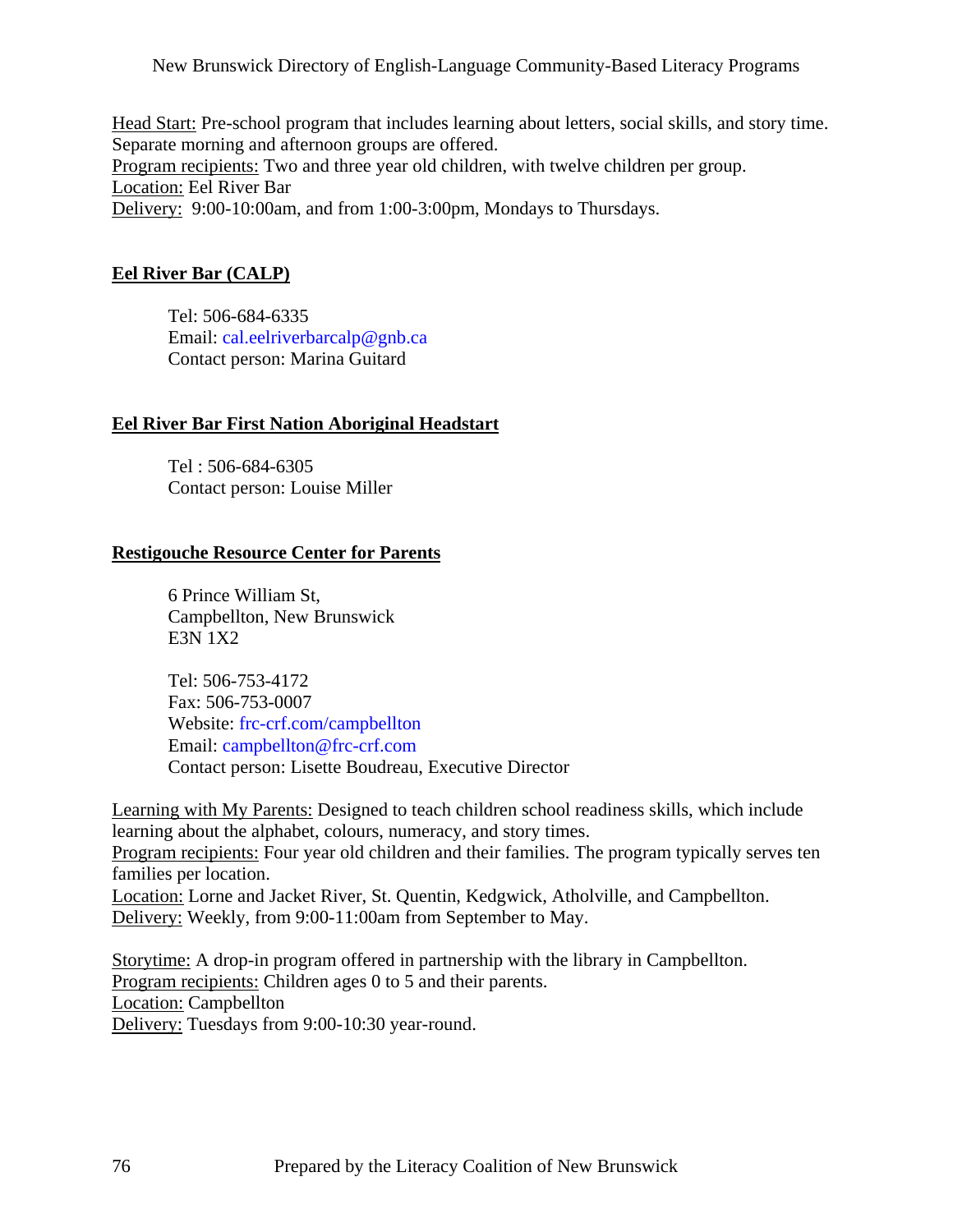Parents to Be: A prenatal program for parents which teaches the importance of reading to children, and emphasizes teaching children appreciation for music. Program recipients: Adults aged twenty-five and older. Location: Campbellton, Kedgwick, Clinton. Delivery: Fluctuates, based on need.

Mother Goose: Designed for children and their parents, it encourages fluency in oral language using nursery rhymes, songs, and reading. Participants are required to pre-register. Program recipients: Children ages 0 to 5 and their families. The program typically serves ten to fifteen families per site. Location: Campbellton, Lorne, and Kedgwick. Delivery: Weekly, for ten weeks.

Toy Lending Library: A drop-in toy library. Program recipients: Children ages 0 to 5 and their families. Location: Kedgwick Delivery: Thursdays from 9:00-11:00am year-round.

Postnatal: A postnatal program for parents which teaches the importance of reading to children, and emphasizes teaching children appreciation for music. Program recipients: Parents of infants. Location: Campbellton, Kedgwick Delivery: Fluctuates based on need.

## **Storytent/Lire en plein-air Program Partnership**

This program is a partnership with the Early Language Services Talk with me/Parle moi; Campbellton Centennial Library and the Department of Social Development.

 1 Tingley Street Campbellton, NB E3N 2S1

 Tel: 506-684-7066 Fax: 506-684-7334 Email: [Josee.Castonguay@rsrha.ca](mailto:Josee.Castonguay@rsrha.ca) Contact: Josee Castonguay, Speech Language Pathologist

Storytent: A program where canopies, blankets and ground sheets are set up outside, along with popular books, including picture, story and chapter books, and two or three staff. Reading is the core activity inside a storytent: reading to or with children; listening to children read; supporting children as they read to themselves or to one another Program recipients: Children of all ages and their families Location: Tingley-Dover Neighbourhood (Campbellton) Delivery: Twice weekly, for seven weeks during July and August.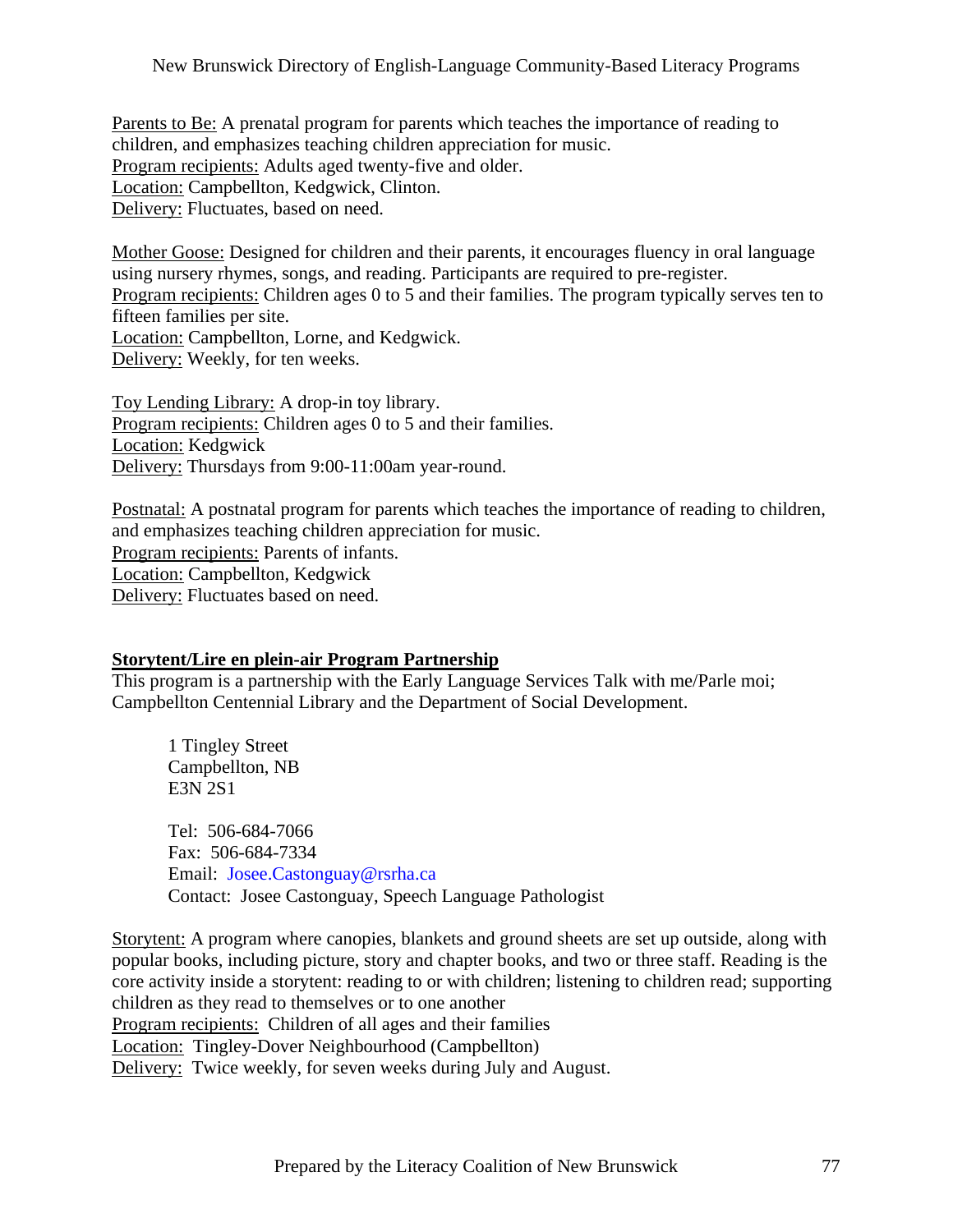# **Talk With Me/Parle-moi Campbellton/Dalhousie**

Talk With Me/Parle-moi is a free program for the promotion and prevention of speech-language development difficulties in pre-school children. Open to the public, it provides information on speech and language development geared towards those who interact with pre-school children.

 280 Victoria St, Unit 4 Dalhousie, NB E8C 2R6

 Tel: 506-684-7066 Fax: 506-684-7334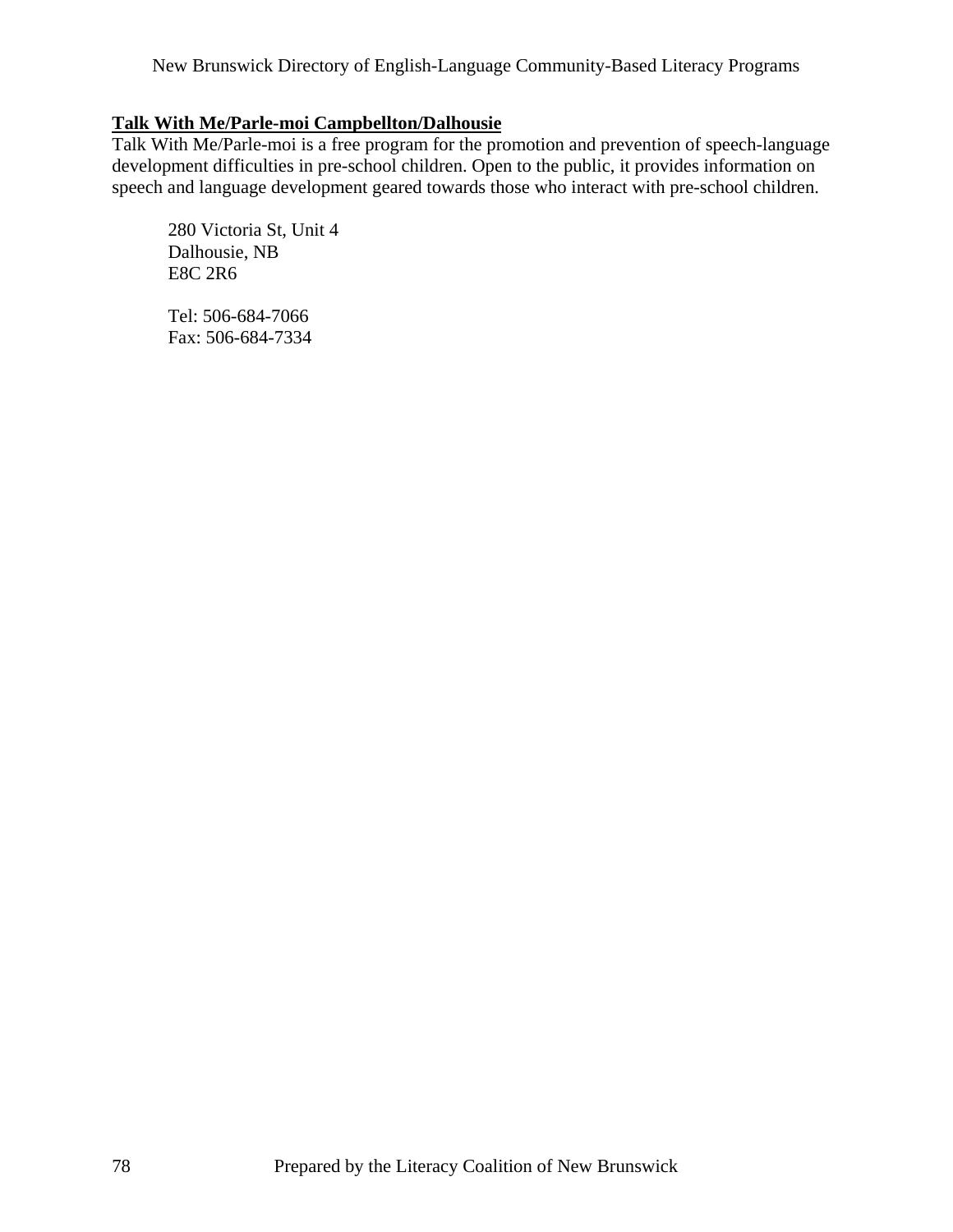# Saint John County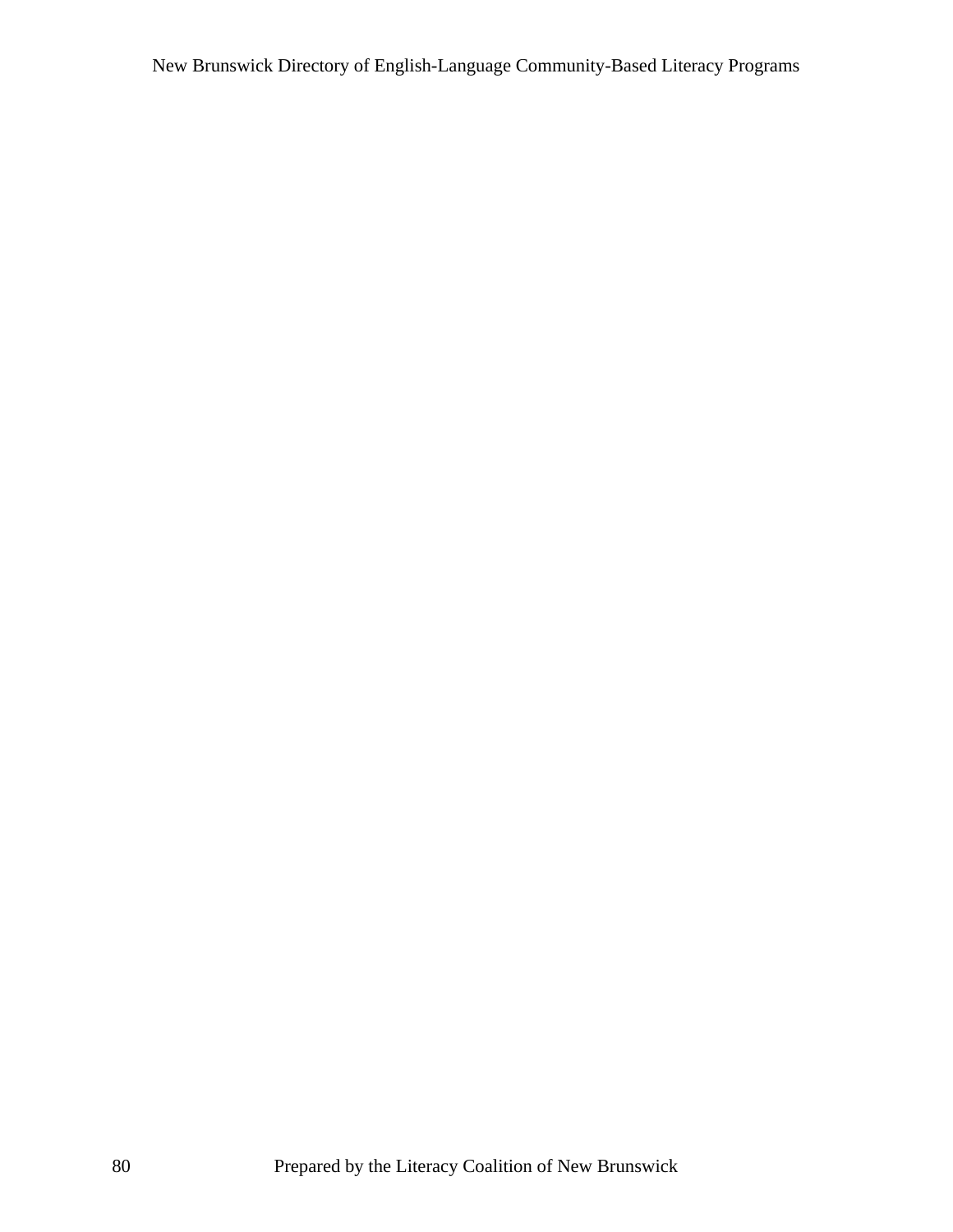# **John Howard Society of Saint John Adult Learning Program (CALP)**

 Tel: 506-657-5547 Email: [cal.johnhowardsj@gnb.ca](mailto:cal.johnhowardsj@gnb.ca) Contact person: Marc Eliuk

## **Quality Learning New Brunswick**

Quality Learning New Brunswick is a Quality (Choice Theory) organization that responds to communities' learning requests and provides opportunities for individuals and families to become independent learners.

 130 MacLaren Blvd. PO Box 6026, Brunswick Square Saint John, NB E2L 4R5

 Tel: 506-738-8261 Website: <http://www.nald.ca/sjfamlit/> Email: [sjfamlit@nbnet.nb.ca](mailto:sjfamlit@nbnet.nb.ca) Contact person: Cheryl Brown, Community Literacy Coordinator

Quality Storytent: A program where canopies, blankets and ground sheets are set up outside, along with popular books, including picture, story and chapter books, and two or three staff. Reading is the core activity inside a storytent: reading to or with children; listening to children read; supporting children as they read to themselves or to one another

Program recipients: Clients are children of all ages and their families. The program typically serves one hundred and seventy families.

Location: Crescent Valley (Saint John)

Delivery: Twice weekly in five locations in Crescent Valley, for nine weeks during the summer.

Reading Room: A volunteer-run program of informal individual and group learning opportunities for adults who have very low literacy levels. Program recipients: Adults ages eighteen and older. Location: Crescent Valley (Saint John) Delivery: Wednesdays, Saturdays, and Sundays, for three hours per session, year-round.

Book Wagon: A travelling library which goes door-to-door offering books for borrowing. Program recipients: Open to the public. The program typically serves forty families.

Location: Crescent Valley (Saint John)

Delivery: Saturday mornings in the summer, and every second Saturday during the rest of the year.

Community Library: A check out library. Program recipients: Open to the public. Location: Crescent Valley Resource Center (Saint John) Delivery: Offered five days per week, year-round.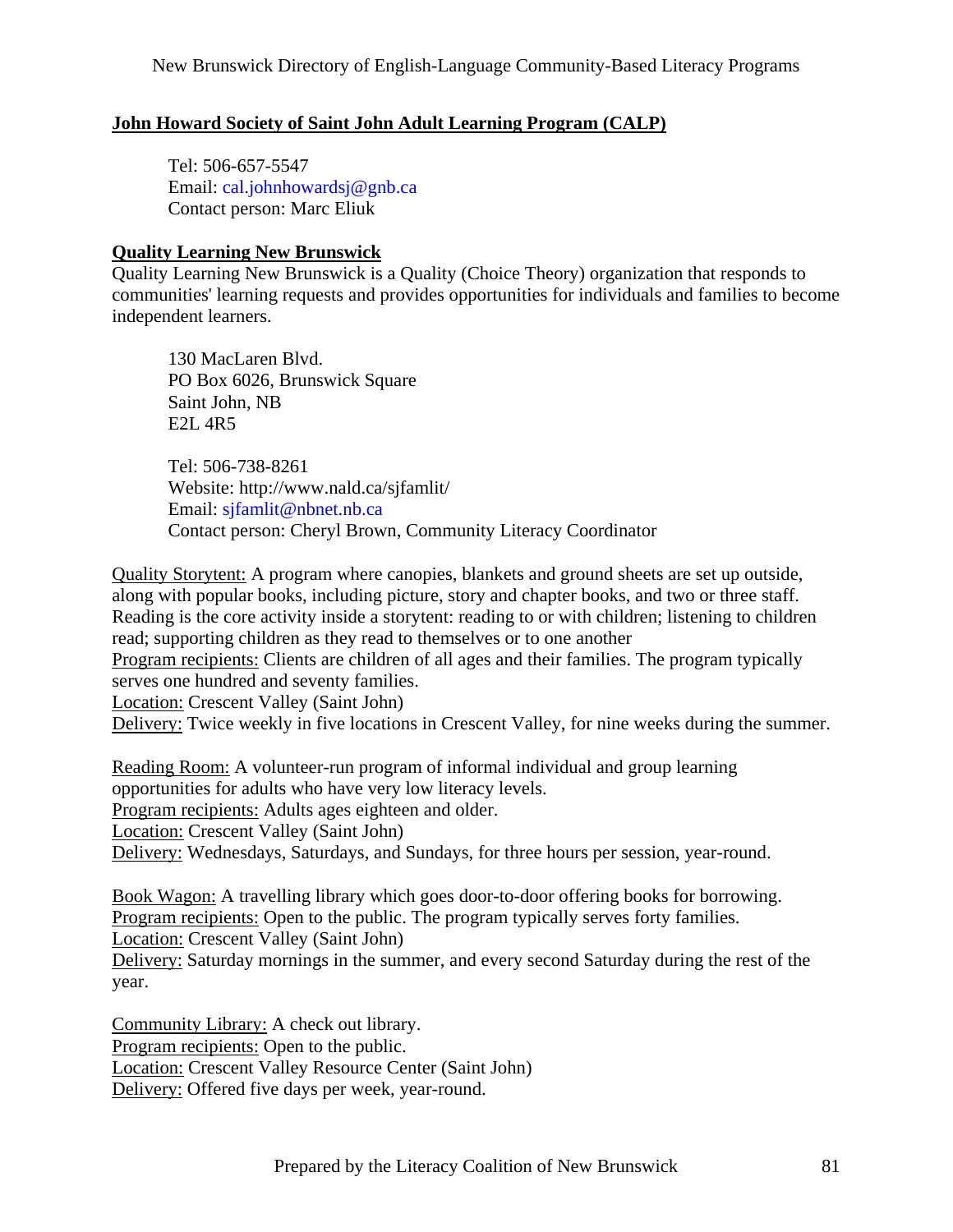Mother Goose: Designed for children and their parents, it encourages fluency in oral language using nursery rhymes, finger play, songs, and reading. Participants are required to pre-register. Program recipients: Children ages 0 to 6 and their families. The program typically serves ten to fifteen children per site.

Location: Saint John area

Delivery: Weekly for six to ten weeks, based on need.

## **READ Saint John (Laubach)**

 PO Box 921 MPO Saint John, NB E2L 4H3

 Tel: 506-633-2011 Contact person: Jackie Wilson

## **Saint John Boys and Girls Club**

 1 Paul Harris St Saint John, NB E2L 3V9

 South End Community Center 210 Wentworth Street Saint John, NB E2L 2T3

 Youth Choices site 13 Queens Square North Saint John, NB E2L 1R6

 Tel: 506-634-2011 ext. 222 Fax: 506-648-0804 Email: [dcoopersjbgc@nb.aibn.com](mailto:dcoopersjbgc@nb.aibn.com) Contact person: Debbie Cooper, Executive Director

Early Childhood Education: A program designed to teach school readiness skills. The program is provincially licensed, and clients must pre-register and pay a fee to participate. The program follows a curriculum including learning about literacy, the alphabet, numbers, brain developments, language, colours, and story times. Program recipients: Clients are 2 to 5 year-olds. The program services 24 children.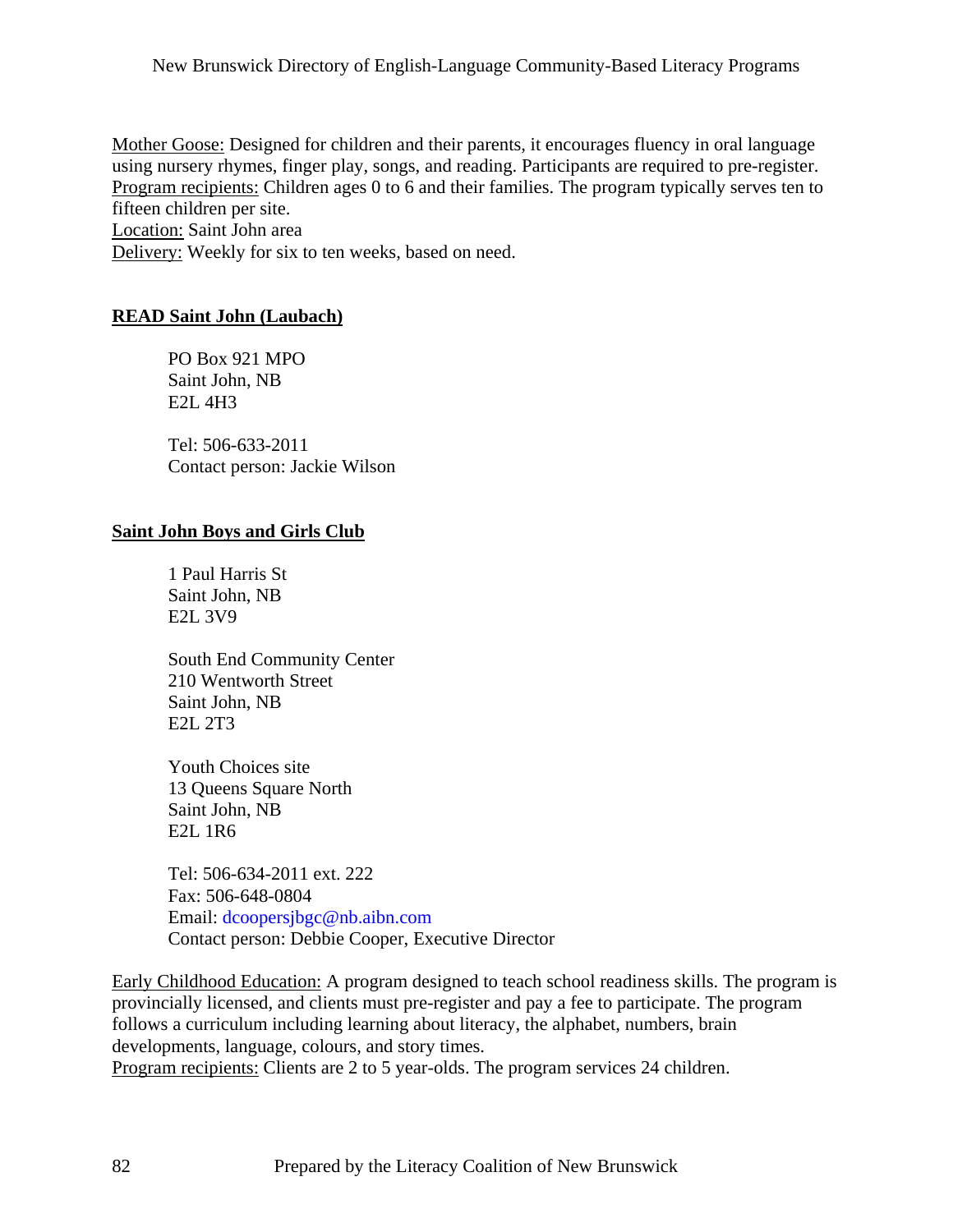Location: Paul Harris St. (Saint John)

Delivery: The program is delivered Mondays to Fridays from 7:30am-12:00pm during the school year.

Afterschool: A program offering a place for students in grades K to 5 to work on homework afterschool. The program has a library, and offers help with computer literacy.

Program recipients: Clients are students in grades Kindergarten to 5. The program services 120 people at the Paul Harris St. location, and 80 to 120 people at the South End Community Center location.

Location: Paul Harris Street (Saint John), and South End Community Center (Saint John). The program is able to pick up children from 12 schools to participate in the programs.

Delivery: The program is delivered Mondays to Fridays from 2:00-5:30pm at the Paul Harris St. location, and Mondays to Wednesdays from 3:00-9:00pm at the South End Community Center. Both programs are offered for the length of the school year.

Evening Program: A program offering help with homework, reading circles and individual reading space, a library to sign out books, and recreation activities.

Program recipients: Clients are 5 to 17 year-olds. The program services about 100 people weekly at the Paul Harris St. location, and 80 to 120 people weekly at the South End Community Center location.

Location: Paul Harris Street (Saint John), and South End Community Center (Saint John) Delivery: The program is offered Mondays to Fridays from 5:30-10:00pm at both locations, during the school year.

Summer Program: A program including reading, story telling, music, library visits, and guest speakers.

Program recipients: Clients are 5 to 12 year-olds. The program services about 100 people. Location: Paul Harris Street (Saint John)

Delivery: The program is delivered Mondays to Fridays from 7:30am-5:30pm for 10 weeks during the school summer vacation period.

Youth Choices Career Link: An individualized and self-paced drop-in program focusing on academics, employability, life skills, and self-sufficiency. Clients and facilitators work together to achieve goals. Career Link offers a comfortable and non-judgmental space where clients and paid facilitators work together to achieve goals. These goals based in part on an entry assessment of each learner's literacy and numeracy skills. Participants commit to work on these goals for a minimum of 360 hours over a minimum 24 week period. Clients who complete this requirement are awarded \$500.

Program recipients: Clients are youth ages 15 to 30. They are often referred through the NB Department of Social Development, probation officers, mental health services, and public schools, though they also accept walk-ins. Currently, the program is servicing 30 clients. It is required that 30 clients successfully complete the program each year in order to maintain funding.

Location: Queens Square North (Saint John)

Delivery: The program is offered on a drop-in basis, but clients are required to commit to attending at least 360 hours over a minimum 24 week period. Some will stay longer.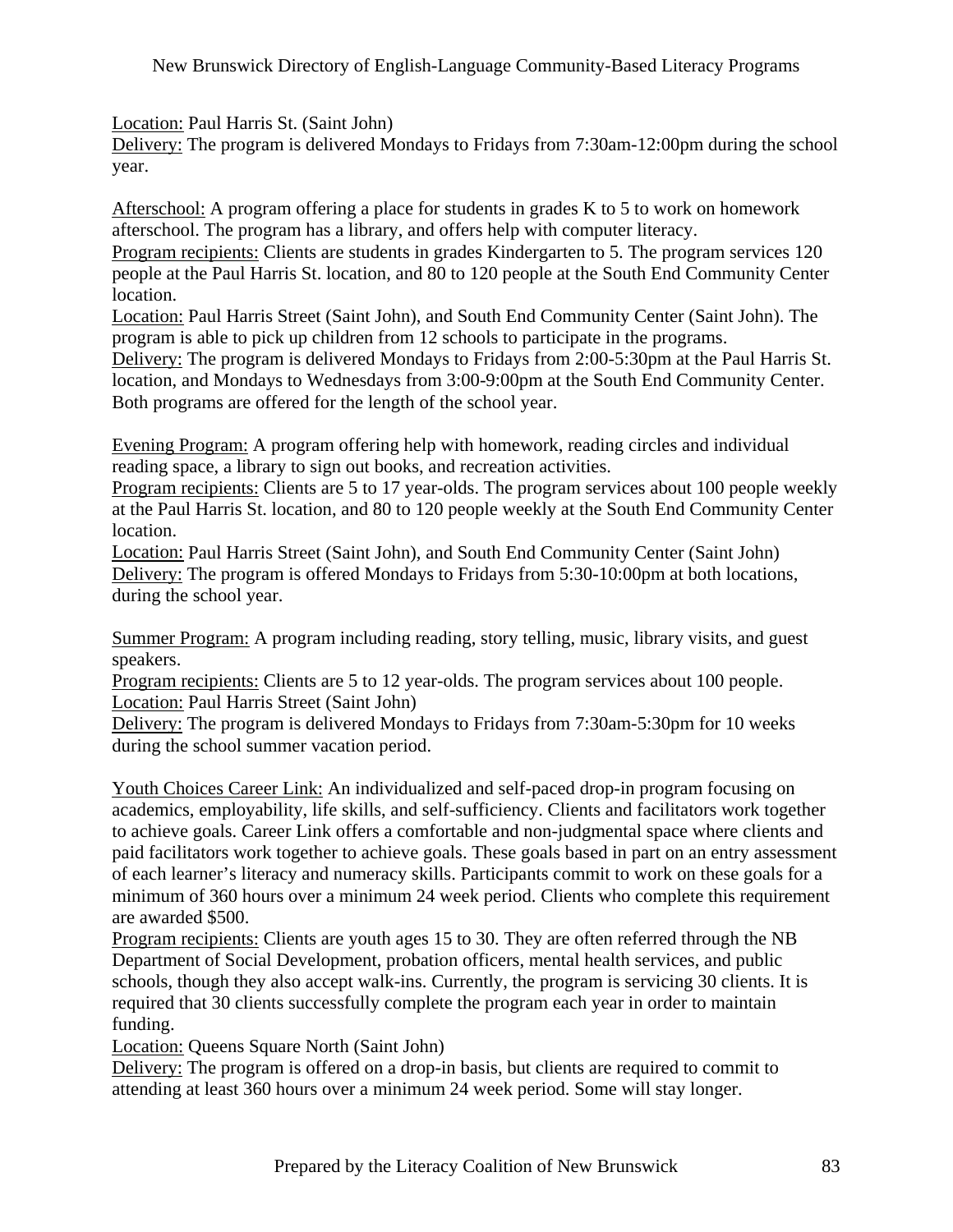## **Saint John Early Intervention**

The Early Intervention Program is a home-based support and teaching program designed to give children a good start in life. Parents are offered guidance and information on child development and parenting skills. The program is designed to help children optimize their development and become school-ready. An extensive resource library is also available for families. This is a targeted program intended to promote attachment and child development.

 115 Charlotte St, Saint John, NB E2L 2J2

 Tel: 506-643-2022 Fax: 506-643-2020 Email: [lallan@earlyint.com](mailto:lallan@earlyint.com) Contact person: Leslie Allan, Director

Attachment Program: A video program offered to children and parents. A 5 minute video is shown, followed by discussion on responses between the children and parents. The purpose is to monitor communication responses between parents and children.

Program recipients: Clients are children age 0 to 5 and their parents. Participants are referred through Public Health nurses as being priority clients.

Location: Inner City Saint John, Kennebecasis, Hampton, Kingston Peninsula, St. Martins, and Lepreau.

Delivery: The program is delivered as part of home-visits, which are typically biweekly, and last about 1 hour.

Regular Intervention: A program of home-visits done with the purposes of: improving childhood outcomes; enhance child school readiness; enhance family self-sufficiency; assist families in understanding and accepting their child's conditions (learning or health –related) and their behaviors; encourage families to provide opportunities for their children to reach their optimal potential; develop individual plans for each child to enhance their strengths and their needs within the family; encourage and enrich learning in the child's home; facilitate the involvement of the child in family and communication; and assist families in getting any other needed assistance through referrals. The program also works on school readiness skills for children who will be starting school in the following year.

Program recipients: Clients are children age 0 to 5 and their parents. Participants are referred through Public Health nurses as being priority clients.

Location: Inner City Saint John, Kennebecasis, Hampton, Kingston Peninsula, St. Martins, and Lepreau.

Delivery: The program is delivered as a series of home-visits, which are typically biweekly, and last about 1 hour.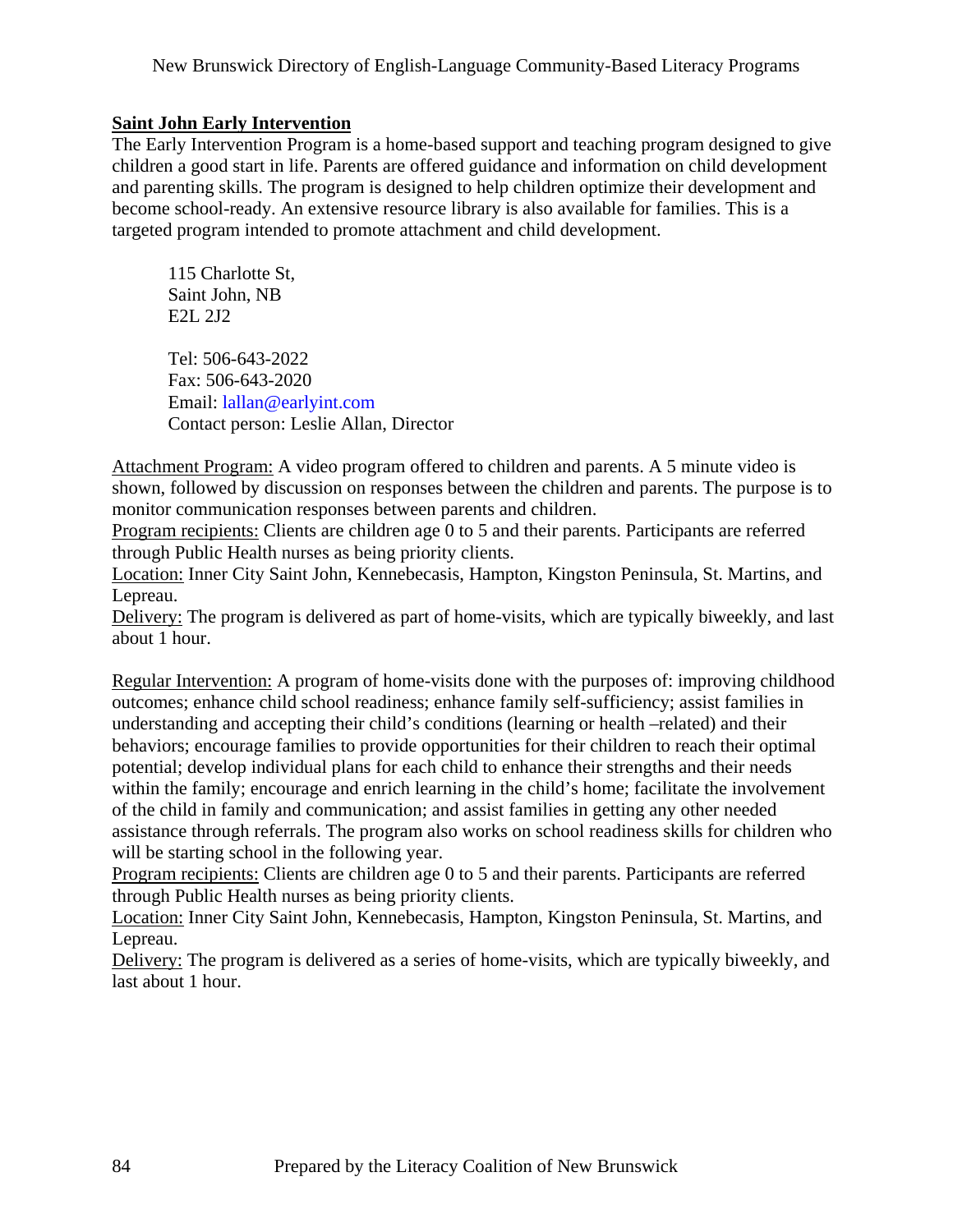Mother Goose: Designed for children and their parents, it encourages fluency in oral language using nursery rhymes, finger play, songs, and reading. Participants are required to pre-register. Program recipients: Children ages 0 to 6 and their families

Location: Can be delivered in Inner City Saint John, Kennebecasis, Hampton, Kingston Peninsula, St. Martins, and Lepreau, based on need.

Delivery: Weekly for ten weeks.

Kindergarten Readiness: Designed to teach school readiness skills which include learning about the alphabet, colours, numeracy, and stories. Can be delivered individually or in groups, participants must pre-register.

Program recipients: Four year old children. The program typically serves twenty children per site.

Location: Inner City Saint John, Kennebecasis, Hampton, Kingston Peninsula, St. Martins, and Lepreau.

Delivery: Weekly from 9:00am-5:00pm, from April to June.

Scholastic Book Club: Wherein flyers detailing children's books are distributed, usually in schools, and children may order them to purchase at a reduced cost.

Program recipients: Children ages 0 to 5 and their parents, who are part of the Regular Intervention or Attachment Program offered by the Center. Participants are referred through Public Health nurses as being priority clients.

Location: Inner City Saint John, Kennebecasis, Hampton, Kingston Peninsula, St. Martins, and Lepreau.

Delivery: Flyers are available monthly.

# **Saint John Family Resource Center**

 211 Wentworth St Saint John, NB E2L 2T4

 Tel: 506-633-2182 Fax: 506-633-7417 Website: frc-crf.com/saint-john Email: [saintjohn@frc-crf.com](mailto:saintjohn@frc-crf.com) Contact person: Sylvia Borsic, Executive Director

Play Group: Offers crafts, music, stories, and free play to children and their parents Program recipients: Children ages 0 to 6 and their parents. The program serves one hundred and thirty families. Location: Saint John Center, Saint John West, Saint John North, Browns Flats, Fundy Shore, Barnesville, and Loch Lomond.

Delivery: Weekly per site.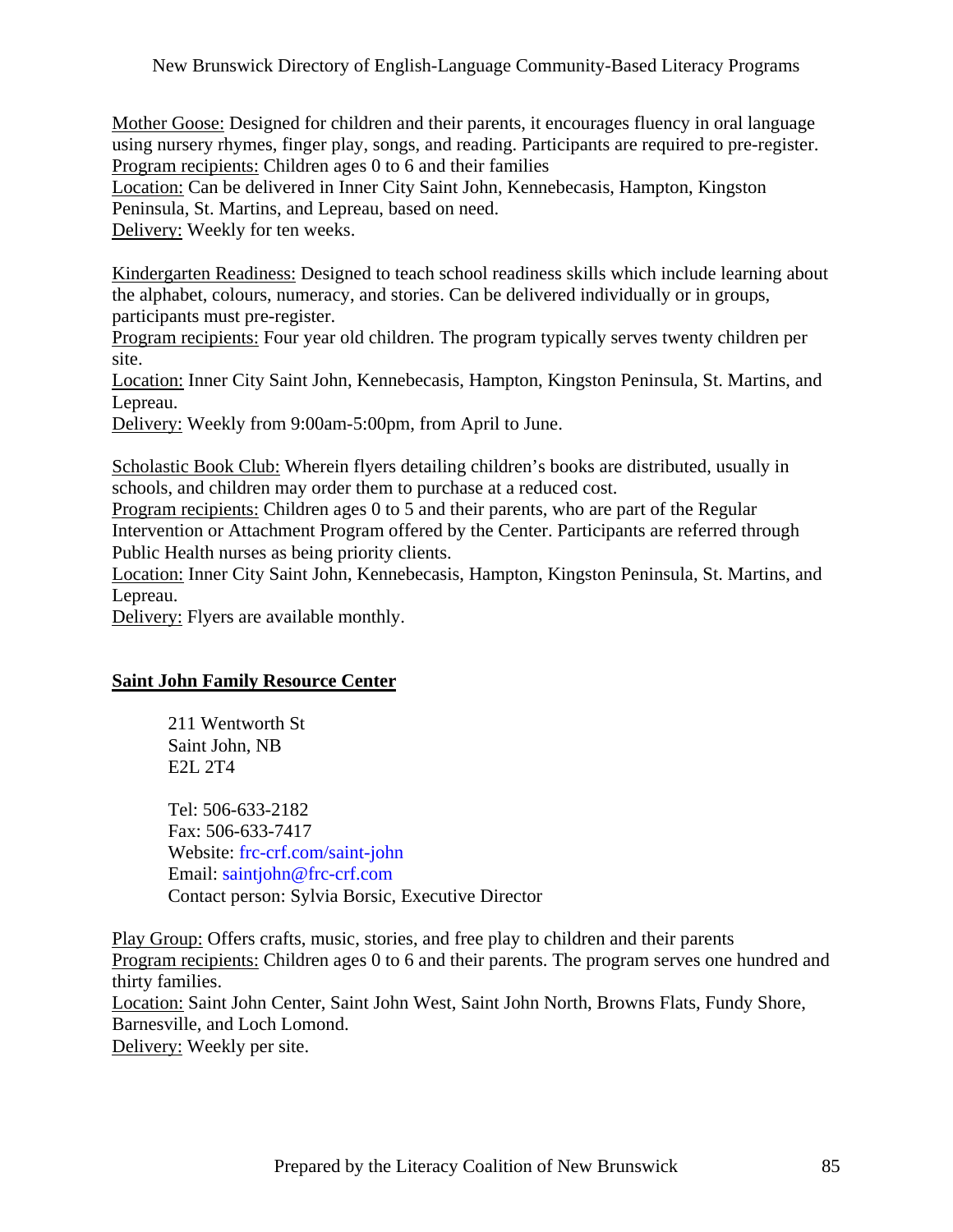1234 Parent: Encourages positive parent-child interactions involving language. Based on the ages and stages of child development, it includes alphabet and numeracy literacy.

Program recipients: Children ages 0 to 6 and their families.

Location: Saint John Center, Saint John West, Saint John North, Browns Flats, Fundy Shore, Barnesville, and Loch Lomond.

Delivery: Fluctuates based on need.

Adult and Children Lending Library: A travelling library. Program recipients: Open to the public, it typically serves 100 clients. Location: Saint John Center, Saint John West, Saint John North, Browns Flats, Fundy Shore, Barnesville, and Loch Lomond. Delivery: Weekly per site.

School Readiness Program: Designed to teach school readiness skills which include learning about the alphabet, colours, numeracy, and stories.

Program recipients: Children who are 4 years old. The program typically serves one hundred children

Location: Saint John Center, Saint John West, Saint John North, Browns Flats, Fundy Shore, and Barnesville.

Delivery: Weekly, from April to June.

## **Saint John Learning Exchange**

The Saint John Learning Exchange is a non-profit literacy education organization that provide a positive and supportive learner-centered environment, self-paced learning programs, and promotes life long learning and the importance of literacy.

 162 Union St Saint John, NB E2L 1A8

 Phone: 506-648-0202 Fax: 506-658-0785 Website: [www.sjle.org](http://www.sjle.org) Email: [learnex@nb.aibn.com](mailto:learnex@nb.aibn.com) Contact: Christina Fowler, Executive Director

Homework School: Offers help in math, English, social studies, health, and science, with internet capabilities.

Program recipients: Students in grades 1 to 8. The program typically serves between twenty-five and thirty-five people weekly.

Location: Saint John Learning Exchange (Saint John)

Delivery: Wednesdays from 4:00-7:00pm during the school year. Clients commit to attend one hour weekly, for a minimum of 80% of the weeks it is offered.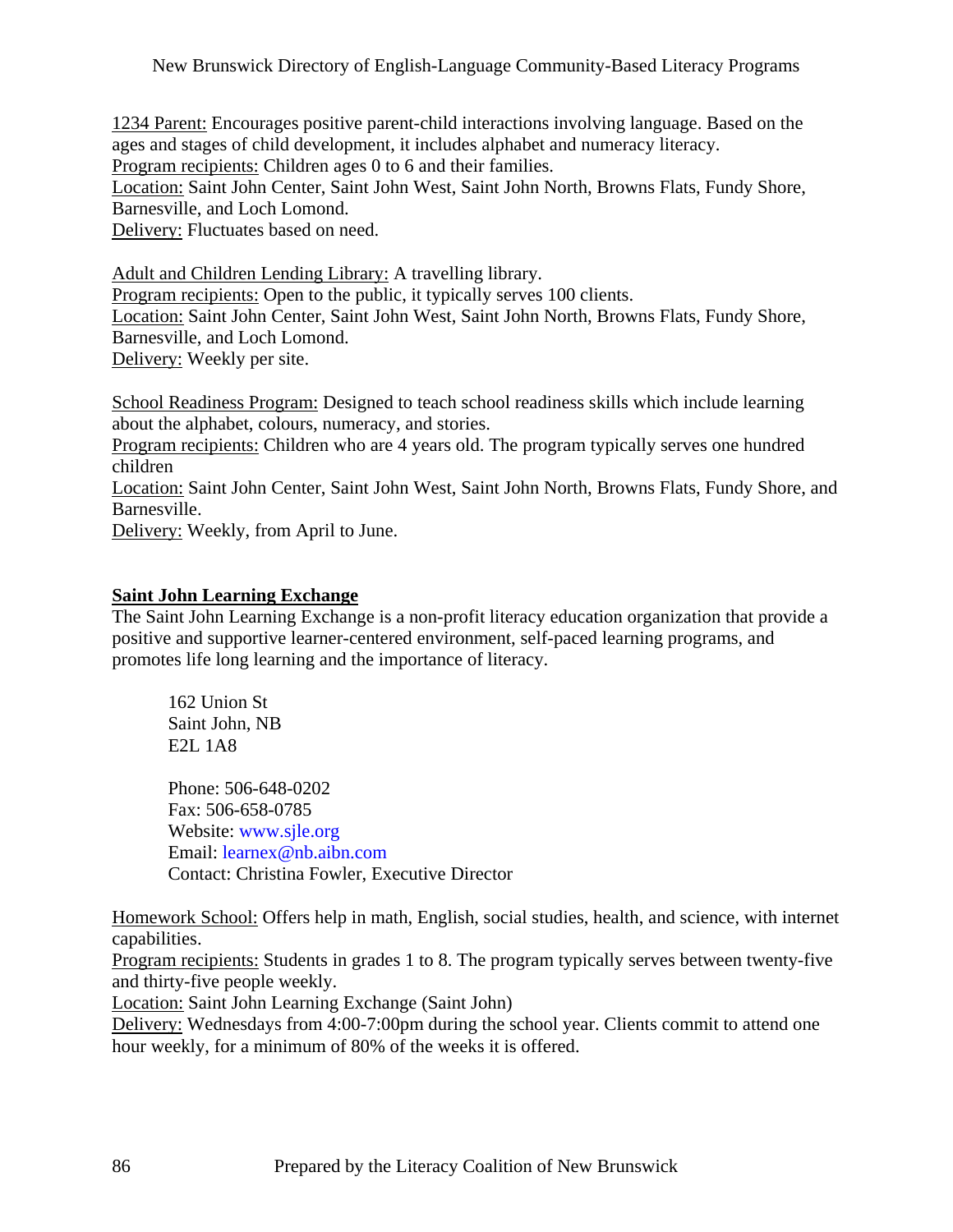Essential Skills: An individualized learning program teaching 8 essential skills (reading, writing, math, oral communication, thinking skills, computer skills, document use, and working with others). It is open to the public, but makes particular effort to attract single mothers, those below the poverty line, those with low literacy levels, and those wishing to complete their GED. Clients are typically unemployed.

Program recipients: Adults ages 18 or older. The program typically serves twenty-five clients. Location: Saint John Learning Exchange (Saint John)

Delivery: Monday to Friday from 9:00am-3:00pm, year-round. Clients must commit to attend 80% of the sessions.

BEST (Basic Education Skills Training): An individualized classroom program for employment preparation. It assists adults and youth with self-development skills, pre-employment skills, GED preparation, and general upgrading. There is a fee to participate.

Program recipients: Adults ages 18 and older who are not attending school. The program typically serves twenty-five clients.

Location: Saint John Learning Exchange (Saint John)

Delivery: Monday to Friday from 9:00am-3:00pm, for twenty-four weeks. Clients must commit to 80% attendance.

Reading Rocks: An interactive show to foster a love of reading through puppets and magic, Reading Rocks encourages elementary and preschool children to spend time each day with a favorite book.

Program recipients: Elementary and preschool children.

Location: Travelling

Delivery: Fluctuates based on need. . Four shows have been done since 2008.

# **Saint John Learning Exchange Adult Learning Program #1 (CALP)**

 Tel: 506-648-0202 Email: [cal.sjle1@gnb.ca](mailto:cal.sjle1@gnb.ca) Contact person: Maureen Creamer

# **Saint John Learning Exchange Adult Learning Program #2 (CALP)**

 Tel: 506-648-0202 Email: [cal.sjle2@gnb.ca](mailto:cal.sjle2@gnb.ca) Contact person: Wendell Dryden

# **Saint John Learning Exchange – Evening Core #1 (CALP)**

 Tel: 506-648-0202 Email: [cal.sjleeveningcore@gnb.ca](mailto:cal.sjleeveningcore@gnb.ca) Contact person: Ginny Hooper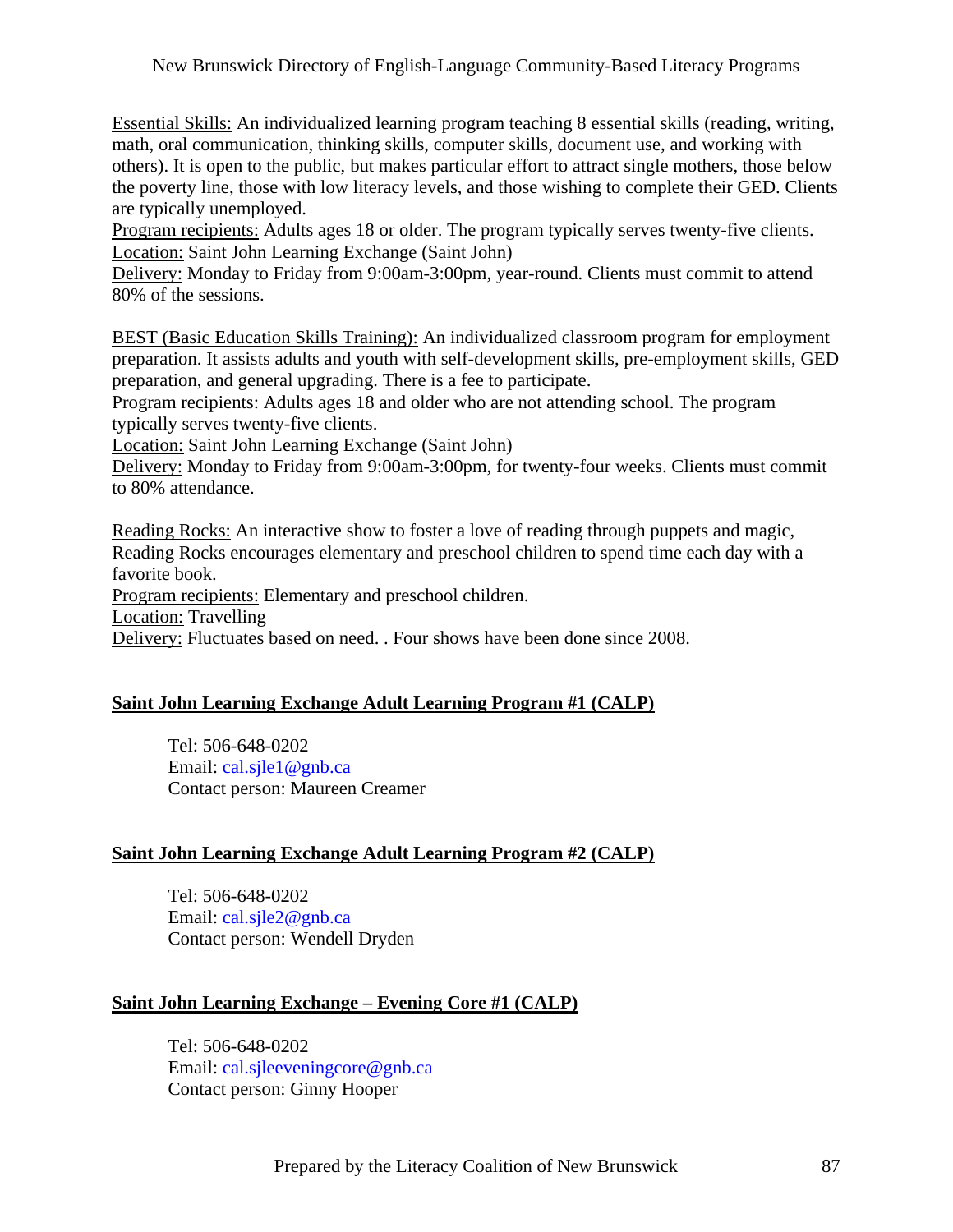## **Saint John Learning Exchange – Evening Core #2 (CALP)**

 Tel: 506-648-0202 Email: [cal.sjle2@gnb.ca](mailto:cal.sjle2@gnb.ca) Contact person: Wendell Dryden

## **Saint John Learning Exchange – Evening GED (CALP)**

 Tel: 506-648-0202 Email: [cal.sjleeveningged@gnb.ca](mailto:cal.sjleeveningged@gnb.ca) Contact person: Heather Doyle

## **Talk With Me/Parle-moi Saint John**

Talk With Me/Parle-moi is a free program for the promotion and prevention of speech-language development difficulties in pre-school children. Open to the public, it provides information on speech and language development geared towards those who interact with pre-school children.

 130 Bayard Rd, Saint John, NB E2L 3L6

 Tel: 1-877-492-8255 Fax: 506-643-7589

# **Youth Choices Adult Learning Program #1 (CALP)**

 Tel: 506-634-0788 Email: [cal.youthchoices1@gnb.ca](mailto:cal.youthchoices1@gnb.ca) Contact person: Laurie Roberts and Rick White

# **Youth Choices Adult Learning Program #2 (CALP)**

 Tel: 506-634-0222 Email: [youthchoices2@gnb.ca](mailto:youthchoices2@gnb.ca) Contact person: Judith Meinert and Jim Matthews

## **Youth Choices Quispamsis Adult Learning Center (CALP)**

 Tel: 506-847-0816 Email: [cal.youthchoicesquispamsis@gnb.ca](mailto:cal.youthchoicesquispamsis@gnb.ca) Contact person: Judy Comeau and Donna Maillet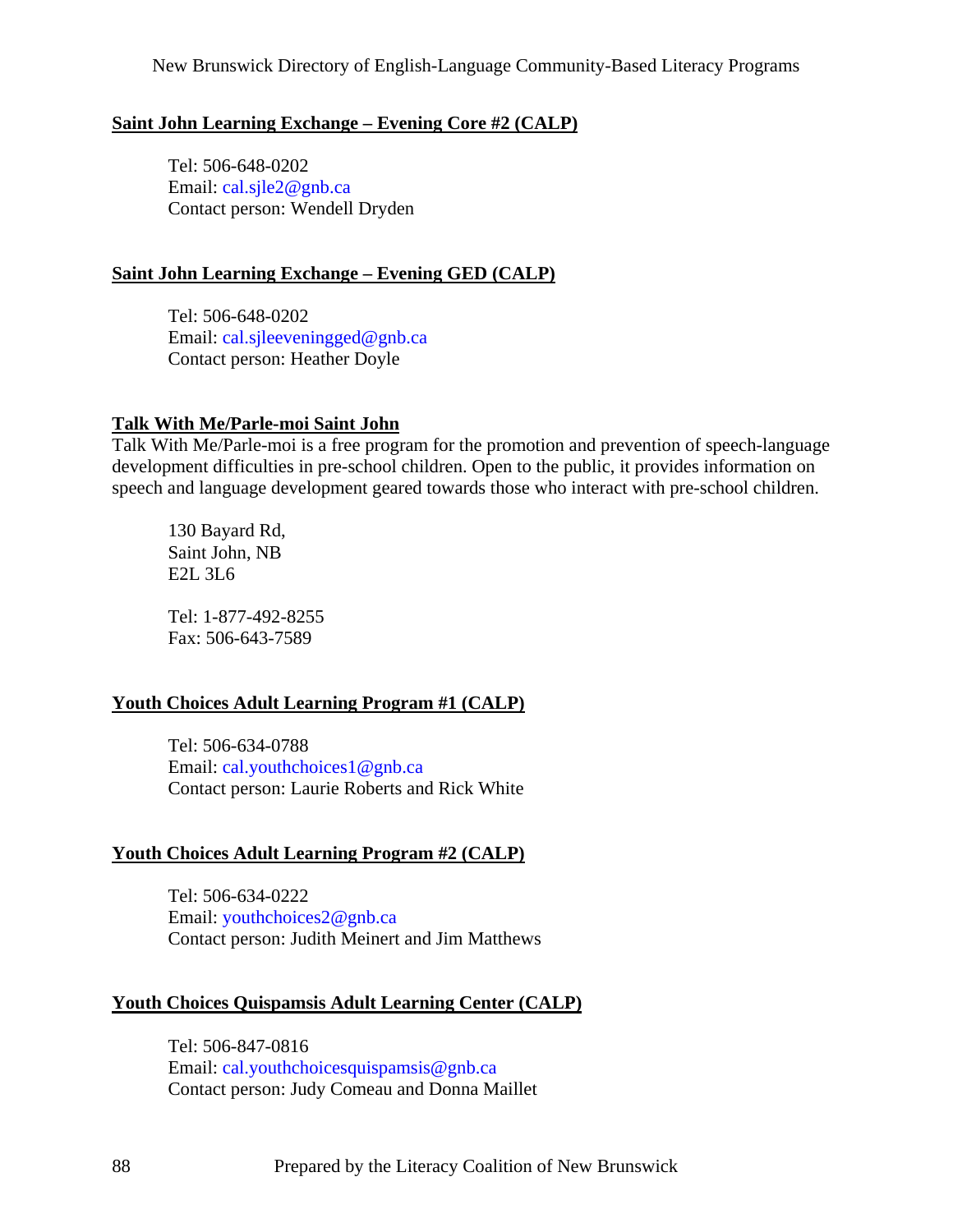# Sunbury County

See Kings, Queens & Sunbury Counties, page 49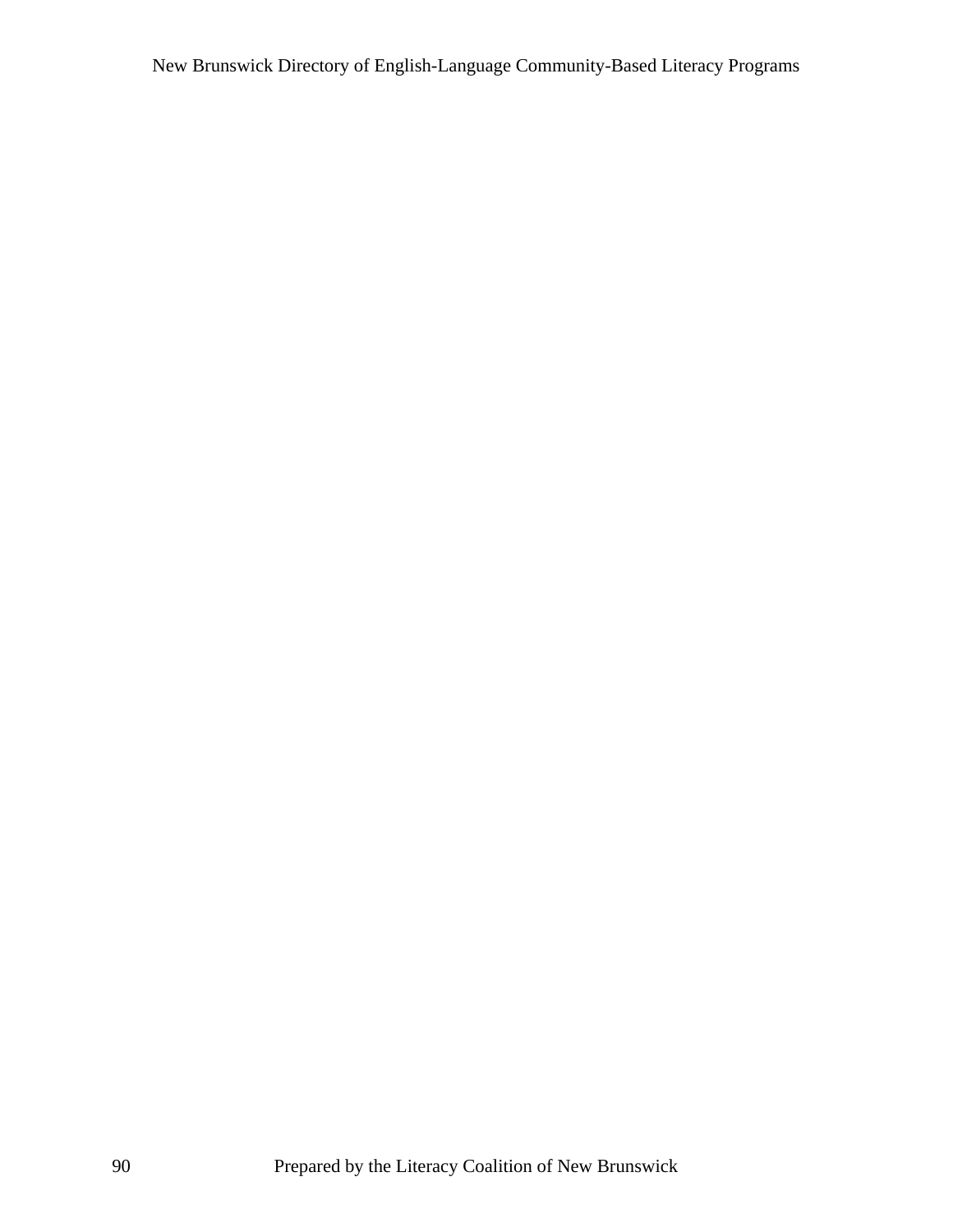# Victoria County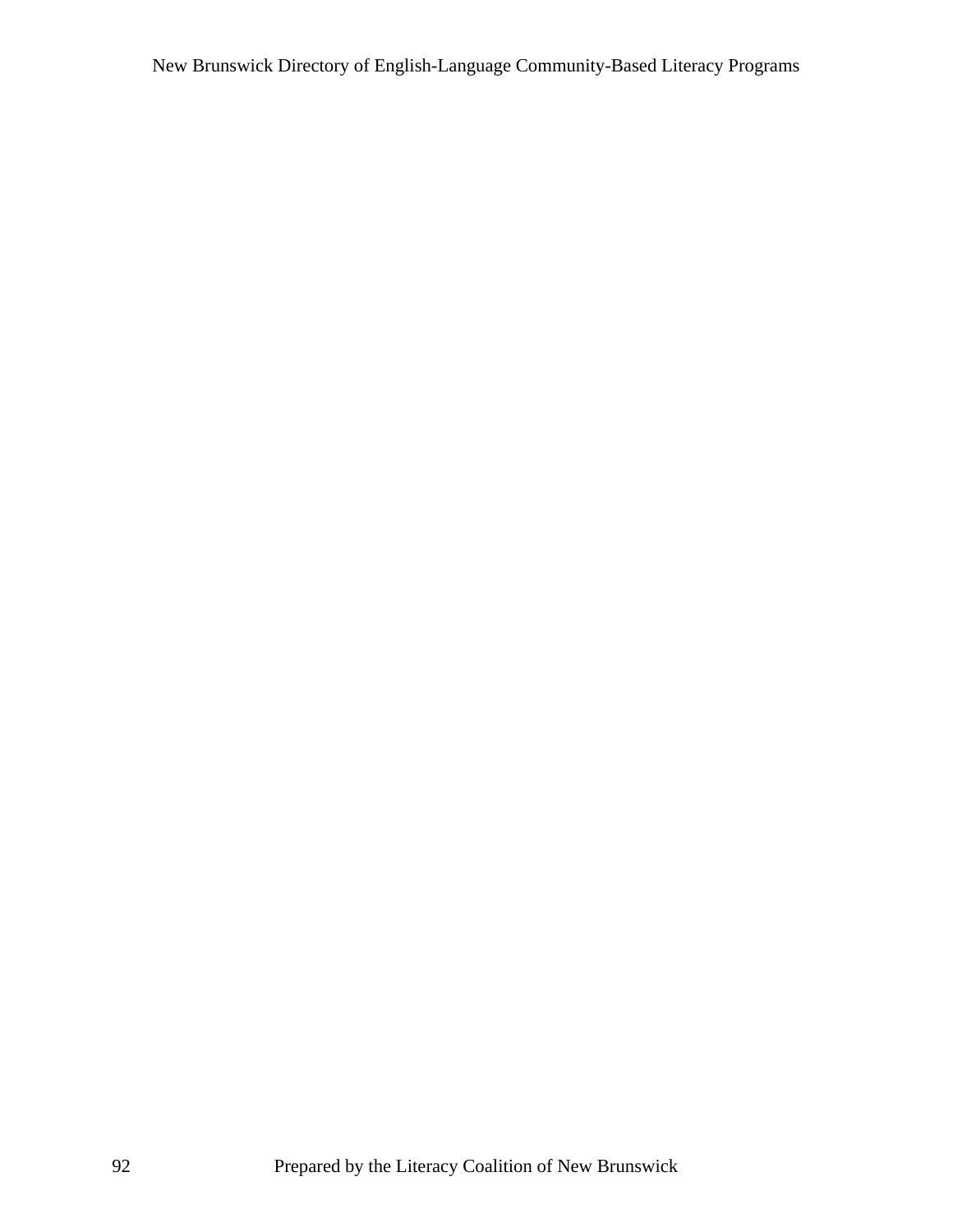# **Madawaska-Victoria Family Resource Center**

 475 Terrace St, Unit E Grand Falls, NB E3Z 1B3 Tel: 506-473-6351 1-866-905-9900 Fax: 506-473-5211 Website: frc-crf.com/grand-sault Email: [amy.soucy@frc-crf.com](mailto:amy.soucy@frc-crf.com) Contact person: Amy Soucy, Executive Director

School Readiness Program: Designed to teach school readiness skills which include learning about the alphabet, colours, numeracy, and stories. Includes information sessions for parents on how to empathize with the social-emotional anxieties their children face beginning kindergarten Program recipients: Four year old children and their families. The program typically serves one hundred and twenty families.

Location: Grand Falls, Edmunston, and St. Francis. Delivery: Weekly, for ten weeks in April and June.

Resource Library: A travelling library based in Grand Sault offering a wide selection of books for children and adults, including parenting literature.

Program recipients: Children ages 0-6 and their families.

Location: Based from Grand Falls, it also travels to Plaster Rock, Edmunston, Baker Brook, St. Francis, and St. Leonard.

Delivery: Weekly per site.

Learning Begins: A two part program which teaches about brain development, particularly the brains' capacity to learn from conception to age two.

Program recipients: Parents who are expecting, and parents of children ages 0-2 Location: Grand Falls, Plaster Rock, Edmunston, Baker Brook, St. Francis, and St. Leonard. Delivery: Fluctuates based on need.

Play Group: Offers crafts, music, stories, and free play to children and their parents. Program recipients: Children ages 0 to 5 and their families. The program typically serves fifteen to thirty families per session.

Location: Grand Falls, Plaster Rock, Edmunston, Baker Brook, St. Francis, and St. Leonard. Delivery: Weekly, year round.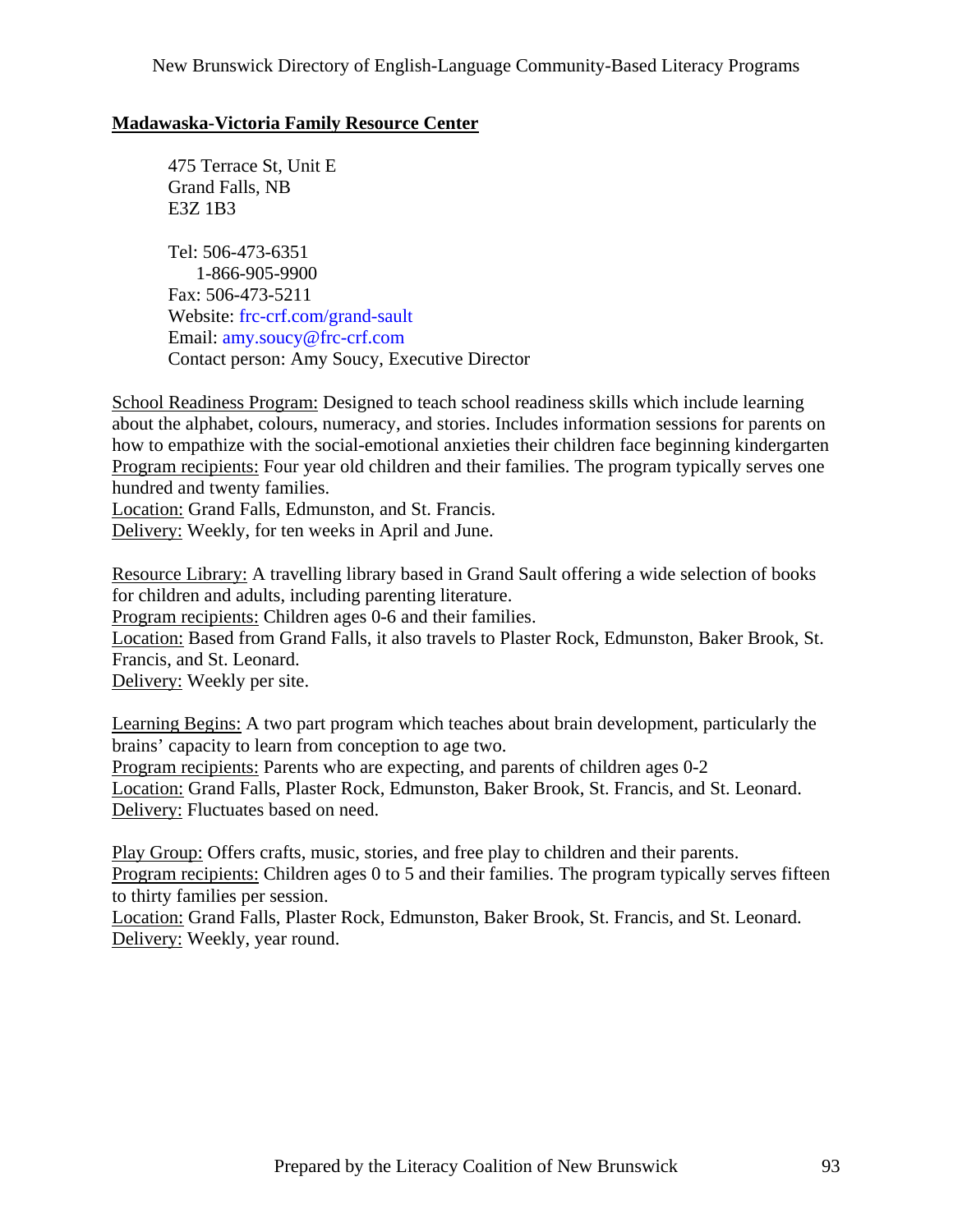MAGGIE- Milieu Activities Growing and Group Including Enfants: A program for the parents of children in Play Group. The program runs a series of workshops, based on needs and interest, about topics including, but not limited to: crafts, children and stress, reading and quiet time for children, teaching the alphabet, and how to foster a love of reading.

Program recipients: Families of children in Play Group. The program typically serves ten to fifteen parents per session.

Location: Grand Falls, Plaster Rock, Edmunston, Baker Brook, St. Francis, and St. Leonard. Delivery: Weekly, in a ten week series in the fall and spring

# **Plaster Rock Adult Learning Center (CALP)**

 Tel: 506-356-8350 Email: [cal.plasterrockalc@gnb.ca](mailto:cal.plasterrockalc@gnb.ca) Contact person: Danny McDougall

# **Perth-Andover Adult Literacy Center (CALP)**

 Tel: 506-273-6146 Email: [cal.perthandoveralc@gnb.ca](mailto:cal.perthandoveralc@gnb.ca) Contact person: Karen Garnett

# **Perth-Andover Partners for Community Literacy**

Perth Andover Partners for Community Literacy promote literacy in the communities served by the schools of Perth Andover.

 9 School St, Perth-Andover, NB E7H 4T4

 Tel: 506-273-4761 Fax: 506-273-4764 Email: [ann-marie.barry-wattie@nbed.nb.ca](mailto:ann-marie.barry-wattie@nbed.nb.ca) Contact person: Ann-Marie Barry Wattie, Chairperson

Storysacks: Wherein 'book kits' are assembled by volunteers which include a variety of props and resources to help bring books and stories to life Program recipients: Preschool and elementary students. Location: Perth-Andover Elementary School (Perth-Andover) Delivery: The kits are located in the library.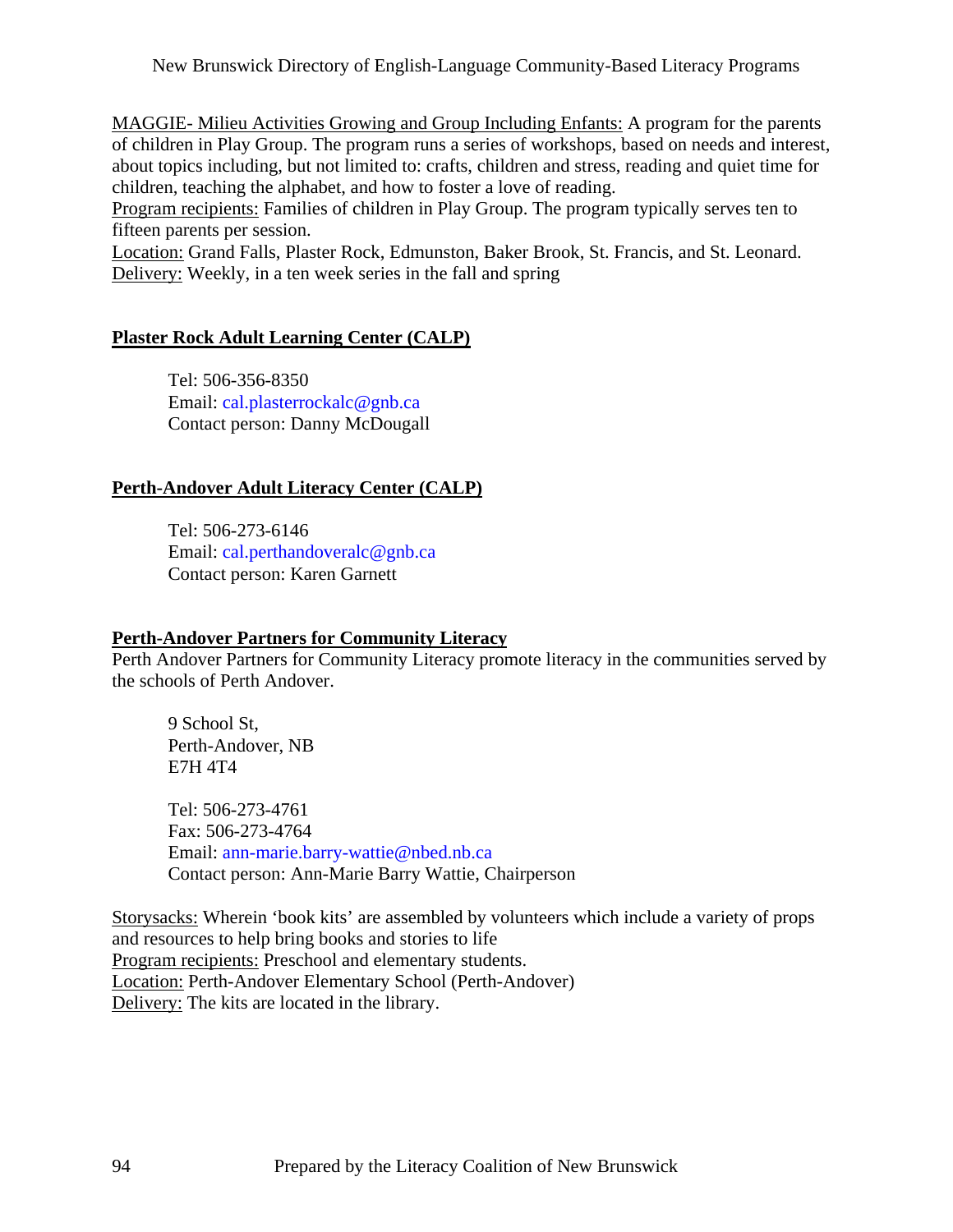Grand Buddies: Consists of seniors reading to children in kindergarten and grade one. This is done during the school day, at the Perth-Andover Elementary School.

Program recipients: Children in kindergarten and grade one at the Perth-Andover Elementary School, and the seniors who volunteer to read to them. The program typically serves twenty children.

Location: Perth-Andover Elementary School. Delivery: Weekly.

Preschool Readiness: Delivered by volunteers, Preschool Readiness is designed to teach school readiness skills which include learning about the alphabet, colours, numeracy, and stories. Program recipients: Four year old children who will begin school the following September. The program typically serves twenty children.

Location: Perth-Andover Elementary School (Perth-Andover) Delivery: Offered weekly, from April to June.

Market Books: Volunteers collect between thirty and thirty-five books weekly to display and give away at the local market.

Program recipients: Children of any age, as the books are typically children's literature.

Location: Perth-Andover

Delivery: Saturdays from June to October.

Christmas Cheer Donations: Families can apply for a Christmas Cheer Basket, which includes donated books.

Program recipients: The application is advertised to the public, and approximately fifty families receive a basket.

Location: Perth-Andover

Delivery: Yearly, in December.

Reading Corners: Donated books are left in various public places such as medical clinics, hospital emergency wards, and used clothing depots, to be read on site. Program recipients: Open to the public.

Location: Various locations in Perth-Andover

Delivery: Materials are available on an ongoing basis.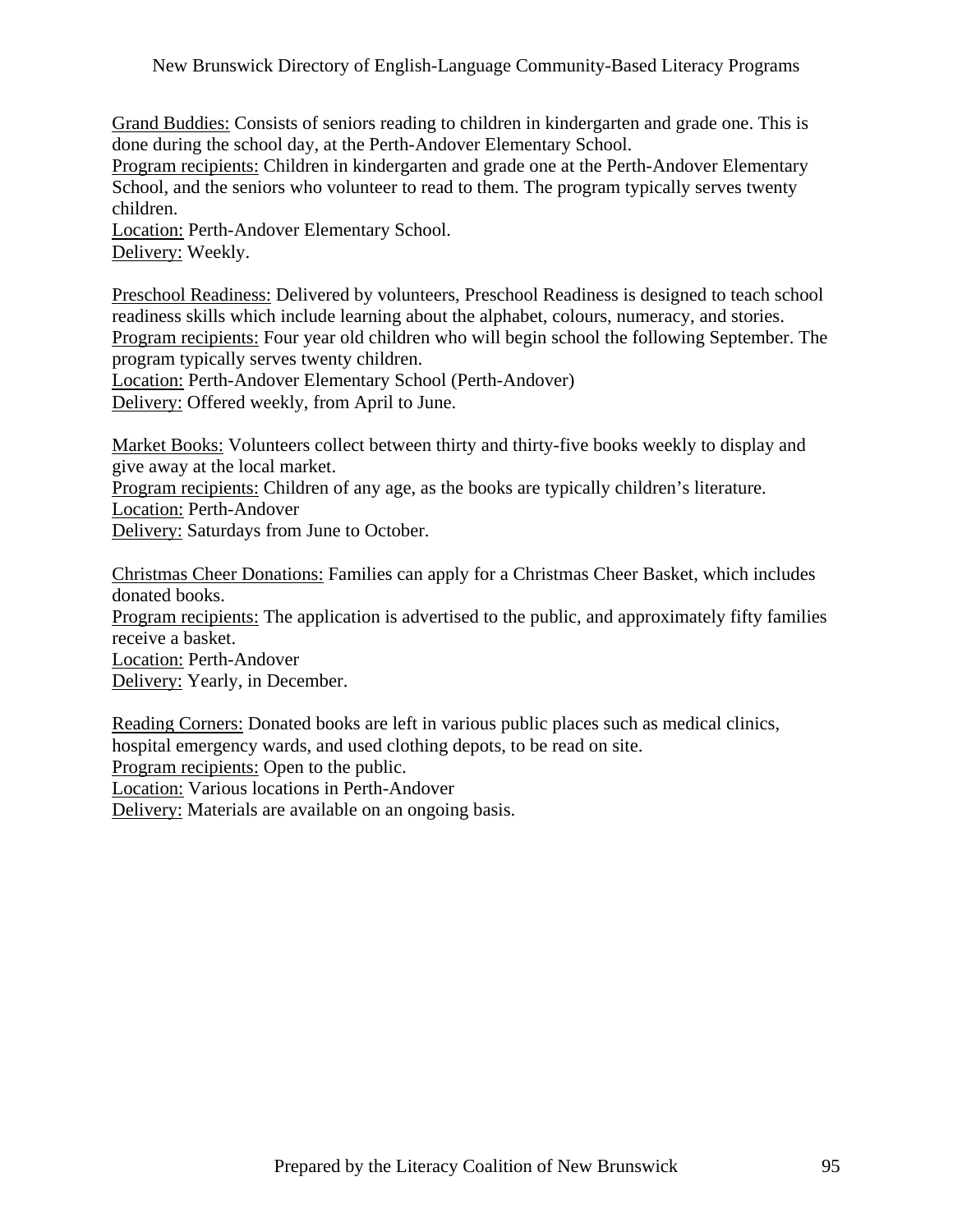# **Talk With Me/Parle-moi Grand-Sault/Saint-Quentin/Kedgwick**

Talk With Me/Parle-moi is a free program for the promotion and prevention of speech-language development difficulties in pre-school children. Open to the public, it provides information on speech and language development geared towards those who interact with pre-school children.

 PO Box 7812 Grand-Sault, NB E3Z 3E8

 Tel: 506-475-2863 (Grand-Sault) 506-235-2863 (Kedgwick) Fax: 506-473-7476

# **Tobique First Nation Aboriginal Headstart**

 Tel: 506-273-5408 Contact person: Judy Perley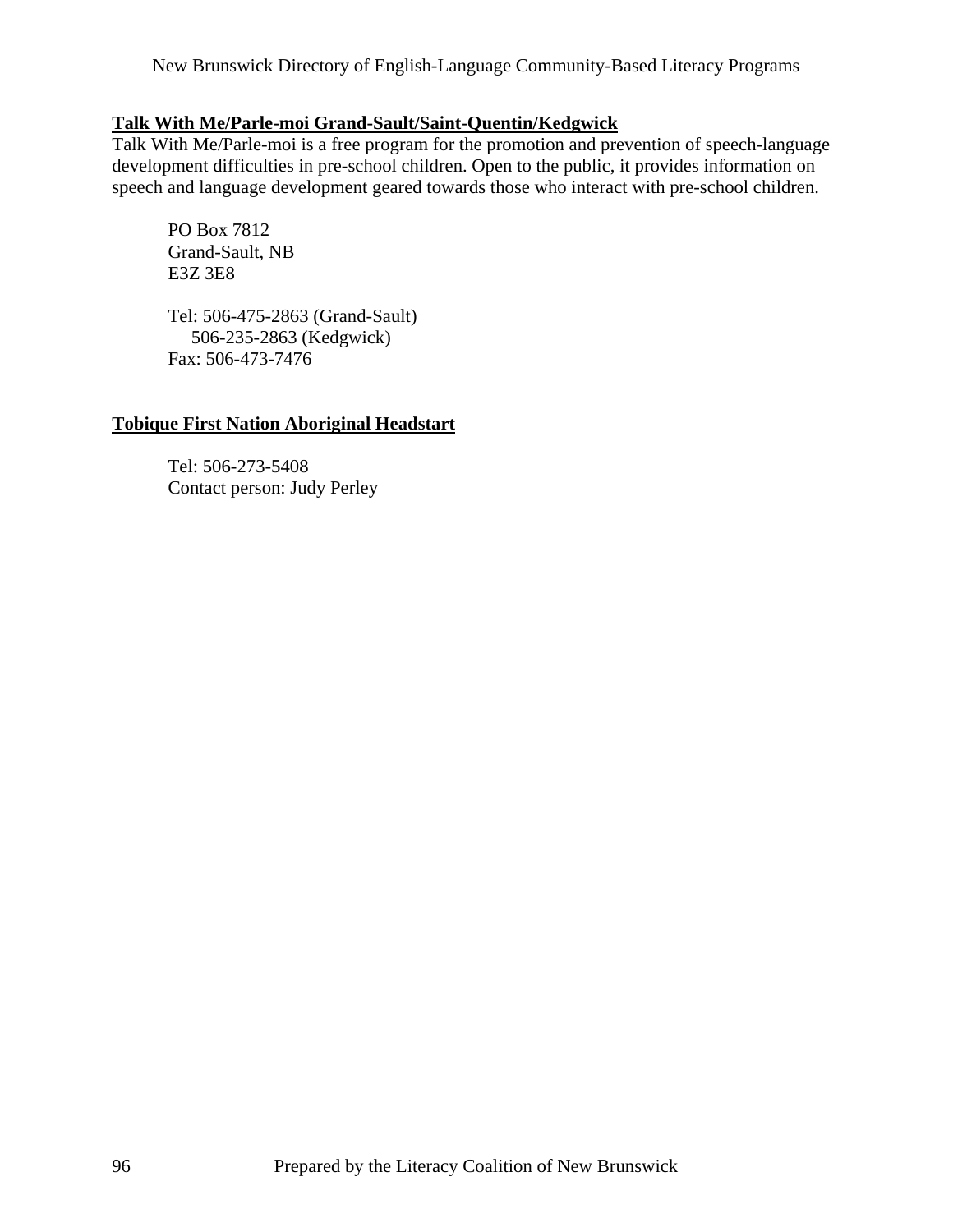# Westmorland County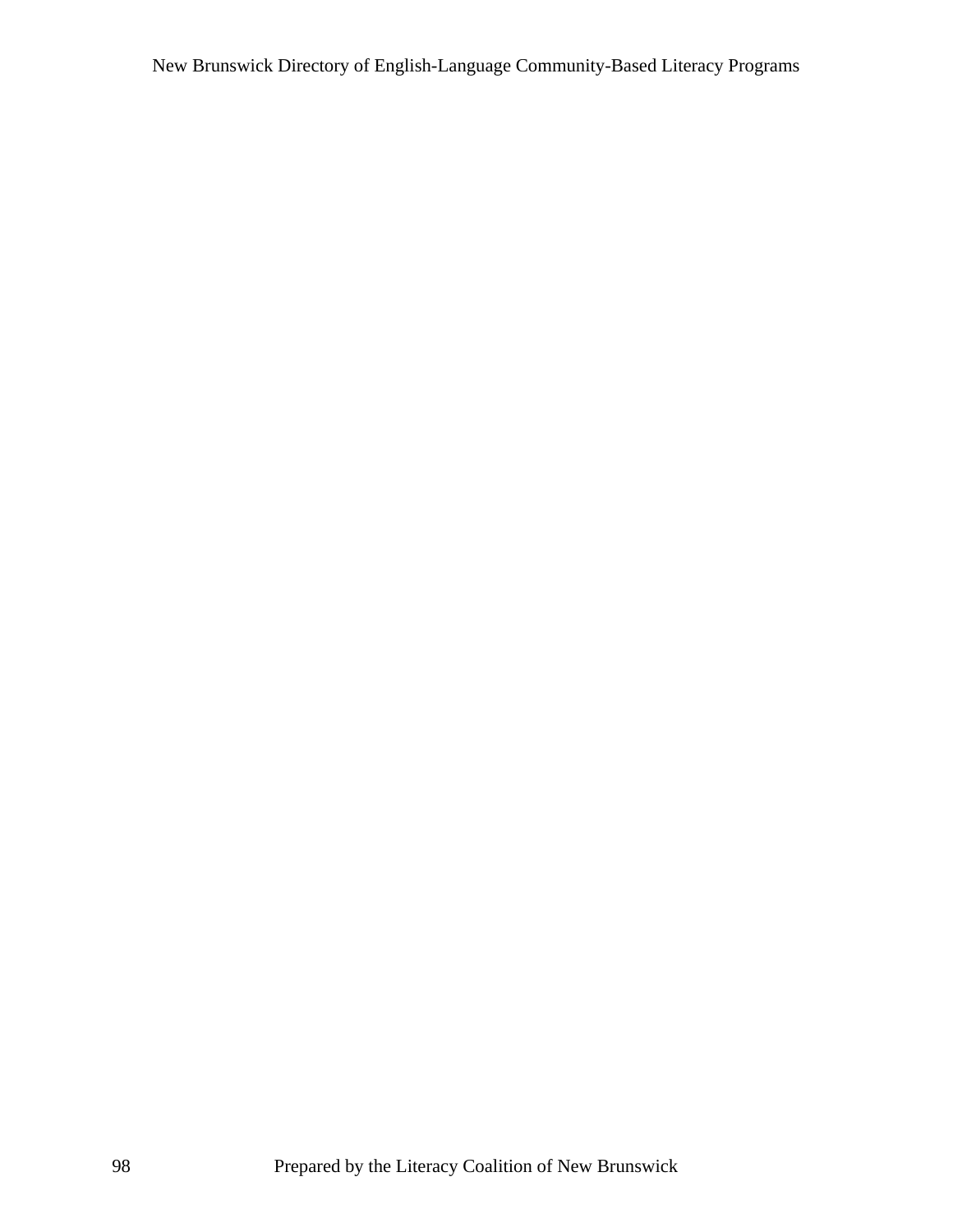# **Dorchester/Westmorland Literacy Council (Laubach)**

 415 Route 935 Wood Point, NB E4L 2J9

 Tel: 506-379-4064 506-536-2993 Fax: 506-379-4204 Email: [wsnowdon@nbnet.nb.ca](mailto:wsnowdon@nbnet.nb.ca) Contact person: Bill Snowdon

# **English Mission Adult Learning Program (CALP)**

 Tel: 506-389-2046 Email: [cal.englishmissionalc@gnb.ca](mailto:cal.englishmissionalc@gnb.ca) Contact person: Joe Felix

# **Fort Folly First Nation Aboriginal Headstart**

 Tel: 506-379-3405 Contact person: Jolyne Knockwood

# **Frontier College**

Frontier College is Canada's original literacy organization, training volunteers to work with children and adults in communities.

 2 Garland Cr. Suite 101 PO Box 69000 Fredericton, NB E3B 6C2

 Tel: 506-450-7923 Website: [www.frontiercollege.ca/english/literacy/fredericton.html](http://www.frontiercollege.ca/english/literacy/fredericton.html) Email: [dcampbell@frontiercollege.ca](mailto:dcampbell@frontiercollege.ca) Contact person: Deborah Campbell, New Brunswick Coordinator

Parkton Family Learning Resource Center Homework Help: Drop-in homework help for residents of the Parkton housing development. Help is offered in any subject, but particular emphasis is placed on language arts and numeracy. Program recipients: Residents of the Parkton housing development. Location: Parkton Family Learning Resource Center, Lancaster Ave. (Moncton) Delivery: Tuesdays and Thursdays from 3:15-4:15pm during the school year.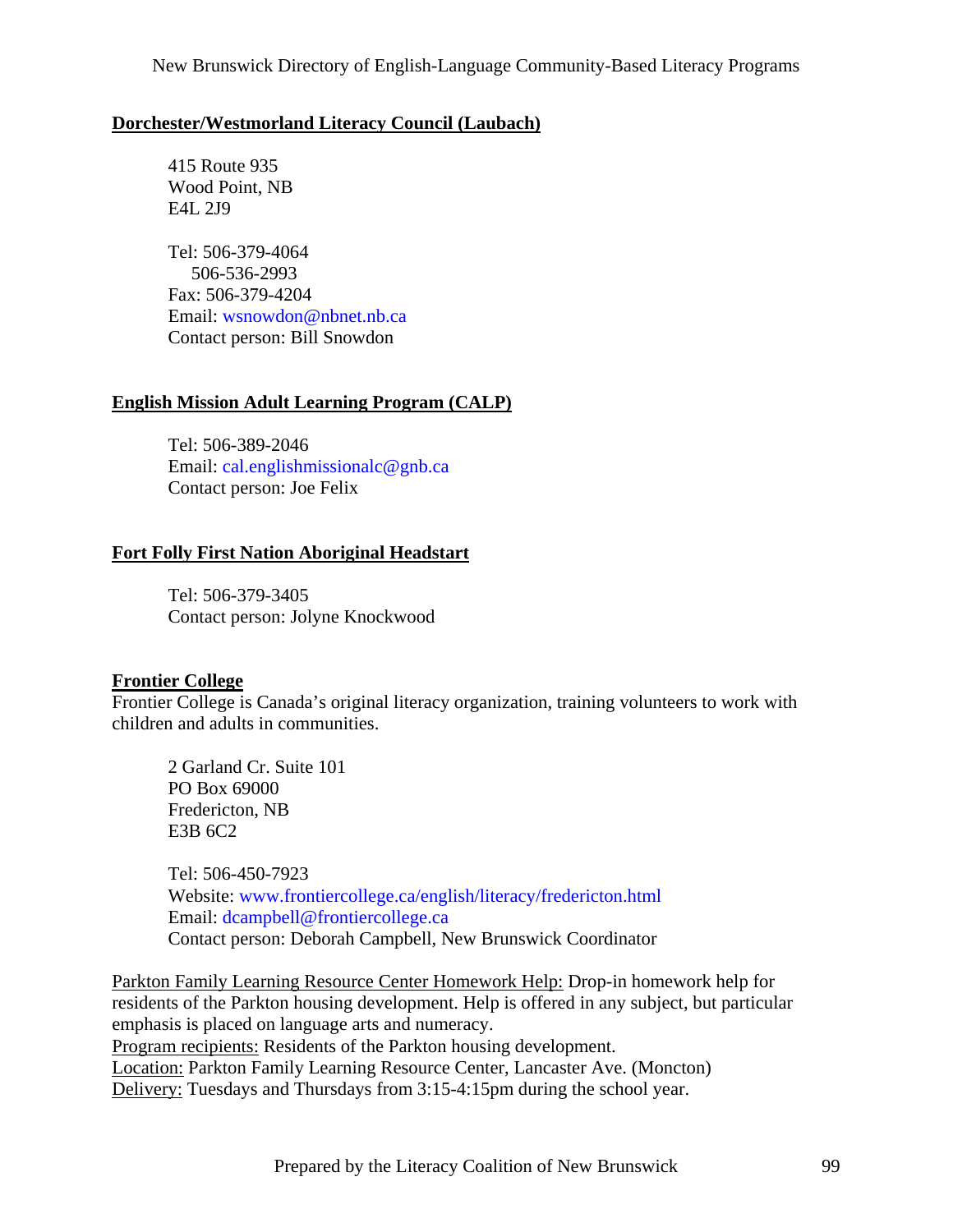# **Greater Moncton Association for Community Living (CALP)**

 Tel: 506-857-8899 Email: [cal.monctoncommliv@gnb.ca](mailto:cal.monctoncommliv@gnb.ca) Contact person: Karen Wagg

# **Greater Moncton Family Resource Center**

 20-451 Paul St, Suite 210 Dieppe, NB E1A 6W8

 Tel: 506-384-7874 Fax: 506-869-9916 Website: frc-crf.com/moncton Email: [moncton@frc-crf.com](mailto:moncton@frc-crf.com) Contact person: Claire LaBelle, Executive Director

School Readiness: Designed to teach school readiness skills which include learning about the alphabet, colours, numeracy, and stories. Program recipients: Four year old children. The program typically serves fifteen children. Location: Salisbury, Cap-Pelé, Memramcook, and Shediac, Dieppe. Delivery: Weekly, from September to June.

Parent Workshops: Available to families of children participating in the School Readiness program, the Parent Workshops offer information sessions helping parents empathize with the social-emotional anxieties their children face as they prepare to enter kindergarten. Program recipients: Families of children in the School Readiness program. Location: Salisbury, Cap-Pelé, Memramcook, and Shediac, Dieppe. Delivery: Weekly, for ten weeks.

Resource Library: A travelling library based in Moncton, it offers a wide selection of books for children and their families, including parenting literature.

Program recipients: Children ages 0 to 6 and their families. The program typically serves ten to twenty families weekly.

Location: Based from Dieppe, and travels to Salisbury, Cap-Pelé, Memramcook, and Shediac. Delivery: Weekly, per site.

Learning Through Play: A structured program which integrates kinesthetic activity into the reading of stories.

Program recipients: Children ages 0 to 6 and their families. The program serves thirty families per session.

Location: Dieppe, Salisbury, Cap-Pelé, Memramcook, and Shediac.

Delivery: Two hour sessions, weekly.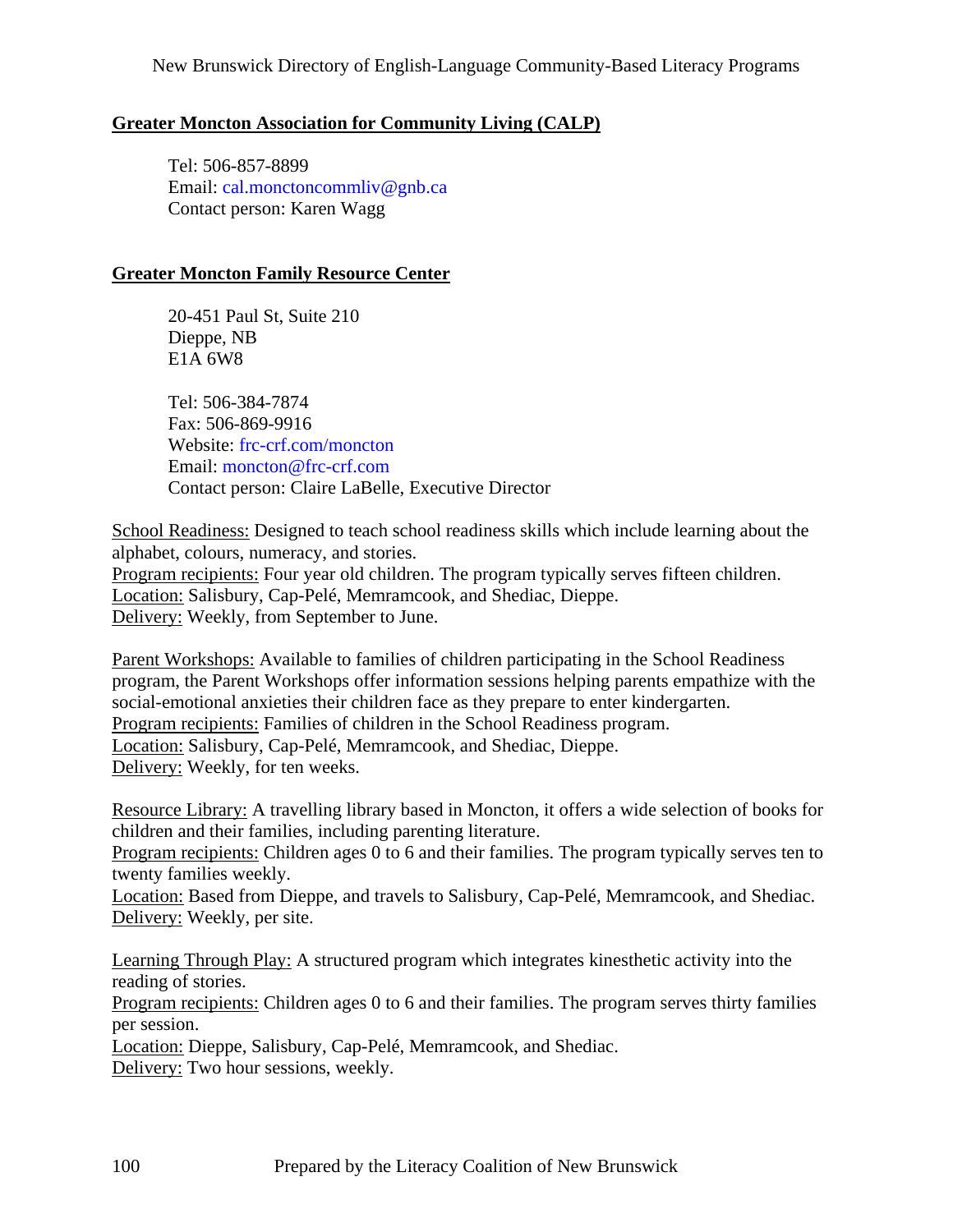Play Group: A drop-in program which offers crafts, music, stories, and free play to children and their parents. Program recipients: Children ages 0 to 6 and their families. Location: Dieppe, Salisbury, Cap-Pelé, Memramcook, and Shediac. Delivery: Weekly, from 9:00am-12:00pm.

## **John Howard Society of Greater Moncton (CALP)**

 Tel: 506-854-2203 Email: [cal.monctonjohnhoward@gnb.ca](mailto:cal.monctonjohnhoward@gnb.ca) Contact person: Raymond Violette

## **Moncton Boys and Girls Club**

 15 Everett St, Moncton, NB E1C 3Z6

 Tel: 506-853-7356 Fax: 506-855-7848 Email: [Jason.murray@bgcmoncton.com](mailto:Jason.murray@bgcmoncton.com) Contact person: Jason Murray, Program Director

Homework Club: A drop-in center run by staff and volunteers, offering homework help and tutoring.

Program recipients: Students in grades K to 12, with the majority at the middle school level. The program typically serves one hundred students weekly.

Location: Westbrook Circle, Parkton Heights, Beechwood, Auburn Circle, Ackman Court, Echo Court, and Major Tennants Association (Moncton).

Delivery: Mondays to Fridays from 4:00-6:00pm and 6:00-8:00pm, from September to June.

Story Time: A program where volunteers read with children. Program recipients: Children ages 6 to 10. The program typically serves forty children weekly. Location: Moncton Delivery: Thursdays for one hour, from September to June.

Book Club: Offers library time to interested youths. Program recipients: Youth ages 12 to 18. Location: Moncton Delivery: Daily, from 4:00-6:00pm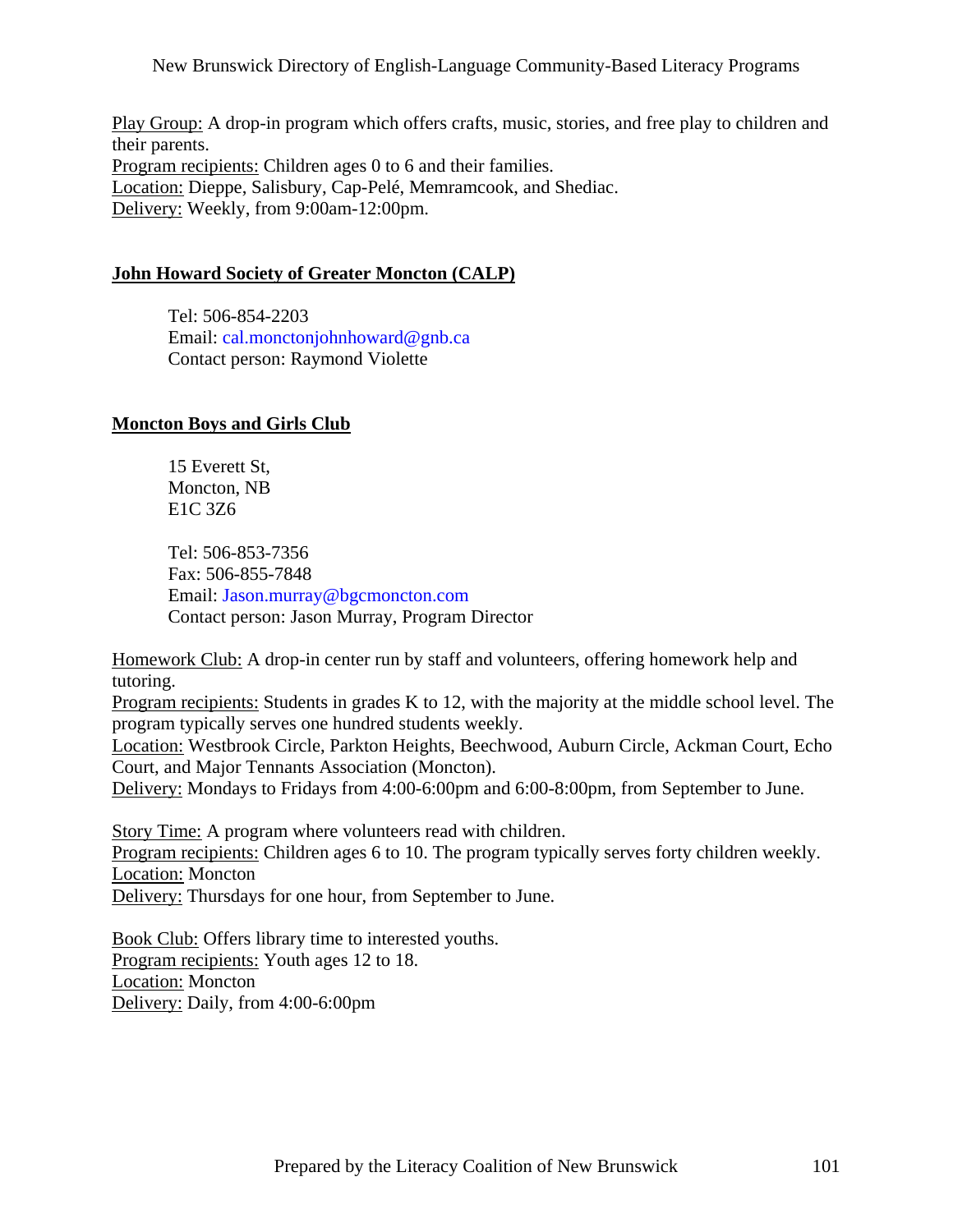Library Club: Offers books for sign-out as a library service. Program recipients: Children from the Moncton Boys and Girls Club, and their families. Location: Moncton, and Westbrook Circle, Parkton Heights, Beechwood, Auburn Circle, Ackman Court, Echo Court, and Major Tennants Association (Moncton). Delivery: Offered in conjunction with other Moncton Boys and Girls Club programs.

School Readiness: Designed to teach school readiness skills which include learning about the alphabet, colours, numeracy, and stories. Participants must pre-register and pay a fee. Program recipients: Four year old children. The program typically serves fifteen children per session. Location: Moncton Delivery: Mondays Wednesdays and Fridays to separate morning and afternoon groups, from September to June.

## **Moncton Headstart Adult Learning Program**

 Tel: 506-858-8252 Email: [ca.monctonheadstartalc@gnb.ca](mailto:ca.monctonheadstartalc@gnb.ca) Contact person: Karen Campbell Connors

## **Moncton Headstart Early Intervention**

This is a home-based support and teaching program designed to give children a good start in life. Parents are offered guidance and information on child development and parenting skills. The program is designed to help children optimize their development and become school-ready. An extensive resource library is also available for families. This is a targeted program intended to promote attachment and child development.

 111 Mountain Rd, Moncton, NB E1C 2F9

 Tel: 506-858-8252 Fax: 506-857-3170 Email: [carchibald\\_headstart@nb.aibn.com](mailto:carchibald_headstart@nb.aibn.com) Contact person: Clare Archibald, Executive Director

Attachment Program: A video program offered to children and parents. A five minute video is shown, followed by discussion on responses between the children and parents. The purpose is to monitor communication responses between parents and children.

Program recipients: Children ages 0 to 5 and their parents. Participants are referred through Public Health nurses as being priority clients.

Location: Moncton

Delivery: As a part of home-visits, which are typically biweekly, and last about one hour.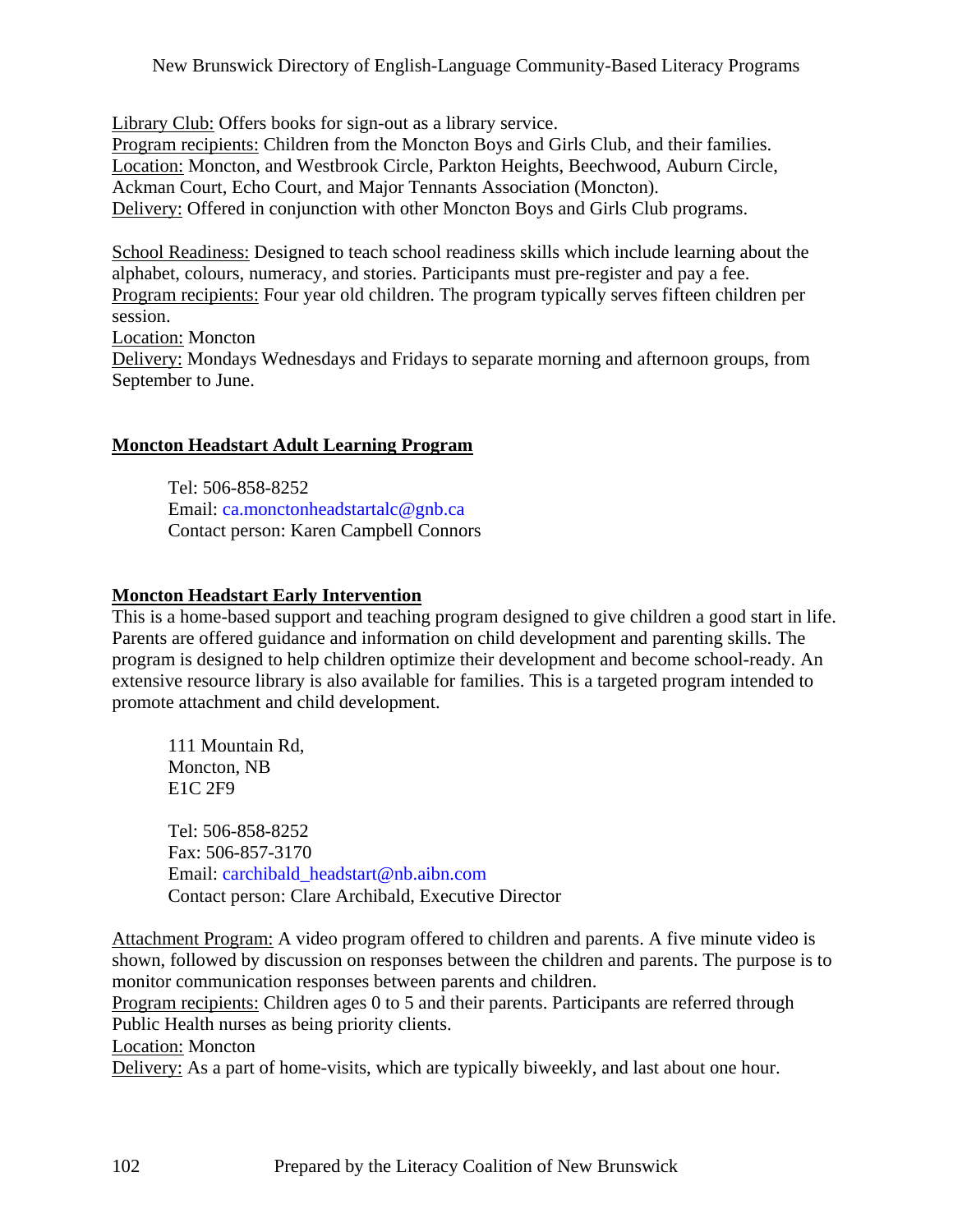High Scope: A program for economically disadvantaged children who are getting ready to enter school. It is designed to foster age-appropriate self-help, motor, cognitive, communication, and problem solving skills, and to provide exposure to the outside world, stimulate thinking, and instill a sense of security, personal control, personal worth, and being loved. Participants are required to pre-register.

Program recipients: Children ages 2 to 4 and their parents. There are currently thirty-five families being served.

Location: Moncton

Delivery: Weekly, from Monday to Friday, from September to June.

Parenting Programs: Are a series of workshops delivered to parents of the children participating in the High Scope program. It incorporates elements of the Mother Goose and Talk with Me programs, and also includes workshops on discipline and child development. Program recipients: Parents of 2 to 4 year-olds who are registered in the High Scope program. Location: Moncton

Delivery: Fluctuates, based on need.

Connect to School: Designed for graduates of the High Scope program, it offers support for both the child and parents as the child leaves the program to start school. It includes home visits, referral services, and assistance with parent-school relationships. Specific skills taught include how to make healthy lunches and help with homework.

Program recipients: Families of graduates from the High Scope program. The program serves a maximum of ten families.

Location: Moncton

Delivery: Fluctuates, based on the needs of individual families.

Positive Parenting Program (PPP): A pilot program offering training in positive discipline, structured family life, nurturing, healthy eating, and the value of learning. The program lasts eight weeks, including four weeks of programming, three weeks of follow-up experience, and one final week of programming.

Program recipients: Parents of children ages 0 to 5, with a maximum of twenty-four participants per session.

Location: Moncton

Delivery: Weekly, for eight weeks.

## **Moncton Regional Learning Council (Laubach)**

 1234 Mountain Rd Moncton, NB E1C 8H9

 Tel: 506-388-3013 Website: [www.nald.ca/mrlc](http://www.nald.ca/mrlc) Email: [gmlc@moncton.nbcc.nb.ca](mailto:gmlc@moncton.nbcc.nb.ca) Contact person: Peter Sawyer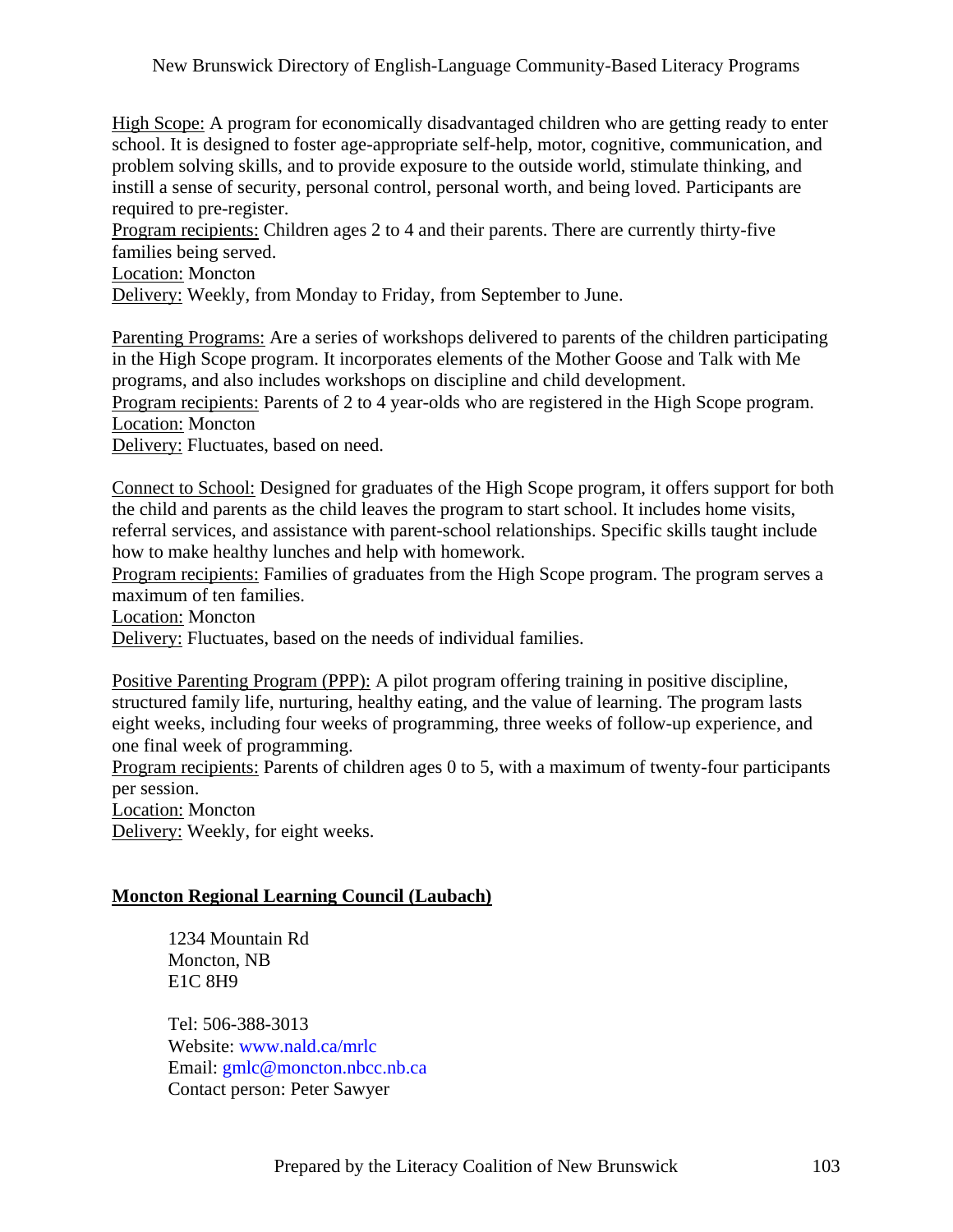# **Moncton Youth Residence Learning Center and Adult Learning Center (CALP)**

 Tel: 506-869-6054 Email: [cal.monctonyouthalp@gnb.ca](mailto:cal.monctonyouthalp@gnb.ca) Contact person: Diane MacDonald

# **Neil Squires Adult Learning Center (CALP)**

 Tel: 506-451-7877 Email: [cal.neilsquirealc@gnb.ca](mailto:cal.neilsquirealc@gnb.ca) Contact person: Heidi O'Donnell

# **Parkton Family Learning & Resource Center**

 62 Lancaster Road Moncton, NB E1C 7A6

Tel: 506-382-3303

## Howework Help

Fun for Tots: Reading, counting, arts and crafts, music & dance, for children and their moms.

# **Petitcodiac Boys and Girls Club**

 45 Corey Ave Petitcodiac, NB E4Z 4G3

 Tel: 506-756-2841 Fax: 506-756-1912 Email: [littletykes@nb.aibn.com](mailto:littletykes@nb.aibn.com) Contact person: Lorna Hicks, Executive Director

Afterschool Readiness: A drop-in program offering homework help and tutoring to students. Program recipients: Students from K to 2. The program typically serves forty students. Location: Petitcodiac Delivery: Mondays to Fridays from 2:00-2:30pm, from September to June.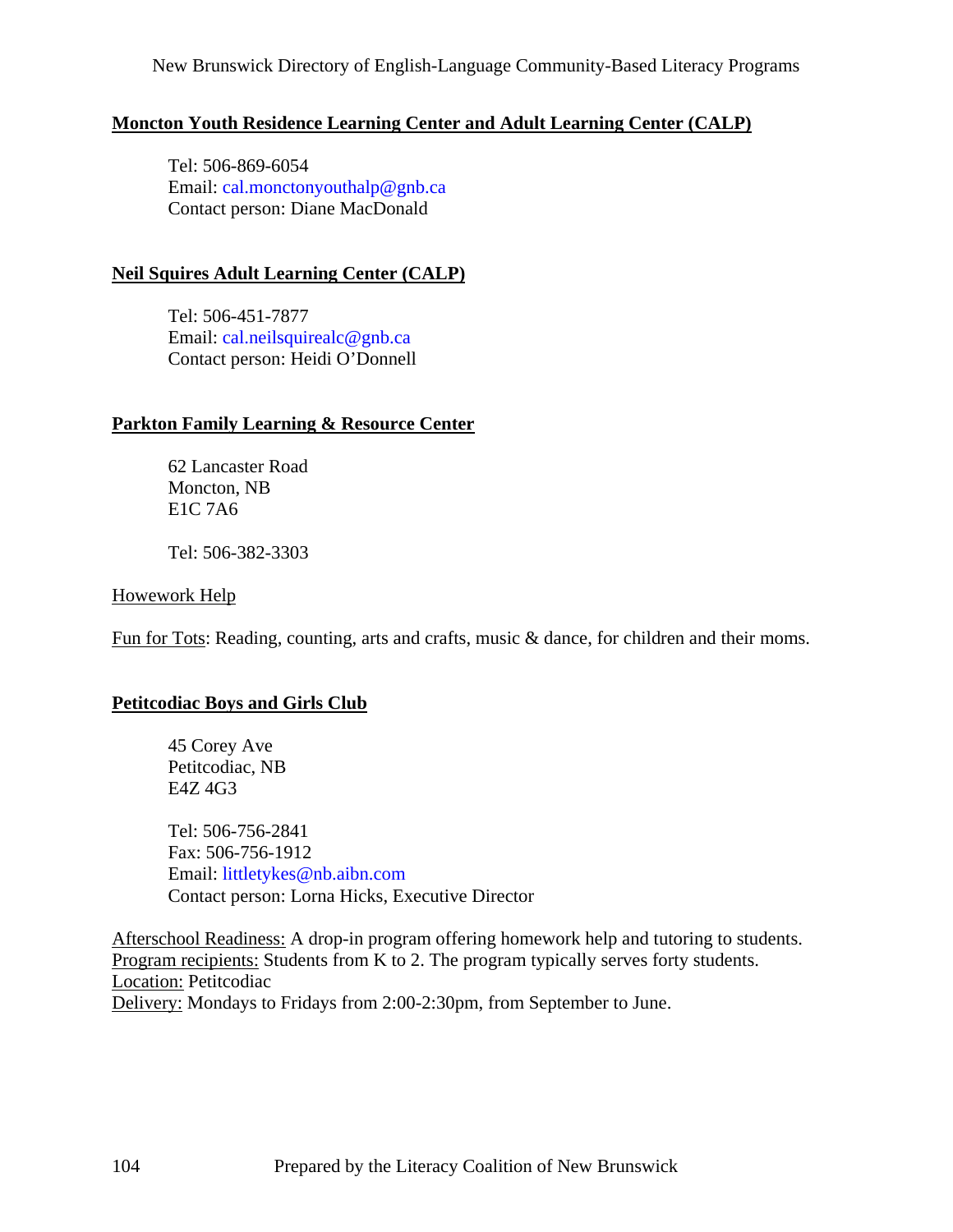Homework Club: Offers tutoring and homework help. Participants are required to pre-register. Program recipients: Students from K to 12. The program typically serves twenty-five students. Location: Petitcodiac

Delivery: Monday to Friday from 4:00-6:00pm, from September to June.

Prekindergarten Readiness: Designed to teach school readiness skills which include learning about the alphabet, colours, numeracy, and stories Program recipients: Four year old children. The program typically serves fifteen children. Location: Petitcodiac Delivery: Mondays, Wednesdays, and Fridays from 9:00-11:30am.

# **Port Elgin Literacy Council (Laubach)**

 PEDVAG Inc. 12 Church St. Port Elgin, NB E4M 2C9

 Tel: 506-538-7638 Email: [pedvacfoundation@nb.aibn.com](mailto:pedvacfoundation@nb.aibn.com) Contact person: Val Goodwin

# **Salisbury & Area Adult Learning Program (CALP)**

 Tel: 506-372-5025 Email: [cal.salisburyalp@gnb.ca](mailto:cal.salisburyalp@gnb.ca) Contact person: Margaret Harriman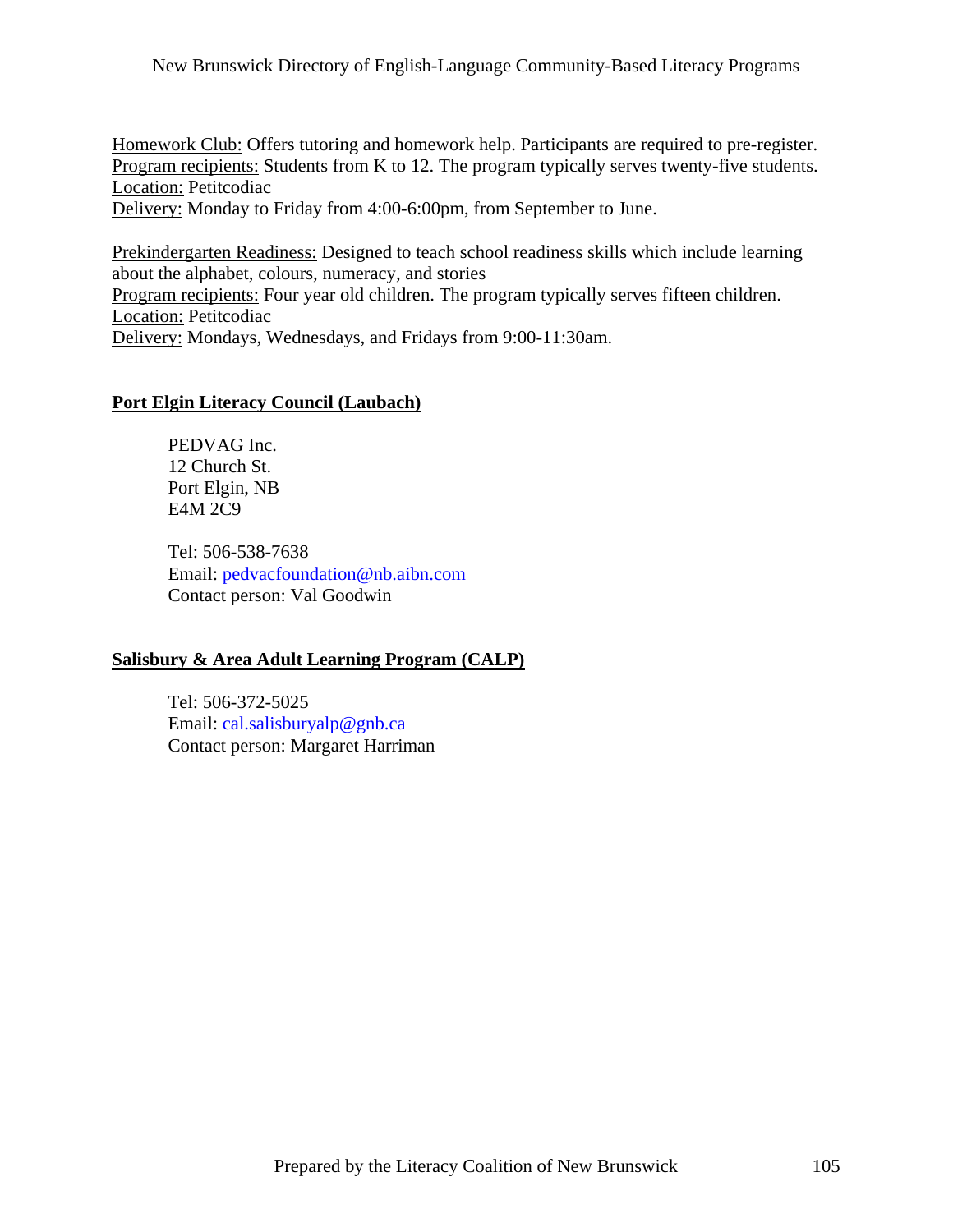# **Salisbury Boys and Girls Club**

 2699 Fredericton Rd, Salisbury, NB E4J 2E1

 Tel: 506-372-5873 Fax: 506-854-5696 Email: [salbg@rogers.com](mailto:salbg@rogers.com) Contact person: Evelyn Robichaud, Executive Director Scott Leggett, Program Coordinator

Early Learning Center: A provincially licensed school readiness program, whose curriculum includes learning about literacy, the alphabet, numeracy, brain developments, language, colours, and story times,. Clients must pre-register and pay a fee. Program recipients: Children ages 0 to 5. The program typically serves thirty children. Location: Salisbury Delivery: Mondays, Wednesdays, and Fridays from 9:00-10:00am from September to June.

Afterschool Homework Club: Offers help with homework, and activities pertaining to literacy, spelling, and math puzzles Program recipients: Students from K to 2. The program typically serves thirty-five students weekly. Location: Salisbury Delivery: Mondays to Fridays from 4:00-6:00pm from September to June.

Preparation for Kindergarten: Designed to teach school readiness skills which include learning about the alphabet, colours, numeracy, and stories Participants must pre-register. Program recipients: Four year old children. The program typically serves twenty children. Location: Salisbury Delivery: Mondays, Wednesdays, and Fridays from 9:00am-12:00pm, from September to June.

# **Shediac & Area Adult Learning Program (CALP)**

 Tel: 506-532-3119 Email: [cal.shediacalp@gnb.ca](mailto:cal.shediacalp@gnb.ca) Contact person: Grace Gibbs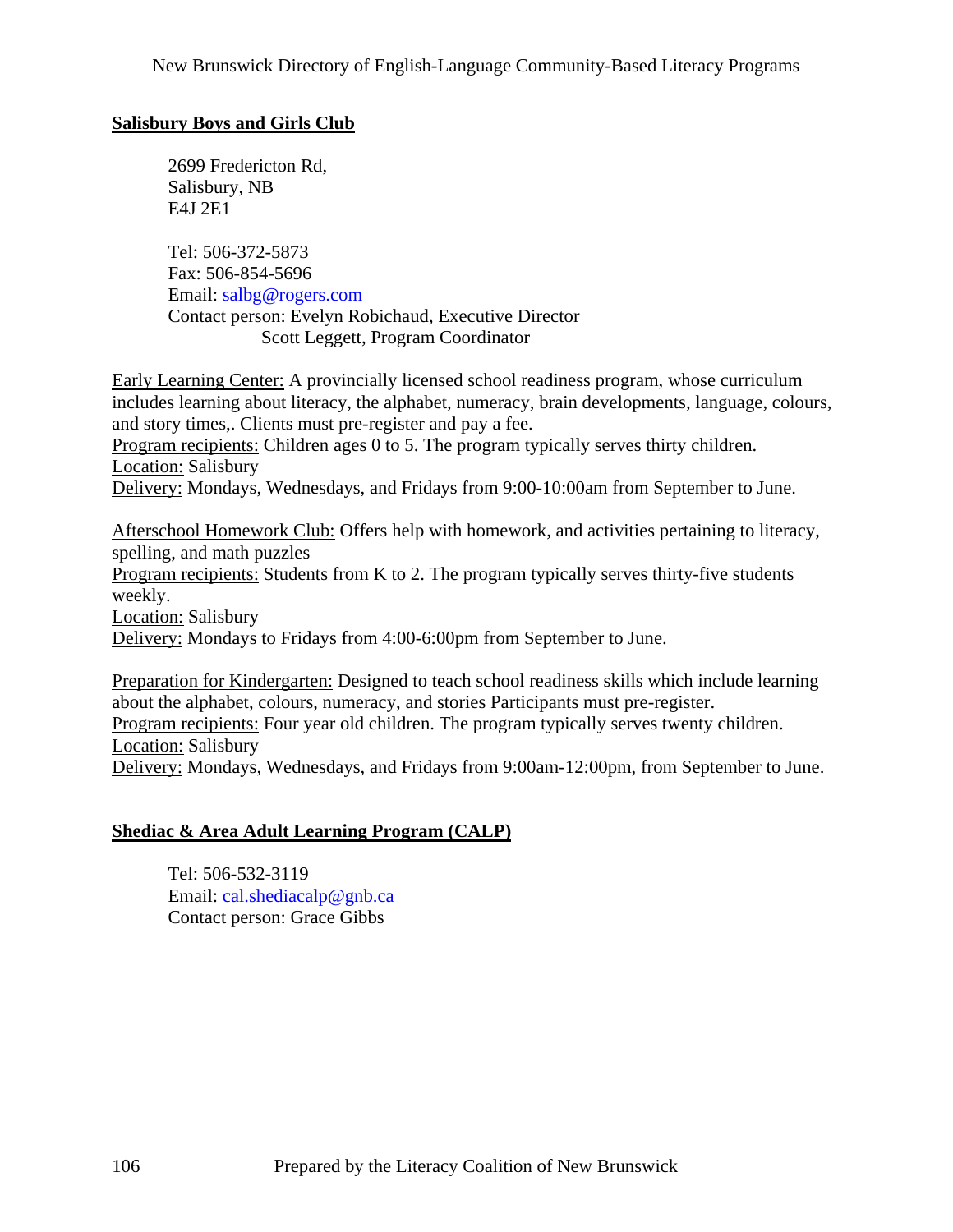## **Talk With Me/Parle-moi South-East**

Talk With Me/Parle-moi is a free program for the promotion and prevention of speech-language development difficulties in pre-school children. Open to the public, it provides information on speech and language development geared towards those who interact with pre-school children.

 81 Albert St, Moncton, NB E1C 1B3

 Tel: 506-870-2993 1-888-746-1333 Fax: 506-870-2895

# **Tantramar Adult Learning Program (CALP)**

 Tel: 506-536-2204 Email: [cal.tantramaralc@gnb.ca](mailto:cal.tantramaralc@gnb.ca) Contact person: Cynthia Adams

## **Tantramar Family Resource Center / Tantramar Interactive**

 43 Main St, Suite B Sackville, NB E4L 4A8

 Tel: 506-364-1097 Fax: 506-536-2409 Website: tantramarfamily.ca Contact person: Sheelagh Callaghan, Executive Director Cynthia Adams, Board Member

Tantramar Family Resource Center / Tantramar Interactive is an umbrella group for all activities and needs of the Tantramar area. It provides referrals to meet family needs, including parenting classes, cooking classes, budgeting, playtime, preschool readiness, reading to children, and others.

Program recipients: Clients are families in the Tantramar region Location: Sackville Funding: The organization is currently seeking funding.

Note: The organization is still in the process of developing.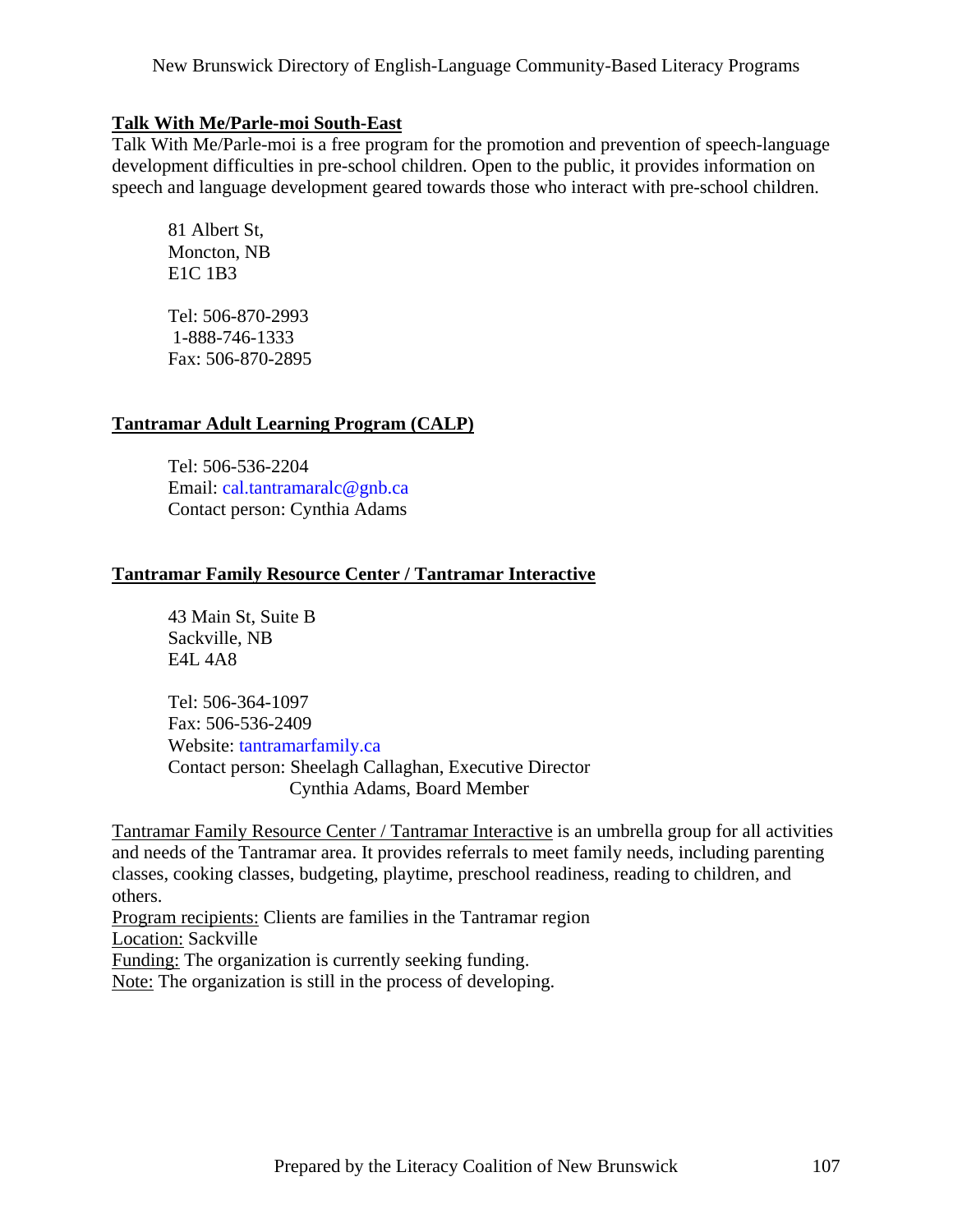## **Tantramar Literacy Council (Laubach)**

 PO Box 6311 Sackville, NB E4L 1G6

 Tel: 506-536-0245 Email: [cegadams3@eastlink.ca](mailto:cegadams3@eastlink.ca) Contact person: Cynthia Adams

## **Turning Points Youth Parent Adult Learning Program (CALP)**

 Tel: 506-384-8049 Email: [cal.turningpointsypc@gnb.ca](mailto:cal.turningpointsypc@gnb.ca) Contact person: Angela Richard

## **Wilson Reading Center**

 331 Cameron St Moncton, NB E1C 5Z5

 Tel: 506-875-6559 Email: [pkw@nbnet.nb.ca](mailto:pkw@nbnet.nb.ca) Contact person: Pricilla Wilson

Zooberts: A phonetic program used to teach people of all ages how to read. It is run primarily as an afterschool program in small groups. Participants must pre-register and pay a fee. Program recipients: The program is available to people of all ages. Current, it services one group of 4 students in grade 4, one group of 4 students in grades 4 to 7, one group of 2 students in grades 8 and 9, and one group of 11 adults age 17 to 23. Participants hear about the program through advertising in local newspapers, and published 'success stories' from learners. Location: Moncton Delivery: The program is delivered twice a week to each group.

# **YMCA Moncton Adult Learning Program (CALP)**

 Tel: 506-857-0606 ext 2249 Email: [cal.ymcamonctonalp@gnb.ca](mailto:cal.ymcamonctonalp@gnb.ca) Contact person: Erin Northrup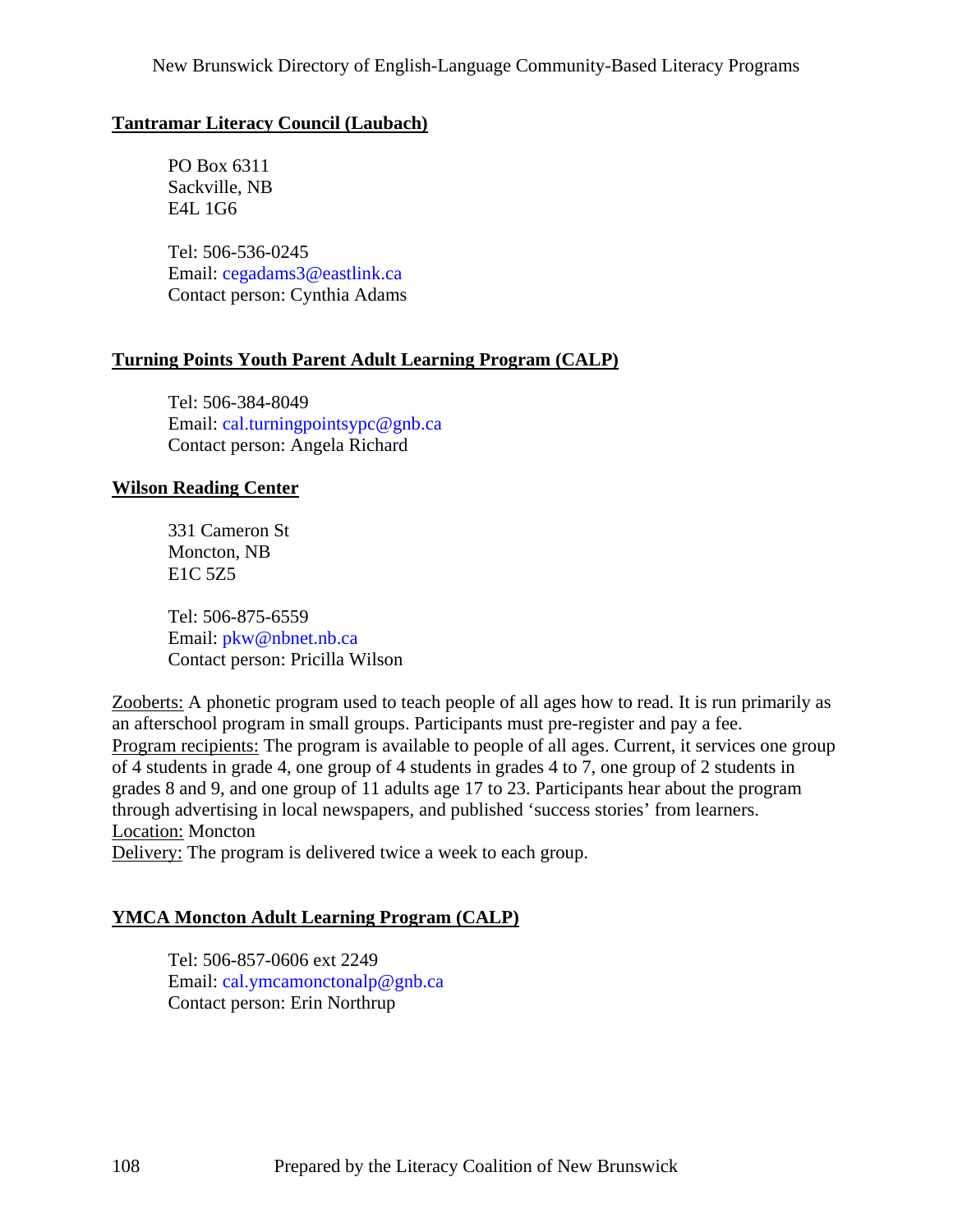# **YMCA Moncton Youth Tutor Program**

 30 Veterans Ave Moncton, NB E1C 0B3

 Tel: 506-857-0606 extension 2235 Fax: 506-859-8198 Website: <http://www.ymcamoncton.ca/> Email: [bertha.darling@nb.aibn.com](mailto:bertha.darling@nb.aibn.com) Contact person: Bertha Darling, Communication Development Officer

Youth Tutor Program: An individualized tutoring service for children in grades 1-6, offered in collaboration with school district 2. Participants are referred by Sunny Brea and Beaverbrook Schools, while the tutors are local high school students. Tutors are trained through a six hour training program, by YMCA coordinators, who also supervise the one-on-one tutoring sessions. Program recipients: Students in grades 1 to 6 who are referred by their teachers to the YMCA coordinators. Tutors are students in grades 9 to 12 who want to volunteer. Location: Tutors go to the school of the child, which are typically, Sunny Brea Elementary and Beaverbrook Elementary (Moncton)

Delivery: Mondays through Thursdays during the school year from 3:30-4:30pm and 5:30- 6:30pm.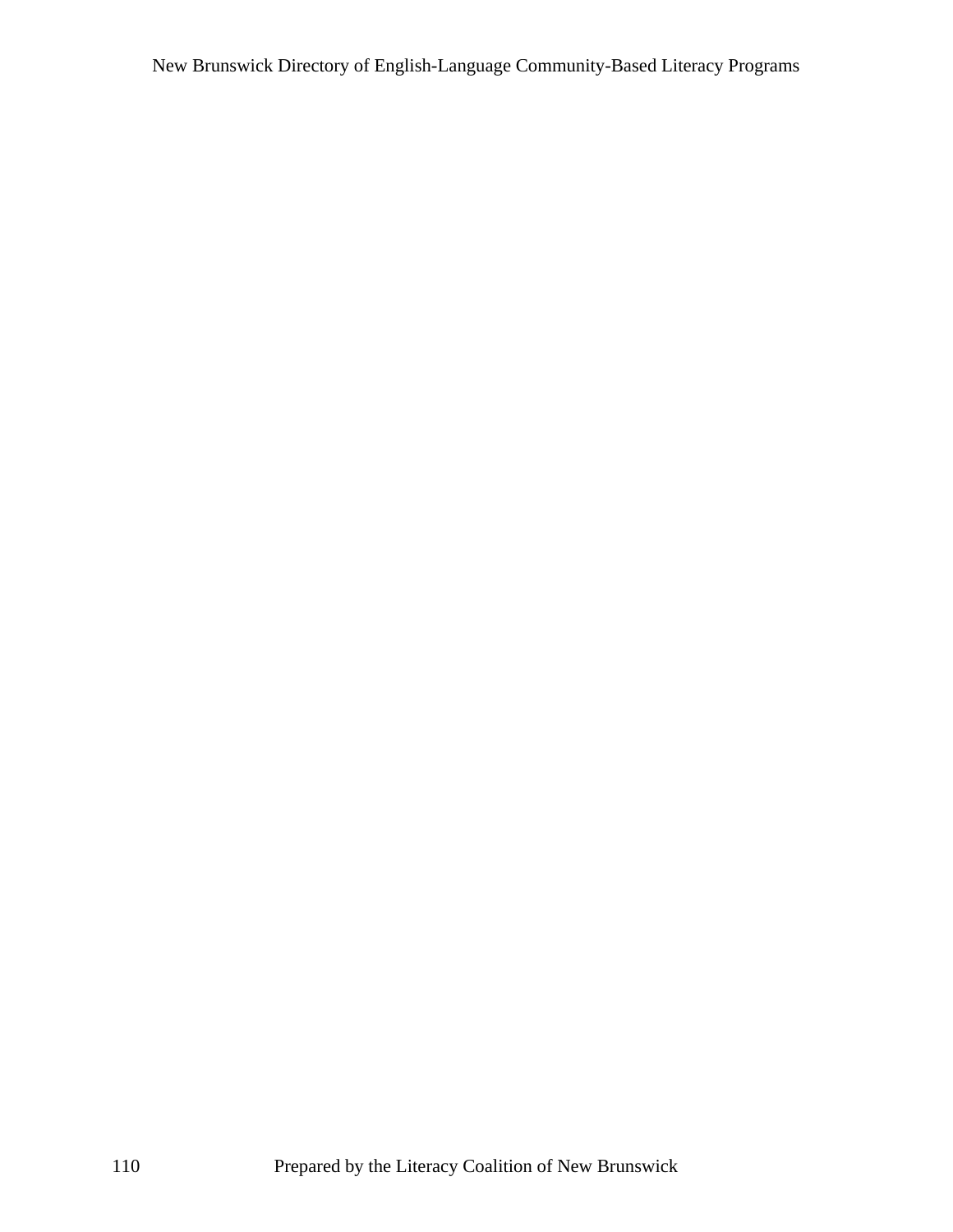# York County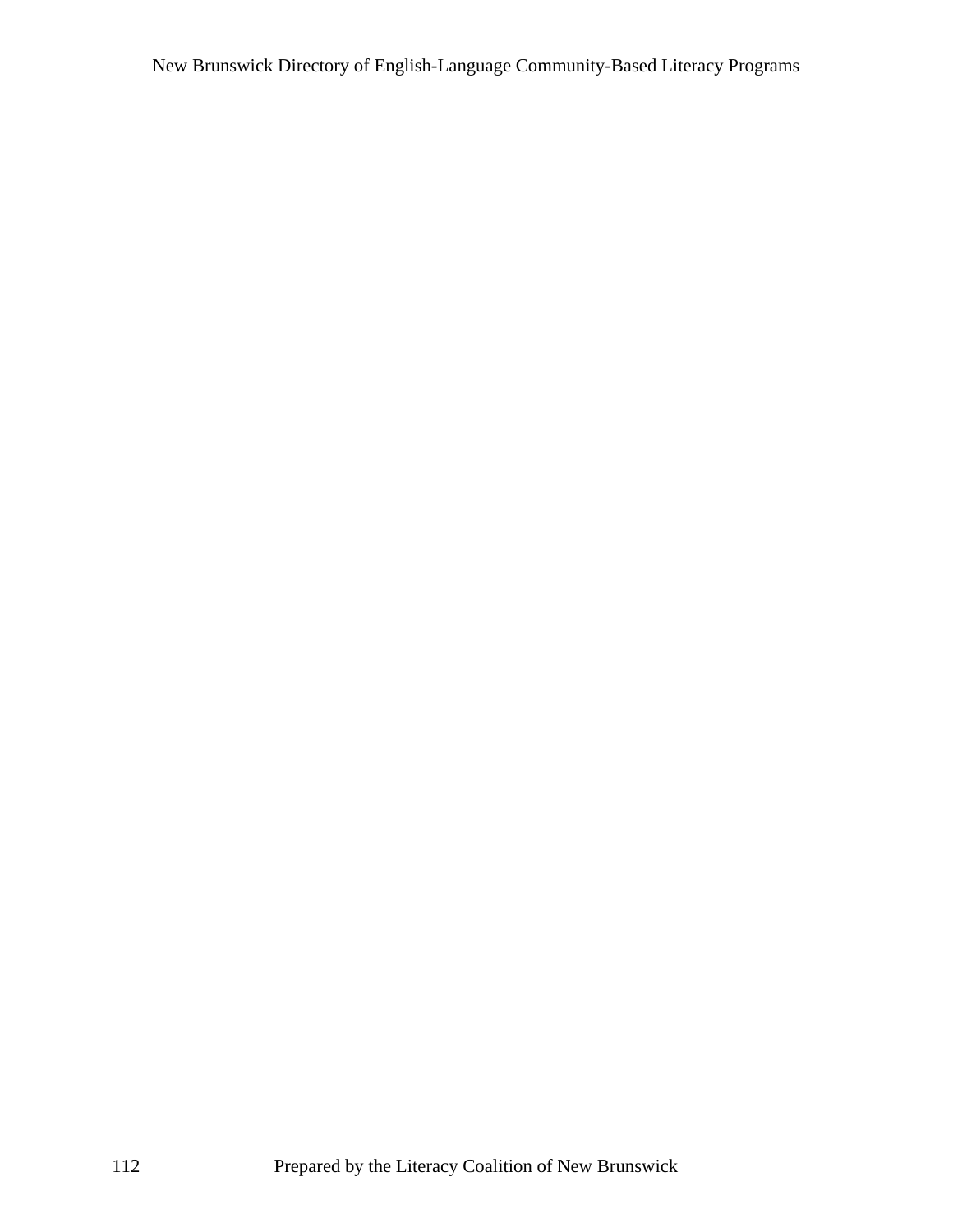### **Fredericton Boys and Girls Club**

 Youth Choices Career Link Program 390 King St PO Box 3318, Station B Fredericton, NB E3A 5G9

 Tel: 506-460-8813 Fax: 506-472-8947 Website: [www.fbgc.ca](http://www.fbgc.ca) Email: [yc.ycf@nb.aibn.com](mailto:yc.ycf@nb.aibn.com) Contact person: Shelby Mercer

Youth Choices Career Link: An individualized and self-paced drop-in program focusing on academics, employability, life skills, and self-sufficiency. Career Link offers a comfortable and non-judgmental space where clients and paid facilitators work together to achieve these goals. Participants commit to work on these goals for a minimum of 360 hours over a minimum twentyfour week period. Clients who complete this requirement are awarded \$500. Program recipients: Youth ages 15 to 30. They are often referred through the NB Department of Social Development, probation officers, mental health services, and public schools, although the program also accepts walk-ins. The program typically serves thirty clients. Location: 390 King Street (Fredericton)

Delivery: Although offered on a drop-in basis, clients are required to commit to attending at least 360 hours over a minimum twenty-four week period. Clients have the option of continuing to work with Youth Choices after completing the mandatory 360 hours.

General Boys and Girls Club Programs

 Skyline Acres 499 Canterbury Drive Fredericotn, NB E3B 4M4

 Henry Park / Devon 248 Medley ST Fredericton, NB E3A 5G9

 Estey's Bridge 1388 Route 620 Estey's Bridge, NB E3A 6K6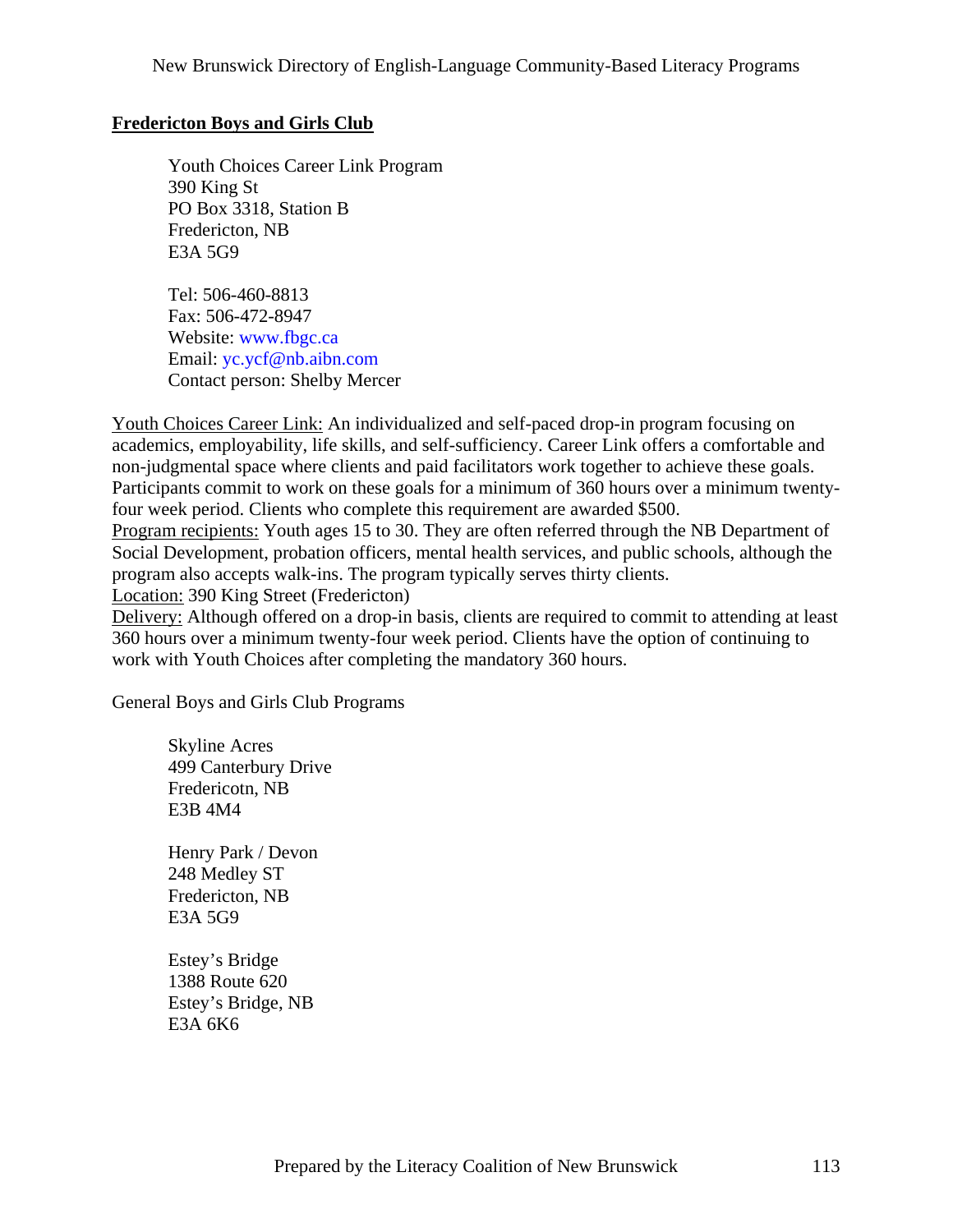Tel: 506-472-5112 Fax: 506-472-8947 Website: [www.fbgc.ca](http://www.fbgc.ca)  Email: [lisa.shortall@fbgc.ca](mailto:lisa.shortall@fbgc.ca) Contact: Lisa Shortall, Senior Program Director

Preschool Readiness: A provincially licensed school readiness program, whose curriculum includes learning about literacy, the alphabet, numeracy, brain developments, language, colours, and story times,. Clients must pre-register and pay a fee.

Program recipients: Children who are 3-5 years old.

Location: Skyline Acres (Fredericton), and Estey's Bridge (Fredericton)

Delivery: Mondays to Thursdays from 9:00-11:30am at the Skyline Acres site, and Tuesdays and Thursdays from 9:00-11:00am at the Estey's Bridge site.

Note: A program at the Henry Park site will be starting in January, running on Tuesdays and Thursdays for twelve clients.

Afterschool program: A drop-in centre offering homework help, storytelling, and drama. Program recipients: Children ages 5-12.

Location: Skyline Acres (Fredericton), Estey's Bridge (Fredericton), and Henry Park (Fredericton).

Delivery: Mondays, Tuesdays, Thursdays, and Fridays from 2:00-5:30pm, and Wednesdays from 12:00-5:30pm.

Summer Day Camp: Includes reading, storytelling, music, library visits, and guest speakers. Program recipients: Children ages 5-12. Sixty children are served per site. Location: Henry Park (Fredericton), and Skyline Acres (Fredericton). Delivery: Mondays to Fridays from 7:30am-5:30pm for ten weeks in July and August.

Boys Read: Offered in partnership with the York Regional Library, participants read and share stories.

Program recipients: Boys ages 8 to 12. Location: York Regional Library (Fredericton) Delivery: Weekly, usually in the evenings.

Talk with Me: Offered in partnership with the Region 3 Hospitals, Talk With Me brings speech and language pathologists to talk with parents about their children who have speech and language difficulties, before the child begins kindergarten.

Program recipients: Preschool children and their parents.

Location: Skyline Acres (Fredericton) and Henry Park (Fredericton). Delivery: Monthly.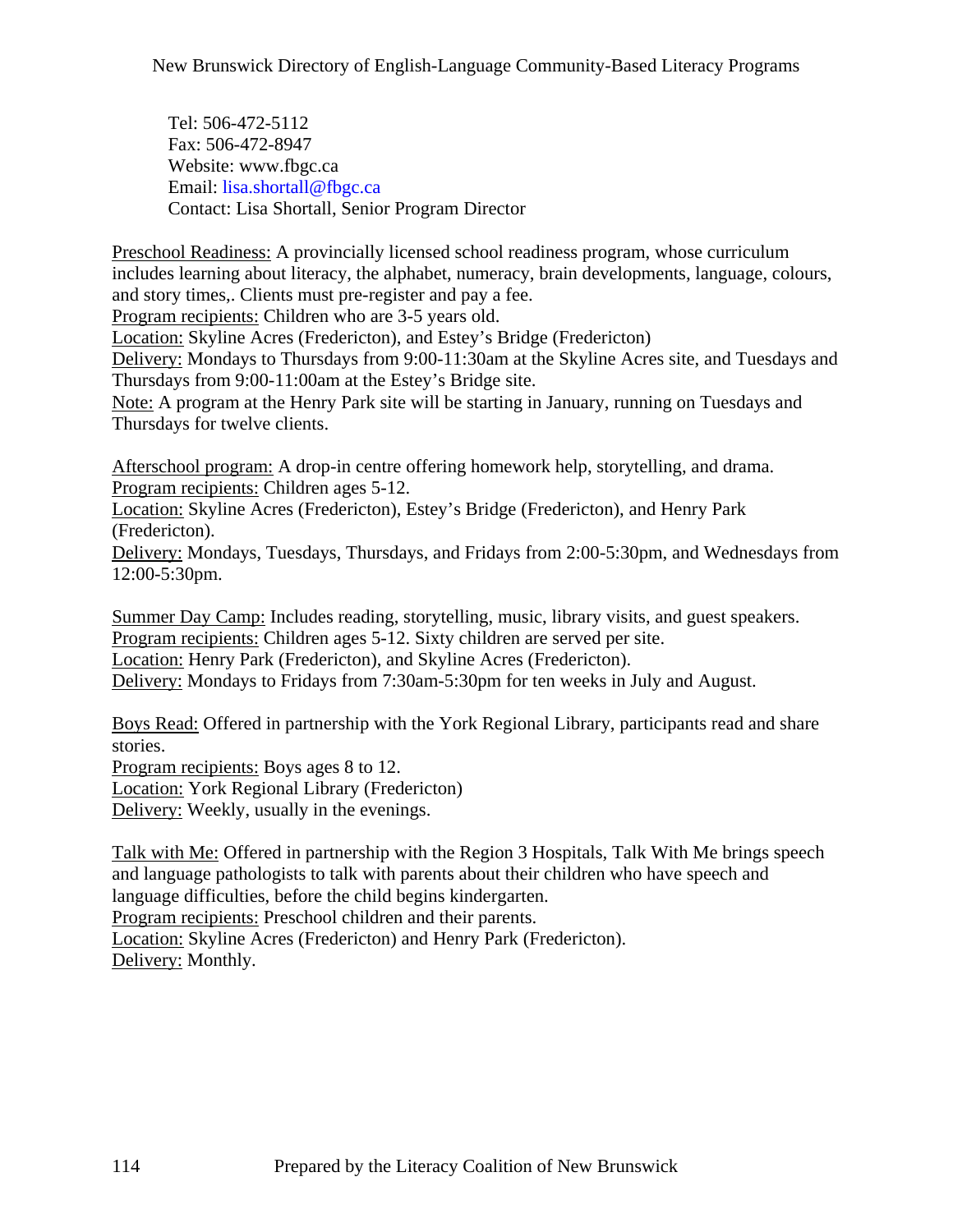# **Fredericton Boys and Girls Club Adult Learning Center (CALP)**

 Tel: 506-460-8813 Email: [cal.frederictonboysandgirlsclubalc@gnb.ca](mailto:cal.frederictonboysandgirlsclubalc@gnb.ca) Contact person: Shelby Mercer

### **Fredericton Early Intervention Program**

 919 Prospect St, Suite 80 Fredericton, NB E3B 2T7

 Tel: 506-454-8698 Fax: 506-443-0209 Email: [lbeebe@frederictonei.com](mailto:lbeebe@frederictonei.com) Contact person: Linda Beebe, Director

Attachment Program: A video program offered to children and parents. A 5 minute video is shown, followed by discussion on responses between the children and parents. The purpose is to monitor communication responses between parents and children.

Program recipients: Clients are children age 0 to 5 and their parents. Participants are referred through Public Health nurses as being priority clients.

Location: Fredericton, Minto, Chipman, Boiestown, Doaktown, Harvey, McAdam, Geary, Burton, and Oromocto

Delivery: The program is delivered as part of home-visits, which are typically biweekly, and last about 1 hour.

Regular Intervention: A program of home-visits done with the purposes of: improving childhood outcomes; enhance child school readiness; enhance family self-sufficiency; assist families in understanding and accepting their child's conditions (learning or health –related) and their behaviors; encourage families to provide opportunities for their children to reach their optimal potential; develop individual plans for each child to enhance their strengths and their needs within the family; encourage and enrich learning in the child's home; facilitate the involvement of the child in family and communication; and assist families in getting any other needed assistance through referrals. The program also works on school readiness skills for children who will be starting school in the following year.

Program recipients: Clients are children age 0 to 5 and their parents. Participants are referred through Public Health nurses as being priority clients.

Location: Fredericton, Minto, Chipman, Boiestown, Doaktown, Harvey, McAdam, Geary, Burton, and Oromocto

Delivery: The program is delivered as a series of home-visits, which are typically biweekly, and last about 1 hour.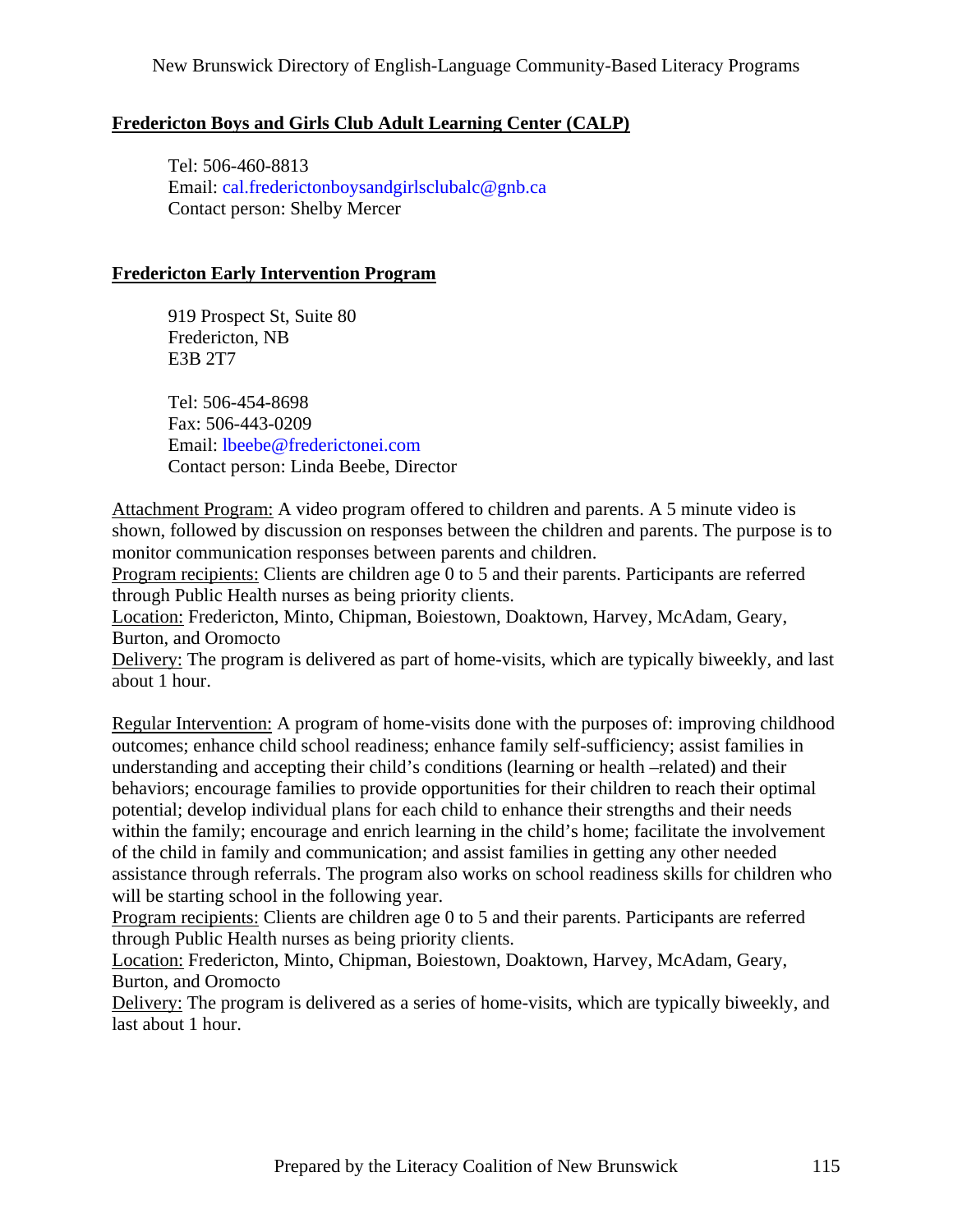# **Fredericton North Adult Literacy Center (CALP)**

 Tel: 506-458-8297 Email: [cal.frederictonorthalc@gnb.ca](mailto:cal.frederictonorthalc@gnb.ca) Contact person: Linda Alward

### **Fredericton Regional Family Resource Center**

 60 Veteran's Dr, Marysville, NB E3A 4C3

 Tel: 506-474-0252 Fax: 506-474-0253 Website: frc-crf.com/fredericton Email: [fredericton@frc-crf.com](mailto:fredericton@frc-crf.com) Contact person: Lisa Michaud, Program Coordinator

Just Me and My Mom: Offered to mothers and infants, as well as for expecting mothers, it consists of ten weekly sessions on topics including: learning begins; baby games; baby massage; safety; language development; scrapbooking; feeding your baby; and more.

Program recipients: Mothers and babies, and expecting mothers. The program typically serves twelve to fifteen families.

Location: New Maryland, Fredericton Area, Gagetown, McAdam, Harvey, Keswick Valley, and Fredericton Junction

Delivery: Weekly, for ten weeks.

L'il Readers: A drop-in program where several stories, based on a weekly theme, are chosen and read in a group setting.

Program recipients: Children ages 0 to 6 and their families. The program typically serves twenty families.

Location: New Maryland, Fredericton Area, Gagetown, McAdam, Harvey, Keswick Valley, Fredericton Junction.

Delivery: Mondays from 9:00-10:00am, year-round.

Toy/Book/Video Resource Lending Library: Families can choose books and videos for children and adults to borrow, as well as toys for children age 0 to 6 that are designed to enhance developmental skills.

Program recipients: Children ages 0 to 6 and their families. The program typically serves ten to twenty families.

Location: New Maryland, Gagetown, McAdam, Harvey, Keswick Valley, Fredericton Junction. Delivery: One morning, weekly.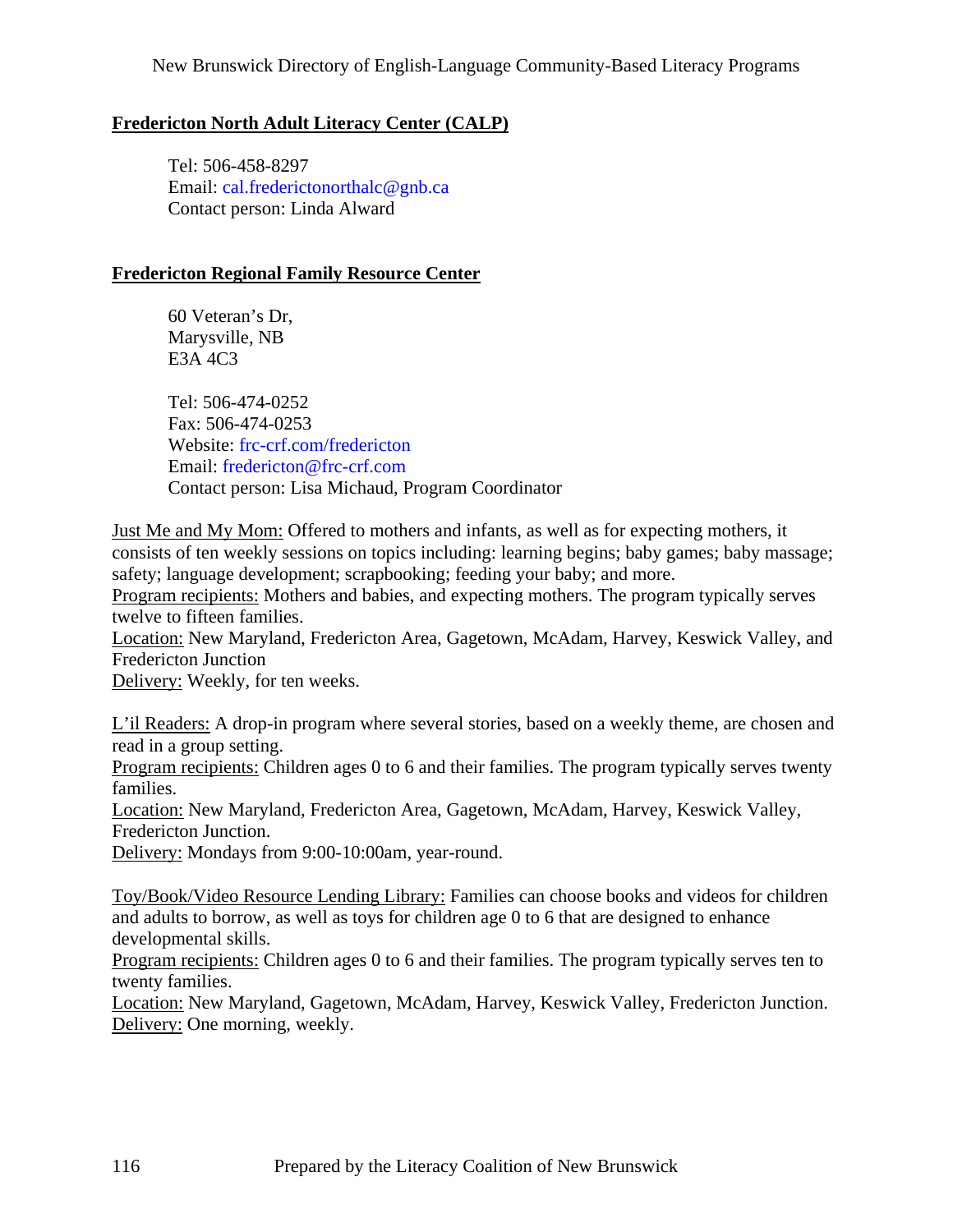School Readiness: Designed to teach school readiness skills which include learning about the alphabet, colours, numeracy, and stories. Program recipients: Four year old children, with a maximum of ten children per site. Location: Woodstock, Centerville, Nackawic Delivery: Weekly, from April to June.

Ready for School Program: Designed to teach school readiness skills which include learning about the alphabet, colours, numeracy, and stories.

Program recipients: Three and four year old children.

Location: Fredericton

Delivery: Mondays from 9:00-11:45am for three year olds and Tuesdays and Thursdays from 1:30-4:00pm for four year olds, September to May.

Play Group: Offers crafts, music, stories, and free play to children and their parents. Program recipients: Children ages 1 to 6 and their parents. There are typically twelve to fifteen children per group. Location: New Maryland, Gagetown, McAdam, Harvey, Keswick Valley, and Fredericton Junction. Delivery: Weekly, over ten weeks.

### **Frontier College**

Frontier College is Canada's original literacy organization, training volunteers to work with children and adults in communities.

 2 Garland Cr. Suite 101 PO Box 69000 Fredericton, NB E3B 6C2

 Tel: 506-450-7923 Website: [www.frontiercollege.ca/english/literacy/fredericton.html](http://www.frontiercollege.ca/english/literacy/fredericton.html) Email: [dcampbell@frontiercollege.ca](mailto:dcampbell@frontiercollege.ca) Contact person: Deborah Campbell, Director

Perry Court Community Center Homework Club: A drop-in program facilitated by volunteers offering homework help.

Program recipients: Students from grades K-12. The program typically serves twenty-five students.

Location: Perry Court Community Center (Fredericton)

Delivery: Mondays, 3:00-4:00pm, from September to June.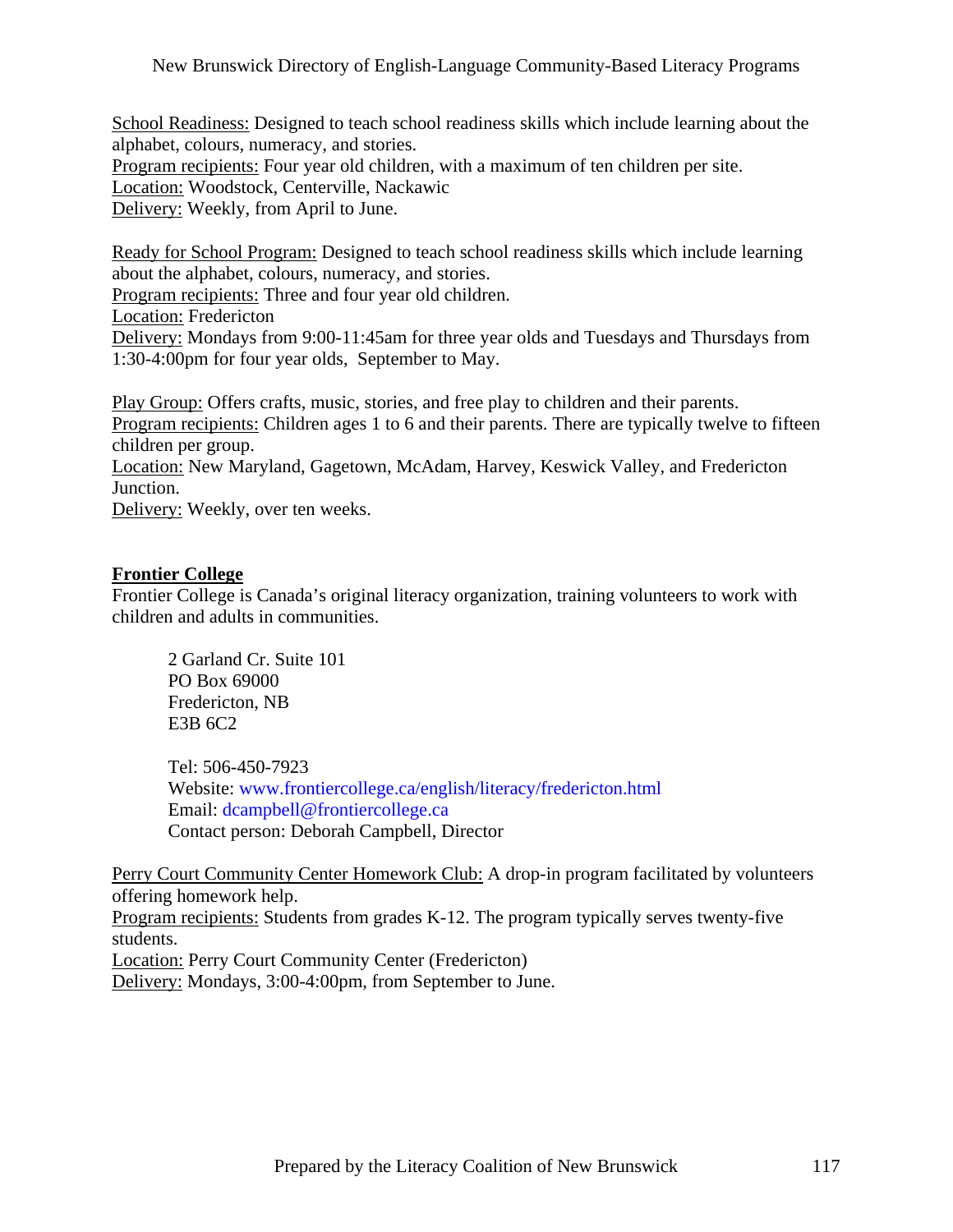Doone St. Community Center Homework Club: A drop-in program facilitated by volunteers offering homework help.

Program recipients: Students from middle and high schools, as well as adult learners. Location: Doone Street (Fredericton)

Delivery: Tuesdays from 2:30-3:30pm for middle school students, and Tuesdays 7:00-9:00pm for high school students and adult learners, from September to June.

Multicultural Association of Fredericton English Second Language and French Second Language Tutoring: Offers language tutoring for newcomers to Canada.

Program recipients: Adults who are new to Canada. The program typically serves thirty-five people.

Location: Multicultural Association of Fredericton (Fredericton) Delivery: Wednesdays from 5:30-6:30pm.

Albert Street Middle School Homework Help: A drop-in program facilitated by student

volunteers offering homework help.

Program recipients: Students from Albert Street Middle School. The program typically serves thirty students.

Location: Albert Street Middle School (Fredericton)

Delivery: Wednesdays from 3:00-4:00pm, from September to June.

George Street Middle School Homework Help: A drop-in program facilitated by student volunteers offering homework help.

Program recipients: Students from George Street Middle School. The program typically serves ten students.

Location: George Street Middle School (Fredericton)

Delivery: Thursdays from 3:00-4:00pm, from September to June.

Veterans Health Unit Reading Program: Consists of student volunteers reading to the elderly. Program recipients: Clients are veterans and/or their spouses at the Veterans Health Unit. The program typically serves twelve clients.

Location: Veterans Health Unit (Fredericton)

Delivery: Fluctuates based on volunteer availability.

Reading circle: A program of student volunteers going to read to children

Program recipients: Clients are children at the UNB Children's Centre. The program serves about 20 children.

Location: UNB Center for Early Childhood Education (Fredericton)

Delivery: The program is delivered during daily at the UNB Children's Centre..

Note: The program is currently under development to also take place at Forest Hill Elementary School (Fredericton).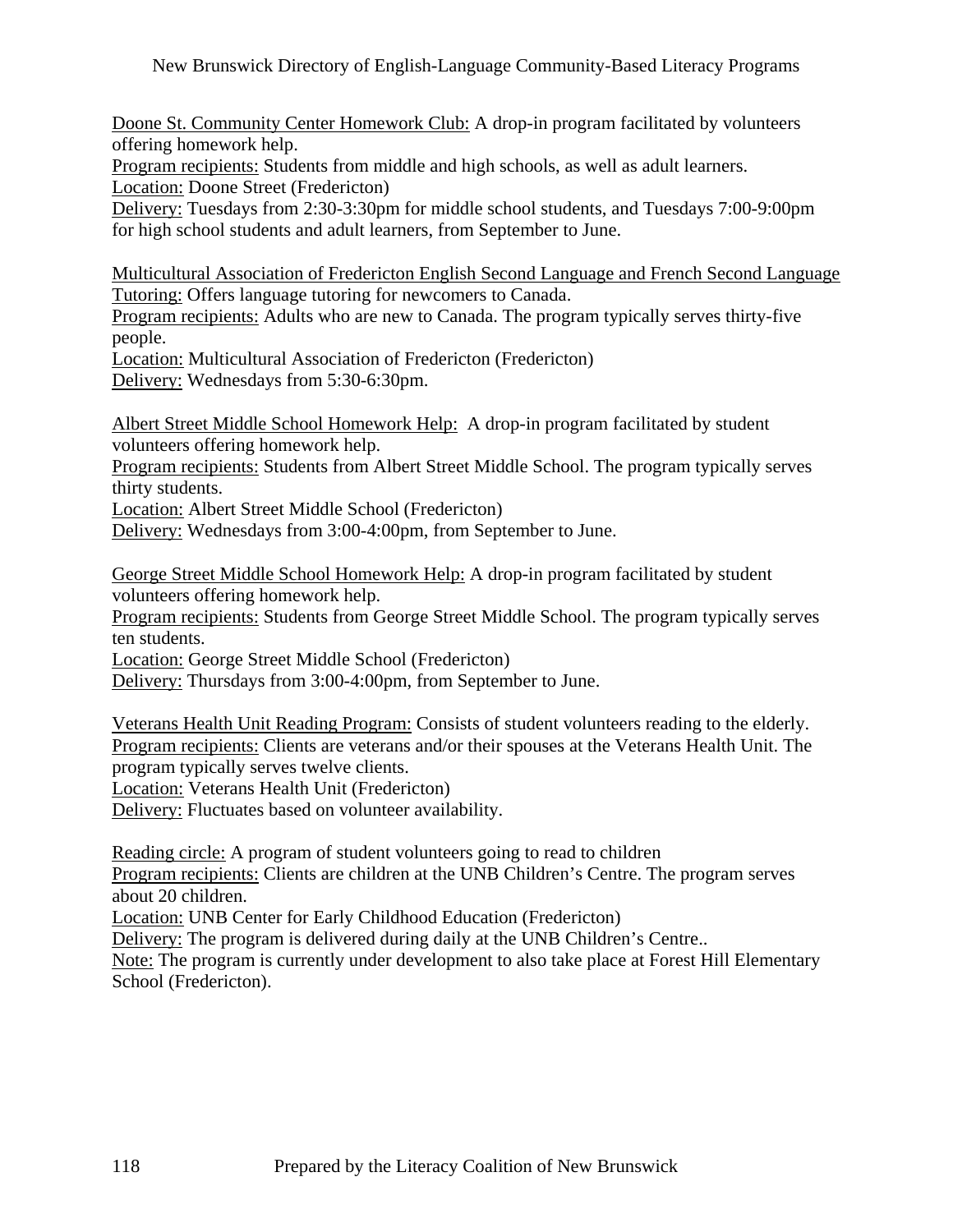Fredericton High School Tutoring: Individual tutoring in any subject for high school students, provided by university volunteers. Program recipients: Students at Fredericton High School. Location: Fredericton High School (Fredericton) Delivery: Fluctuates based on volunteer availability

Reading Buddies: Consists of seniors reading to young children participating in YMCA afterschool programs. Program recipients: Children in grades 1-2 participating in YMCA afterschool programs. Location: Fredericton YMCA (Fredericton) Delivery: Tuesdays from 3:00-5:00pm, from September to June.

### **John Howard Society of Fredericton Adult Learning (CALP)**

 Tel: 506-450-2750 Email: [cal.frederictonjohnhowardalc@gnb.ca](mailto:cal.frederictonjohnhowardalc@gnb.ca) Contact person: [cal.frederictonjohnhowardalc@gnb.ca](mailto:cal.frederictonjohnhowardalc@gnb.ca)

#### **Keswick Valley Literacy Council (Laubach)**

 2822 Route 104 Middle Hainesville, NB E6E 1H5

 Email: [lagacydo@nbed.nb.ca](mailto:lagacydo@nbed.nb.ca) Contact person: Dorothy Lagacy

#### **Kingsclear First Nation**

 Tel: 506-363-4047 Contact person: Rosemary Young

#### **Laubach Literacy Fredericton**

 171 Mealey Rd, PO Box 272 Pennfield, NB E5H 1M2

 Tel: 506-456-2377 Email: [laubachliteracyfredericton@nb.aibn.com](mailto:laubachliteracyfredericton@nb.aibn.com) Contact person: Aleacia Bennett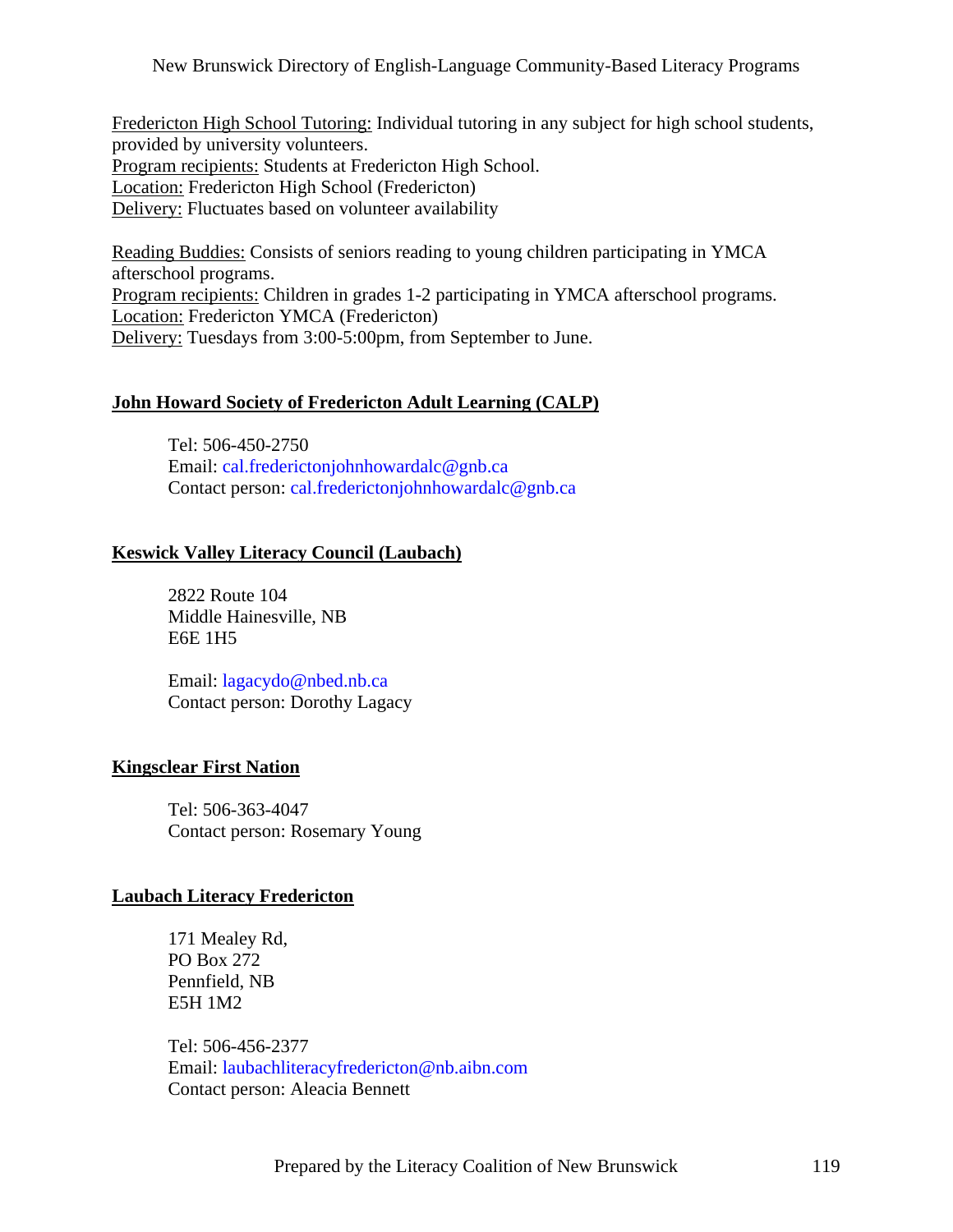### **McAdam Adult Learning Center (CALP)**

 Tel: 506-784-3400 Email: [cal.mcadamcalp@gnb.ca](mailto:cal.mcadamcalp@gnb.ca) Contact person: Tomalyn Cleal

### **Saint Marys First Nation Aboriginal Headstart**

 Tel: 506-462-9685 Contact person: Bev Polchies

# **Saint Marys First Nation Adult Learning Center (CALP)**

 Tel: 506-472-4530 Email: [cal.stmarysalc@gnb.ca](mailto:cal.stmarysalc@gnb.ca) Contact person: Kim Brooks

# **Stanley Adult Learning Center (CALP)**

 Tel: 506-367-7611 Email: [cal.stanleyalc@gnb.ca](mailto:cal.stanleyalc@gnb.ca) Contact person: Ruth Hay

### **Talk With Me/Parle-moi Fredericton/Oromocto**

Talk With Me/Parle-moi is a free program for the promotion and prevention of speech-language development difficulties in pre-school children. Open to the public, it provides information on speech and language development geared towards those who interact with pre-school children.

 PO Box 9000 700 Priestman St, Fredericton, NB E3B 5N5

 Tel: 506-452-5830 1-877-691-8800 Fax: 506-452-5858